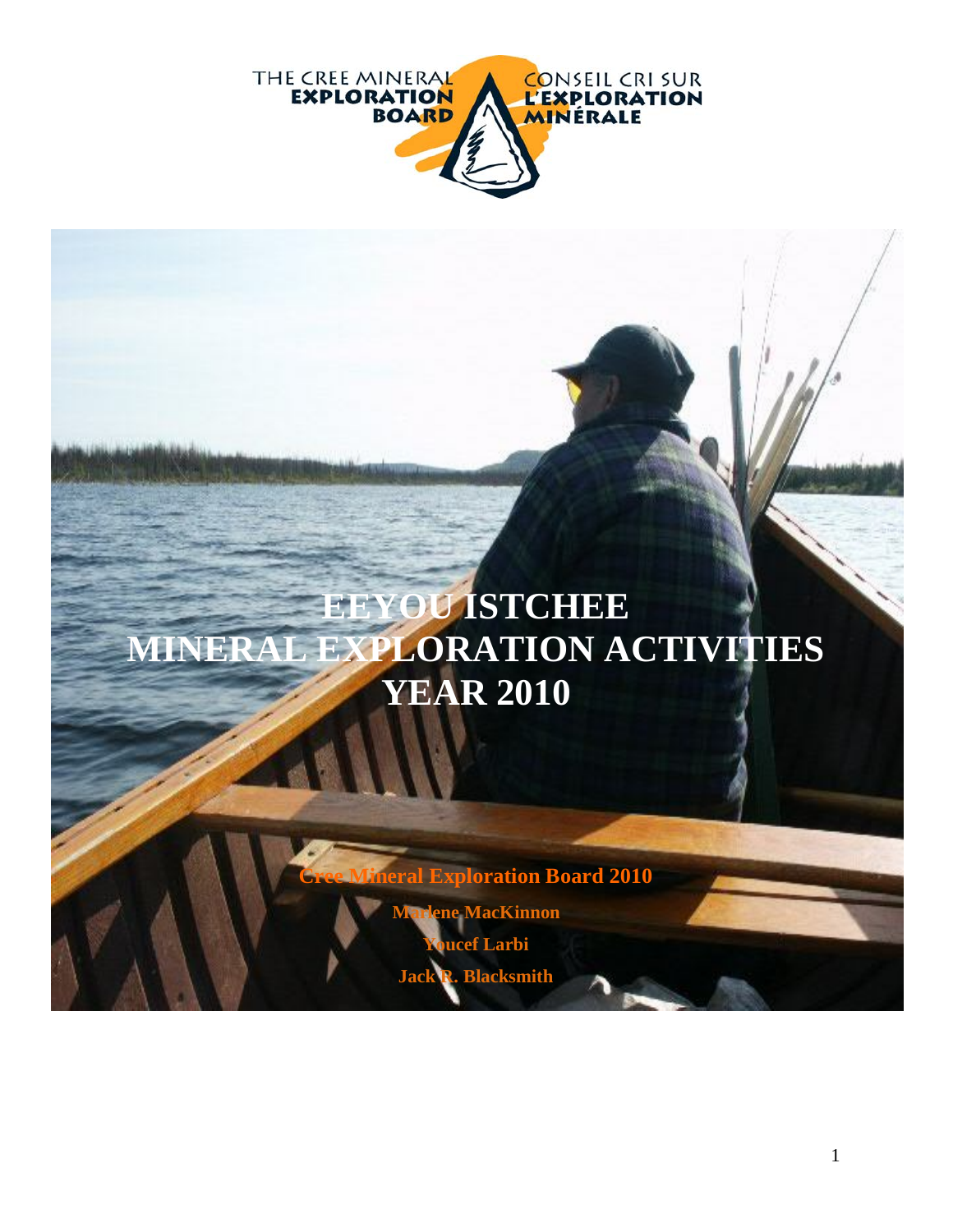

#### **TABLE OF CONTENTS**

| 12. DIRECTORY OF MINING COMPANIES IN EEYOU ISTCHEE121 |  |
|-------------------------------------------------------|--|
|                                                       |  |
|                                                       |  |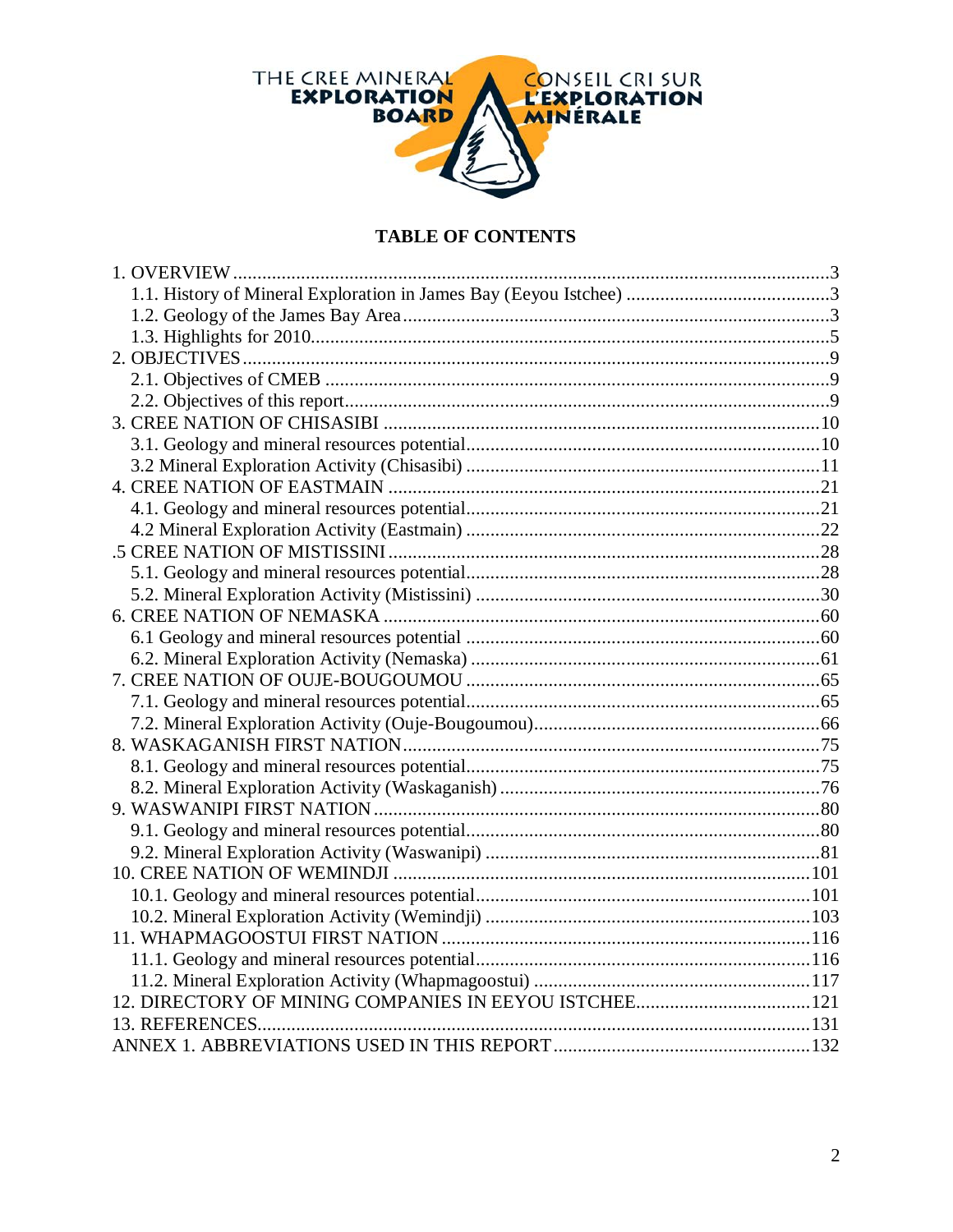

# **1. OVERVIEW**

# *1.1. History of Mineral Exploration in James Bay (Eeyou Istchee)*

Mineral exploration in Eeyou Istchee has been the preoccupation (and occupation) of prospectors and mining companies for more than a century. The richness of the territory in terms of precious and base metals and recently in diamonds continues to augment yearly.

Historically, exploration has been mostly for precious and base metals, uranium and iron. Exploration intensity has always been influenced by the economic value of the minerals targeted. The Goldcorp Inc. Roberto mineralized system in the Opinaca Reservoir area (Wemindji-Eastmain section) has evolved as one of the most significant gold discoveries in Québec in recent years. The continuously positive exploration results obtained from this site prompt other companies to claim in the area.

Eeyou Istchee is gaining prominence as on of Canada's most important areas for mineral exploration. The Opinaca Reservoir has potential for being a major gold mining camp. The Otish Mountains area is very promising for possible diamond, uranium and molybdenum exploitation.

These diamond, gold and uranium discoveries especially, as well as results of other exploration work, place Eeyou Istchee at the forefront of mineral exploration and eventual exploitation in northern Quebec.

# *1.2. Geology of the James Bay Area*

The James Bay region overlies four geological subprovinces in the central part of the Superior Province. These subprovinces are, from north to south:

- The La Grande Subprovince
- The Opinaca Subprovince
- The Nemiscau Subprovince
- The Opatica Subprovince

These subprovinces (on which the communities of Chisasibi, Wemindji, Eastmain, Waskaganish and Nemaska are located) are mostly made up of volcano-plutonic and sedimentary assemblages intruded by granitoids They are transected by E-W to WNW-ESE– and NE-SW-trending shear zones metamorphosed to (in the centre) the greenshist facies and (near their borders) to the upper amphibolite facies (Hocq, M., 1994).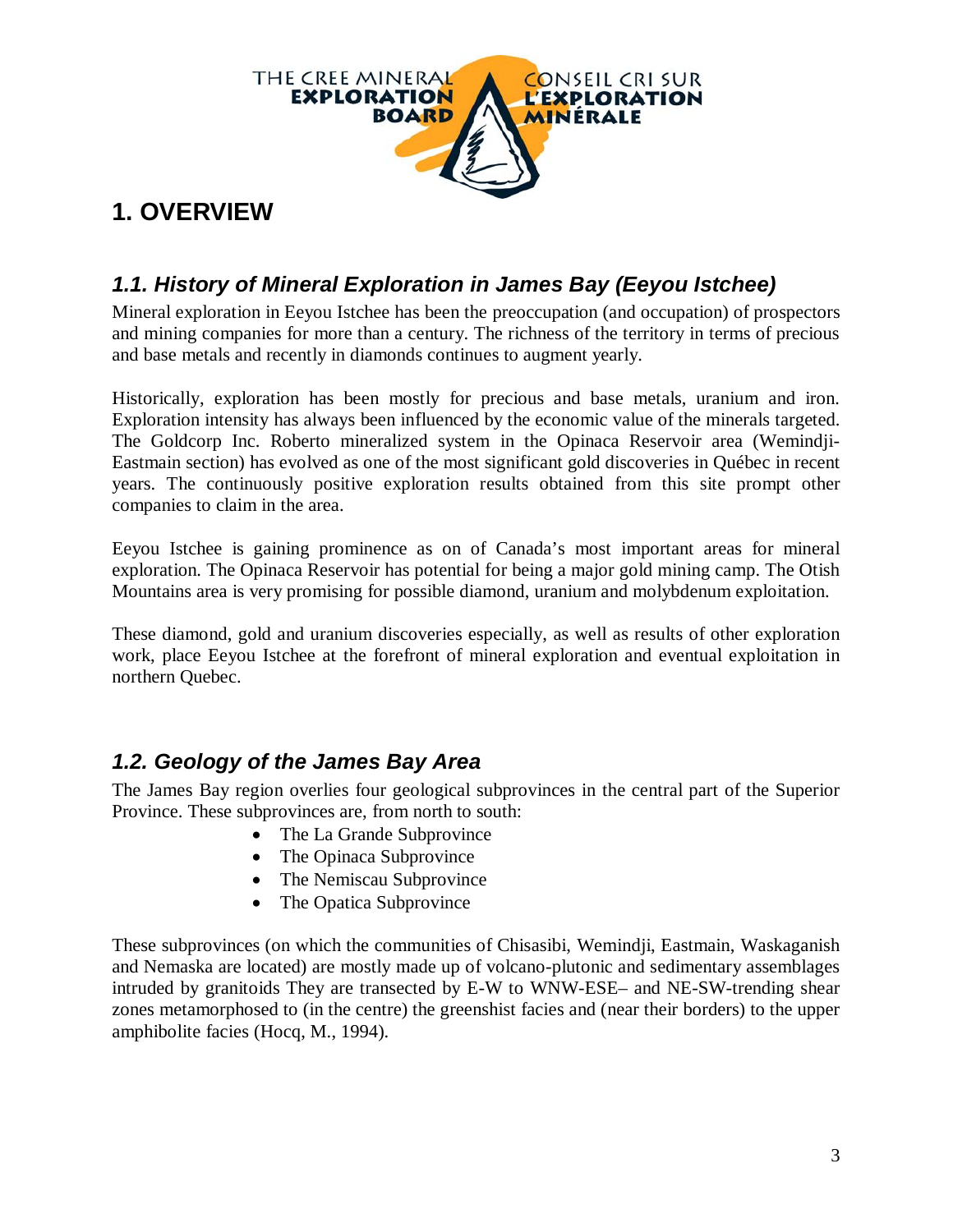

The La Grande Subprovince is made up primarily of volcano-plutonic rocks and includes the La Grande Volcano-sedimentary Belt (LGVB). The LGVB runs parallel to the Wemindji-Caniapiscau structural corridor. It consists of mafic to felsic volcanic rocks, interstratified with metasediments and oxide-facies or magnetite iron formations and hosts numerous known mineral occurrences. Scattered throughout the area are komatiitic flows and ultramafic intrusions which locally host Ni-Cu±PGE and Cr mineralization.

The Abitibi Subprovince (on which the communities of Ouje-Bougoumou and Waswanipi are located) is among the richest Archean greenstone belts in the world. It contains numerous granitoid intrusions and volcanic and sedimentary belts oriented roughly E-W dated between 2.75 and 2.67 Ga (Doucet *et al*, 2003). Volcanic units consist of ultramafic to mafic, mafic, or mafic to felsic assemblages. The volcanic assemblages are separated by narrow bands of sedimentary rocks generally composed of clastic units. Several E-W to NW-SE oriented major reverse or normal faults, NE-trending sinistral faults and SE-trending dextral faults transect the Abitibi Belt.

The Bienville Subprovince (on which the community of Whapmagoostui is located) is a plutonic assemblage occupying the southern part of the northern Superior province. It is composed mainly of migmatized orthogenesis ranging from tonalitic to granodioritic in composition, with enclaves of supracrustal (iron formation, paragneiss, metavolcanic rock) and plutonic (ultramafic) rocks intruded by synkinematic granodioritic to tonalitic plutons and by late biotite granites (Perreault and Moorehead, 2003). This subprovince also contains volcano-sedimentary belts, such as the Lac Fagnant Belt, metamorphosed to the amphibolite facies (Perreault and Moorehead, 2003).

In the James Bay region, strong positive magnetic anomalies are generally associated with iron formations (Houle, 2003). In these formations, disseminated sulphides may be detected from electromagnetic or induced polarization anomalies. In geochemistry, particularly in humus surveys, the most useful indicator elements for this type of mineralization are gold and arsenic (Houle, 2003). Houle states that fold hinges and transverse or longitudinal deformation zones affecting these iron formations are favourable sites for gold remobilization and local enrichment. Consequently, all iron formations located along the contact between major lithostratigraphic domains (sedimentary-volcanic) remain prime targets for the discovery of high-grade gold deposits.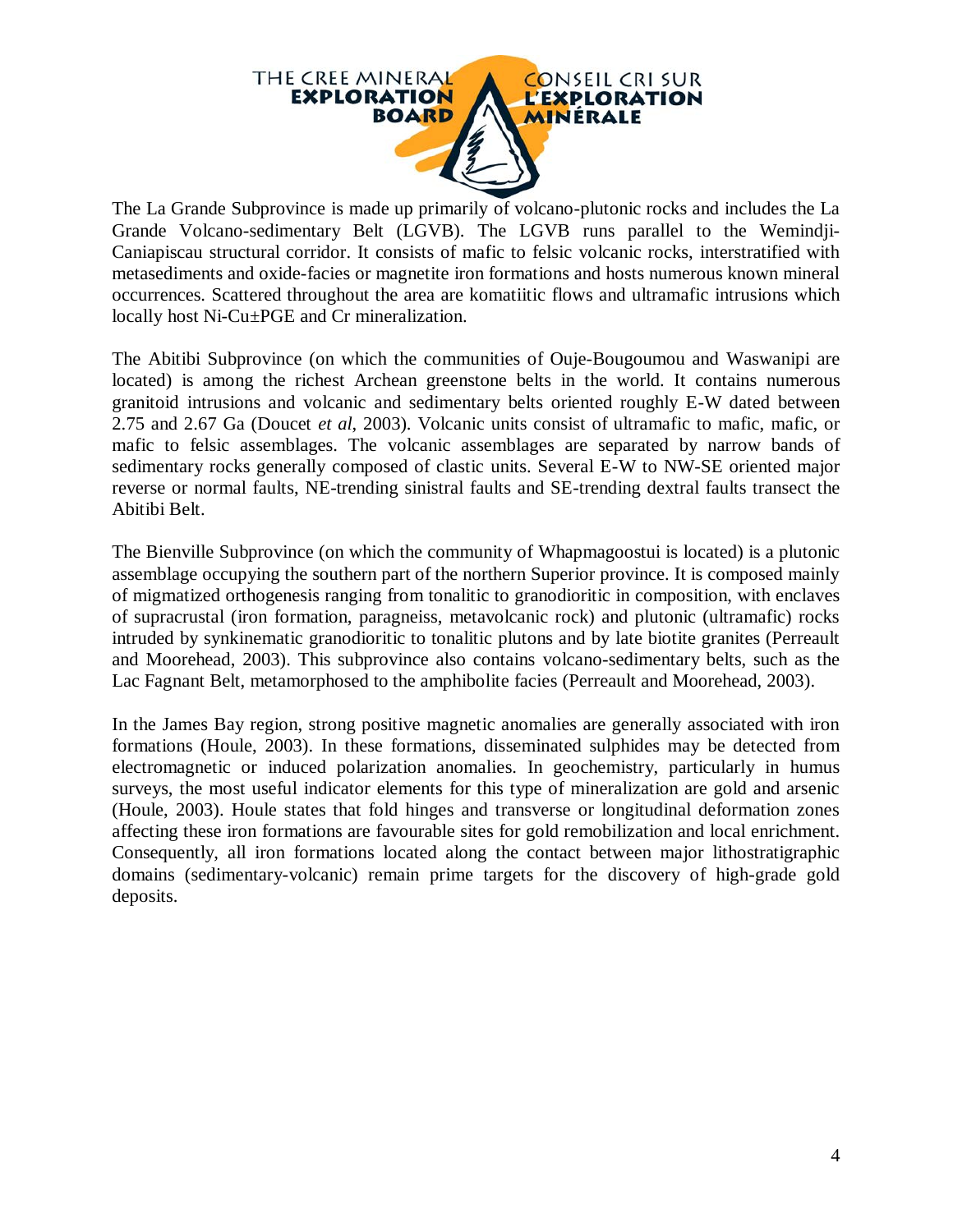

# *1.3. Highlights for 2010*

Exploration activities in 2010 show exciting finds and significant increases in potential for diamond, gold, uranium, molybdenum and the platinum group elements on Eeyou Istchee. Some exploration projects have progressed in advances stages of exploration.

#### *DIAMONDS:*

 **STORNOWAY DIAMOND CORP.** and **SOQUEM INC.** have begun a Feasibility Study on the RENARD diamond project on their joint venture FOXTROT property on Mistissini Traplines.

#### *GOLD:*

- 5.0 g/t Au on the **BEAUFIELD RESOURCES INC.** OPINACA property ON Wemindji Traplines;
- 52 g/t Au and 20.98 g/t Au on the **VIRGINIA MINES INC.** POSTE LEMOYNE property on Wemindji Traplines;
- 10.8 g/t Au on the **AZIMUT RESOURCES - EASTMAIN RESOURCES - OPINACA MINES** JV ELEONORE SOUTH property on the Eastmain Traplines and on Waskaganish Traplines;
- 3.8 g/t Au on the **SIRIOS RESOURCES INC.** KUKAMES property on the Eastmain Traplines;
- Anomalous Au detected along 6 km on the **EASTMAIN RESOURCES INC.** EASTMAIN MINE property on Mistissini Traplines;
- 5.2 g/t Au on the **HINTERLAND METALS INC.** LOCKOUT property on the Waswanipi Traplines;
- 10.40 g/t Au on the **MURGOR RESOURCES INC.** FANCAMP property on Waswanipi Traplines;
- 28.06 g/t Au on the **MURGOR RESOURCES INC.** NELLIGAN property on Waswanipi Traplines;
- 10.3 g/t Au, 2.62% Cu, 14 g/t Ag on the **NORTHERN SUPERIOR RESOURCES INC. – MATAMEC EXPLORATION INC.** WACHIGABAU property on Waswanipi Traplines;
- 7.94 g/t Au on the **CARTIER RESOURCES INC.** DOLLIER property on Ouje-Bougoumou Traplines;
- **COGITORE RESOURCES INC.** intersected 26.7 metres of massive sulphides grading 2.1% copper, 5.2% zinc, 0.3 g/t Au and 24.9 g/t Ag on its SCOTT LAKE property on Ouje-Bougoumou Traplines;
- 6.56 g/t Au on the **TAWSHO MINING INC.** CHEVRIER property on Ouje-Bougoumou Traplines;
- 30.2 g/t Au on the **ARIANNE RESOURCES INC.** OPINACA property on Waskaganish Traplines;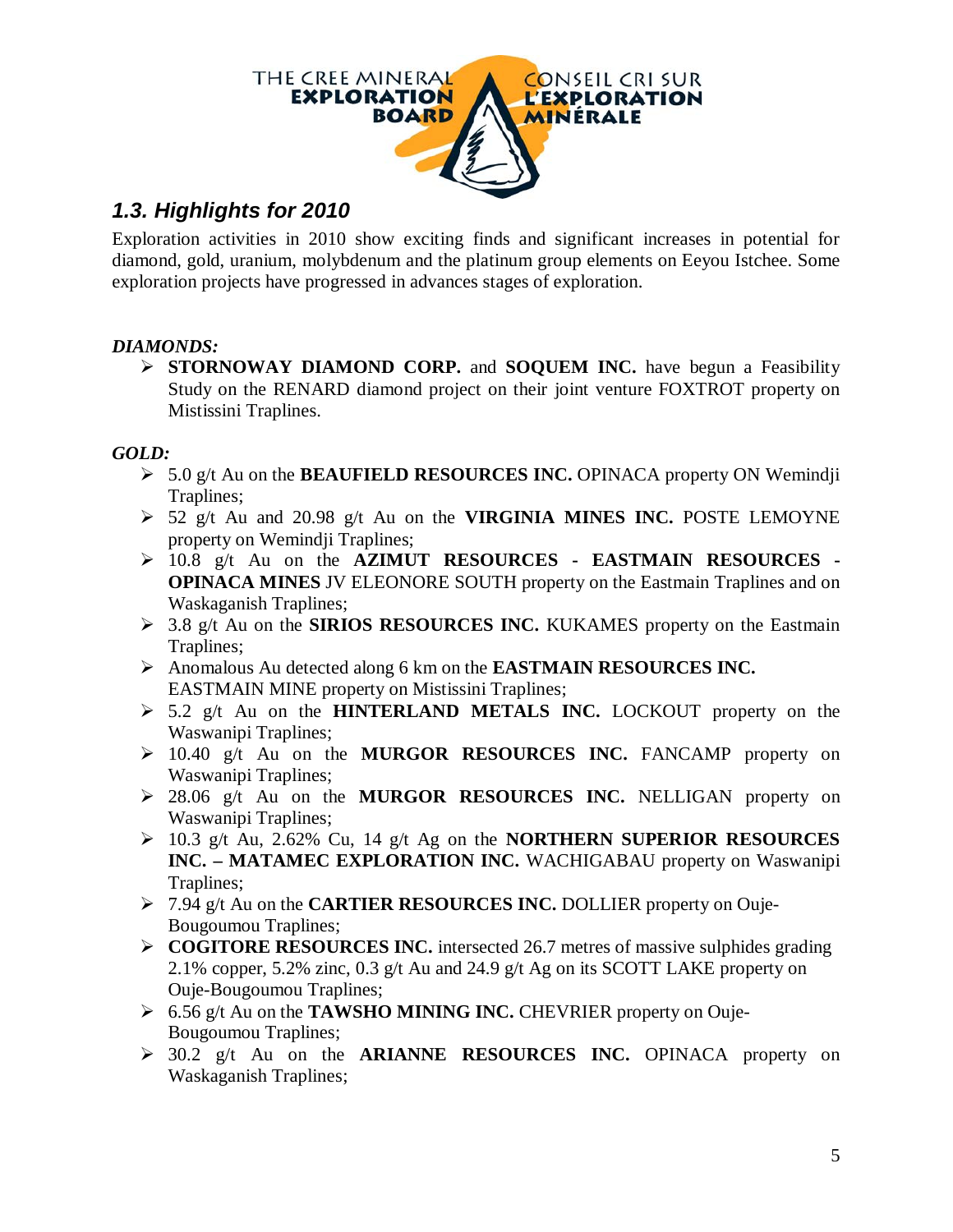

 22.97 g/t Au on the **VIRGINIA MINES INC.** ANATACAU-WABAMISK property on Waskaganish Traplines;

#### *LITHIUM*

- $\geq 1.8\%$  Li<sub>2</sub>O on the **LITHIUM ONE INC.** JAMES BAY LITHIUM property on Eastmain Traplines;
- 4.4% Li2O on the **ARIANNE RESOURCES INC.** KOMO property on Waskaganish Traplines;
- 2.15% Li2O on the **DIOS EXPLORATION INC.** PONTAX-LITHIUM property on Waskaganish Traplines.

#### *PLATINUM GROUP ELEMENTS:*

 1.46 g/t PGE on the **HINTERLAND METALS INC.** PLATEAU/EBAY property on Waswanipi Traplines.

#### *COPPER, SILVER, ZINC, LEAD, NICKEL CHROMIUM and MOLYBDENUM:*

- $\geq$  35.1% Cr<sub>2</sub>O<sub>3</sub> on the **PRO OR MINING RESOURCES INC.** MENARIK property on Chisasibi Traplines;
- $\geq$  8.8 million tonnes at 0.88% Cu indicated resources and 7.8 million tonnes at 0.87% Cu inferred resources on the **SOUTHAMPTON VENTURES INC.** HORDEN LAKE property on Nemaska Traplines and Waskaganish Traplines;
- 40% Cu on the **AZIMUT EXPLORATION INC. – ABITEX RESOURCES INC.**  SOUTH BIENVILLE property on Whapmagoostui Traplines;
- 14 g/t Ag, 0.45% Pb on the **DIOS EXPLORATION INC.** HOTISH property on Mistissini Traplines.

#### *IRON:*

 Environmental Scoping Study on the **AUGYVA MINING RESOURCES – CANADIAN CENTURY IRON ORE CORP.** joint venture DUNCAN property on Wemindji Traplines.

#### *URANIUM:*

- $\geq 0.617\%$  U<sub>3</sub>O<sub>8</sub> on the **DIOS EXPLORATION INC. OPINACA NORD** property on Wemindji Traplines;
- $\geq 0.787\%$  U<sub>3</sub>O<sub>8</sub>, 0.1% Y, 1.5% Zr, 14 g/t Ag, 0.45% Pb on the **DIOS EXPLORATION INC.** HOTISH property on Mistissini Traplines;
- $\geq 0.13\%$  U<sub>3</sub>O<sub>8</sub> over 1.65 on the **GOLDEN VALLEY MINES INC. LEXAM EXPLORATIONS INC**. OTISH URANIUM property on Mistissini Traplines;
- 0.13% U3O<sup>8</sup> over 11.0m on the **MAJESCOR RESOURCES INC. – STRATECO RESOURCES INC.** LAC MISTASSINI property on Mistissini Traplines;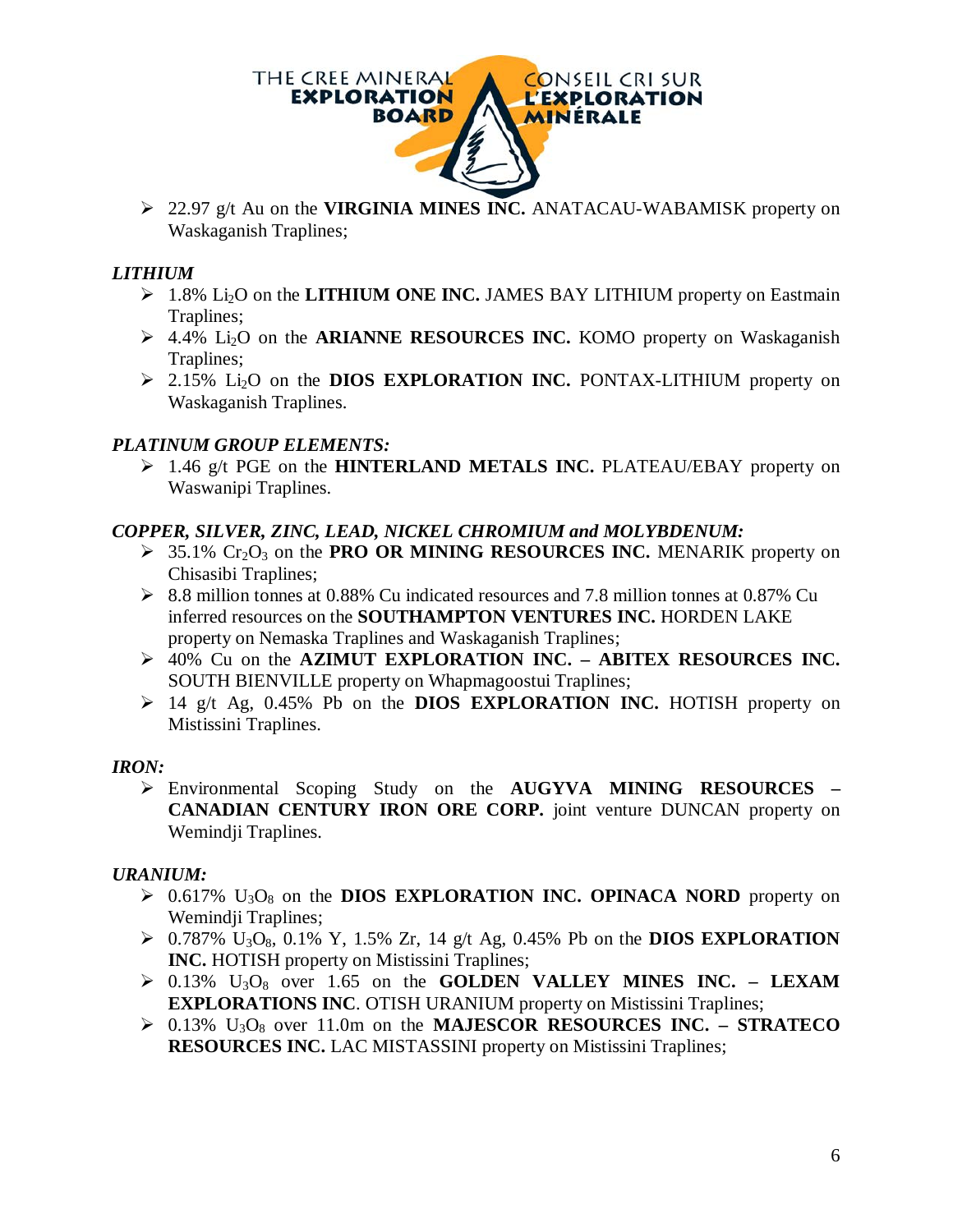

- **STRATECO RESOURCES INC.** completed an Environmental Impact Study of the MATOUSH uranium property; and increased indicated mineral resources to 436,000 tonnes grading  $0.78\%$  U<sub>3</sub>O<sub>8</sub> containing 7.46 million pounds U<sub>3</sub>O<sub>8</sub> on Mistissini Traplines;
- 0.67% U3O<sup>8</sup> on the **AZIMUT EXPLORATION INC. – ABITEX RESOURCES INC.**  SOUTH BIENVILLE property on Whapmagoostui Traplines;
- $\geq 20.008\%$  U<sub>3</sub>O<sub>8</sub> in 45 of 58 drill holes on the **BONAVENTURE ENTERPRISES INC.** K9 URANIUM CORRIDOR property on Whapmagoostui Traplines.

#### *OTHER:*

 Sphagnum peat moss on the **TOURBIERE BERGER LTD.** property on Waskaganish Traplines.

#### *MINES:*

- **METANOR RESOURCES INC.** began commercial production at the *BARRY PIT* on the BARRY GOLD DEPOSIT property on Waswanipi Traplines in 2008;
- **BREAKWATER RESOURCES LTD.** temporarily suspended operations at the LANGLOIS MINE on Waswanipi Traplines;
- **MSV RESOURCES 2007 INC.** and **CAMPBELL RESOURCES INC.** announced the closure of the COPPER RAND MINE for December 2008 on Ouje-Bougoumou Traplines.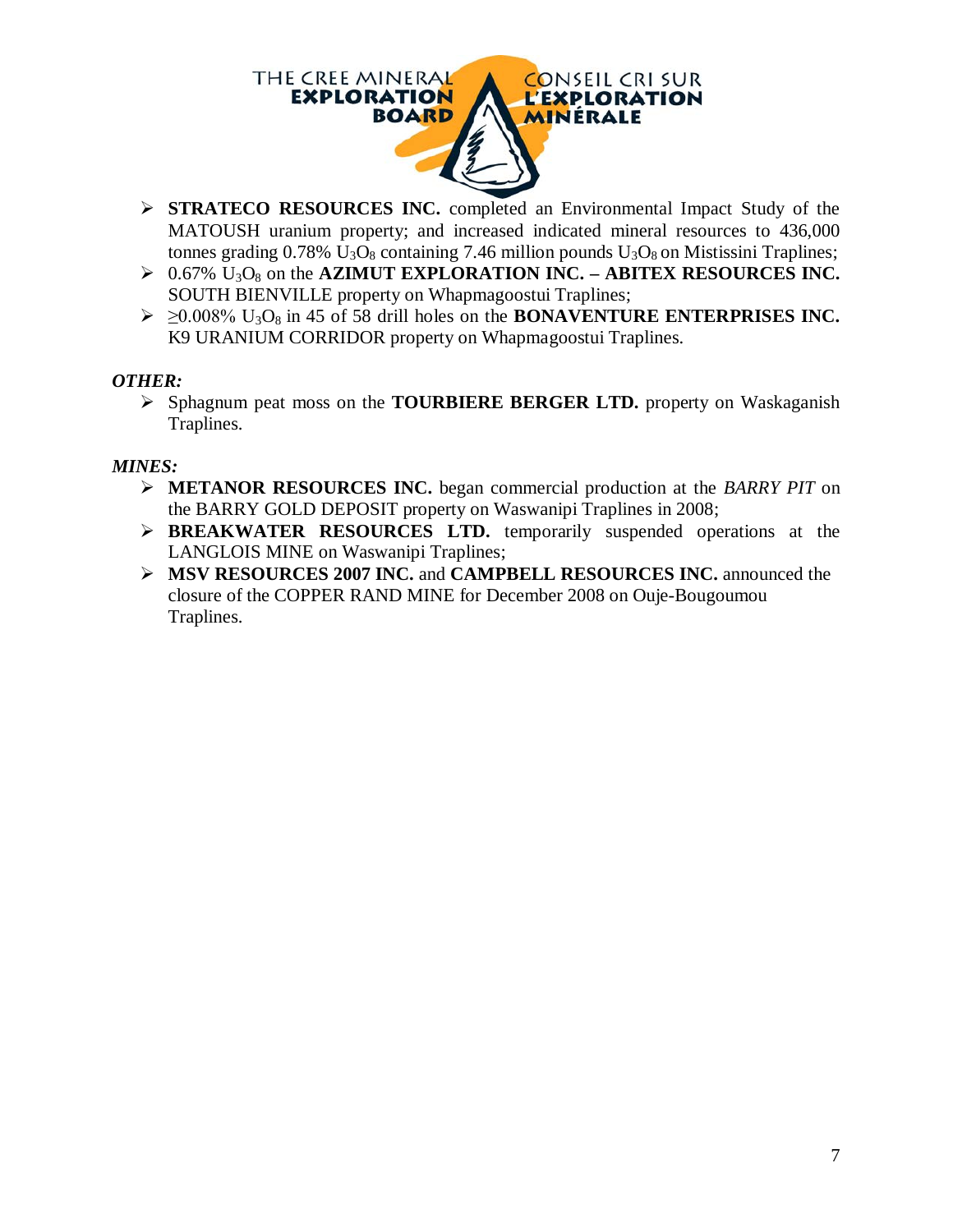

*Figure: Geological Map the geology and the territory of each community (CMEB, 2004)*

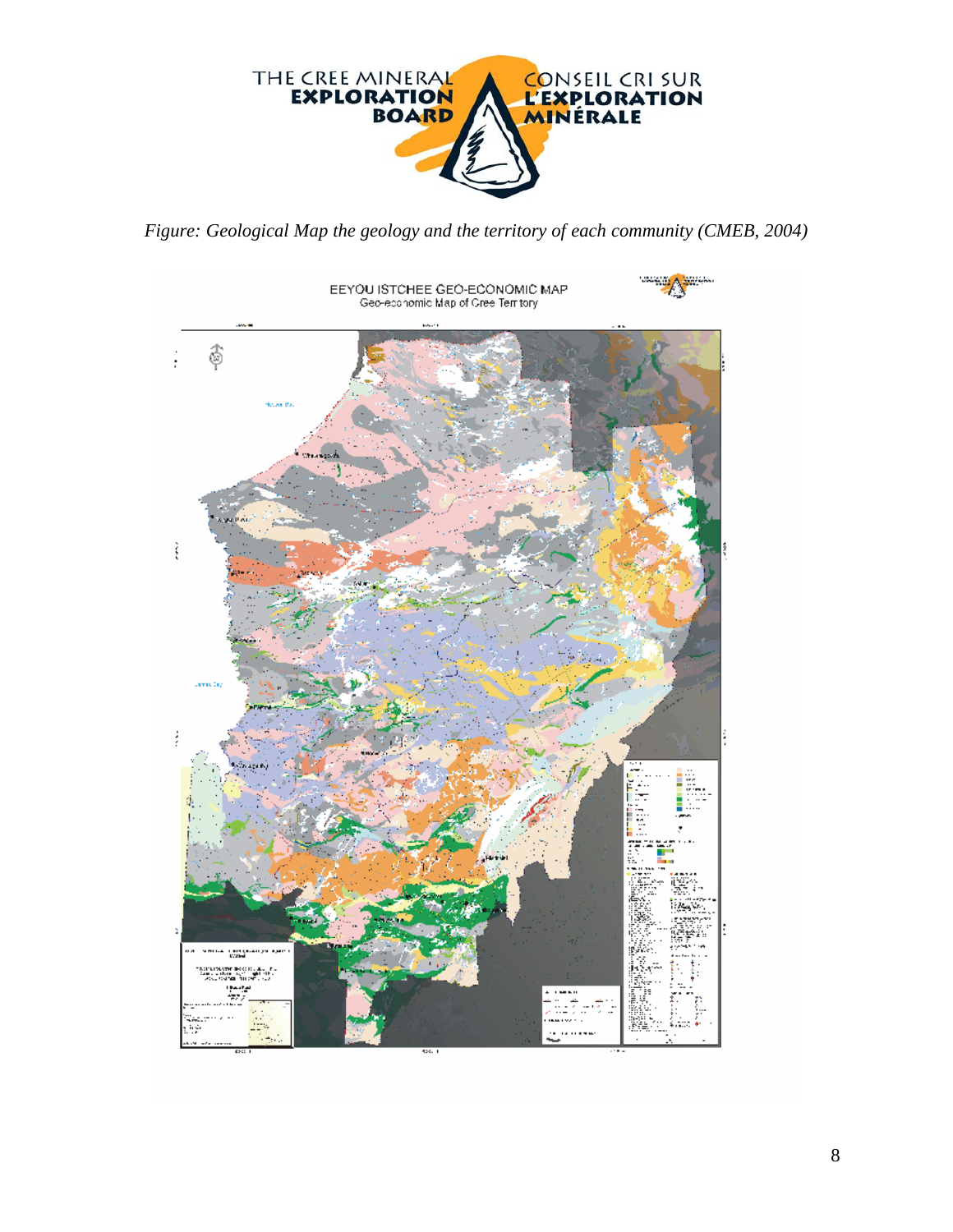

# *2.1. Objectives of CMEB*

The objectives of the CMEB (Cree Mineral Exploration Board) are to:

- $\triangleright$  Provide the Cree the knowledge and the control of the mining activities In Eeyou Istchee,
- $\triangleright$  Provide information to individual prospectors and Cree junior mining companies,
- $\triangleright$  Promote industry interest in mining exploration in Eeyou Istchee in the context of economic development,
- $\triangleright$  Attract mining companies to the Eeyou Istchee territory.

### *2.2. Objectives of this report*

The objectives of this report are to:

- $\triangleright$  Compile mineral exploration activity in Eeyou Istchee (James Bay) territory from January 2010 (including December 2009) to November 2010,
- $\triangleright$  Update the activities of mining companies in Eeyou Istchee,
- $\triangleright$  Update the development of the mining industry in Eeyou Istchee,
- $\triangleright$  Outline the mineral potential of Eeyou Istchee.

The information in this report is compiled from information made public by mining companies through press releases and on their websites. **NI** indicates that no information was obtained. The CMEB will invite companies and prospectors to submit information on their projects on Eeyou Istchee for the 2011 exploration activity report thereby assisting us in producing a more complete and exact compilation.

The names of the mining companies are in bold, the property/project names are in capital letters and mineralized zones, target areas, showings and deposits are in italics.

For more detailed information, we invite the reader to consult the company websites for their press releases listed in Section 12 of this report.

**The 2010 report compiles exploration information as per the nine James Bay Cree Communities in alphabetical order and by Trapline number. The report can be more effectively used as a tool for our readers to identify the holders of active claims in Eeyou Istchee.**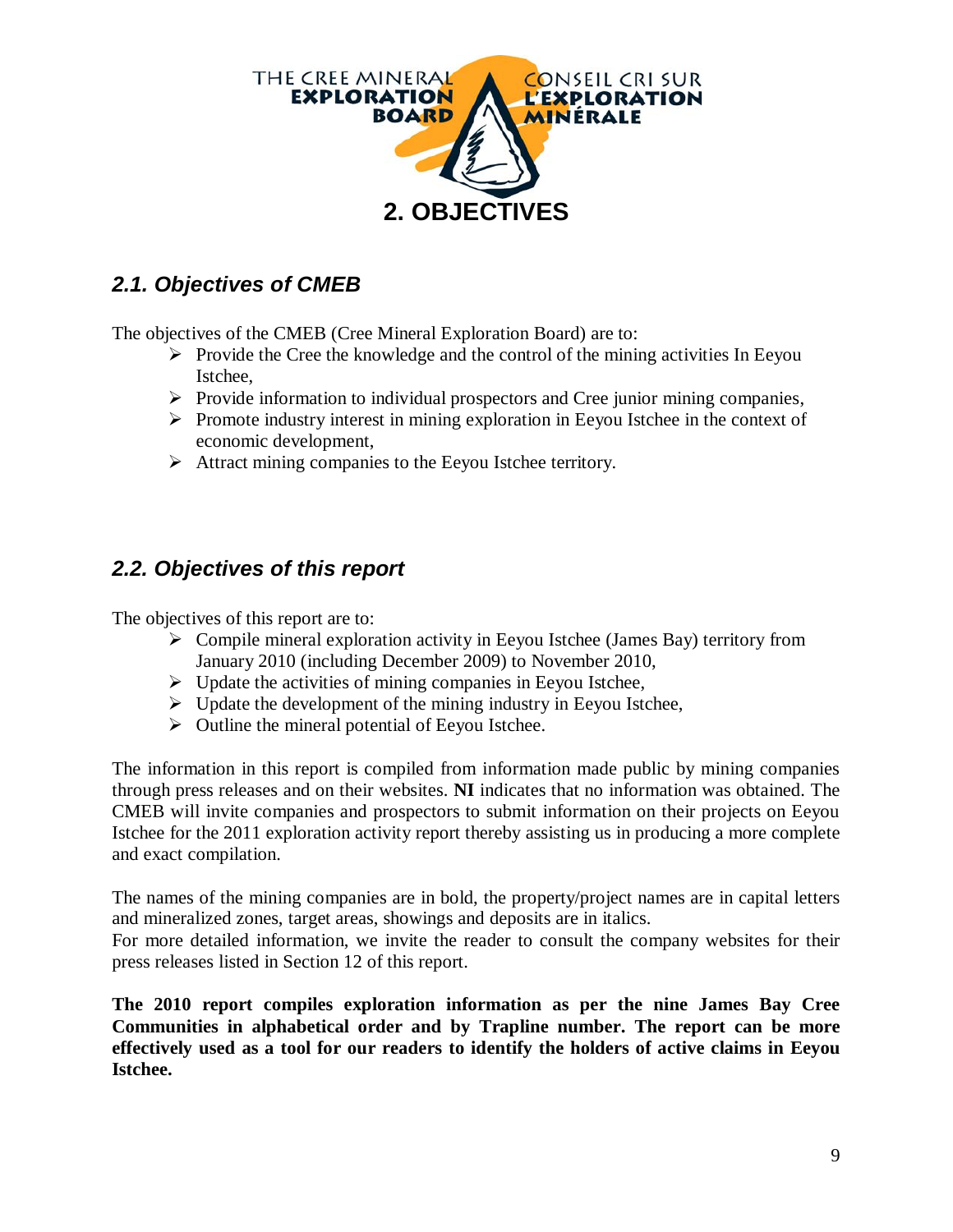

# *3.1. Geology and mineral resources potential*

To be developed

#### *Chisasibi Traplines:*

Number of companies with active claims: 28, including 1 Cree company. Number of prospectors with active claims: 20 including 2 Cree prospectors. Substances: gold (Au), silver (Ag), copper (Cu), chromium (Cr), molybdenum (Mo), uranium (U), nickel Ni), zinc (Zn), platinum group elements (PGE).

#### *Highlights:*

 $\triangleright$  Sixteen new sulphide mineral showings with significant values of gold, copper, and silver, in addition to numerous nickel-copper targets on the **PRO OR MINING RESOURCES INC.** MENARIK property.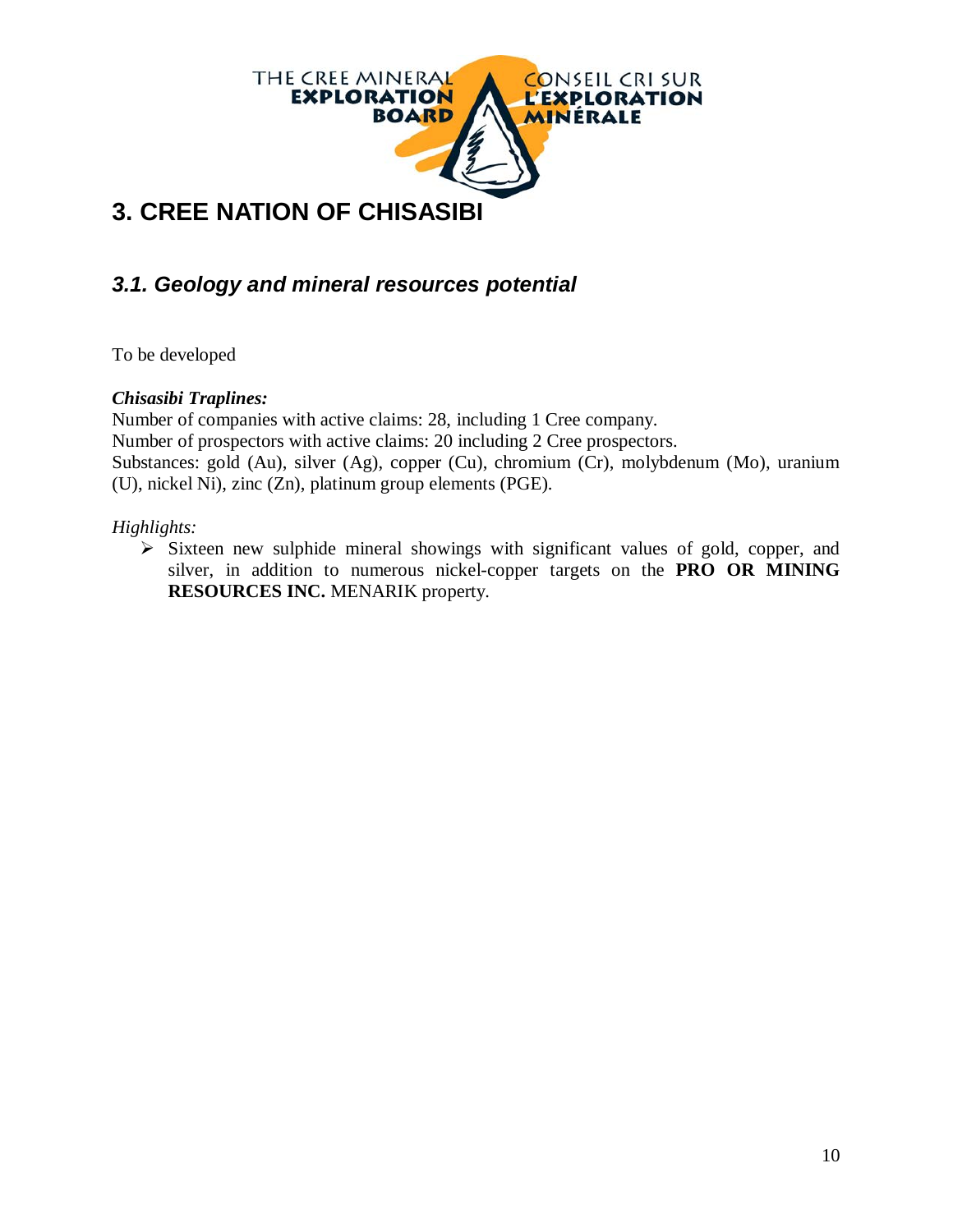

# *3.2 Mineral Exploration Activity (Chisasibi)*

| <b>TRAPLINE</b> | <b>COMPANIES/PROSPECTORS</b>                                                                                                              | <b>PROJECTS</b>                                                                  | <b>SUBSTANCES</b>           | <b>ACTIVITY</b>                                                                                                            |
|-----------------|-------------------------------------------------------------------------------------------------------------------------------------------|----------------------------------------------------------------------------------|-----------------------------|----------------------------------------------------------------------------------------------------------------------------|
|                 |                                                                                                                                           |                                                                                  |                             | <b>FINDINGS</b>                                                                                                            |
| $FG/CH-1$       | <b>COMPANIES</b><br><b>EVERTON RESOURCES INC.</b><br><b>PROSPECTORS</b><br>LAVALLEE, JEAN RAYMOND 50% /<br><b>LAVALLEE, SEBASTIEN 50%</b> | COULON,<br><b>GOLDSTRAIT</b>                                                     | Au<br>Au                    | N <sub>I</sub><br>Pr, G (2009)                                                                                             |
| $FG/CH-2$       | <b>COMPANIES</b><br><b>ELORO RESOURCES INC. / SHIELD</b><br><b>GOLD INC.</b>                                                              | <b>SUMMIT-GABER</b>                                                              | Ag, Au, Co, Cu, Ni, PGE     | <b>Completed field work for</b><br>its 2010 exploration<br>program on the Summit-<br><b>Gaber and Gaber</b><br>properties. |
|                 | <b>ELORO RESOURCES INC.</b><br><b>PROSPECTORS</b><br>LAVALLEE, JEAN RAYMOND 50% /                                                         | SAKAMI EAST, GAVAL<br><b>SHOWING</b><br><b>ZONE 90,</b><br><b>ZEKOMIAKONE 99</b> | $\mathbf U$<br>$\mathbf{U}$ | N <sub>I</sub>                                                                                                             |
|                 | <b>LAVALLEE, SEBASTIEN 50%</b>                                                                                                            |                                                                                  |                             |                                                                                                                            |
| $FG/CH-3$       | <b>COMPANIES</b><br><b>EASTMAIN RESOURCES INC.</b><br><b>EVERTON RESOURCES INC.</b><br><b>PROSPECTORS</b>                                 | <b>RADISSON</b><br>COULON,<br><b>GOLDSTRAIT</b>                                  | Au<br>Au<br>Au              | N <sub>I</sub><br>N <sub>I</sub><br>Pr, G (2009)                                                                           |
| FG/CH-9         | <b>COMPANIES</b><br><b>DIANOR RESOURCES INC.</b>                                                                                          | <b>PEM</b>                                                                       | <b>DIAMOND</b>              | N <sub>I</sub>                                                                                                             |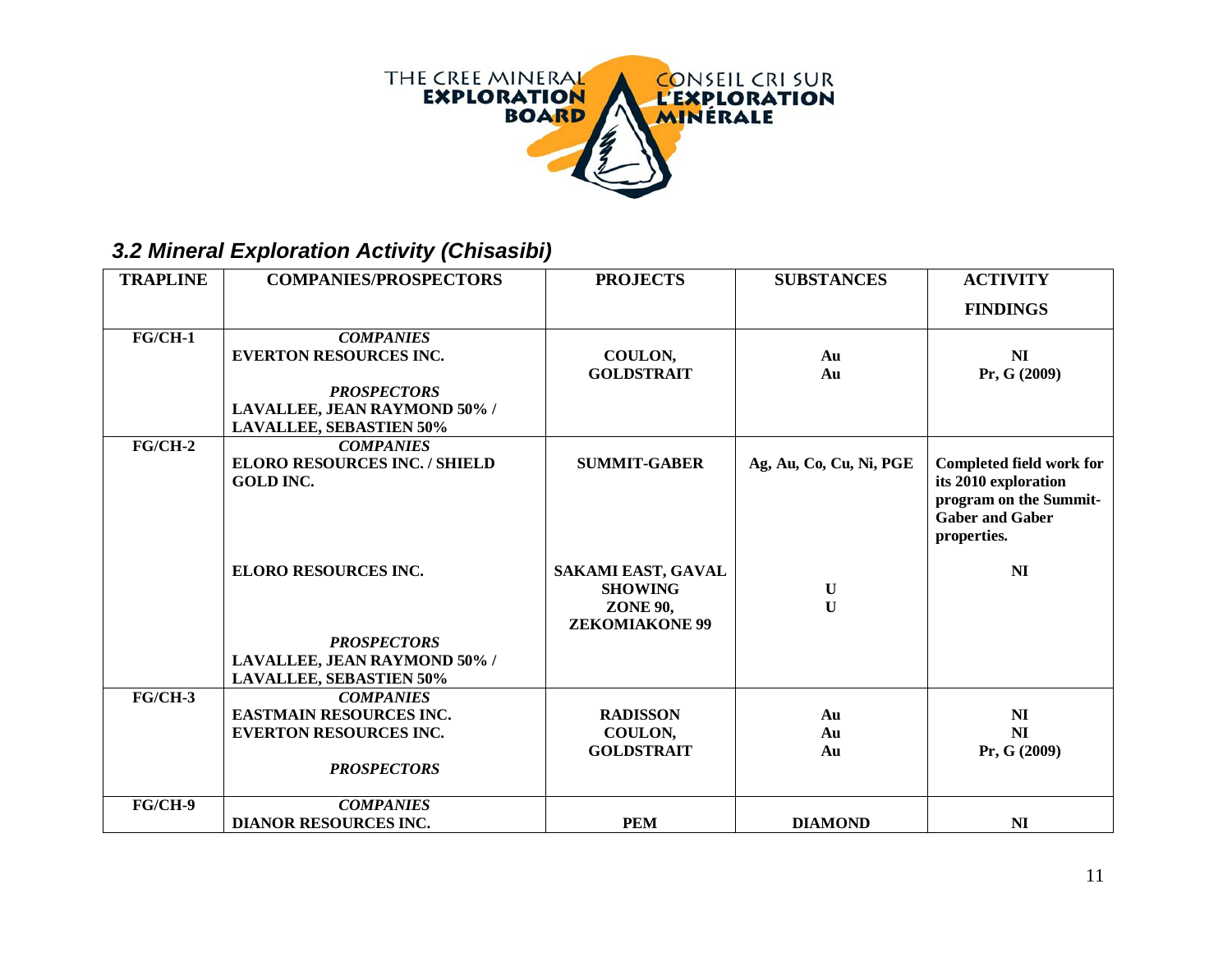

|            | <b>PROSPECTORS</b>                                                                                                                                                                                                                                                                                                                                                                                                  |                                                                                                  |                                                                             |                                                                                                                                                                                                            |
|------------|---------------------------------------------------------------------------------------------------------------------------------------------------------------------------------------------------------------------------------------------------------------------------------------------------------------------------------------------------------------------------------------------------------------------|--------------------------------------------------------------------------------------------------|-----------------------------------------------------------------------------|------------------------------------------------------------------------------------------------------------------------------------------------------------------------------------------------------------|
| $FG/CH-10$ | <b>COMPANIES</b><br><b>DIANOR RESOURCES INC.</b><br><b>PROSPECTORS</b>                                                                                                                                                                                                                                                                                                                                              | <b>PEM</b>                                                                                       | <b>DIAMOND</b>                                                              | N <sub>I</sub>                                                                                                                                                                                             |
| $FG/CH-13$ | <b>COMPANIES</b><br><b>ARIANNE RESOURCES INC.</b><br><b>DIANOR RESOURCES INC.</b><br><b>EVERTON RESOURCES INC.</b><br><b>NORTHFIELD METALS</b><br>URAGOLD BAY RESOURCES INC.<br>(formerly URANIUM BAY RESOURCES<br>INC.)<br>VANTEX RESOURCES LTD.<br><b>PROSPECTORS</b><br><b>BANVILLE, ROBERT</b><br><b>CHARBONNEAU, REMI</b><br><b>GRIESBACH, GLENN 50% /</b><br>SHEIKHOLESLAMI, SALMASI<br><b>KAMALEDDIN 50%</b> | <b>PEM</b><br>COULON,<br><b>GOLDSTRAIT</b><br>NI<br><b>KAUSCHISKACH</b><br>(UUP)<br><b>MANIC</b> | <b>DIAMOND</b><br>Au<br>Au<br>N <sub>I</sub><br>$\mathbf{U}$<br>$\mathbf U$ | N <sub>I</sub><br>N <sub>I</sub><br>Pr, G (2009)<br>N <sub>I</sub><br>D(12:1,800)<br><b>Intersections &gt;100ppm</b><br>$eU_3O_8(2009)$<br><b>VANTEX Sold property</b><br>to VANSTAR MINING<br>INC. (2009) |
| $FG/CH-14$ | <b>LEFEBVRE, MARC</b><br><b>COMPANIES</b><br><b>DIANOR RESOURCES INC.</b><br><b>EVERTON RESOURCES INC.</b><br><b>NORTHFIELD METALS</b><br><b>URAGOLD BAY RESOURCES INC.</b><br>(formerly URANIUM BAY RESOURCES<br>INC.)                                                                                                                                                                                             | <b>PEM</b><br>COULON,<br><b>GOLDSTRAIT</b><br>N <sub>I</sub><br><b>KAUSCHISKACH</b><br>(UUP)     | <b>DIAMOND</b><br>Au<br>Au<br>N <sub>I</sub><br>$\mathbf{U}$                | N <sub>I</sub><br>N <sub>I</sub><br>Pr, G (2009)<br>N <sub>I</sub><br>D(12:1,800)<br><b>Intersections &gt;100ppm</b><br>$eU_3O_8(2009)$                                                                    |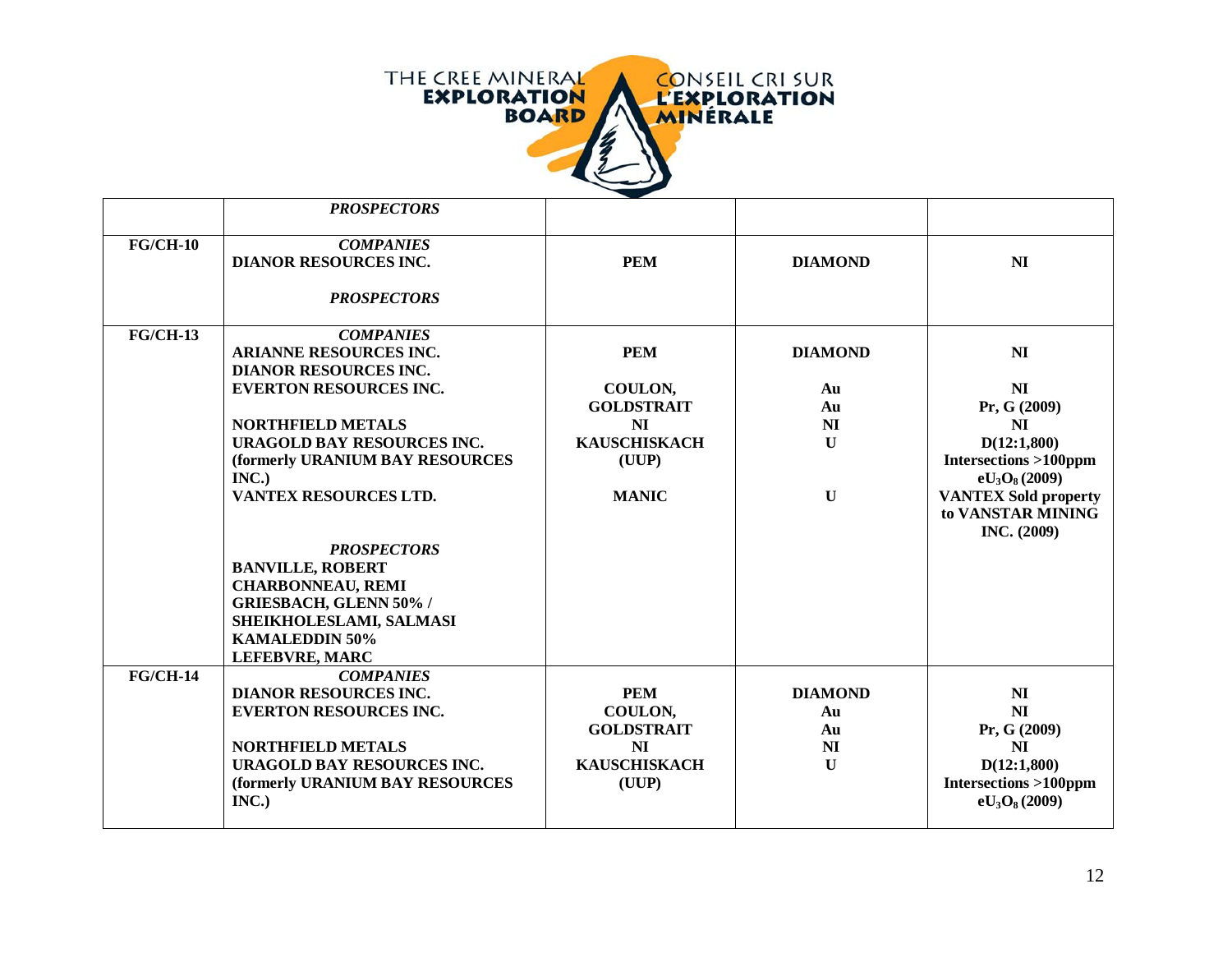

|            | <b>PROSPECTORS</b><br><b>GRIESBACH, GLENN 50% /</b><br>SHEIKHOLESLAMI, SALMASI<br><b>KAMALEDDIN 50%</b> |                                                      |                           |                                                                                    |
|------------|---------------------------------------------------------------------------------------------------------|------------------------------------------------------|---------------------------|------------------------------------------------------------------------------------|
| $FG/CH-15$ | <b>COMPANIES</b><br><b>BEARCLAW CAPITAL CORP.</b>                                                       | <b>JAMES BAY</b>                                     | $\mathbf U$               | AGp, Ge<br>1 to 1270 ppm U in grab<br>samples; $4$ samples $> 600$                 |
|            | <b>BONAVENTURE ENTERPRISES INC.</b>                                                                     | N <sub>I</sub>                                       | NI                        | ppm U (2008)<br>NI                                                                 |
|            | <b>PROSPECTORS</b>                                                                                      |                                                      |                           |                                                                                    |
| $FG/CH-16$ | <b>COMPANIES</b><br><b>BEARCLAW CAPITAL CORP.</b>                                                       | <b>JAMES BAY</b>                                     | $\mathbf U$               | AGp, Ge<br>1 to 1270 ppm $U$ in grab<br>samples; $4$ samples $> 600$               |
|            | <b>EVERTON RESOURCES INC.</b><br><b>VIRGINIA MINES INC.</b>                                             | COULON,<br><b>GOLDSTRAIT</b><br>GAYOT,<br><b>FCI</b> | Au<br>Au<br>Ni, PGE<br>Au | ppm U (2008)<br>N <sub>I</sub><br>Pr, G (2009)                                     |
|            | <b>PROSPECTORS</b><br><b>BAMBIC, PETER</b>                                                              | <b>LA GRANDE NORD</b>                                | Ag, Au, Cu, PGE           |                                                                                    |
| $FG/CH-17$ | <b>COMPANIES</b><br><b>BEARCLAW CAPITAL CORP.</b>                                                       | <b>JAMES BAY</b>                                     | $\mathbf{U}$              | AGp, Ge<br>1 to 1270 ppm U in grab<br>samples; $4$ samples $> 600$<br>ppm U (2008) |
|            | <b>PROSPECTORS</b>                                                                                      |                                                      |                           |                                                                                    |
| $FG/CH-20$ | <b>COMPANIES</b>                                                                                        |                                                      |                           |                                                                                    |
|            | <b>PROSPECTORS</b>                                                                                      |                                                      |                           |                                                                                    |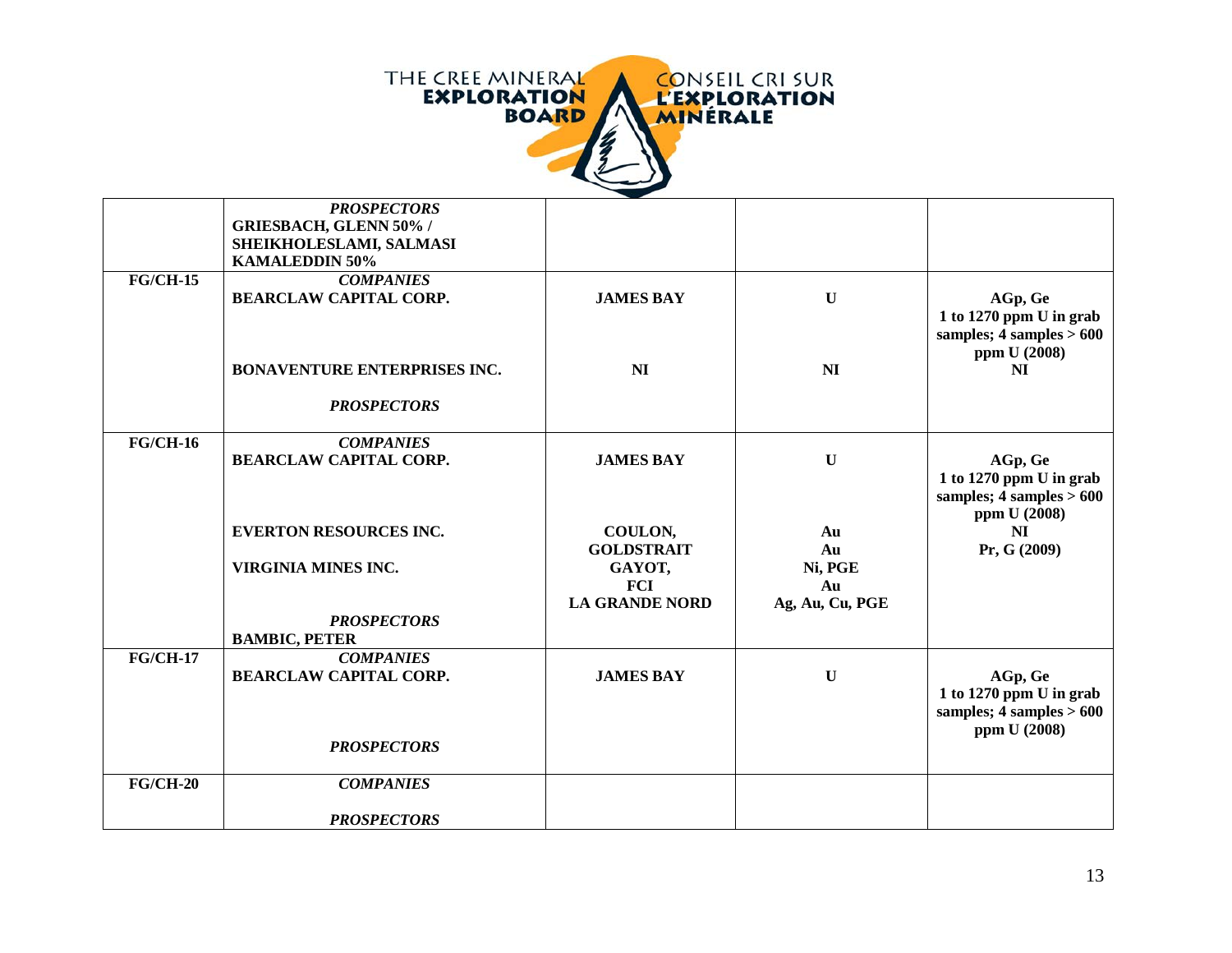

|                 | <b>BANVILLE, ROBERT</b>                                                                                                                                                                                                                                    |                                                                              |                                  |                                                                                                                             |
|-----------------|------------------------------------------------------------------------------------------------------------------------------------------------------------------------------------------------------------------------------------------------------------|------------------------------------------------------------------------------|----------------------------------|-----------------------------------------------------------------------------------------------------------------------------|
| <b>FG/CH-21</b> | <b>COMPANIES</b><br><b>MACDONALD MINES EXPLORATION</b><br>LTD. 50% / VIRGINIA MINES INC. 50%                                                                                                                                                               | NI                                                                           | N <sub>I</sub>                   | N <sub>I</sub>                                                                                                              |
|                 | <b>NORTHFIELD METALS</b><br><b>SIRIOS RESOURCES INC.</b>                                                                                                                                                                                                   | N <sub>I</sub><br><b>TILLY</b><br><b>AQUILON</b><br><b>AQUILON EXTENSION</b> | NI<br>Cu, Mo<br>Au               | N <sub>I</sub><br>0.1% Cu, 0.05% Mo<br>(2009)<br>$D(1,400)$ . Drilling will<br>focus on the extension of<br>the Lingo vein. |
|                 | VIRGINIA MINES INC.<br><b>PROSPECTORS</b><br><b>BANVILLE, ALEXANDRE</b><br><b>BANVILLE, ROBERT</b><br>BAWOLAK, EDWARD 70% / HARVARD,<br>PHILIPPE 30%<br><b>LEFEBVRE, MARC</b><br>LEFEBVRE, MARC 50% / CLOUTIER,<br><b>MARC-ANDRE 50%</b><br>POIRIER, JULIE | GAYOT,<br><b>FCI</b><br><b>LA GRANDE NORD</b>                                | Ni, PGE<br>Au<br>Ag, Au, Cu, PGE |                                                                                                                             |
| $FG/CH-24$      | <b>COMPANIES</b><br><b>BEARCLAW CAPITAL CORP.</b><br><b>PROSPECTORS</b><br><b>CHAMPAGNE, ALAIN</b><br>LAVALLEE, JEAN RAYMOND 50% /<br><b>LAVALLEE, SEBASTIEN 50%</b>                                                                                       | <b>JAMES BAY</b>                                                             | $\mathbf U$                      | AGp, Ge<br>1 to 1270 ppm $U$ in grab<br>samples; $4$ samples $> 600$<br>ppm U (2008)                                        |
| $FG/CH-25$      | <b>COMPANIES</b>                                                                                                                                                                                                                                           |                                                                              |                                  |                                                                                                                             |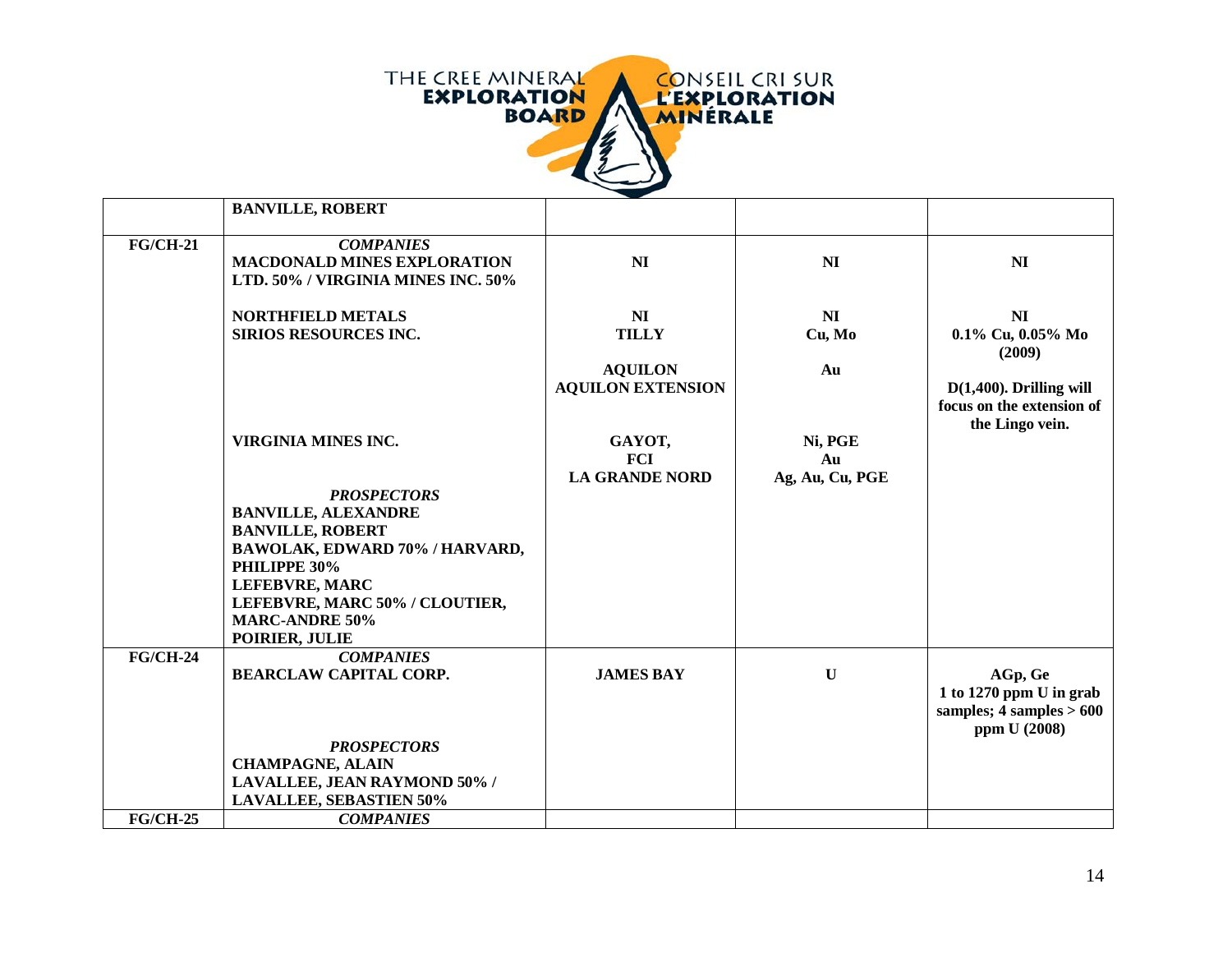

|                 | <b>PROSPECTORS</b><br>LAVALLEE, JEAN RAYMOND 50% /<br><b>LAVALLEE, SEBASTIEN 50%</b>                                                                                                                                                                               |                                                         |                                                 |                                                                |
|-----------------|--------------------------------------------------------------------------------------------------------------------------------------------------------------------------------------------------------------------------------------------------------------------|---------------------------------------------------------|-------------------------------------------------|----------------------------------------------------------------|
| <b>FG/CH-26</b> | <b>COMPANIES</b><br><b>COONES JENSE RESOURCES LTD.</b>                                                                                                                                                                                                             | N <sub>I</sub>                                          | N <sub>I</sub>                                  | N <sub>I</sub>                                                 |
|                 | <b>GOLDEN TAG RESOURCES LTD.</b>                                                                                                                                                                                                                                   |                                                         |                                                 |                                                                |
|                 | SOQUEM INC. 50% / SIRIOS RESOURCES<br><b>INC. 50%</b>                                                                                                                                                                                                              | <b>AQUILON MAIN</b>                                     | Au                                              | NI                                                             |
|                 |                                                                                                                                                                                                                                                                    | N <sub>I</sub>                                          | N <sub>I</sub>                                  | N <sub>I</sub>                                                 |
|                 | <b>PROSPECTORS</b><br><b>BANVILLE, ROBERT</b>                                                                                                                                                                                                                      |                                                         |                                                 |                                                                |
| <b>FG/CH-27</b> | <b>COMPANIES</b>                                                                                                                                                                                                                                                   |                                                         |                                                 |                                                                |
|                 | <b>PROSPECTORS</b><br>LAVALLEE, JEAN RAYMOND 50% /<br><b>LAVALLEE, SEBASTIEN 50%</b>                                                                                                                                                                               |                                                         |                                                 |                                                                |
| $FG-28$         | <b>COMPANIES</b><br>MIDLAND EXPLORATION INC. / QUEST<br><b>URANIUM CORP.</b><br><b>NORTHFIELD METALS</b><br>SOQUEM INC. 50% / SIRIOS RESOURCES<br><b>INC. 50%</b>                                                                                                  | <b>SANNON-SEGAU</b><br>N <sub>I</sub><br>N <sub>I</sub> | $\mathbf U$<br>N <sub>I</sub><br>N <sub>I</sub> | S(2008)<br>25.41% $U_3O_8$<br>N <sub>I</sub><br>N <sub>I</sub> |
|                 | <b>PROSPECTORS</b><br><b>BANVILLE, ALEXANDRE</b><br><b>BANVILLE, ROBERT</b><br><b>BAWOLAK, MARIE-THERESE 50% /</b><br><b>BAWOLAK, CHRISTELLE OLEINKA 50%</b><br><b>LEFEBVRE, MARC</b><br>LEFEBVRE, MARC 50% / CLOUTIER,<br><b>MARC-ANDRE 50%</b><br>POIRIER, JULIE |                                                         |                                                 |                                                                |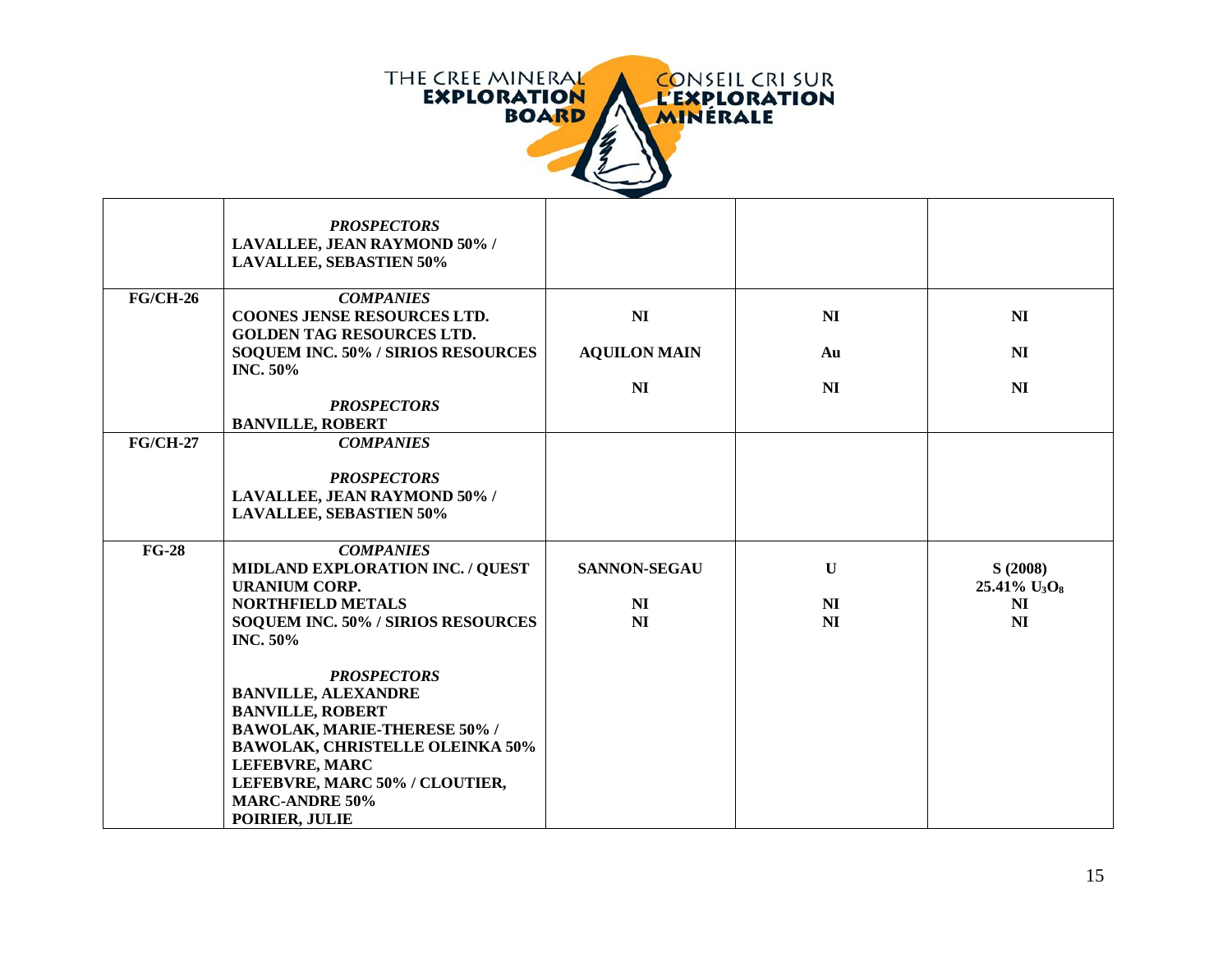

| <b>FG/CH-29</b> | <b>COMPANIES</b>                       |                       |                 |                     |
|-----------------|----------------------------------------|-----------------------|-----------------|---------------------|
|                 | <b>PROSPECTORS</b>                     |                       |                 |                     |
|                 | <b>BANVILLE, ROBERT</b>                |                       |                 |                     |
| $FG/CH-30$      | <b>COMPANIES</b>                       |                       |                 |                     |
|                 | 6588182 CANADA INC.                    | N <sub>I</sub>        | N <sub>I</sub>  | N <sub>I</sub>      |
|                 | <b>AZIMUT EXPLORATION INC.</b>         | NI                    | NI              | <b>NI</b>           |
|                 | <b>BREAKWATER RESOURCES LTD. 50% /</b> | <b>COULON JV</b>      | Ag, Cu, Zn      | 11.54% Zn, 1.2% Cu, |
|                 | <b>VIRGINIA MINES INC. 50%</b>         |                       |                 | 98.92 g/t Ag (2008) |
|                 | <b>EVERTON RESOURCES INC.</b>          | COULON,               | Au              | N <sub>I</sub>      |
|                 |                                        | <b>GOLDSTRAIT</b>     | Au              | Pr, G (2009)        |
|                 | SODIMEX TRADING LTD.                   | N <sub>I</sub>        | NI              | N <sub>I</sub>      |
|                 | <b>PROSPECTORS</b>                     |                       |                 |                     |
|                 | <b>NOEL, NORMAND</b>                   |                       |                 |                     |
| <b>FG/CH-31</b> | <b>COMPANIES</b>                       |                       |                 |                     |
|                 | <b>BREAKWATER RESOURCES LTD. 50% /</b> | <b>COULON JV</b>      | Ag, Cu, Zn      | 11.54% Zn, 1.2% Cu, |
|                 | <b>VIRGINIA MINES INC. 50%</b>         |                       |                 | 98.92 g/t Ag (2008) |
|                 | <b>PROSPECTORS</b>                     |                       |                 |                     |
|                 | <b>BAMBIC, PETER</b>                   |                       |                 |                     |
| $FG/CH-32$      | <b>COMPANIES</b>                       |                       |                 |                     |
|                 | <b>VIRGINIA MINES INC.</b>             | GAYOT,                | Ni, PGE         |                     |
|                 |                                        | <b>FCI</b>            | Au              |                     |
|                 |                                        | <b>LA GRANDE NORD</b> | Ag, Au, Cu, PGE |                     |
|                 | <b>PROSPECTORS</b>                     |                       |                 |                     |
| <b>FG/CH-33</b> | <b>COMPANIES</b>                       |                       |                 |                     |
|                 |                                        |                       |                 |                     |
|                 | <b>PROSPECTORS</b>                     |                       |                 |                     |
|                 | LAVALLEE, JEAN RAYMOND 50% /           |                       |                 |                     |
|                 | <b>LAVALLEE, SEBASTIEN 50%</b>         |                       |                 |                     |
|                 |                                        |                       |                 |                     |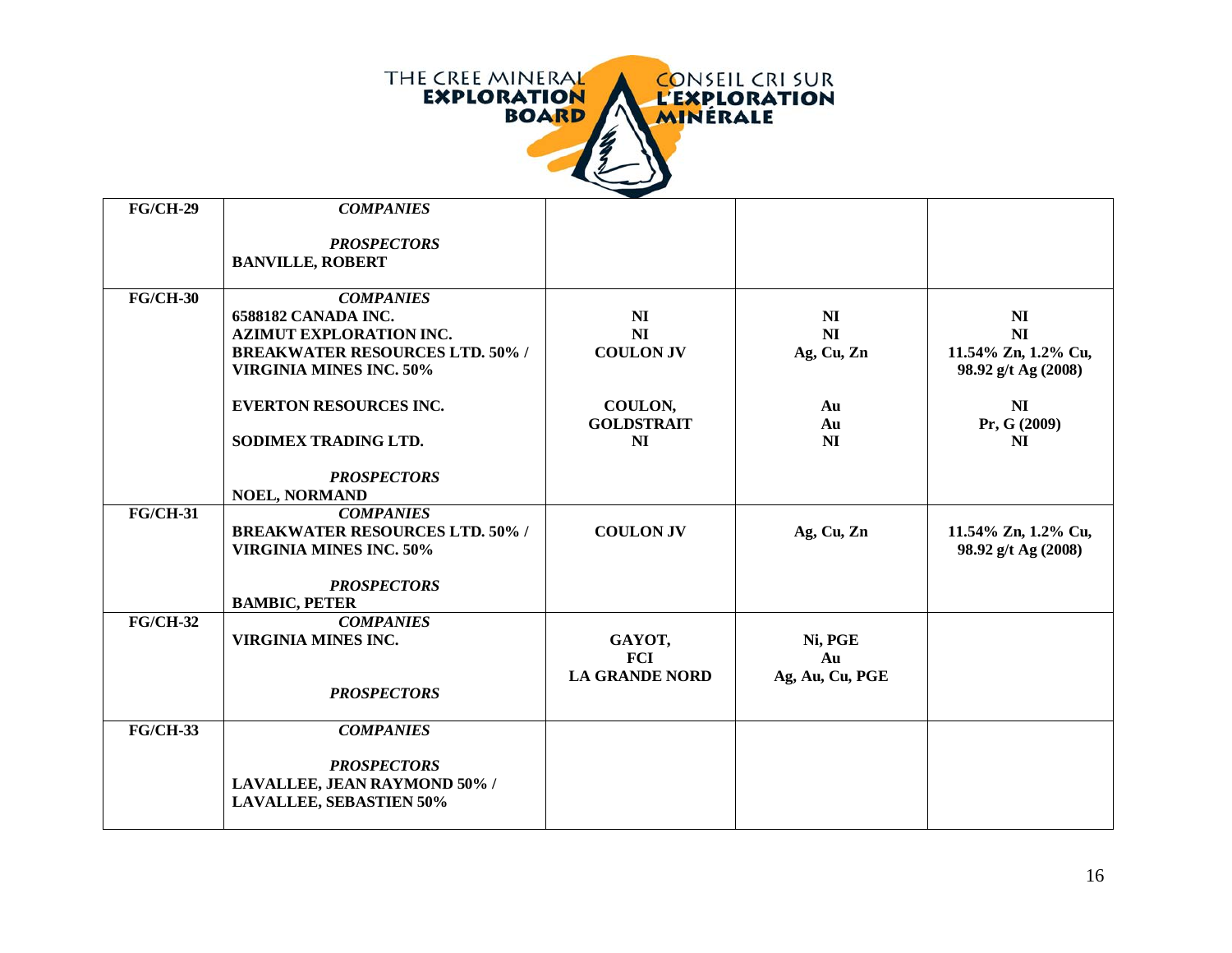

| <b>FG/CH-34</b> | <b>COMPANIES</b><br><b>EVERTON RESOURCES INC.</b><br><b>PROSPECTORS</b>                                                                                                                       | COULON,<br><b>GOLDSTRAIT</b>                                                                      | Au<br>Au                                                                                  | N <sub>I</sub><br>Pr, G (2009)                                                                                                                                                                                                        |
|-----------------|-----------------------------------------------------------------------------------------------------------------------------------------------------------------------------------------------|---------------------------------------------------------------------------------------------------|-------------------------------------------------------------------------------------------|---------------------------------------------------------------------------------------------------------------------------------------------------------------------------------------------------------------------------------------|
| <b>FG/CH-35</b> | <b>COMPANIES</b><br><b>EVERTON RESOURCES INC.</b><br><b>PROSPECTORS</b><br><b>LEMELIN, YVES</b>                                                                                               | COULON,<br><b>GOLDSTRAIT</b>                                                                      | Au<br>Au                                                                                  | N <sub>I</sub><br>Pr, G (2009)                                                                                                                                                                                                        |
| <b>FG/CH-36</b> | <b>COMPANIES</b><br>32477 YUKON INC. Subsidiary of VALLEY<br><b>HIGH VENTURES LTD.</b>                                                                                                        | N <sub>I</sub>                                                                                    | N <sub>I</sub>                                                                            | N <sub>I</sub>                                                                                                                                                                                                                        |
|                 | <b>AUGYVA MINING RESOURCES</b><br><b>DIANOR RESOURCES INC.</b><br><b>EVERTON RESOURCES INC.</b><br><b>NORTHFIELD METALS</b><br>PRO OR MINING RESOURCES INC. /<br><b>EVERETT RESOURCES LTD</b> | <b>YASINSKI</b><br><b>PEM</b><br>COULON,<br><b>GOLDSTRAIT</b><br>N <sub>I</sub><br><b>MENARIK</b> | Au, Ag, Cr, Cu, PGE, U,<br>Zn<br><b>DIAMOND</b><br>Au<br>N <sub>I</sub><br>Cr, Au, Cu, Ag | N <sub>I</sub><br>N <sub>I</sub><br>Pr, G (2009)<br>N <sub>I</sub><br><b>Sixteen new sulphide</b><br>mineral showings with<br>significant values of gold,<br>copper, and silver, in<br>addition to numerous<br>nickel-copper targets. |
|                 | <b>VIRGINIA MINES INC.</b><br>WEMINDJI EXPLORATION INC.<br><b>PROSPECTORS</b><br><b>GRIESBACH, GLENN 50% /</b>                                                                                | GAYOT,<br><b>FCI</b><br><b>LA GRANDE NORD</b><br>N <sub>I</sub>                                   | Ni, PGE<br>Au<br>Ag, Au, Cu, PGE<br>N <sub>I</sub>                                        | NI<br>N <sub>I</sub>                                                                                                                                                                                                                  |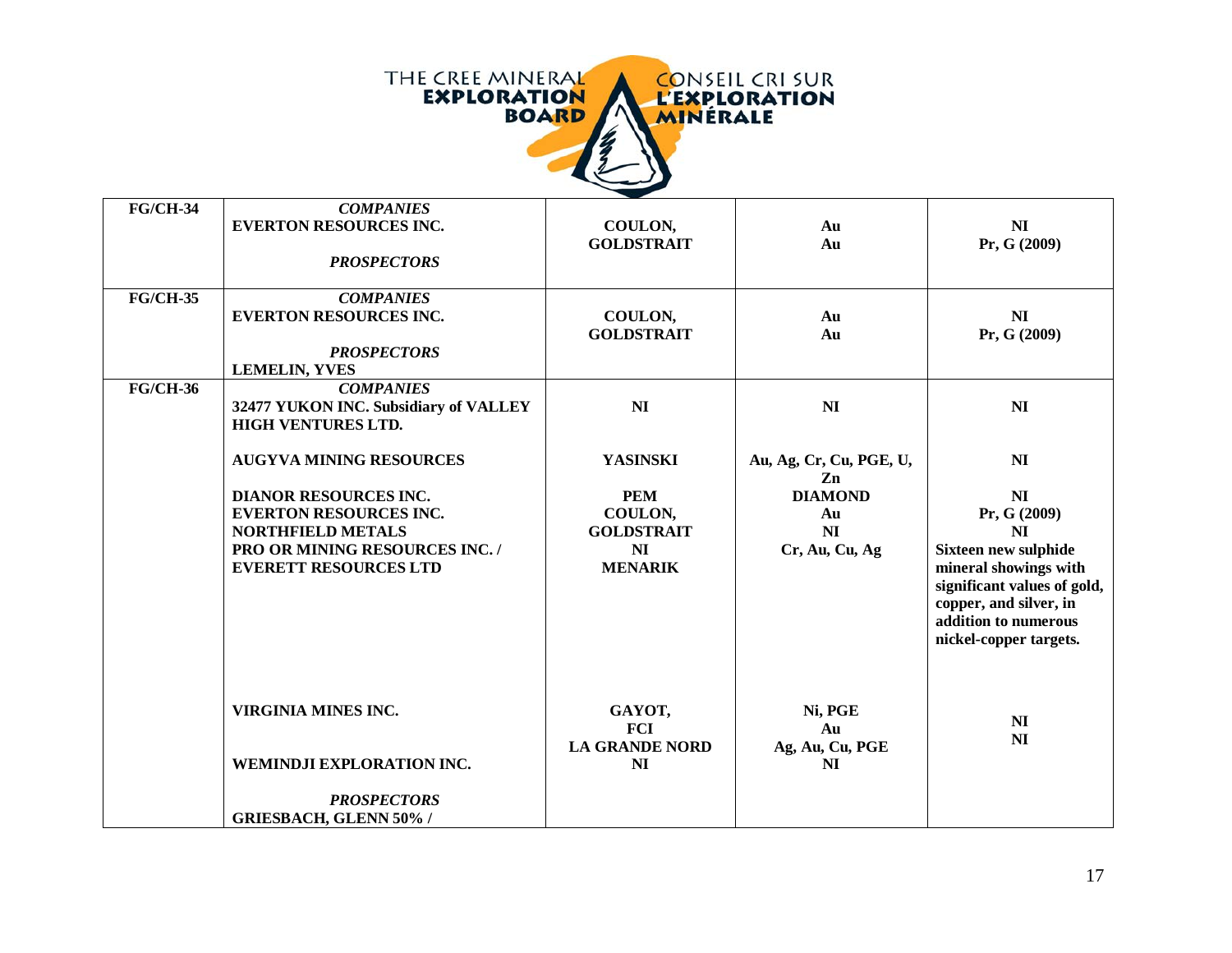

|                 | SHEIKHOLESLAMI, SALMASI                |                 |                         |                             |
|-----------------|----------------------------------------|-----------------|-------------------------|-----------------------------|
|                 | <b>KAMALEDDIN 50%</b>                  |                 |                         |                             |
|                 | <b>LEMELIN, YVES</b>                   |                 |                         |                             |
| <b>FG/CH-37</b> | <b>COMPANIES</b>                       |                 |                         |                             |
|                 | <b>AUGYVA MINING RESOURCES</b>         | <b>YASINSKI</b> | Au, Ag, Cr, Cu, PGE, U, | N <sub>I</sub>              |
|                 |                                        |                 | Zn                      |                             |
|                 | <b>DIANOR RESOURCES INC.</b>           | <b>PEM</b>      | <b>DIAMOND</b>          | N <sub>I</sub>              |
|                 | WEMINDJI EXPLORATION INC.              | N <sub>I</sub>  | NI                      | N <sub>I</sub>              |
|                 | <b>WEMINDJI EXPLORATION INC. 50% /</b> | N <sub>I</sub>  | N <sub>I</sub>          | N <sub>I</sub>              |
|                 | <b>SWALLOW, DAVID 50%</b>              |                 |                         |                             |
|                 | <b>WEMINDJI EXPLORATION INC. 50%/</b>  | NI              | N <sub>I</sub>          | N <sub>I</sub>              |
|                 | <b>MINIQUAKEN, STANLEY 50%</b>         |                 |                         |                             |
|                 |                                        |                 |                         |                             |
|                 | <b>PROSPECTORS</b>                     |                 |                         |                             |
|                 | <b>LEMELIN, YVES</b>                   |                 |                         |                             |
| <b>FG/CH-38</b> | <b>COMPANIES</b>                       |                 |                         |                             |
|                 | <b>6588182 CANADA INC.</b>             | NI              | NI                      | NI                          |
|                 | <b>AUGYVA MINING RESOURCES</b>         | <b>YASINSKI</b> | Au, Ag, Cr, Cu, PGE, U, |                             |
|                 |                                        |                 | Zn                      | N <sub>I</sub>              |
|                 | <b>DIANOR RESOURCES INC.</b>           | <b>PEM</b>      | <b>DIAMOND</b>          |                             |
|                 | PRO OR MINING RESOURCES INC. /         | <b>MENARIK</b>  | Cr, Au, Cu, Ag          | Sixteen new sulphide        |
|                 | <b>EVERETT RESOURCES LTD</b>           |                 |                         | mineral showings with       |
|                 |                                        |                 |                         | significant values of gold, |
|                 |                                        |                 |                         | copper, and silver, in      |
|                 |                                        |                 |                         | addition to numerous        |
|                 |                                        |                 |                         | nickel-copper targets.      |
|                 |                                        |                 |                         |                             |
|                 | WEMINDJI EXPLORATION INC.              | N <sub>I</sub>  | N <sub>I</sub>          | N <sub>I</sub>              |
|                 |                                        |                 |                         |                             |
|                 | <b>PROSPECTORS</b>                     |                 |                         |                             |
|                 | <b>GRIESBACH, GLENN 50% /</b>          |                 |                         |                             |
|                 | SHEIKHOLESLAMI, SALMASI                |                 |                         |                             |
|                 | <b>KAMALEDDIN 50%</b>                  |                 |                         |                             |
|                 | <b>LEMELIN, YVES</b>                   |                 |                         |                             |
| <b>FG/CH-39</b> | <b>COMPANIES</b>                       |                 |                         |                             |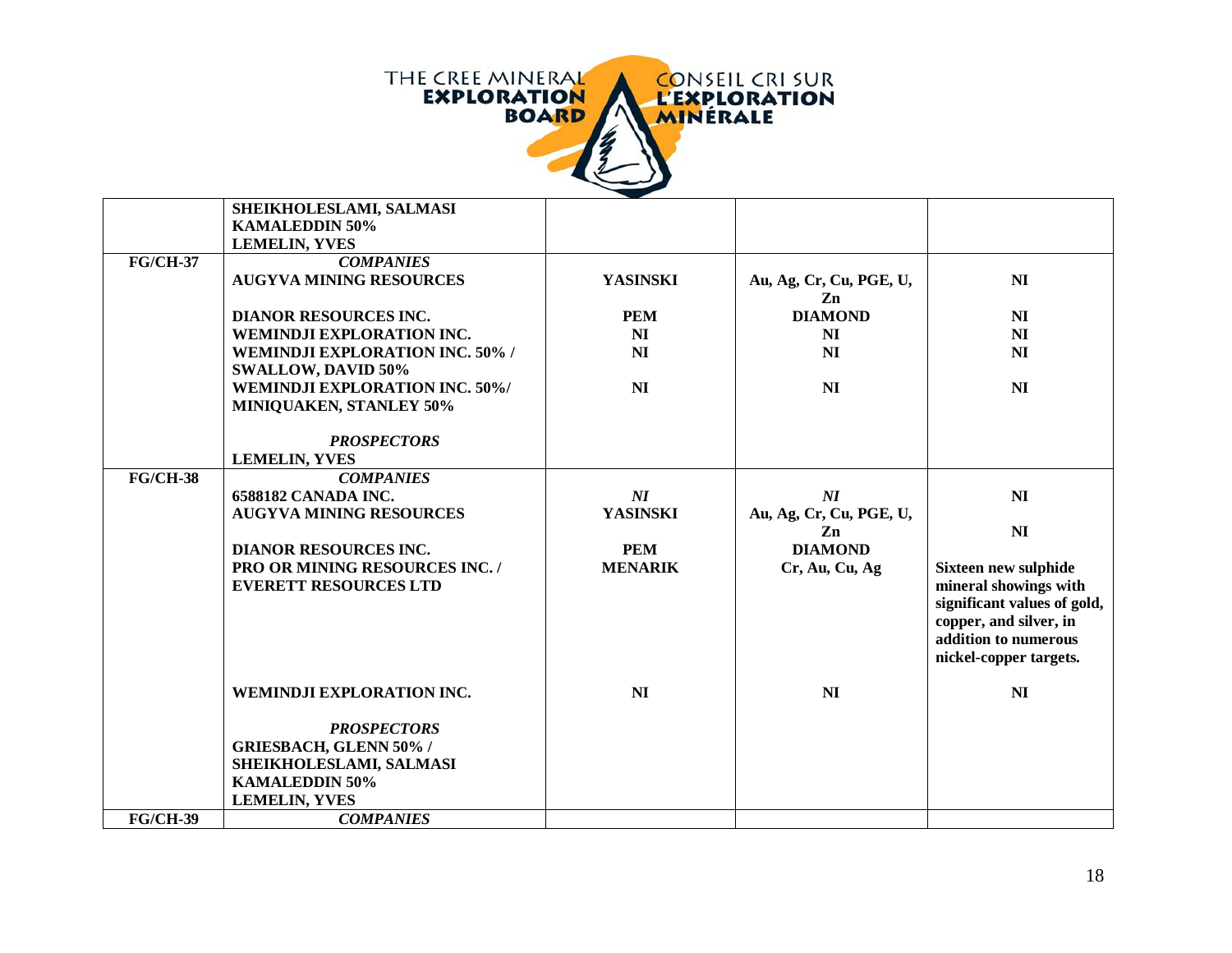

|                 | <b>ELORO RESOURCES INC. / SHIELD</b><br><b>GOLD INC.</b>                                                   | <b>SUMMIT-GABRE,</b>                                                             | Ag, Au, Co, Cu, Ni, PGE                   | Completed field work for<br>its 2010 exploration<br>program on the Summit-<br><b>Gaber and Gaber</b><br>properties. |
|-----------------|------------------------------------------------------------------------------------------------------------|----------------------------------------------------------------------------------|-------------------------------------------|---------------------------------------------------------------------------------------------------------------------|
|                 | <b>ELORO RESOURCES INC.</b>                                                                                | SAKAMI EAST, GAVAL<br><b>SHOWING</b><br><b>ZONE 90,</b><br><b>ZEKOMIAKONE 99</b> | $\mathbf U$<br>$\mathbf{U}$               | <b>NI</b>                                                                                                           |
|                 | <b>U MINING RESOURCES INC.</b><br><b>VIRGINIA MINES INC.</b>                                               | NI<br>GAYOT,<br><b>FCI</b><br><b>LA GRANDE NORD</b>                              | Au, U<br>Ni, PGE<br>Au<br>Ag, Au, Cu, PGE | N <sub>I</sub>                                                                                                      |
|                 | <b>PROSPECTORS</b>                                                                                         |                                                                                  |                                           |                                                                                                                     |
| <b>FG/CH-40</b> | <b>COMPANIES</b><br>9176-0231 QUEBEC INC.<br><b>ARIANNE RESOURCES INC.</b><br><b>DIANOR RESOURCES INC.</b> | N <sub>I</sub><br>N <sub>I</sub>                                                 | N <sub>I</sub><br>N <sub>I</sub>          | N <sub>I</sub><br>N <sub>I</sub>                                                                                    |
|                 | <b>ELORO RESOURCES INC. / SHIELD</b><br><b>GOLD INC.</b>                                                   | <b>SUMMIT-GABRE,</b>                                                             | Ag, Au, Co, Cu, Ni, PGE                   | Completed field work for<br>its 2010 exploration<br>program on the Summit-<br><b>Gaber and Gaber</b><br>properties. |
|                 | <b>ELORO RESOURCES INC.</b>                                                                                | SAKAMI EAST, GAVAL<br><b>SHOWING</b><br><b>ZONE 90,</b><br><b>ZEKOMIAKONE 99</b> | $\mathbf U$<br>$\mathbf{U}$               | <b>NI</b>                                                                                                           |
|                 | <b>EXPLORATION METAUXDIC</b>                                                                               | NI                                                                               | <b>NI</b>                                 | N <sub>I</sub>                                                                                                      |
|                 | <b>NORTHFIELD METALS</b>                                                                                   | <b>NI</b>                                                                        | <b>NI</b>                                 | <b>NI</b>                                                                                                           |
|                 | STARFIRE MINERALS INC.                                                                                     | <b>LORDEAU</b>                                                                   | $\mathbf{U}$                              | N <sub>I</sub>                                                                                                      |
|                 | <b>VIRGINIA MINES INC.</b>                                                                                 | GAYOT,                                                                           | Ni, PGE                                   |                                                                                                                     |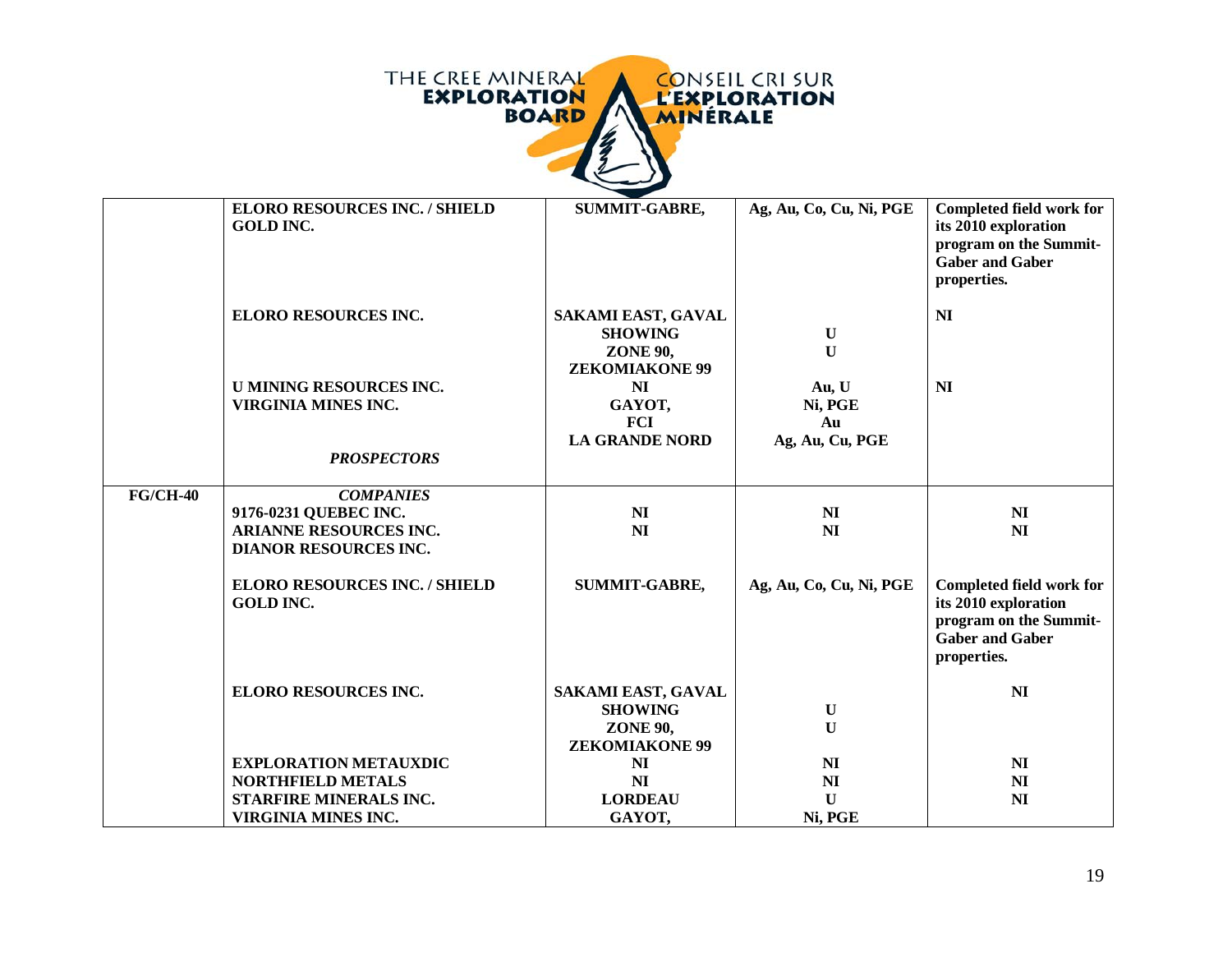| THE CREE MINERAL<br><b>CONSEIL CRI SUR</b><br><b>EXPLORATION</b><br><b>L'EXPLORATION</b><br><b>BOARD</b><br><b>MINERALE</b> |                                                                                                                                                                                                        |                                     |                       |           |
|-----------------------------------------------------------------------------------------------------------------------------|--------------------------------------------------------------------------------------------------------------------------------------------------------------------------------------------------------|-------------------------------------|-----------------------|-----------|
|                                                                                                                             | <b>PROSPECTORS</b><br><b>BANVILLE, ROBERT</b><br><b>BAWOLAK, CHRISTELLE OLEINKA 70%</b><br>/HARVARD, PHILIPPE 30%<br><b>GRIESBACH, GLENN 50% /</b><br>SHEIKHOLESLAMI, SALMASI<br><b>KAMALEDDIN 50%</b> | <b>FCI</b><br><b>LA GRANDE NORD</b> | Au<br>Ag, Au, Cu, PGE |           |
| <b>GW-5/CH-12</b>                                                                                                           | <b>COMPANIES</b><br><b>BONAVENTURE ENTERPRISES INC.</b><br><b>PROSPECTORS</b><br><b>BAMBIC, PETER</b>                                                                                                  | NI                                  | <b>NI</b>             | <b>NI</b> |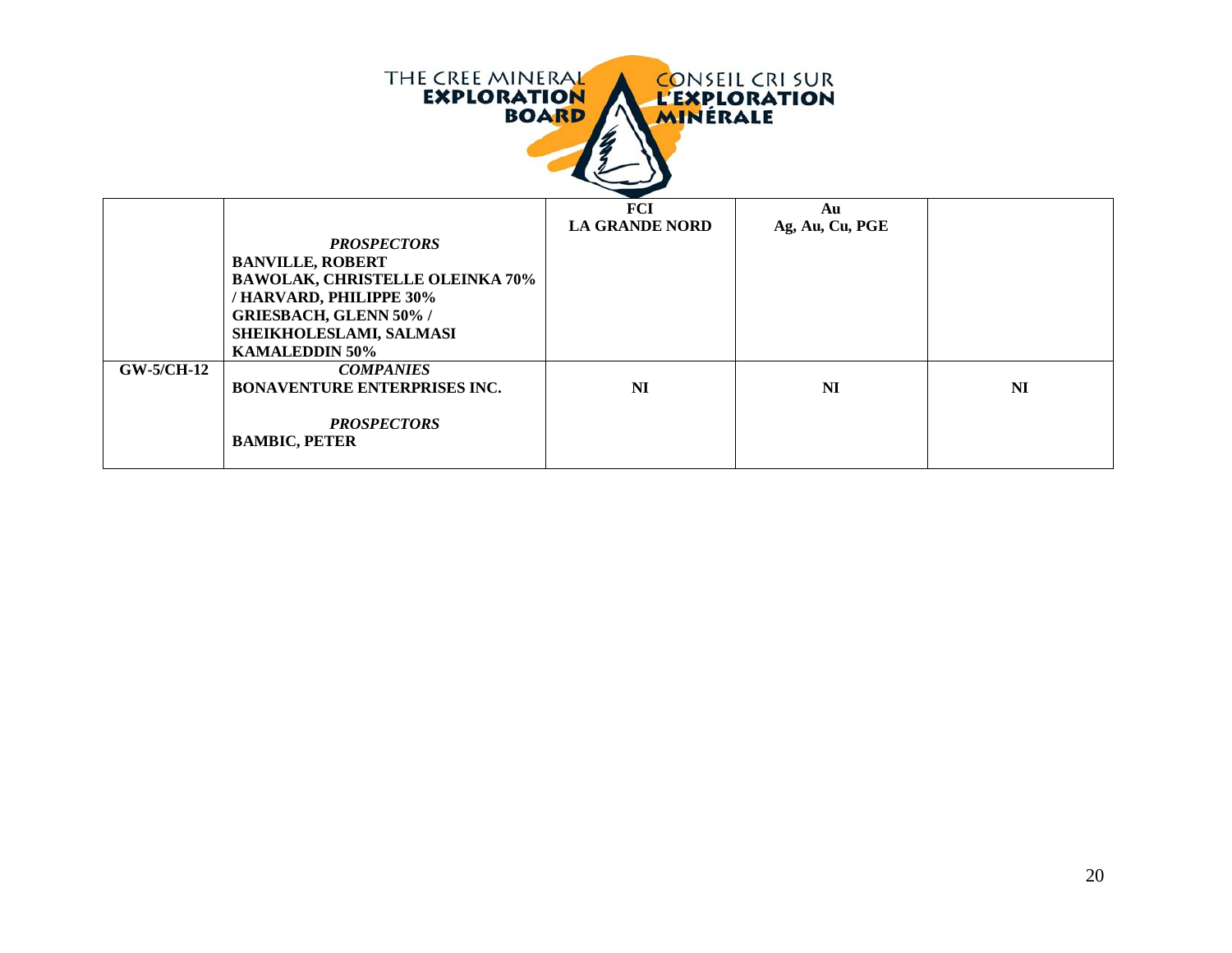

# **4. CREE NATION OF EASTMAIN**

### *4.1. Geology and mineral resources potential*

The Eastmain area is known specially for the greenstone belt containing volcanic and sedimentary rocks suitable for gold, silver and copper mineralization.

The Eastmain area consists of the Lower Eastmain segment and the Middle Eastmain segment of the Lower Eastmain Greenstone Belt. The Lower Eastmain and middle Eastmain segments (as mapped by Moukhsil and Doucet, 1999; Moukhsil, 2000; Moukhsil *et al*., 2001; Mouskil and Legault, 2002) consist of Archean volcanosedimentary assemblages grouped into eight formations; the Anatacau-Pivert, Komo, Kaupatauch, Kasak, Wabamisk, Clarkie, Auclair and Natel formations. These rocks are cut by intrusions of monzonitic to monzogranitic and mafic to ultramafic compositions. The rocks are also crosscut by quartz-feldspar and/or feldspar porphyry (dioritic) dykes. ENE-WSW and E-W deformation zones transect the rocks (Mouskil and Legault, 2002). Archean volcano-sedimentary rocks of the Lower Eastmain Greenstone Belt are assigned to the Eastmain Group. This group is composed of komatiitic to rhyolitic volcanic rocks and a variety of sedimentary rocks. Paragneisses of the Auclair Formation (Nemiscau and Opinaca basins) overlie this assemblage.

Several Proterozoic diabase dykes of variable thickness (<30 m), oriented principally NW-SE, N-S, or NE-SW, traverse the area (Houle, 2003). These dykes are massive and magnetic, and locally contain plagioclase phenocrysts and traces of pyrite, and are assigned to the Mistassini (NW-SE), Matachewan (N-S), and Senneterre (NE-SW) dyke swarms based on their orientation and a few age determinations obtained elsewhere in the James Bay region (Houle, 2003).

In the Lower and Middle Eastmain segments, exploration was focused on lode gold or iron formation-hosted gold deposits and porphyry Cu-Au±Ag intrusions.

#### *Eastmain Traplines:*

Number of companies with active claims: 32 including 1 Cree company. Number of prospectors: 14. Substances: gold (Au), copper (Cu), silver (Ag), zinc (Zn), uranium (U), lithium (Li).

#### *Highlights:*

 **LITHIUM ONE INC.** reports NI 43-101 indicated resources at 11.75 million tonnes grading  $1.30\%$  Li<sub>2</sub>O and inferred resources at 10.47 million tonnes grading 1.20% Li2O on its JAMES BAY LITHIUM property.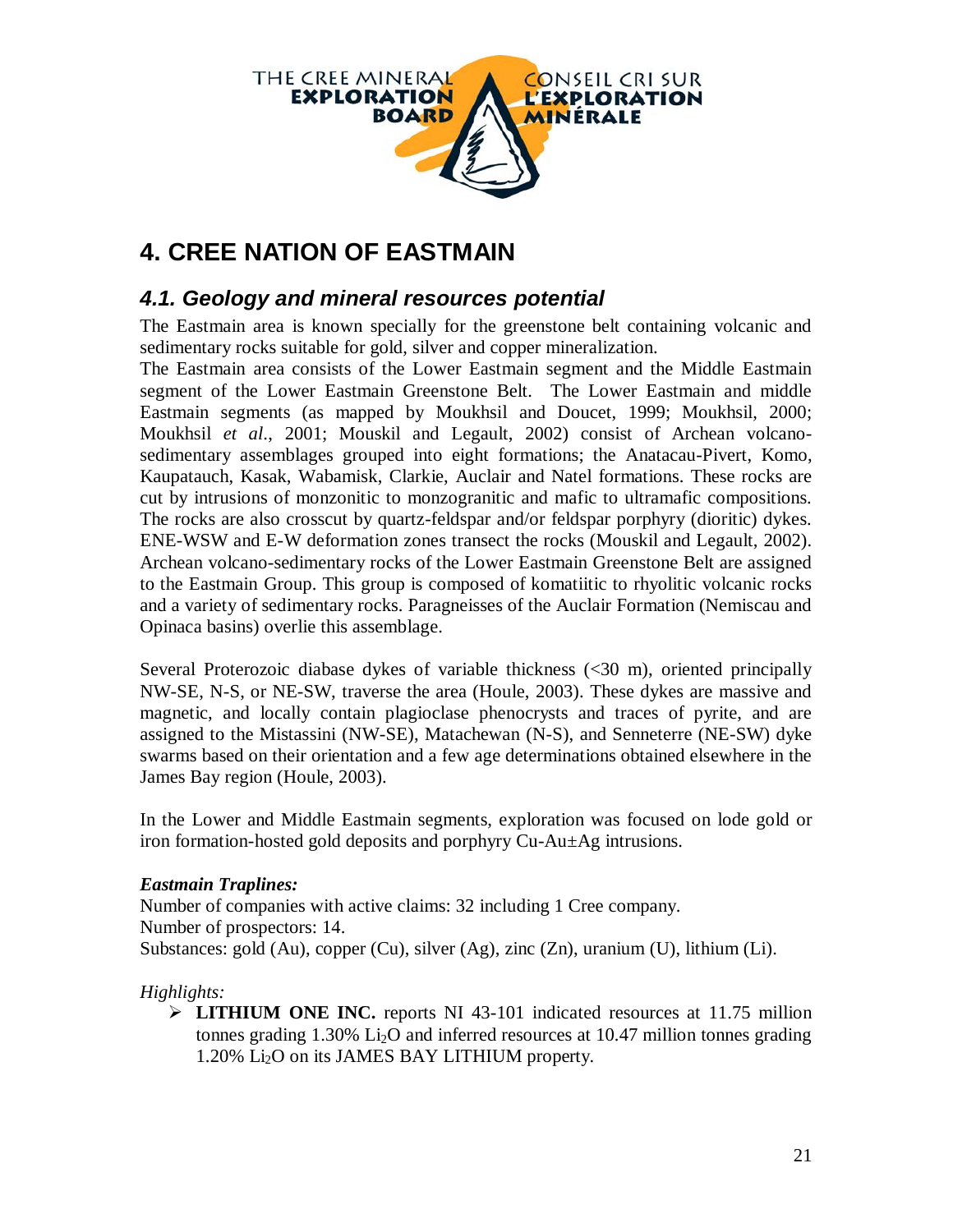

# *4.2 Mineral Exploration Activity (Eastmain)*

| <b>TRAPLINE</b> | <b>COMPANIES/PROSPECTORS</b>           | <b>PROJECTS</b>          | <b>SUBSTANCES</b> | <b>ACTIVITY</b>             |
|-----------------|----------------------------------------|--------------------------|-------------------|-----------------------------|
|                 |                                        |                          |                   | <b>FINDINGS</b>             |
| $RE-2$          | <b>COMPANIES</b>                       |                          |                   |                             |
|                 | ARIANNE RESOURCES INC.                 | See Waskaganish section  | N <sub>I</sub>    | N <sub>I</sub>              |
|                 | DE BEERS CANADA INC.                   | NI                       | <b>DIAMOND</b>    | NI                          |
|                 | <b>EASTMAIN RESOURCES INC.</b>         | <b>LAC ELMER</b>         | Au                |                             |
|                 |                                        | <b>LINDGE</b>            | Au                |                             |
|                 |                                        | <b>RESERVOIR</b>         | Ag, Au, Cu        |                             |
|                 | <b>GOLDEN VALLEY MINES LTD.</b>        | NI                       | N <sub>I</sub>    | N <sub>I</sub>              |
|                 | LITHIUM ONE INC.                       | <b>JAMES BAY LITHIUM</b> | Li                | Indicated resources and     |
|                 |                                        |                          |                   | inferred resources of       |
|                 |                                        |                          |                   | Li <sub>2</sub> O           |
|                 | <b>NORDAIRE QUEBEC 2000 INC.</b>       | N <sub>I</sub>           | N <sub>I</sub>    | N <sub>I</sub>              |
|                 | SDBJ 83.75% / CYR, JEAN 16.25%         | NI                       | N <sub>I</sub>    | N <sub>I</sub>              |
|                 | <b>VIRGINIA MINES INC.</b>             | <b>ELEONORE</b>          | Au                | N <sub>I</sub>              |
|                 |                                        | <b>REGIONAL,</b>         |                   |                             |
|                 |                                        | <b>WABAMISK-</b>         | Au                |                             |
|                 |                                        | <b>ANATACAU</b>          |                   |                             |
|                 | <b>PROSPECTORS</b>                     |                          |                   |                             |
|                 | <b>ARSENEAULT, JEAN-MARIE</b>          |                          |                   |                             |
|                 | <b>FRIGON, JACQUES</b>                 |                          |                   |                             |
|                 | <b>GRIESBACH, GLENN 50% /</b>          |                          |                   |                             |
|                 | SHEIKHOLESLAMI, SALMASI                |                          |                   |                             |
|                 | <b>KAMALEDDIN 50%</b>                  |                          |                   |                             |
|                 | <b>LEMELIN, YVES</b>                   |                          |                   |                             |
|                 | <b>ROBERT, JEAN</b>                    |                          |                   |                             |
|                 |                                        |                          |                   |                             |
| $RE-3$          | <b>COMPANIES</b>                       |                          |                   |                             |
|                 | <b>AZIMUT RESOURCES INC. /GOLDCORP</b> | <b>WABAMISK</b>          | Au                | $D(\text{\#}:2,800)$ (2009) |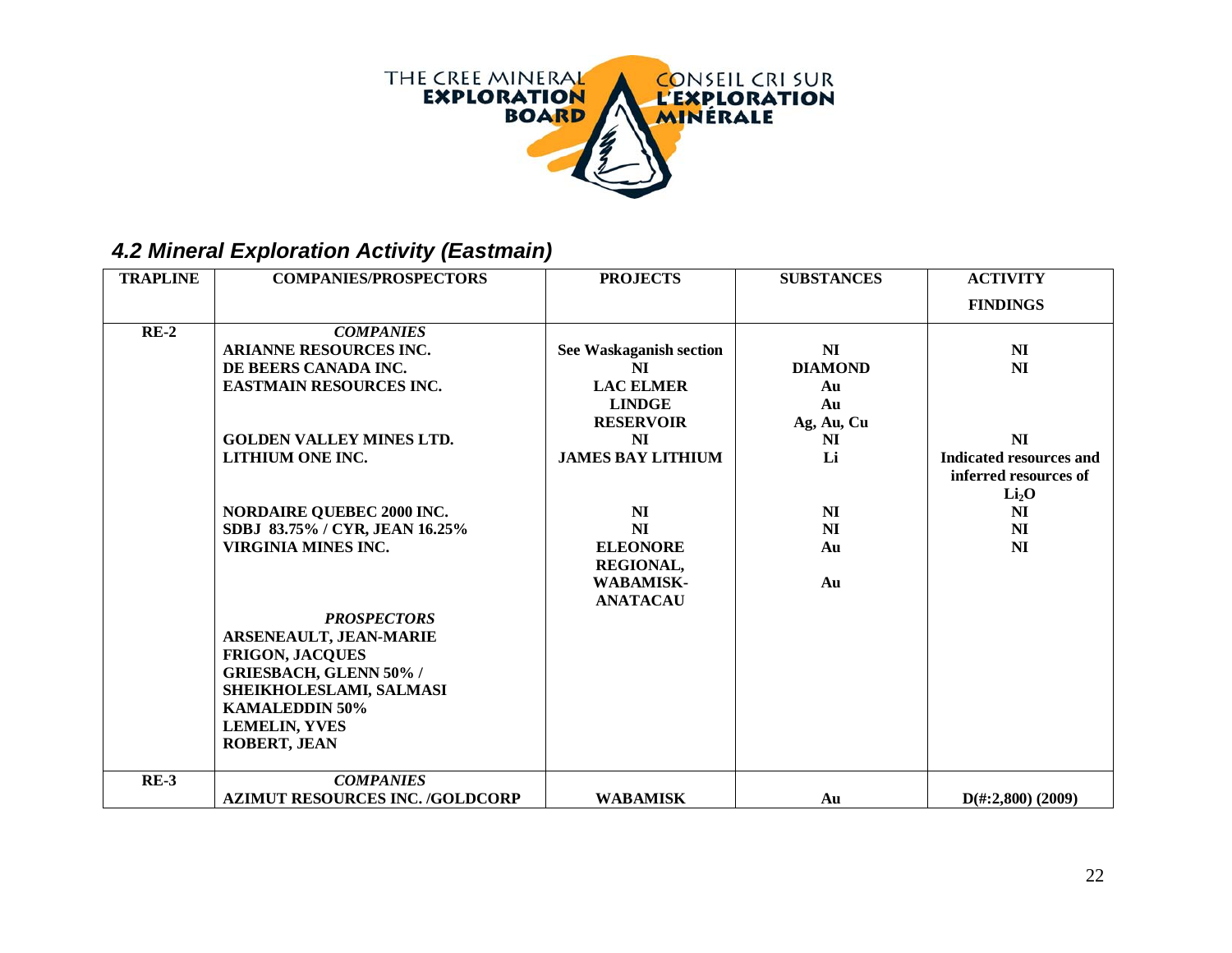

|         | INC.<br><b>MAJESCOR RESOURCES INC.</b><br><b>PROSPECTORS</b>                             | N <sub>I</sub>                 | N <sub>I</sub>       | N <sub>I</sub>                   |
|---------|------------------------------------------------------------------------------------------|--------------------------------|----------------------|----------------------------------|
|         |                                                                                          |                                |                      |                                  |
| $RE-4$  | <b>COMPANIES</b><br><b>MAJESCOR RESOURCES INC.</b>                                       | N <sub>I</sub>                 | N <sub>I</sub>       | N <sub>I</sub>                   |
|         | <b>PROSPECTORS</b><br>DEKEYSER, MARC                                                     |                                |                      |                                  |
| $RE-5$  | <b>COMPANIES</b><br><b>MAJESCOR RESOURCES INC.</b>                                       | N <sub>I</sub>                 | N <sub>I</sub>       | N <sub>I</sub>                   |
|         | <b>PROSPECTORS</b>                                                                       |                                |                      |                                  |
| $VC-14$ | <b>COMPANIES</b><br><b>AZIMUT RESOURCES INC. /GOLDCORP</b><br>INC.<br><b>PROSPECTORS</b> | <b>WABAMISK</b>                | Au                   | $D(\text{\#}:2,800)$ (2009)      |
| $VC-15$ | <b>COMPANIES</b><br><b>AZIMUT RESOURCES INC. /GOLDCORP</b><br>INC.<br><b>PROSPECTORS</b> | <b>WABAMISK</b>                | Au                   | $D(\text{\#}:2,800)$ (2009)      |
| $VC-30$ | <b>COMPANIES</b><br><b>AUGYVA MINING RESOURCES INC.</b><br>VIRGINIA MINES INC.           | <b>KALI</b><br><b>ELEONORE</b> | Ag, Au, Cu, Mo<br>Au | N <sub>I</sub><br>N <sub>I</sub> |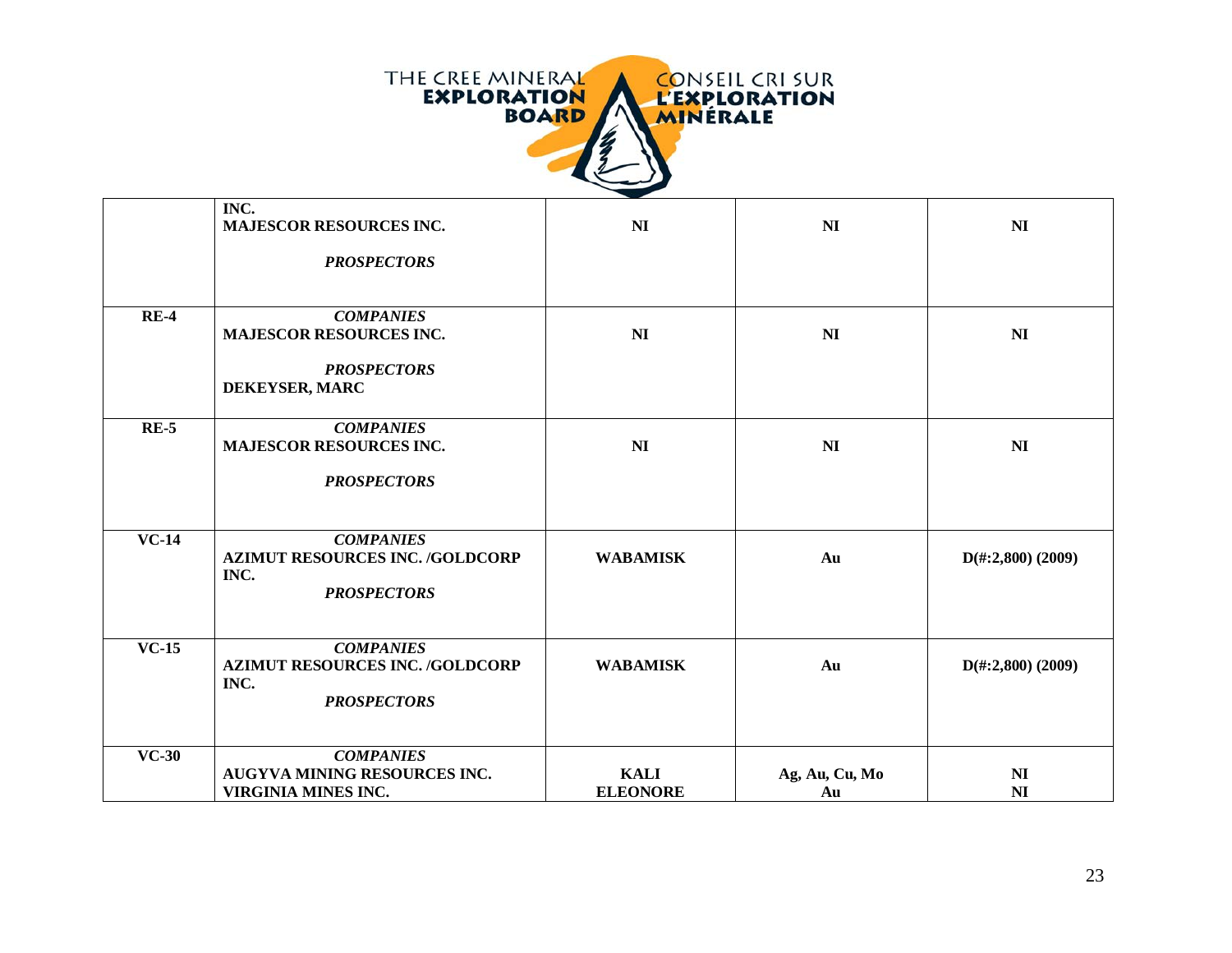

|                           | <b>PROSPECTORS</b>                  | REGIONAL,<br><b>WABAMISK-</b><br><b>ANATACAU</b>      | Au                             |                      |
|---------------------------|-------------------------------------|-------------------------------------------------------|--------------------------------|----------------------|
| $\overline{\text{VC-}31}$ | <b>COMPANIES</b>                    |                                                       |                                |                      |
|                           | 9177-3234 QUEBEC INC.               | NI                                                    | $\overline{M}$                 | N <sub>I</sub>       |
|                           | <b>PROSPECTORS</b>                  |                                                       |                                |                      |
| $VC-32$                   | <b>COMPANIES</b>                    |                                                       |                                |                      |
|                           | 9177-3234 QUEBEC INC.               | $\boldsymbol{N}\boldsymbol{I}$                        | $\boldsymbol{N}\boldsymbol{I}$ | N <sub>I</sub>       |
|                           | <b>AUGYVA MINING RESOURCES INC.</b> | <b>KALI</b>                                           | Ag, Au, Cu, Mo                 | N <sub>I</sub>       |
|                           | <b>EASTMAIN RESOURCES INC.</b>      | <b>LAC ELMER</b><br><b>LINDGE</b><br><b>RESERVOIR</b> | Au<br>Au<br>Ag, Au, Cu         |                      |
|                           | <b>PROSPECTORS</b>                  |                                                       |                                |                      |
| $VC-33$                   | <b>COMPANIES</b>                    |                                                       |                                |                      |
|                           | 9177-3234 QUEBEC INC.               | $\boldsymbol{N}\boldsymbol{I}$                        | $\boldsymbol{N}\boldsymbol{I}$ | N <sub>I</sub>       |
|                           | <b>AUGYVA MINING RESOURCES INC.</b> | <b>KALI</b>                                           | Ag, Au, Cu, Mo                 | N <sub>I</sub>       |
|                           | <b>DIANOR RESOURCES INC.</b>        | <b>EKOMIAK VI</b>                                     | N <sub>I</sub>                 | N <sub>I</sub>       |
|                           | <b>EASTMAIN RESOURCES INC.</b>      | <b>LAC ELMER</b>                                      | Au                             |                      |
|                           |                                     | <b>LINDGE</b>                                         | Au                             |                      |
|                           |                                     | <b>RESERVOIR</b>                                      | Ag, Au, Cu                     |                      |
|                           | <b>ELORO RESOURCES LTD.</b>         | EASTMAIN 1, 2 & 3,                                    | Ag, Au, Cu, Zn                 | 35.2% Ag, 10.15% Cu, |
|                           |                                     | <b>DELTA</b>                                          |                                | 2.13% Zn (2009)      |
|                           | <b>EVERTON RESOURCES INC.</b>       | N <sub>I</sub>                                        | N <sub>I</sub>                 | <b>NI</b>            |
|                           | <b>SOQUEM INC.</b>                  | NI                                                    | N <sub>I</sub>                 | N <sub>I</sub>       |
|                           | <b>TARREX MANAGEMENT</b>            | N <sub>I</sub>                                        | N <sub>I</sub>                 | N <sub>I</sub>       |
|                           | VIRGINIA MINES INC.                 | <b>ELEONORE</b>                                       | Au                             | N <sub>I</sub>       |
|                           |                                     | <b>REGIONAL,</b>                                      |                                |                      |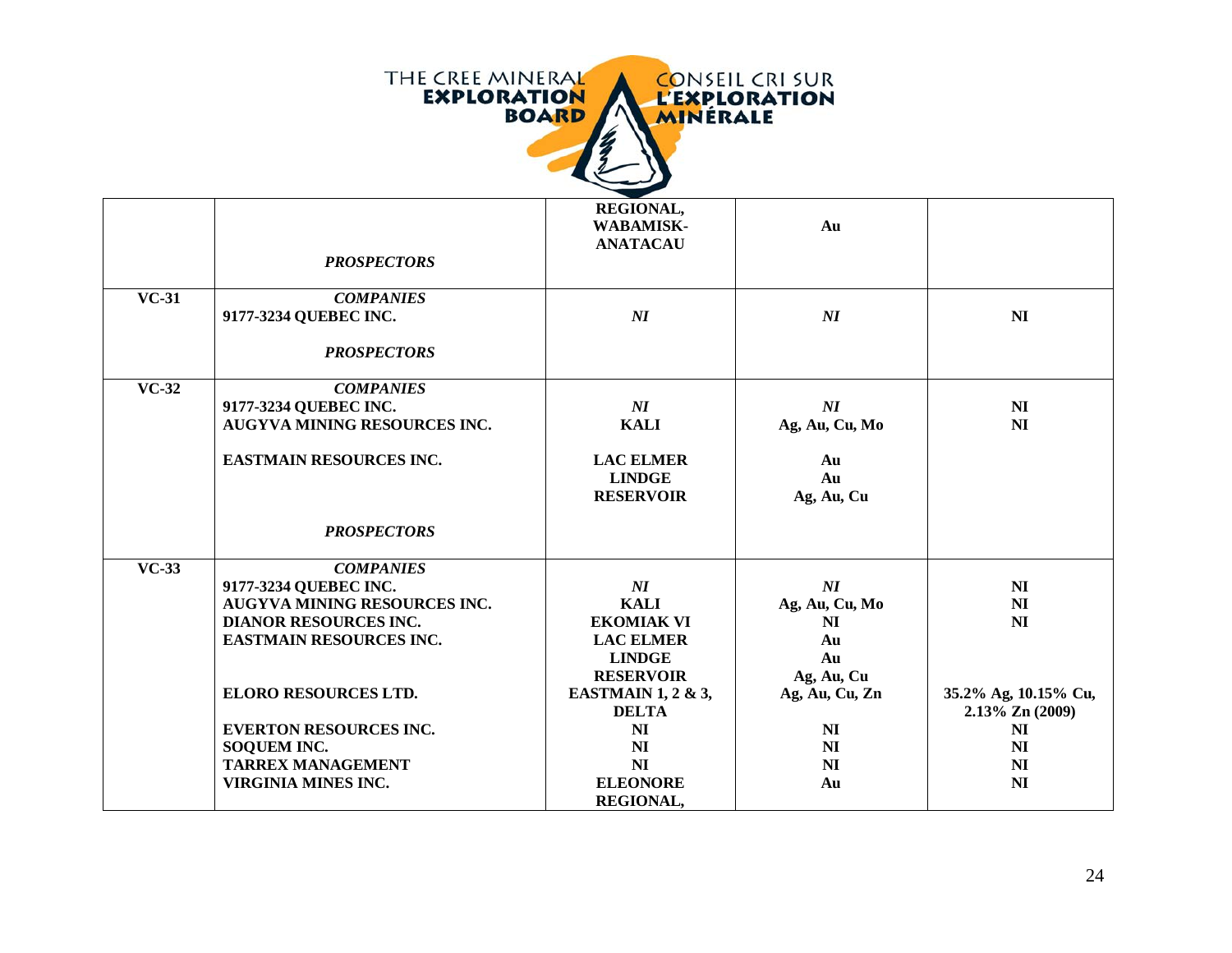

|              |                                        | <b>WABAMISK-</b>         | Au             |                        |
|--------------|----------------------------------------|--------------------------|----------------|------------------------|
|              |                                        | <b>ANATACAU</b>          |                |                        |
|              | <b>PROSPECTORS</b>                     |                          |                |                        |
|              | <b>GRIESBACH, GLENN 50% /</b>          |                          |                |                        |
|              | SHEIKHOLESLAMI, SALMASI                |                          |                |                        |
|              | <b>KAMALEDDIN 50%</b>                  |                          |                |                        |
|              |                                        |                          |                |                        |
| <b>VC-34</b> | <b>COMPANIES</b>                       |                          |                |                        |
|              | <b>AZIMUT RESOURCES INC. 33.33% /</b>  | <b>OPINACA (ELEONORE</b> | Au             | $D(\text{\#}:3,300)$   |
|              | <b>EASTMAIN RESOURCES INC 33.33% /</b> | <b>SOUTH</b> )           |                |                        |
|              | <b>OPINACA MINES LTD 33.34%</b>        |                          |                |                        |
|              | <b>BEAUFIELD RESOURCES INC</b>         | N <sub>I</sub>           | NI             | N <sub>I</sub>         |
|              | <b>EVERTON RESOURCES INC.</b>          | N <sub>I</sub>           | N <sub>I</sub> | N <sub>I</sub>         |
|              | MIDLAND EXPLORATION INC.               | <b>JAMES BAY GOLD</b>    | Au             | <b>DRILLING</b>        |
|              | <b>MJL EXPLORATION INC.</b>            | N <sub>I</sub>           | N <sub>I</sub> | N <sub>I</sub>         |
|              | <b>OPINACA MINES LTD.</b>              | N <sub>I</sub>           | N <sub>I</sub> | N <sub>I</sub>         |
|              | <b>SIRIOS RESOURCES INC.</b>           | <b>KUKAMES</b>           | Au             | 0.54 g/t TO 3.8 g/t Au |
|              |                                        |                          |                | (2009)                 |
|              | TYPHOON EXPLORATION INC.               | N <sub>I</sub>           | N <sub>I</sub> | N <sub>I</sub>         |
|              | <b>VIRGINIA MINES INC.</b>             | <b>ELEONORE</b>          | Au             | N <sub>I</sub>         |
|              |                                        | REGIONAL,                |                |                        |
|              |                                        | <b>WABAMISK-</b>         | Au             |                        |
|              |                                        | <b>ANATACAU</b>          | N <sub>I</sub> | N <sub>I</sub>         |
|              |                                        |                          |                |                        |
|              | WEMINDJI EXPLORATION INC.              | N <sub>I</sub>           |                |                        |
|              | <b>PROSPECTORS</b>                     |                          |                |                        |
|              | <b>BAMBIC, PETER</b>                   |                          |                |                        |
|              |                                        |                          |                |                        |
| $VC-35$      | <b>COMPANIES</b>                       |                          |                |                        |
|              | <b>48 NORTH CAPITAL</b>                | N <sub>I</sub>           | N <sub>I</sub> | N <sub>I</sub>         |
|              | <b>AZIMUT RESOURCES INC. 33.33% /</b>  | <b>OPINACA (ELEONORE</b> | Au             | $D(\text{\#}:3,300)$   |
|              | <b>EASTMAIN RESOURCES INC 33.33% /</b> | <b>SOUTH</b> )           |                |                        |
|              | <b>OPINACA MINES LTD 33.34%</b>        |                          |                |                        |
|              | <b>BEAUFIELD RESOURCES INC.</b>        | N <sub>I</sub>           | N <sub>I</sub> | N <sub>I</sub>         |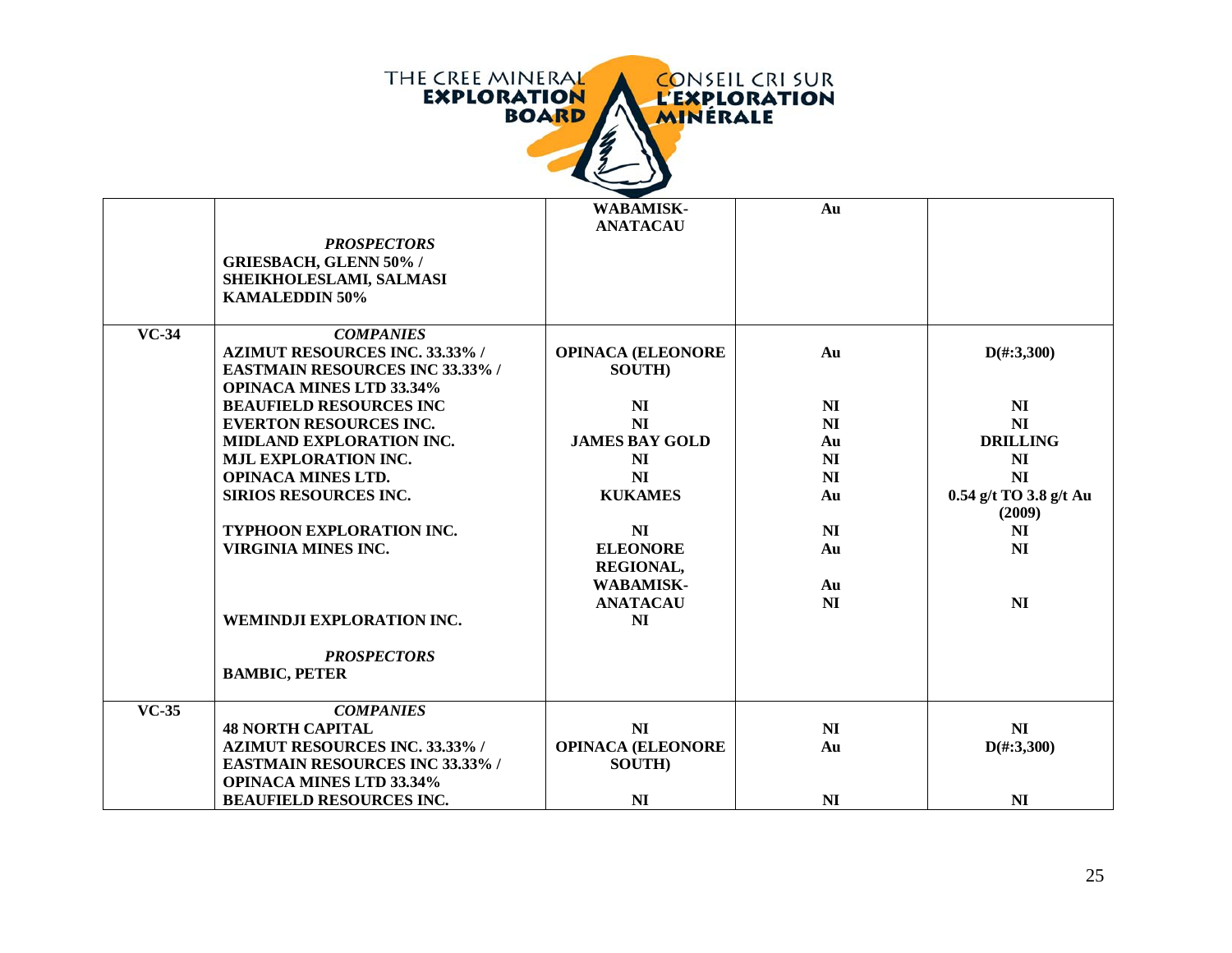| THE CREE MINERAL<br><b>CONSEIL CRI SUR</b><br><b>EXPLORATION</b><br><b>L'EXPLORATION</b><br><b>BOARD</b><br>MINÉRALE |                                        |                                   |                              |                                 |
|----------------------------------------------------------------------------------------------------------------------|----------------------------------------|-----------------------------------|------------------------------|---------------------------------|
|                                                                                                                      | <b>EASTMAIN RESOURCES INC.</b>         | <b>LAC ELMER</b>                  | Au                           |                                 |
|                                                                                                                      |                                        | <b>LINDGE</b><br><b>RESERVOIR</b> | Au                           |                                 |
|                                                                                                                      | <b>ELORO RESOURCES LTD.</b>            | <b>EASTMAIN 1, 2 &amp; 3,</b>     | Ag, Au, Cu<br>Ag, Au, Cu, Zn | 35.2% Ag, 10.15% Cu,            |
|                                                                                                                      |                                        | <b>DELTA</b>                      |                              | 2.13% Zn (2009)                 |
|                                                                                                                      | GEONORDIC TECHNICAL SERVICES INC.      | NI                                | N <sub>I</sub>               | N <sub>I</sub>                  |
|                                                                                                                      | <b>GOLDEN VALLEY MINES LTD.</b>        | NI                                | N <sub>I</sub>               | N <sub>I</sub>                  |
|                                                                                                                      | <b>METANOR RESOURCES INC.</b>          | <b>OPINACA</b>                    | Au                           | N <sub>I</sub>                  |
|                                                                                                                      | RIDGESTAKE RESOURCES INC.              | N <sub>I</sub>                    | N <sub>I</sub>               | N <sub>I</sub>                  |
|                                                                                                                      | STELMINE CANADA LTD.                   | NI                                | NI                           | N <sub>I</sub>                  |
|                                                                                                                      | <b>URANIUM BAY RESOURCES</b>           | <b>USKAWANIS (UUP)</b>            | $\mathbf{U}$                 | $D(12:1,800)$ (2008)            |
|                                                                                                                      | INC./URAGOLD BAY RESOURCES INC.        |                                   |                              | <b>Intersections &gt;100ppm</b> |
|                                                                                                                      | VANTEX RESOURCES LTD.                  | <b>OPINACA</b>                    | Au                           | $eU_3O_8$<br>N <sub>I</sub>     |
|                                                                                                                      | <b>VIRGINIA MINES INC.</b>             | <b>ELEONORE</b>                   | Au                           | N <sub>I</sub>                  |
|                                                                                                                      |                                        | <b>REGIONAL,</b>                  |                              |                                 |
|                                                                                                                      |                                        | <b>WABAMISK-</b>                  | Au                           |                                 |
|                                                                                                                      |                                        | <b>ANATACAU</b>                   |                              |                                 |
|                                                                                                                      | <b>PROSPECTORS</b>                     |                                   |                              |                                 |
|                                                                                                                      | <b>BAMBIC, PETER</b>                   |                                   |                              |                                 |
|                                                                                                                      | <b>BARIBEAU, MARC</b>                  |                                   |                              |                                 |
|                                                                                                                      | <b>BAWOLAK, CHRISTELLE OLEINKA</b>     |                                   |                              |                                 |
|                                                                                                                      | O'HALLORAN, DARRELL                    |                                   |                              |                                 |
| $VC-36$                                                                                                              | <b>COMPANIES</b>                       |                                   |                              |                                 |
|                                                                                                                      | <b>AZIMUT RESOURCES INC. /GOLDCORP</b> | <b>WABAMISK</b>                   | Au                           | $D(\text{\#}:2,800)$ (2009)     |
|                                                                                                                      | INC.                                   |                                   |                              |                                 |
|                                                                                                                      | <b>GOLDEN VALLEY MINES LTD.</b>        | N <sub>I</sub>                    | NI                           | N <sub>I</sub>                  |
|                                                                                                                      | PRO-OR RESOURCES INC.                  | NI                                | NI                           | N <sub>I</sub>                  |
|                                                                                                                      | SIRIOS RESOURCES INC.                  | <b>KUKAMES</b>                    | Au                           | 0.54 g/t TO 3.8 g/t Au          |
|                                                                                                                      | <b>URANIUM BAY RESOURCES</b>           | <b>USKAWANIS (UUP)</b>            | $\mathbf{U}$                 | (2009)<br>$D(12:1,800)$ (2008)  |
|                                                                                                                      | INC./URAGOLD BAY RESOURCES INC.        |                                   |                              | <b>Intersections &gt;100ppm</b> |
|                                                                                                                      |                                        |                                   |                              | $eU_3O_8$                       |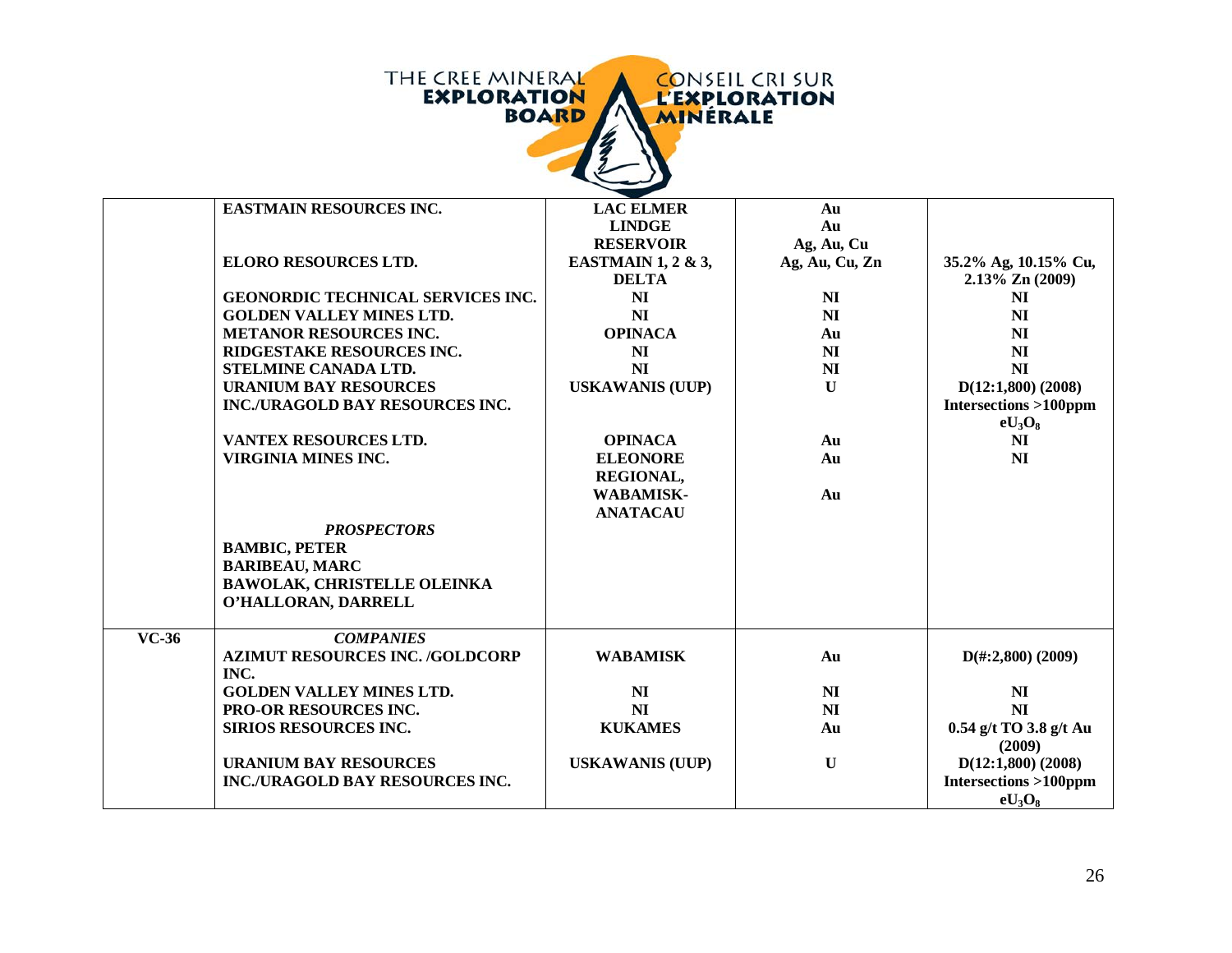| THE CREE MINERAL<br><b>CONSEIL CRI SUR</b><br><b>EXPLORATION</b><br><b>L'EXPLORATION</b><br><b>BOARD</b><br><b>MINERALE</b> |                                                                              |                                                  |                             |  |
|-----------------------------------------------------------------------------------------------------------------------------|------------------------------------------------------------------------------|--------------------------------------------------|-----------------------------|--|
| <b>VIRGINIA MINES INC.</b>                                                                                                  | <b>ELEONORE</b>                                                              | Au                                               | N <sub>I</sub>              |  |
|                                                                                                                             |                                                                              |                                                  |                             |  |
|                                                                                                                             |                                                                              |                                                  |                             |  |
|                                                                                                                             |                                                                              |                                                  |                             |  |
|                                                                                                                             |                                                                              |                                                  |                             |  |
|                                                                                                                             |                                                                              |                                                  |                             |  |
|                                                                                                                             |                                                                              |                                                  |                             |  |
| <b>COMPANIES</b>                                                                                                            |                                                                              |                                                  |                             |  |
| <b>AZIMUT RESOURCES INC. /GOLDCORP</b>                                                                                      | <b>WABAMISK</b>                                                              | Au                                               | $D(\text{\#}:2,800)$ (2009) |  |
| <b>C2C GOLD CORPORATION INC.</b>                                                                                            | N <sub>I</sub>                                                               | N <sub>I</sub>                                   | N <sub>I</sub>              |  |
| <b>EASTMAIN RESOURCES INC.</b>                                                                                              | <b>EAU CLAIRE</b>                                                            |                                                  | <b>2010</b> info            |  |
| <b>EVERTON RESOURCES INC.</b>                                                                                               | N <sub>I</sub>                                                               | N <sub>I</sub>                                   | N <sub>I</sub>              |  |
| VALE INCO LTD.                                                                                                              | NI                                                                           | NI                                               | N <sub>I</sub>              |  |
| VANTEX RESOURCES LTD.                                                                                                       | <b>OPINACA</b>                                                               | Au                                               | N <sub>I</sub>              |  |
| <b>PROSPECTORS</b><br><b>JONES, DAVID</b><br>RUZA, JAROSLAV (RIDGESTAKE<br><b>RESOURCES INC.)</b>                           |                                                                              |                                                  |                             |  |
|                                                                                                                             | <b>PROSPECTORS</b><br><b>BAMBIC, PETER</b><br><b>FRIGON, JACQUES</b><br>INC. | REGIONAL,<br><b>WABAMISK-</b><br><b>ANATACAU</b> | Au<br>Au, Te, Bi            |  |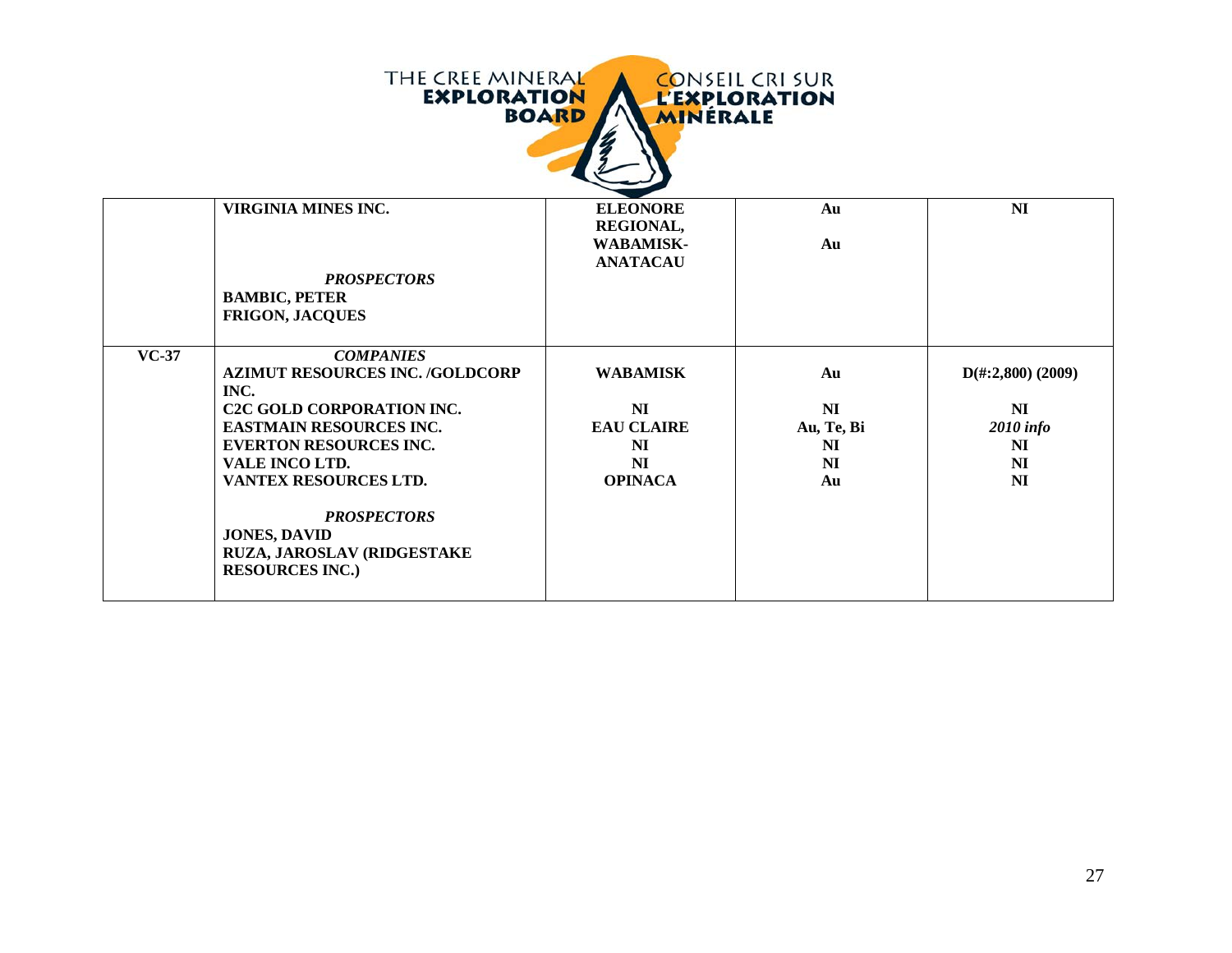

# **5. CREE NATION OF MISTISSINI**

### *5.1. Geology and mineral resources potential*

The Archean Upper Eastmain volcano-sedimentary belt, known for its gold, base metal, and PGE potential, continues to attract considerable attention in terms of diamond exploration.

The Otish kimberlite field is located in the NE part of the Opatica and Opinaca Sub-Provinces, north and west of the Otish Basin. According to Moorhead *et al* (2003) the Beaver Lake pipe ( Ditem Explorations Inc.) and the Renard cluster (Ashton Mining of Canada Inc./SOQUEM Inc.) are in the south end of the Mistassini-Lemoyne structural zone (MLZ), which extends from the Mistassini Basin 650 km ENE to the Labrador Trough.

#### *Mistissini West*

All of the 2008 exploration projects are in the Frotet-Troilus segment of the Frotet-Evans Volcano-sedimentary Belt (FEVB). The FEVB is located in the centre of the Opatica Subprovince and consists primarily of tholeitic and calc-alkaline volcanic formations.

The FEVB is subdivided into 4 lithotectonic segments which are, from west to east:

- The Evans-Ouagama segment
- Storm-Evans segment
- Assinica segment
- Frotet-Troilus segment.

The Frotet-Troilus segment hosts a few massive sulphide deposits, among which the Tortigny deposit (490,000 tonnes at 2.2% Cu, 6.2% Zn, 0.24% Pb, 91 g/t Ag, and 0.3 g/t Au), as well as numerous porphyry Cu-Au-Ag deposits, such as the Troilus Mine held by **INMET Mining Corporation**.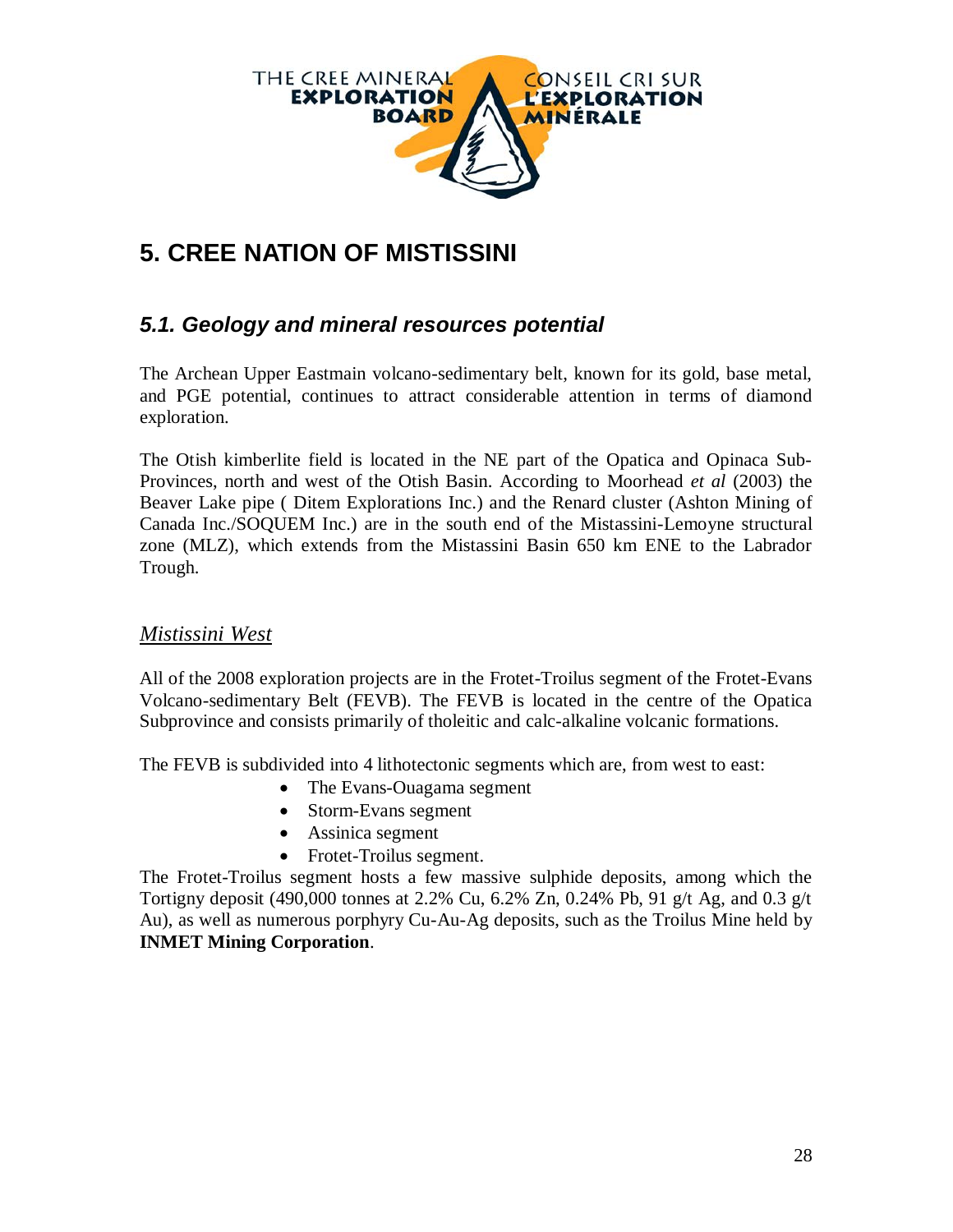

#### *Mistissini North*

The Archean Upper Eastmain volcano-sedimentary greenstone belt, known for its gold, base metal, and PGE potential, continues to attract considerable attention in terms of diamond exploration. Diamond exploration projects were largely concentrated in the granitoids and paragneisses that border the Upper Eastmain Greenstone Belt (Otish Mountains area).

Unconformity-type uranium deposits found in the Athabasca Basin account for more than 30% of the global uranium production and 15% of global reserves. The uranium mineralization is epigenetic and occurs near the basal contact of sandstone overlying crystalline basement rocks. Uranium is not confined to the sandstone but may also be concentrated in fractured basement rocks below the unconformity. Mineralization is typically found within 200 m above and below the unconformity surface. The Matoush Uranium Discovery is closely linked to a regional fault that appears to have acted as a conduit for uranium-bearing fluids. The uranium mineralization found at Matoush lies well above the basin rim and resembles perched bodies found above the McArthur River and Cigar Lake uranium deposits in the Athabasca basin.

#### *MISTISSINI TRAPLINES:*

Number of companies with active claims: 64.

Number of prospectors with active claims: 43 including 2 Cree prospectors.

Substances: gold (Au), silver (Ag), copper (Cu), lead (Pb), zinc (Zn), molybdenum (Mo), uranium (U), diamond (C), platinum group elements (PGE).

#### *Highlights:*

- **STORNOWAY DIAMOND CORP.** and **SOQUEM INC.** have begun a Feasibility Study on the RENARD diamond project on their joint venture FOXTROT property;
- $\geq 0.48\%$  U<sub>3</sub>O<sub>8</sub> over 4.2m including 1.29% U<sub>3</sub>O<sub>8</sub> over 1.2 m on the **STRATECO RESOURCES INC.** MATOUSH uranium property.
- **BEAUFIELD RESOURCES INC.** reports 4.20% Zn,2.72% Cu, 72.02 g/t Au and 30.1 g/t Ag on the TORTIGNY property.
- $\geq 17.4$ g/t Au over 5m and 24.1g/t Au and 30.1 g/t Ag over 2.5m on the **EASTMAIN RESOURCES INC.** EASTMAIN MINE property.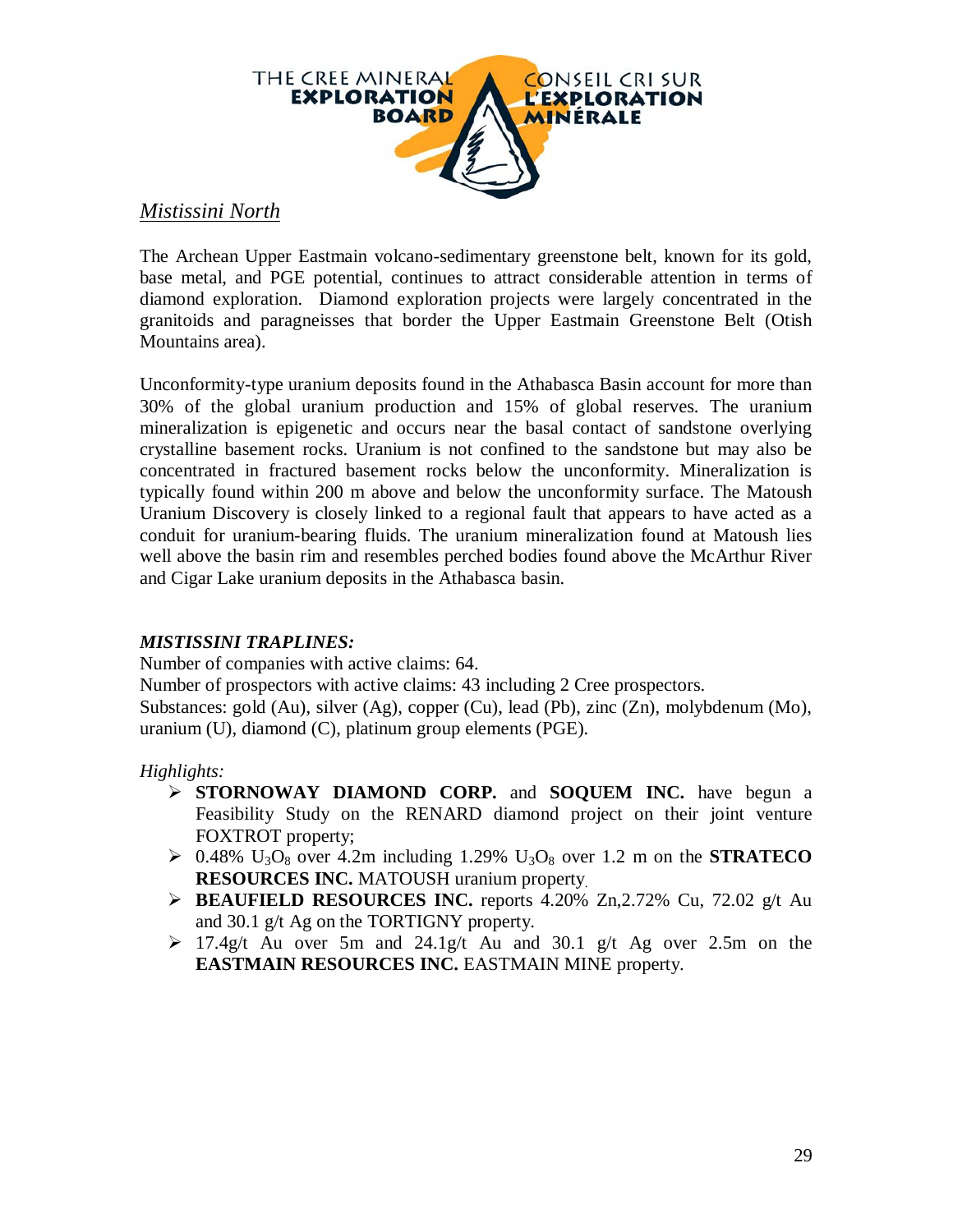

# *5.2. Mineral Exploration Activity (Mistissini)*

| <b>TRAPLINE</b> | <b>COMPANIES/PROSPECTORS</b>                                                                                                                                                                                               | <b>PROJECTS</b>                                                                                                                | <b>SUBSTANCES</b>                                                        | <b>ACTIVITY</b>                                    |
|-----------------|----------------------------------------------------------------------------------------------------------------------------------------------------------------------------------------------------------------------------|--------------------------------------------------------------------------------------------------------------------------------|--------------------------------------------------------------------------|----------------------------------------------------|
|                 |                                                                                                                                                                                                                            |                                                                                                                                |                                                                          | <b>FINDINGS</b>                                    |
| $M-1$           | <b>COMPANIES</b><br><b>SIRIOS RESOURCES INC.</b><br><b>VIRGINIA MINES INC./ ODESSEY</b><br><b>RESOURCES LTD.</b><br>VIRGINIA MINES INC.                                                                                    | <b>ESCALE</b><br><b>AUCLAIR</b><br><b>CORVET EST</b><br><b>TRIESTE</b><br><b>NOELLA</b><br><b>ASHUANIPI</b><br><b>ASSINICA</b> | Au, Mo<br>Au<br>Au<br>Au, Cu, Zn<br>Au<br>Ag, Au, Cu, Pb, Zn<br>Au<br>Au |                                                    |
|                 | VIRGINIA MINES INC. / BREAKWATER<br><b>RESOURCES LTD.</b><br><b>WESTERN TROY CAPITAL RESOURCES</b><br><b>PROSPECTORS</b><br>BAWOLAK, EDWARD 70% / HARVARD,<br>PHILIPPE 30%                                                 | <b>COULON JV</b><br><b>MACLEOD LAKE</b><br><b>TROILUS AREA</b>                                                                 | Ag, Cu, Zn<br>Ag, Au, Cu, Mo                                             |                                                    |
| $M-1A$          | <b>COMPANIES</b><br><b>COONES JENSE RESOURCES LTD</b><br><b>DIANOR RESOURCES INC.</b><br>IAMGOLD-QUEBEC MANAGEMENT INC.<br>MIDLAND EXPLORATION INC.<br><b>SIRIOS RESOURCES INC.</b><br><b>VIRGINIA MINES INC./ ODESSEY</b> | NI<br><b>OTISH, QUEOTISH</b><br>N <sub>I</sub><br><b>LASALLE</b><br><b>GALINEE</b><br><b>ESCALE</b><br><b>AUCLAIR</b>          | N <sub>I</sub><br><b>DIAMOND</b><br>N <sub>I</sub><br>Au<br>Au, Mo<br>Au | N <sub>I</sub><br>N <sub>I</sub><br>N <sub>I</sub> |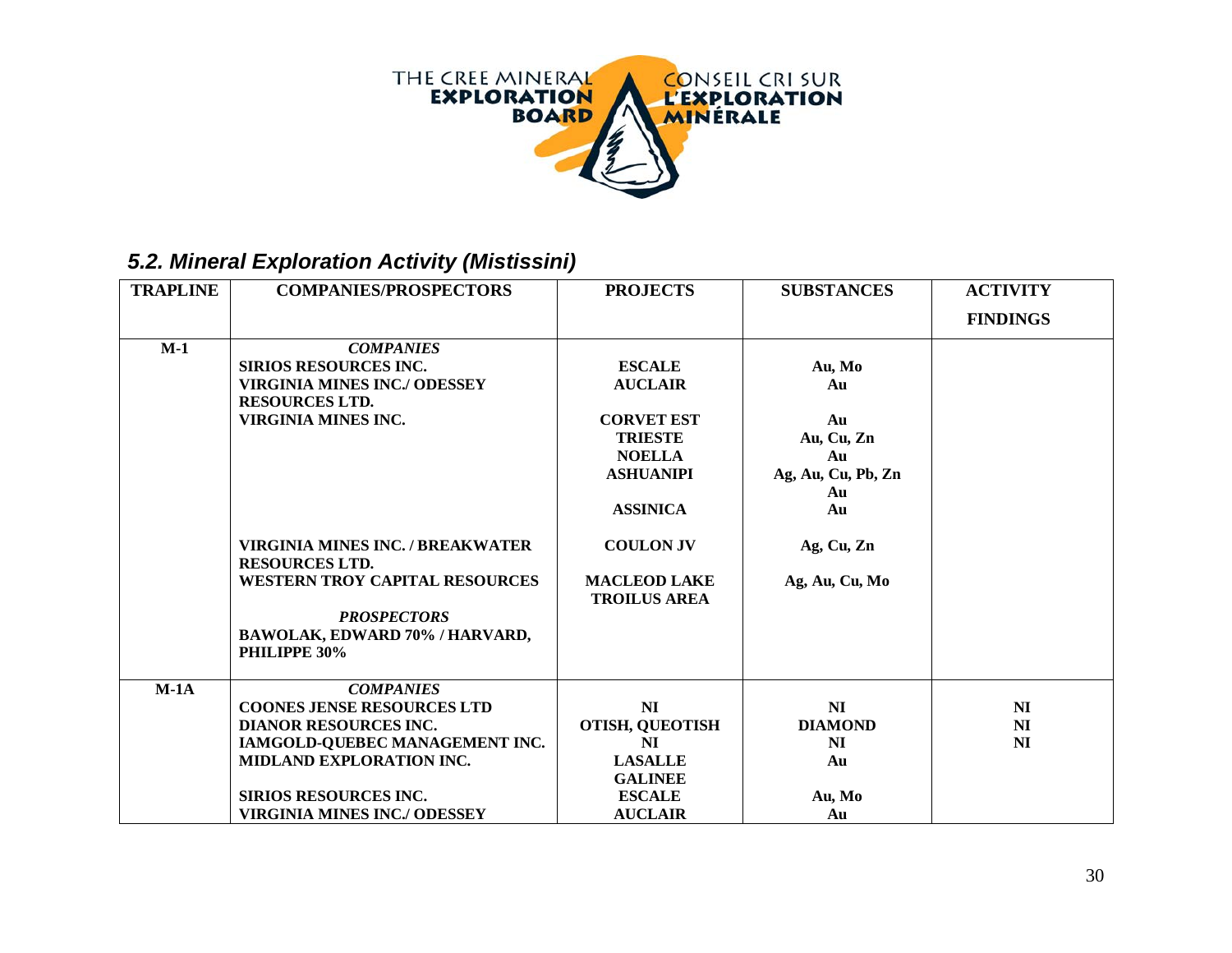

|        | <b>RESOURCES LTD.</b>                                            |                   |                    |    |
|--------|------------------------------------------------------------------|-------------------|--------------------|----|
|        | <b>VIRGINIA MINES INC.</b>                                       | <b>CORVET EST</b> | Au                 |    |
|        |                                                                  | <b>TRIESTE</b>    | Au, Cu, Zn         |    |
|        |                                                                  | <b>NOELLA</b>     | Au                 |    |
|        |                                                                  | <b>ASHUANIPI</b>  | Ag, Au, Cu, Pb, Zn |    |
|        |                                                                  |                   | Au                 |    |
|        |                                                                  | <b>ASSINICA</b>   | Au                 |    |
|        | <b>VIRGINIA MINES INC. / BREAKWATER</b><br><b>RESOURCES LTD.</b> | <b>COULON JV</b>  | Ag, Cu, Zn         |    |
|        | <b>PROSPECTORS</b><br><b>BANVILLE, ROBERT</b>                    |                   |                    |    |
| $M-2$  | <b>COMPANIES</b>                                                 |                   |                    |    |
|        | <b>EVERTON RESOURCES INC.</b>                                    | <b>COULON</b>     | Au                 |    |
|        | <b>SOQUEM INC.</b>                                               | NI                | N <sub>I</sub>     | NI |
|        |                                                                  |                   |                    |    |
|        | <b>PROSPECTORS</b>                                               |                   |                    |    |
|        | LAVALLEE, JEAN-RAYMOND 50% /                                     |                   |                    |    |
|        | <b>LAVALLEE, JEAN-SEBASTIEN 50%</b>                              |                   |                    |    |
| $M-2A$ | <b>COMPANIES</b>                                                 |                   |                    |    |
|        | MIDLAND EXPLORATION INC.                                         | <b>LASALLE</b>    | Au                 |    |
|        |                                                                  | <b>GALINEE</b>    |                    |    |
|        | <b>VIRGINIA MINES INC./ ODESSEY</b>                              | <b>AUCLAIR</b>    | Au                 |    |
|        | <b>RESOURCES LTD.</b>                                            |                   |                    |    |
|        | <b>VIRGINIA MINES INC.</b>                                       | <b>CORVET EST</b> | Au                 |    |
|        |                                                                  | <b>TRIESTE</b>    | Au, Cu, Zn         |    |
|        |                                                                  | <b>NOELLA</b>     | Au                 |    |
|        |                                                                  | <b>ASHUANIPI</b>  | Ag, Au, Cu, Pb, Zn |    |
|        |                                                                  |                   | Au                 |    |
|        |                                                                  | <b>ASSINICA</b>   | Au                 |    |
|        | <b>VIRGINIA MINES INC. / BREAKWATER</b>                          | <b>COULON JV</b>  | Ag, Cu, Zn         |    |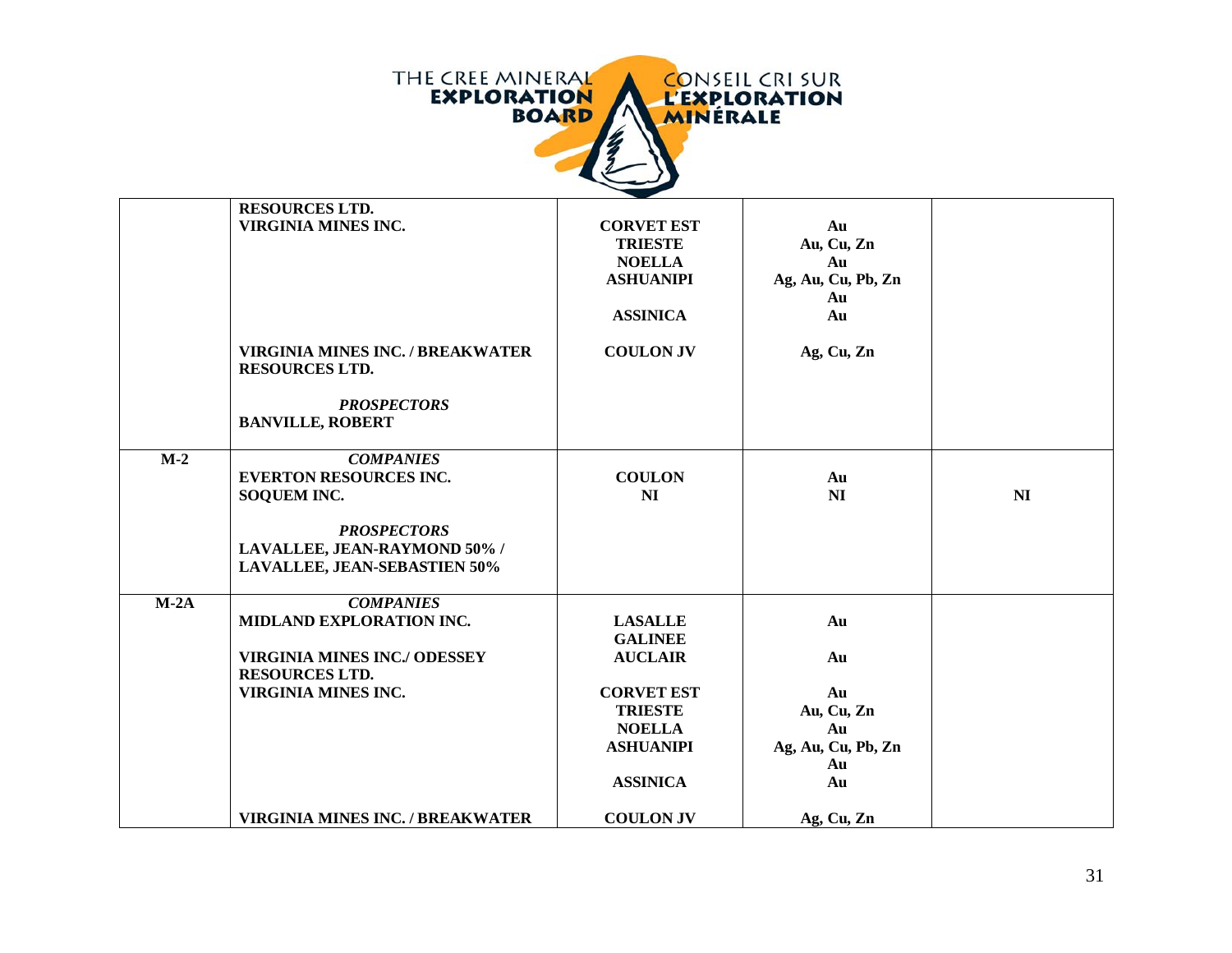

|       | <b>RESOURCES LTD.</b>                                                                                                                                                  |                                                                                                                                                   |                                                                                        |                      |
|-------|------------------------------------------------------------------------------------------------------------------------------------------------------------------------|---------------------------------------------------------------------------------------------------------------------------------------------------|----------------------------------------------------------------------------------------|----------------------|
|       | <b>PROSPECTORS</b><br><b>BANVILLE, ROBERT</b>                                                                                                                          |                                                                                                                                                   |                                                                                        |                      |
| $M-3$ | <b>COMPANIES</b><br>IAMGOLD-QUEBEC MANAGEMENT INC.<br><b>SOQUEM INC.</b><br><b>VIRGINIA MINES INC./ ODESSEY</b><br><b>RESOURCES LTD.</b><br><b>VIRGINIA MINES INC.</b> | N <sub>I</sub><br>N <sub>I</sub><br><b>AUCLAIR</b><br><b>CORVET EST</b><br><b>TRIESTE</b><br><b>NOELLA</b><br><b>ASHUANIPI</b><br><b>ASSINICA</b> | N <sub>I</sub><br>NI<br>Au<br>Au<br>Au, Cu, Zn<br>Au<br>Ag, Au, Cu, Pb, Zn<br>Au<br>Au | N <sub>I</sub><br>NI |
|       | <b>VIRGINIA MINES INC. / BREAKWATER</b><br><b>RESOURCES LTD.</b>                                                                                                       | <b>COULON JV</b>                                                                                                                                  | Ag, Cu, Zn                                                                             |                      |
|       | <b>PROSPECTORS</b><br><b>BANVILLE, ROBERT</b><br>LAVALLEE, JEAN-RAYMOND 50% /<br><b>LAVALLEE, JEAN-SEBASTIEN 50%</b>                                                   |                                                                                                                                                   |                                                                                        |                      |
| $M-4$ | <b>COMPANIES</b><br><b>ALEXIS MINERALS CORP.</b><br><b>VIRGINIA MINES INC./ ODESSEY</b><br><b>RESOURCES LTD.</b><br><b>VIRGINIA MINES INC.</b>                         | <b>QUEOTISH</b><br><b>AUCLAIR</b><br><b>CORVET EST</b><br><b>TRIESTE</b><br><b>NOELLA</b><br><b>ASHUANIPI</b>                                     | <b>DIAMOND</b><br>Au<br>Au<br>Au, Cu, Zn<br>Au<br>Ag, Au, Cu, Pb, Zn<br>Au             | NI                   |
|       |                                                                                                                                                                        | <b>ASSINICA</b>                                                                                                                                   | Au                                                                                     |                      |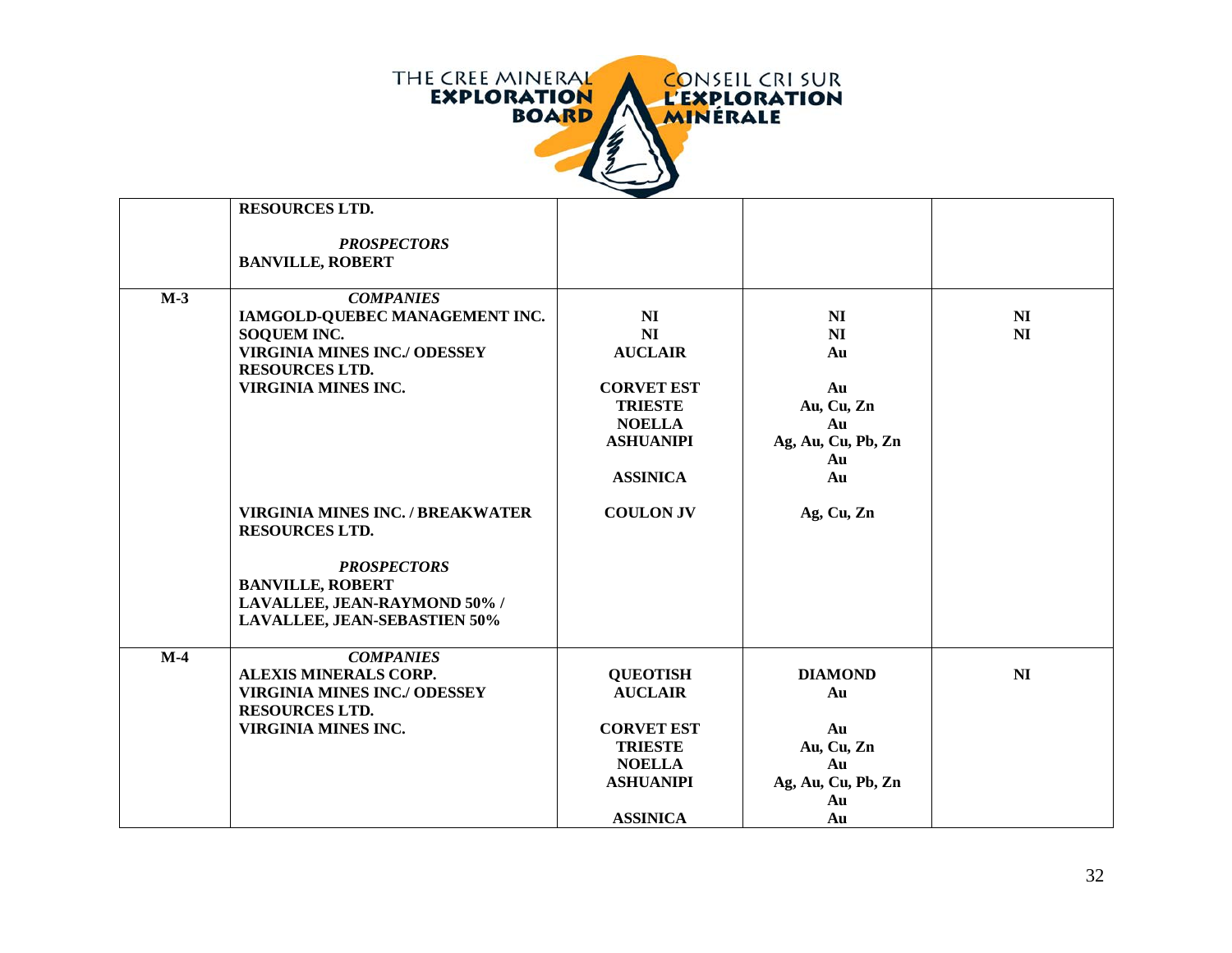

|       | <b>VIRGINIA MINES INC. / BREAKWATER</b><br><b>RESOURCES LTD.</b><br><b>PROSPECTORS</b><br><b>BANVILLE, ROBERT</b>                                                                  | <b>COULON JV</b>                                                                                                                  | Ag, Cu, Zn                                                                   |                                                                                           |
|-------|------------------------------------------------------------------------------------------------------------------------------------------------------------------------------------|-----------------------------------------------------------------------------------------------------------------------------------|------------------------------------------------------------------------------|-------------------------------------------------------------------------------------------|
| $M-7$ | <b>COMPANIES</b><br><b>VIRGINIA MINES INC./ ODESSEY</b><br><b>RESOURCES LTD.</b><br><b>VIRGINIA MINES INC.</b><br><b>VIRGINIA MINES INC. / BREAKWATER</b><br><b>RESOURCES LTD.</b> | <b>AUCLAIR</b><br><b>CORVET EST</b><br><b>TRIESTE</b><br><b>NOELLA</b><br><b>ASHUANIPI</b><br><b>ASSINICA</b><br><b>COULON JV</b> | Au<br>Au<br>Au, Cu, Zn<br>Au<br>Ag, Au, Cu, Pb, Zn<br>Au<br>Au<br>Ag, Cu, Zn |                                                                                           |
|       | <b>WESTERN TROY CAPITAL RESOURCES</b><br><b>PROSPECTORS</b>                                                                                                                        | <b>MACLEOD LAKE</b><br><b>TROILUS AREA</b>                                                                                        | Ag, Au, Cu, Mo                                                               |                                                                                           |
| $M-8$ | <b>COMPANIES</b><br><b>AZIMUT EXPLORATION INC.</b>                                                                                                                                 | SALOMON,<br><b>BELLEFOND,</b><br><b>RONSART</b><br><b>GOOSE</b>                                                                   | Au                                                                           |                                                                                           |
|       | DIOS EXPLORATION INC.                                                                                                                                                              | <b>HOTISH</b>                                                                                                                     | U, REE, Ag, Pb                                                               | $0.787\%$ U <sub>3</sub> O <sub>8</sub><br>0.1% Y, 1.5% Zr, 14 g/t<br>Ag, 0.45% Pb (2009) |
|       | <b>EVERTON RESOURCES INC.</b><br>SOQUEM INC.<br><b>VIRGINIA MINES INC./ ODESSEY</b>                                                                                                | <b>COULON</b><br><b>NI</b><br><b>AUCLAIR</b>                                                                                      | Au<br>N <sub>I</sub><br>Au                                                   | N <sub>I</sub>                                                                            |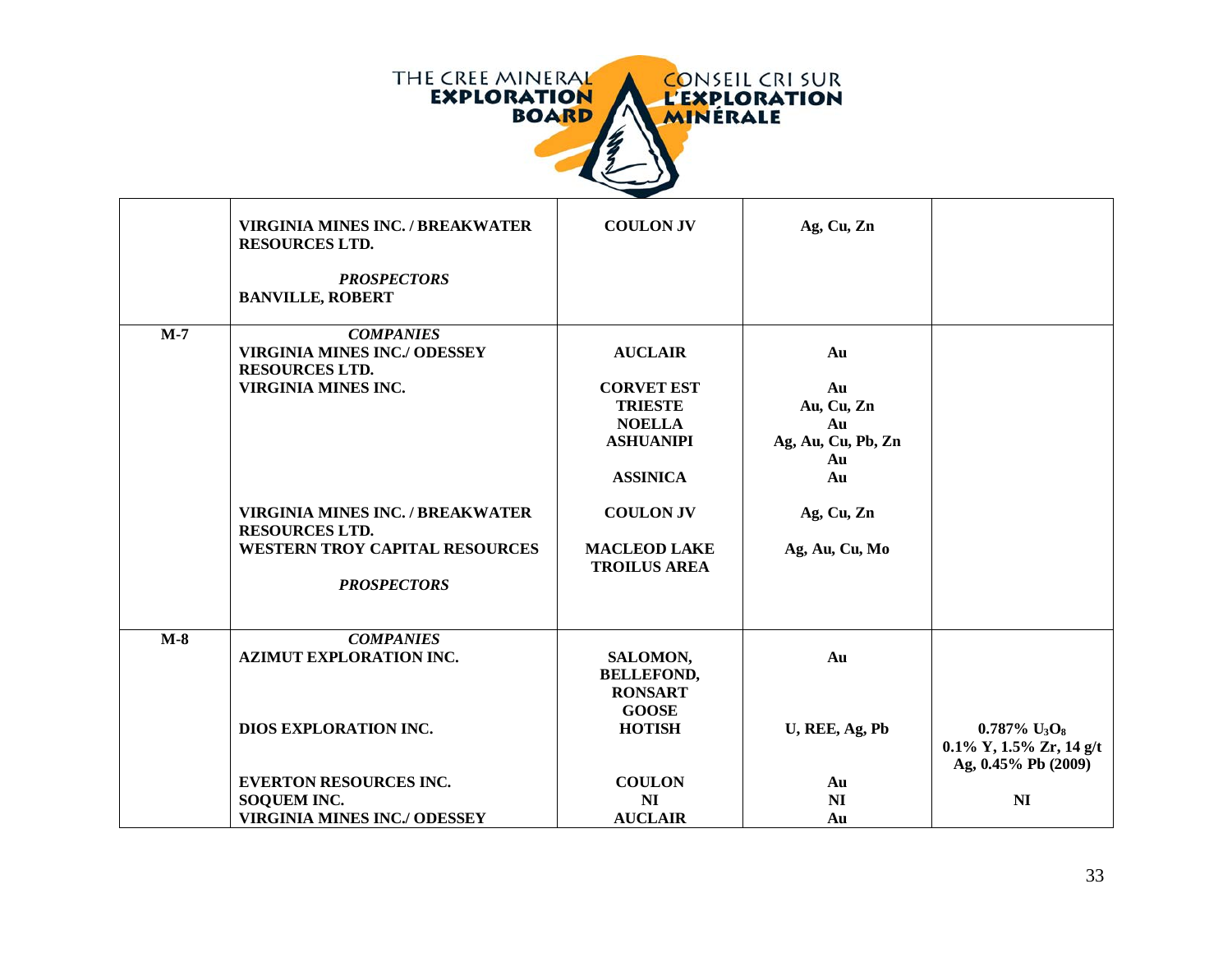

|        | <b>RESOURCES LTD.</b><br><b>VIRGINIA MINES INC.</b>              | <b>CORVET EST</b><br><b>TRIESTE</b><br><b>NOELLA</b><br><b>ASHUANIPI</b><br><b>ASSINICA</b> | Au<br>Au, Cu, Zn<br>Au<br>Ag, Au, Cu, Pb, Zn<br>Au       |                                                                                                   |
|--------|------------------------------------------------------------------|---------------------------------------------------------------------------------------------|----------------------------------------------------------|---------------------------------------------------------------------------------------------------|
|        | VIRGINIA MINES INC. / BREAKWATER<br><b>RESOURCES LTD.</b>        | <b>COULON JV</b>                                                                            | Ag, Cu, Zn                                               |                                                                                                   |
|        | <b>PROSPECTORS</b>                                               |                                                                                             |                                                          |                                                                                                   |
| $M-9$  | <b>COMPANIES</b><br>DIOS EXPLORATION INC.                        | <b>HOTISH</b>                                                                               | U, REE, Ag, Pb                                           | $0.787\%$ U <sub>3</sub> O <sub>8</sub><br>$0.1\%$ Y, $1.5\%$ Zr, $14$ g/t<br>Ag, 0.45% Pb (2009) |
|        | <b>VIRGINIA MINES INC./ ODESSEY</b><br><b>RESOURCES LTD.</b>     | <b>AUCLAIR</b>                                                                              | Au                                                       |                                                                                                   |
|        | <b>VIRGINIA MINES INC.</b>                                       | <b>CORVET EST</b><br><b>TRIESTE</b><br><b>NOELLA</b><br><b>ASHUANIPI</b><br><b>ASSINICA</b> | Au<br>Au, Cu, Zn<br>Au<br>Ag, Au, Cu, Pb, Zn<br>Au<br>Au |                                                                                                   |
|        | <b>VIRGINIA MINES INC. / BREAKWATER</b><br><b>RESOURCES LTD.</b> | <b>COULON JV</b>                                                                            | Ag, Cu, Zn                                               |                                                                                                   |
|        | <b>PROSPECTORS</b>                                               |                                                                                             |                                                          |                                                                                                   |
| $M-10$ | <b>COMPANIES</b><br><b>AZIMUT EXPLORATION INC.</b>               | SALOMON,<br><b>BELLEFOND,</b>                                                               | Au                                                       |                                                                                                   |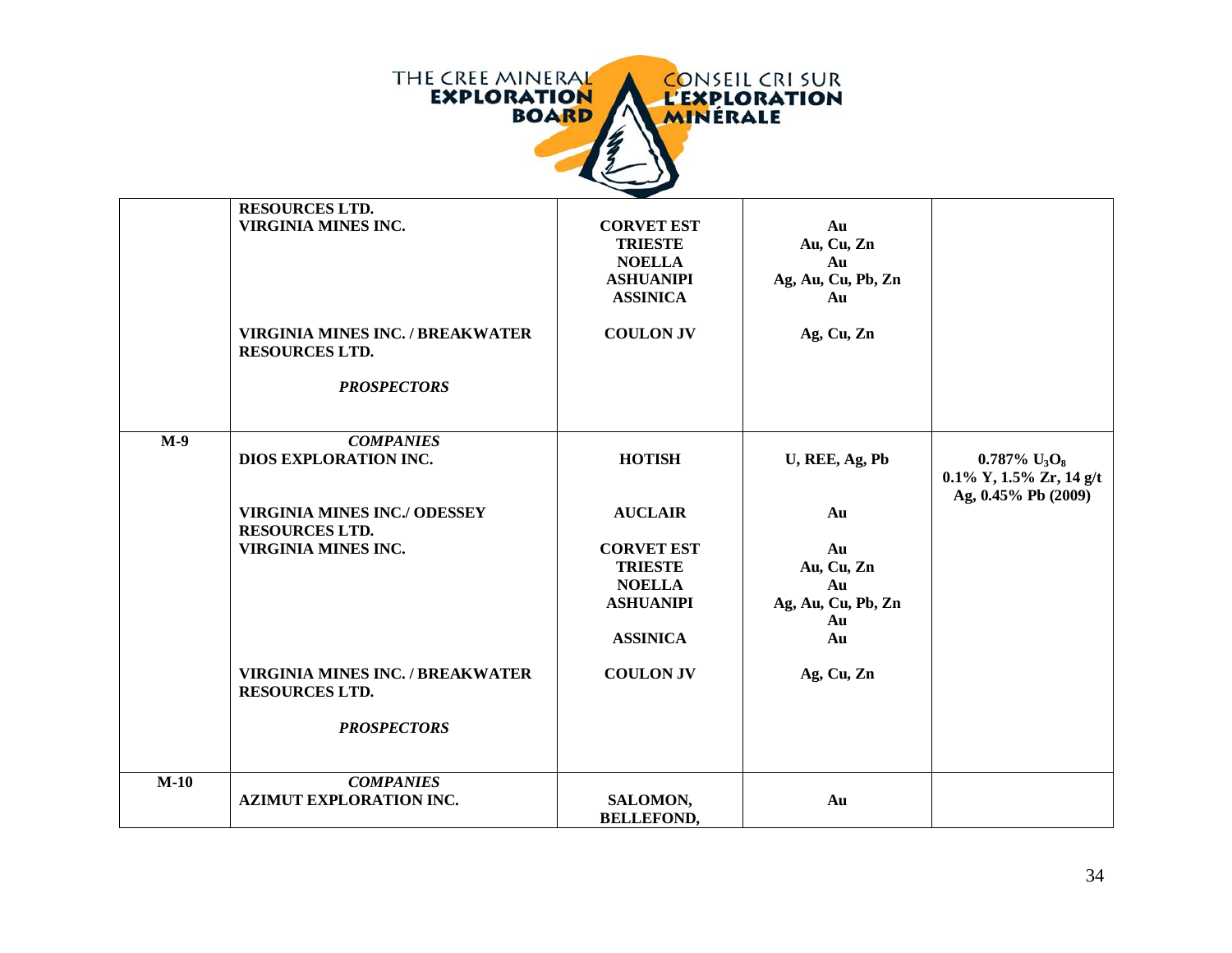

|        | <b>DIOS EXPLORATION INC.</b><br>IAMGOLD-QUEBEC MANAGEMENT INC.<br><b>MAJESCOR RESOURCES INC.</b><br><b>MAJESCOR RESOURCES INC./</b><br>STRATECO RESOURCES INC.<br><b>PROSPECTORS</b> | <b>RONSART</b><br><b>GOOSE</b><br><b>HOTISH</b><br>NI<br><b>PORTAGE</b><br><b>LAC LAPARRE</b><br><b>LAC MISTASSINI</b> | U, REE, Ag, Pb<br><b>NI</b><br><b>DIAMOND</b><br><b>DIAMOND, U</b><br><b>DIAMOND, U</b> | $0.787\%$ U <sub>3</sub> O <sub>8</sub><br>$0.1\%$ Y, $1.5\%$ Zr, $14$ g/t<br>Ag, 0.45% Pb (2009)<br>NI<br>NI<br>NI<br>0.13% e $U_3O_8$ over 11.0<br>m(2009) |
|--------|--------------------------------------------------------------------------------------------------------------------------------------------------------------------------------------|------------------------------------------------------------------------------------------------------------------------|-----------------------------------------------------------------------------------------|--------------------------------------------------------------------------------------------------------------------------------------------------------------|
| $M-11$ | <b>COMPANIES</b><br>DIOS EXPLORATION INC.                                                                                                                                            | <b>HOTISH</b>                                                                                                          | U, REE, Ag, Pb                                                                          | $0.787\%$ U <sub>3</sub> O <sub>8</sub><br>$0.1\%$ Y, $1.5\%$ Zr, $14$ g/t                                                                                   |
|        | IAMGOLD-QUEBEC MANAGEMENT INC.<br><b>MAJESCOR RESOURCES INC.</b><br><b>MAJESCOR RESOURCES INC./</b><br>STRATECO RESOURCES INC.                                                       | NI<br><b>PORTAGE</b><br><b>LAC LAPARRE</b><br><b>LAC MISTASSINI</b>                                                    | <b>NI</b><br><b>DIAMOND</b><br><b>DIAMOND, U</b><br><b>DIAMOND, U</b>                   | Ag, 0.45% Pb (2009)<br>NI<br>0.13% e $U_3O_8$ over 11.0<br>m(2009)                                                                                           |
|        | MIDLAND EXPLORATION INC.<br><b>STORNOWAY DIAMOND CORP. 50%/</b><br>SOQUEM INC. 50%                                                                                                   | <b>LASALLE</b><br><b>GALINEE</b><br><b>FOXTROT</b>                                                                     | Au<br><b>DIAMOND</b>                                                                    | <b>Feasibility Study</b>                                                                                                                                     |
|        | <b>VIRGINIA MINES INC./ ODESSEY</b><br><b>RESOURCES LTD.</b>                                                                                                                         | <b>AUCLAIR</b>                                                                                                         | Au                                                                                      |                                                                                                                                                              |
|        | <b>VIRGINIA MINES INC.</b>                                                                                                                                                           | <b>CORVET EST</b><br><b>TRIESTE</b><br><b>NOELLA</b><br><b>ASHUANIPI</b>                                               | Au<br>Au, Cu, Zn<br>Au<br>Ag, Au, Cu, Pb, Zn<br>Au                                      |                                                                                                                                                              |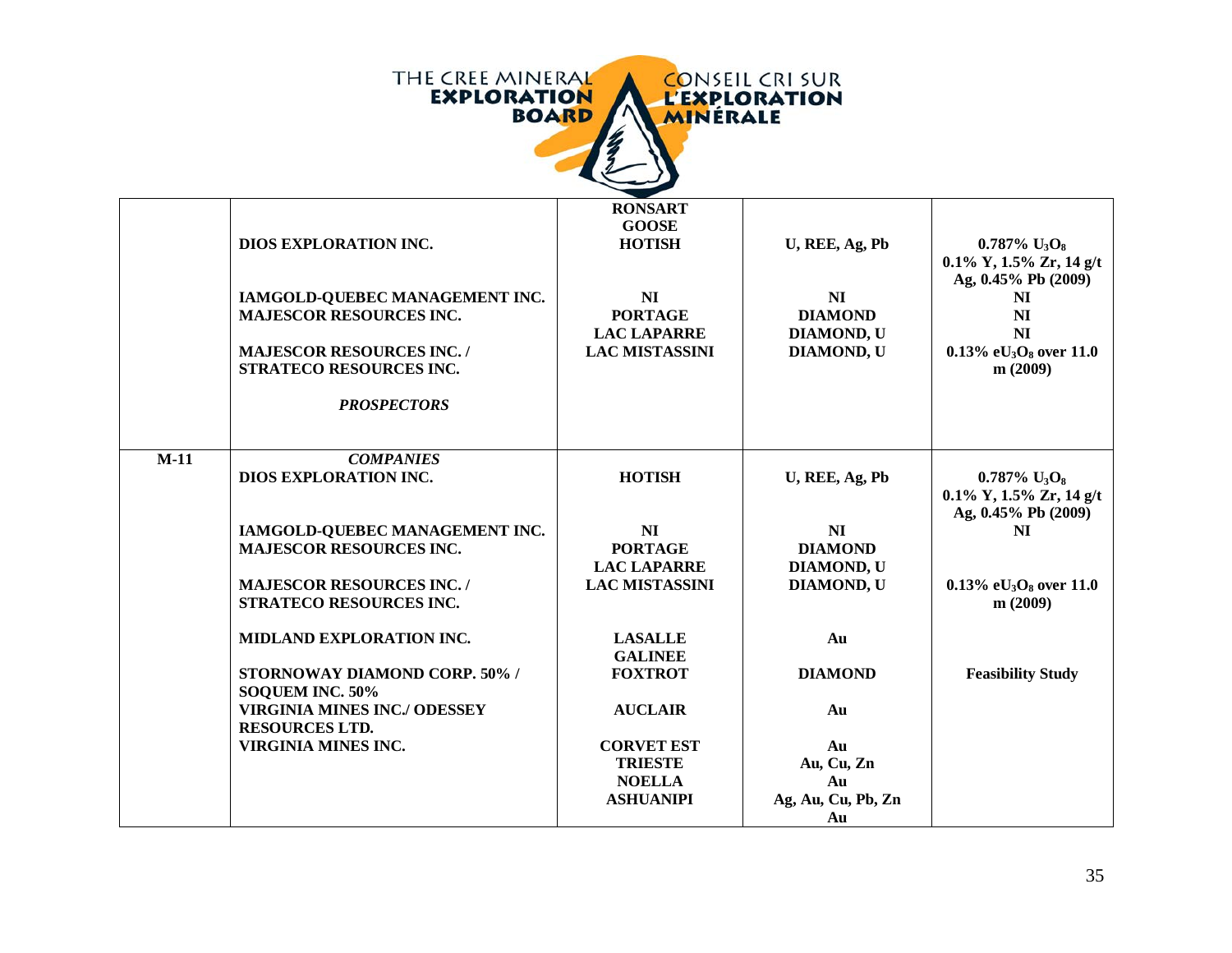

|        |                                                                                                              | <b>ASSINICA</b>                                                                             | Au                                                       |  |
|--------|--------------------------------------------------------------------------------------------------------------|---------------------------------------------------------------------------------------------|----------------------------------------------------------|--|
|        | <b>VIRGINIA MINES INC. / BREAKWATER</b><br><b>RESOURCES LTD.</b>                                             | <b>COULON JV</b>                                                                            | Ag, Cu, Zn                                               |  |
|        | <b>PROSPECTORS</b>                                                                                           |                                                                                             |                                                          |  |
| $M-12$ | <b>COMPANIES</b><br>MIDLAND EXPLORATION INC.<br><b>VIRGINIA MINES INC./ ODESSEY</b><br><b>RESOURCES LTD.</b> | <b>LASALLE</b><br><b>GALINEE</b><br><b>AUCLAIR</b>                                          | Au<br>Au                                                 |  |
|        | <b>VIRGINIA MINES INC.</b>                                                                                   | <b>CORVET EST</b><br><b>TRIESTE</b><br><b>NOELLA</b><br><b>ASHUANIPI</b><br><b>ASSINICA</b> | Au<br>Au, Cu, Zn<br>Au<br>Ag, Au, Cu, Pb, Zn<br>Au<br>Au |  |
|        | <b>VIRGINIA MINES INC. / BREAKWATER</b><br><b>RESOURCES LTD.</b><br><b>PROSPECTORS</b>                       | <b>COULON JV</b>                                                                            | Ag, Cu, Zn                                               |  |
|        | <b>BANVILLE, ROBERT</b>                                                                                      |                                                                                             |                                                          |  |
| $M-13$ | <b>COMPANIES</b><br><b>AZIMUT EXPLORATION INC.</b>                                                           | SALOMON,<br><b>BELLEFOND,</b><br><b>RONSART</b><br><b>GOOSE</b>                             | Au                                                       |  |
|        | <b>PROSPECTORS</b><br><b>BANVILLE, ROBERT</b><br>YACOUB, FAYZ                                                |                                                                                             |                                                          |  |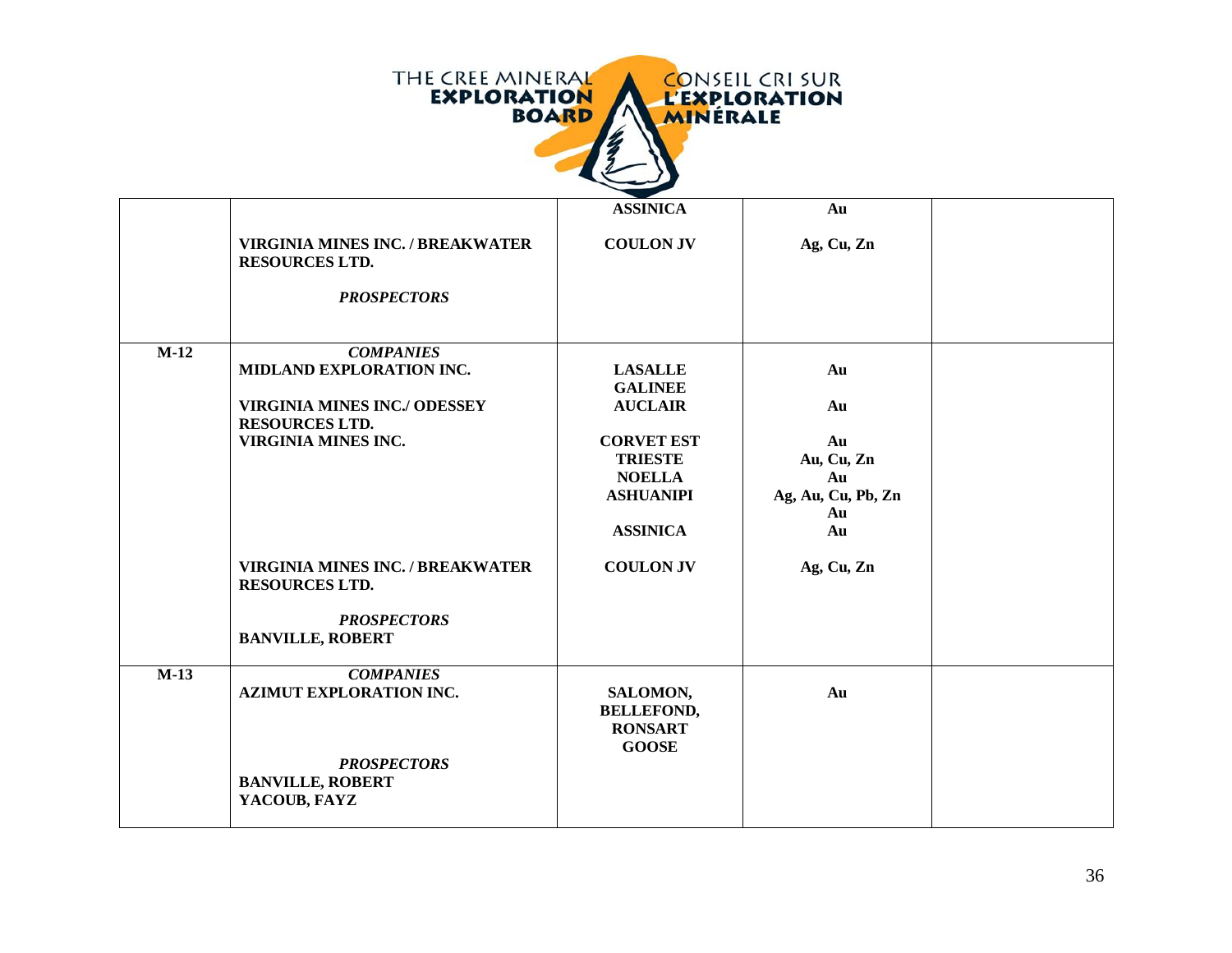

| $M-14$  | <b>COMPANIES</b><br><b>GOLDEN VALLEY MINES LTD. / LEXAM</b><br><b>EXPLORATIONS INC.</b><br><b>UCORE URANIUM INC. (formerly</b><br><b>LANDMARK MINERALS INC.)</b><br><b>PROSPECTORS</b>                                                                                                                                                                                                     | <b>OTISH URANIUM</b><br><b>RUPERT RIVER</b>                                                                                                                             | $\mathbf{U}$<br>$\mathbf U$                   | Name change to<br><b>UCORE RARE</b><br><b>METALS INC.</b>                   |
|---------|--------------------------------------------------------------------------------------------------------------------------------------------------------------------------------------------------------------------------------------------------------------------------------------------------------------------------------------------------------------------------------------------|-------------------------------------------------------------------------------------------------------------------------------------------------------------------------|-----------------------------------------------|-----------------------------------------------------------------------------|
| $M-14A$ | <b>COMPANIES</b><br><b>AZIMUT EXPLORATION INC.</b><br><b>C2C GOLD CORPORATION INC.</b><br><b>EVERTON RESOURCES INC.</b><br><b>GOLDEN VALLEY MINES LTD. / LEXAM</b><br><b>EXPLORATIONS INC.</b><br>SIRIOS RESOURCES INC.<br><b>UCORE URANIUM INC. (formerly</b><br><b>LANDMARK MINERALS INC.)</b><br><b>PROSPECTORS</b><br><b>BAMBIC, PETER</b><br><b>KEYSER, NORA</b><br><b>OSLER, TIM</b> | SALOMON,<br><b>BELLEFOND,</b><br><b>RONSART</b><br><b>GOOSE</b><br><b>EASTMAIN DAM</b><br><b>COULON</b><br><b>OTISH URANIUM</b><br><b>ESCALE</b><br><b>RUPERT RIVER</b> | Au<br>Au<br>Au<br>$\mathbf{U}$<br>Au, Mo<br>U | N <sub>I</sub><br>Name change to<br><b>UCORE RARE</b><br><b>METALS INC.</b> |
| $M-14B$ | <b>COMPANIES</b><br><b>EVERTON RESOURCES INC.</b><br><b>SIRIOS RESOURCES INC.</b><br><b>VIRGINIA MINES INC./ ODESSEY</b><br><b>RESOURCES LTD.</b><br><b>VIRGINIA MINES INC.</b>                                                                                                                                                                                                            | <b>COULON</b><br><b>ESCALE</b><br><b>AUCLAIR</b><br><b>CORVET EST</b><br><b>TRIESTE</b><br><b>NOELLA</b>                                                                | Au<br>Au, Mo<br>Au<br>Au<br>Au, Cu, Zn<br>Au  |                                                                             |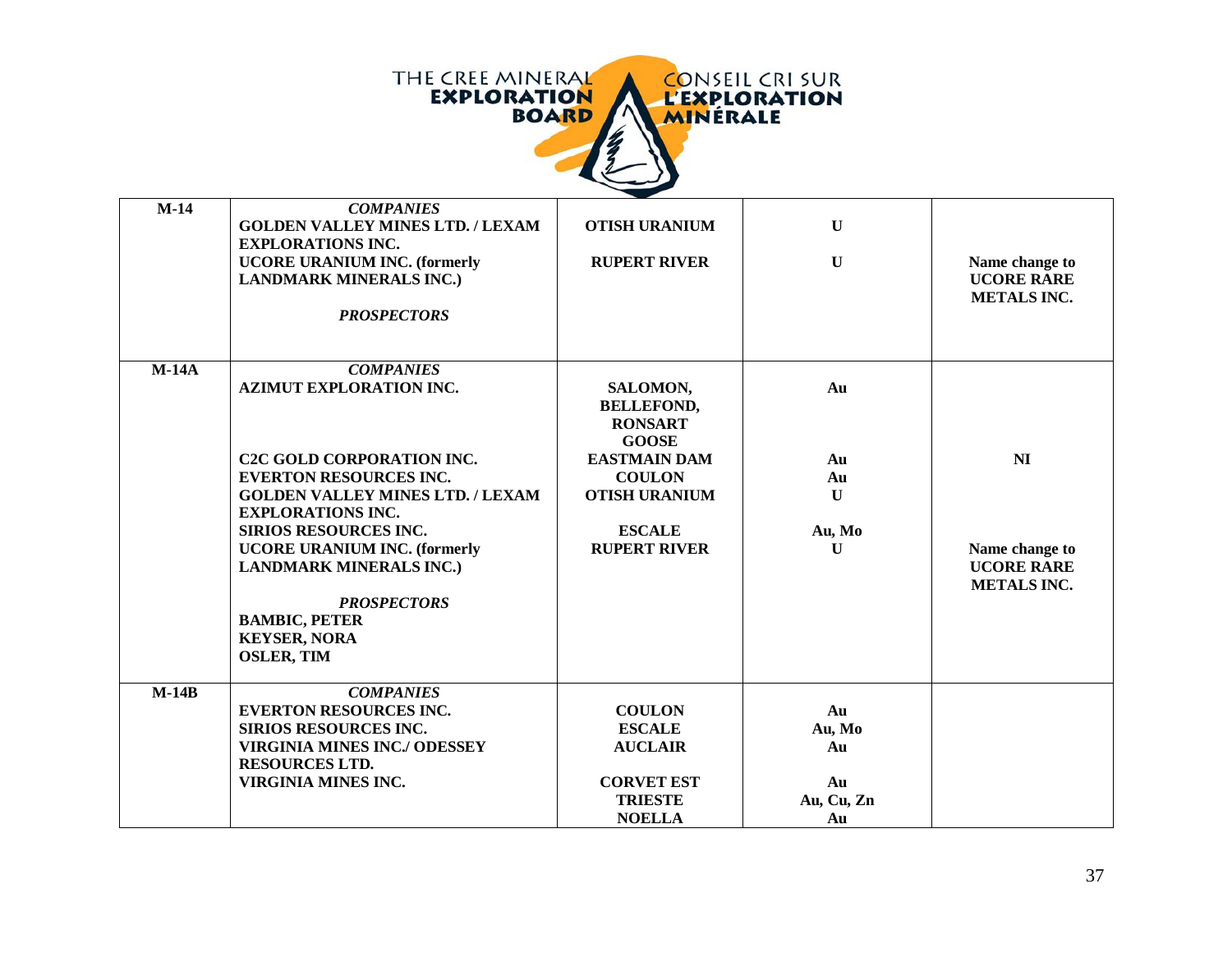

|        |                                                                  | <b>ASHUANIPI</b>                                   | Ag, Au, Cu, Pb, Zn  |                                                        |
|--------|------------------------------------------------------------------|----------------------------------------------------|---------------------|--------------------------------------------------------|
|        |                                                                  |                                                    | Au                  |                                                        |
|        |                                                                  | <b>ASSINICA</b>                                    | Au                  |                                                        |
|        |                                                                  |                                                    |                     |                                                        |
|        | <b>VIRGINIA MINES INC. / BREAKWATER</b><br><b>RESOURCES LTD.</b> | <b>COULON JV</b>                                   | Ag, Cu, Zn          |                                                        |
|        |                                                                  |                                                    |                     |                                                        |
|        | <b>PROSPECTORS</b>                                               |                                                    |                     |                                                        |
|        |                                                                  |                                                    |                     |                                                        |
|        |                                                                  |                                                    |                     |                                                        |
| $M-16$ | <b>COMPANIES</b>                                                 |                                                    |                     |                                                        |
|        | ANDREANE MINING RESOURCES INC.                                   | NI                                                 | N <sub>I</sub>      | N <sub>I</sub>                                         |
|        | <b>CINNABAR VENTURE INC.</b>                                     | NI                                                 | NI                  | N <sub>I</sub>                                         |
|        | <b>DIANOR RESOURCES INC.</b>                                     | <b>OTISH, QUEOTISH</b>                             | <b>DIAMOND</b>      | NI                                                     |
|        | DIOS EXPLORATION INC.                                            | <b>HOTISH</b>                                      | U, REE, Ag, Pb      | $0.787\%$ U <sub>3</sub> O <sub>8</sub>                |
|        |                                                                  |                                                    |                     | $0.1\%$ Y, $1.5\%$ Zr, $14$ g/t<br>Ag, 0.45% Pb (2009) |
|        | DITEM EXPLORATION INC.                                           | OTISH URANIUM,                                     | $\mathbf U$         | N <sub>I</sub>                                         |
|        |                                                                  | <b>OTISH SOUTH</b>                                 |                     |                                                        |
|        | <b>EASTMAIN RESOURCES INC.</b>                                   | <b>EASTMAIN MINE</b>                               | Au                  | 17.4g/t Au over 5m and                                 |
|        |                                                                  |                                                    |                     | 24.1g/t Au and 30.1 g/t                                |
|        |                                                                  |                                                    |                     | Ag over 2.5m                                           |
|        |                                                                  |                                                    |                     | D: 14,000m                                             |
|        |                                                                  |                                                    |                     |                                                        |
|        | <b>EASTMAIN RESOURCES INC.</b>                                   | <b>RUBY HILL</b>                                   | Ag, Au, Cu, Ni, PGE |                                                        |
|        | <b>ELORO RESOURCES INC.</b>                                      | <b>OTISH NORTH, OTISH</b>                          | U                   | <b>JV NORTHFIELD</b>                                   |
|        |                                                                  | <b>SOUTH</b>                                       | U                   | <b>MINERALS INC.</b>                                   |
|        |                                                                  | <b>RUPERT NORTH,</b>                               | U                   | NI                                                     |
|        |                                                                  | <b>RUPERT SOUTH</b>                                | Cu                  | N <sub>I</sub>                                         |
|        | <b>GEONOVA EXPLORATION INC.</b>                                  | NI                                                 | N <sub>I</sub>      | NI                                                     |
|        | <b>GOLDEN VALLEY MINES LTD. / LEXAM</b>                          | <b>OTISH URANIUM</b>                               | $\mathbf{U}$        |                                                        |
|        | <b>EXPLORATIONS INC.</b>                                         |                                                    |                     |                                                        |
|        | <b>JASPER VENTURE INC.</b>                                       | NI                                                 | N <sub>I</sub>      | N <sub>I</sub>                                         |
|        | KODIAK EXPLORATION LTD./ KIRRIN                                  | <b>UR, UR EAST, 308</b>                            |                     |                                                        |
|        | <b>RESOURCES INC.</b>                                            | EAST, 308 WEST, RIM                                | $\mathbf{U}$        |                                                        |
|        |                                                                  | $1, 2 \& 3, \text{MAT I}, \text{II} \& \text{III}$ | <b>DIAMOND, U</b>   |                                                        |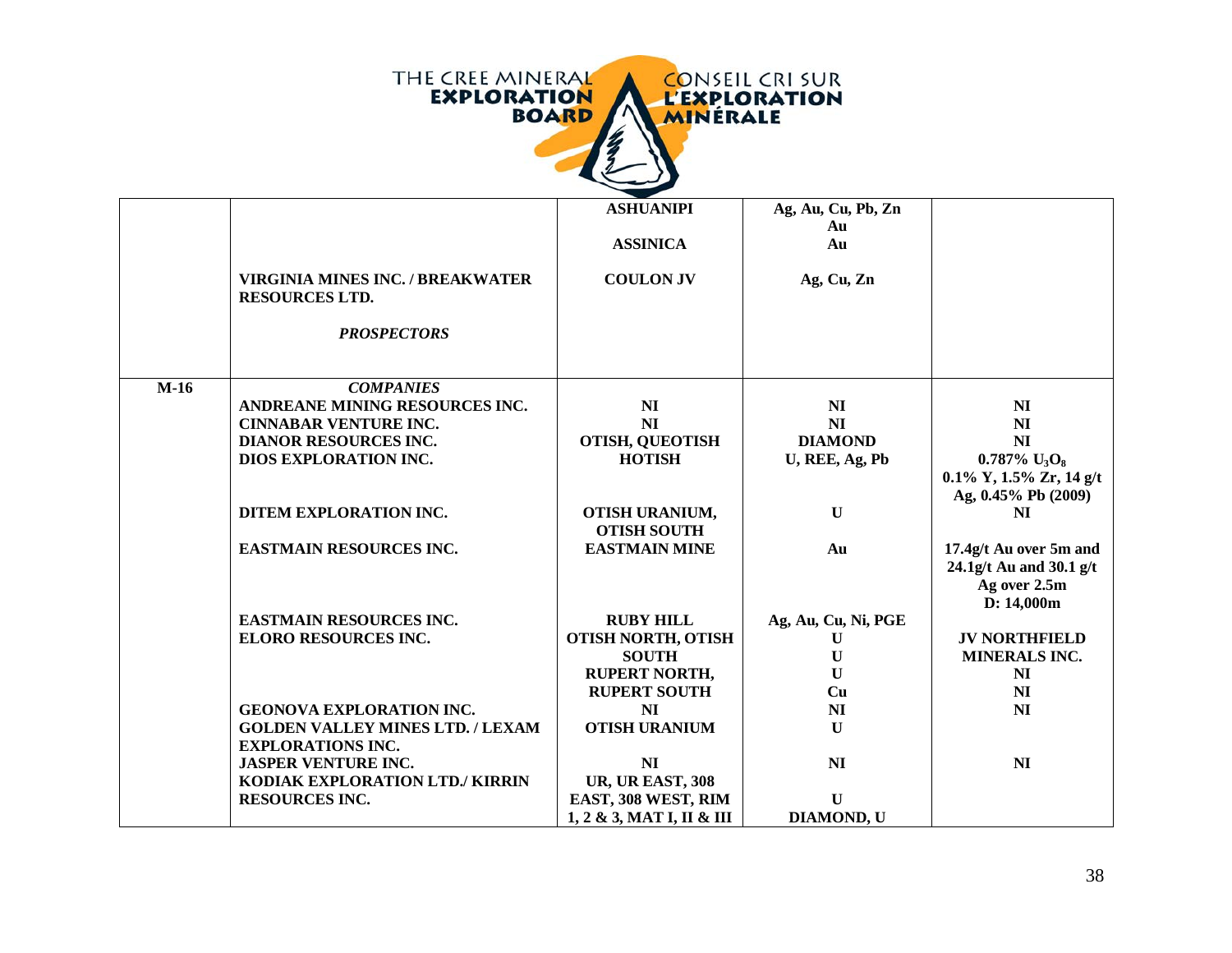| THE CREE MINERAL<br><b>CONSEIL CRI SUR</b><br><b>EXPLORATION</b><br><b>L'EXPLORATION</b><br><b>BOARD</b><br><b>MINERALE</b> |                                  |                    |                                                                              |  |
|-----------------------------------------------------------------------------------------------------------------------------|----------------------------------|--------------------|------------------------------------------------------------------------------|--|
|                                                                                                                             |                                  |                    |                                                                              |  |
| <b>MELKIOR RESOURCES INC.</b><br>MIDLAND EXPLORATION INC.                                                                   | <b>OTISH</b>                     |                    |                                                                              |  |
|                                                                                                                             | <b>LASALLE</b><br><b>GALINEE</b> | Au                 |                                                                              |  |
| OTISH ENERGY INC.                                                                                                           | <b>OTISH SOUTH</b>               | $\mathbf U$        |                                                                              |  |
|                                                                                                                             | <b>LAC LAPARRE</b>               | $\mathbf U$        |                                                                              |  |
| PACIFIC BAY MINERALS LTD.                                                                                                   | PAPASKWASATI,                    | $\mathbf U$        | $D(7:2,022)$ (2009)                                                          |  |
|                                                                                                                             |                                  |                    |                                                                              |  |
| PACIFIC BAY MINERALS LTD. /                                                                                                 | OTISH URANIUM,                   | $\mathbf U$        |                                                                              |  |
| STRATECO RESOURCES INC.                                                                                                     |                                  |                    | $D(\text{\#}:1,498)$                                                         |  |
|                                                                                                                             |                                  |                    | intersects major fault                                                       |  |
| PACIFIC BAY MINERALS LTD. /                                                                                                 | <b>RABBIT EARS</b>               | $\mathbf U$        | structure (2009)                                                             |  |
| STRATECO RESOURCES INC.                                                                                                     |                                  |                    |                                                                              |  |
|                                                                                                                             |                                  |                    |                                                                              |  |
|                                                                                                                             |                                  |                    |                                                                              |  |
| PACIFIC BAY MINERALS LTD. / OTISH                                                                                           | <b>SW OTISH, OTISH</b>           | $\mathbf U$        |                                                                              |  |
| <b>ENERGY INC.</b>                                                                                                          | <b>SOUTH</b>                     |                    |                                                                              |  |
| RUBY HILL EXPLORATION INC.                                                                                                  | N <sub>I</sub>                   | $\mathbf U$        |                                                                              |  |
| subsidiary of WESTERN URANIUM CORP.                                                                                         |                                  |                    |                                                                              |  |
| SOCIETE MINIERE ALTA INC.                                                                                                   | NI                               | N <sub>I</sub>     |                                                                              |  |
| STORNOWAY DIAMOND CORP. 50% /                                                                                               | <b>FOXTROT</b>                   | <b>DIAMOND</b>     | <b>Feasibility Study</b>                                                     |  |
| SOQUEM INC. 50%                                                                                                             |                                  |                    |                                                                              |  |
| STRATABOUND MINERALS CORP.                                                                                                  | <b>MARUSIA</b>                   | <b>DIAMOND, Au</b> |                                                                              |  |
| STRATECO RESOURCES INC.                                                                                                     | <b>MATOUSH</b>                   | $\mathbf U$        | 0.48% $U_3O_8$ over 4.2m<br>including $1.29\%$ U <sub>3</sub> O <sub>8</sub> |  |
|                                                                                                                             |                                  |                    | over 1.2 m                                                                   |  |
|                                                                                                                             |                                  |                    | <b>Licensing process for</b>                                                 |  |
|                                                                                                                             |                                  |                    | advanced exploration                                                         |  |
|                                                                                                                             |                                  |                    | ramp                                                                         |  |
| <b>VIRGINIA MINES INC./ ODESSEY</b>                                                                                         | <b>AUCLAIR</b>                   | Au                 |                                                                              |  |
| <b>RESOURCES LTD.</b>                                                                                                       |                                  |                    |                                                                              |  |
| <b>VIRGINIA MINES INC.</b>                                                                                                  | <b>CORVET EST</b>                | Au                 |                                                                              |  |
|                                                                                                                             | <b>TRIESTE</b>                   | Au, Cu, Zn         |                                                                              |  |
|                                                                                                                             | <b>NOELLA</b>                    | Au                 |                                                                              |  |
|                                                                                                                             | <b>ASHUANIPI</b>                 | Ag, Au, Cu, Pb, Zn |                                                                              |  |
|                                                                                                                             |                                  | Au                 |                                                                              |  |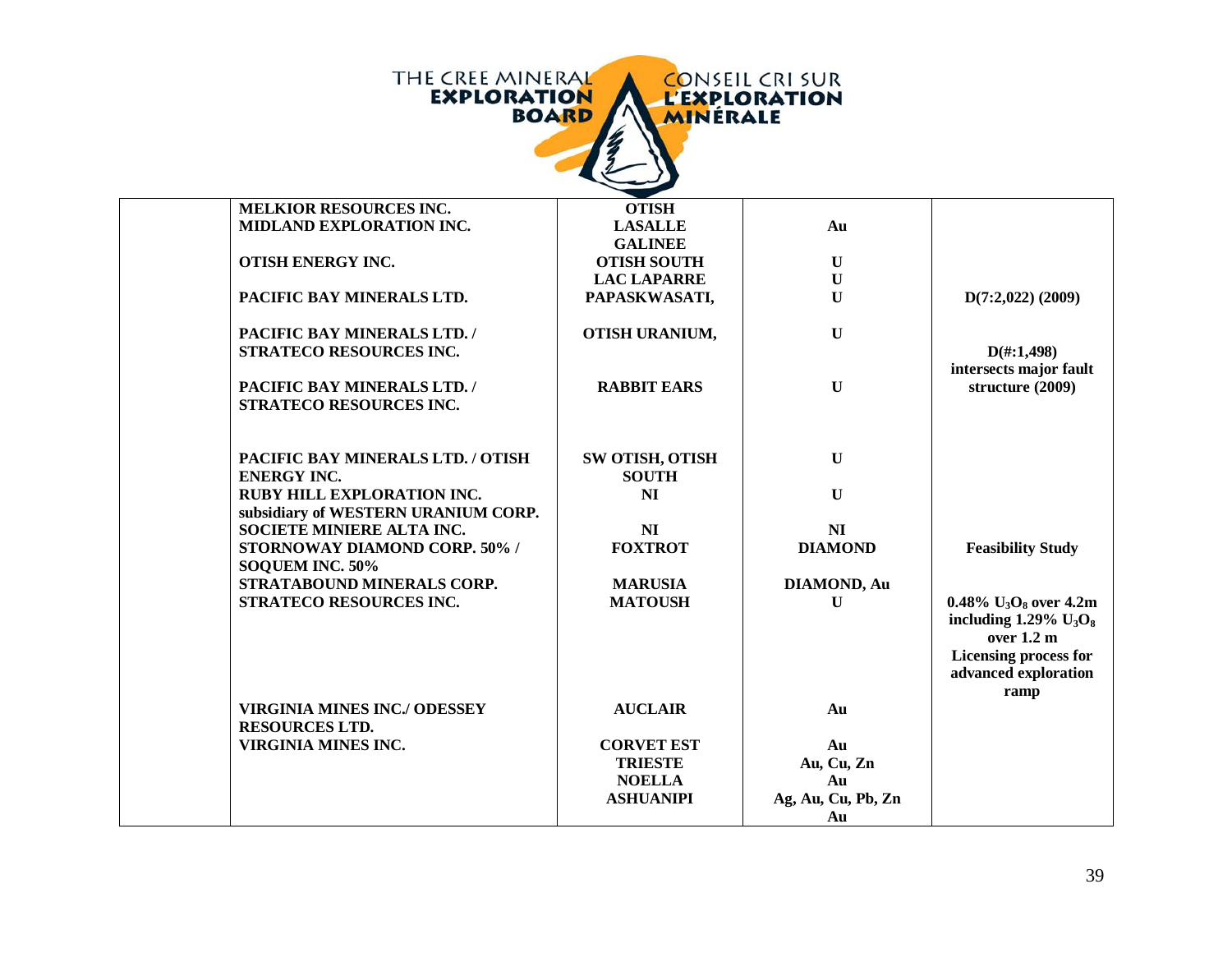

|        |                                                                                                                                                                                                              | <b>ASSINICA</b>           | Au             |                                                   |
|--------|--------------------------------------------------------------------------------------------------------------------------------------------------------------------------------------------------------------|---------------------------|----------------|---------------------------------------------------|
|        | <b>VIRGINIA MINES INC. / BREAKWATER</b><br><b>RESOURCES LTD.</b>                                                                                                                                             | <b>COULON JV</b>          | Ag, Cu, Zn     |                                                   |
|        | <b>PROSPECTORS</b><br><b>BAWOLAK, CHRISTELLE OLEINKA</b><br><b>CHAN, LAILAI</b><br>HANSEN, JENS (MELKIOR RESOURCES<br>INC.)<br><b>LABRANCHE, STEVE</b><br><b>LACOURSIERE, MARY</b><br><b>LAMBERT, BERTHE</b> |                           |                |                                                   |
| $M-17$ | <b>COMPANIES</b>                                                                                                                                                                                             |                           |                |                                                   |
|        | <b>ELORO RESOURCES INC.</b>                                                                                                                                                                                  | <b>OTISH NORTH, OTISH</b> | $\mathbf U$    | <b>JV NORTHFIELD</b>                              |
|        |                                                                                                                                                                                                              | <b>SOUTH</b>              | $\mathbf U$    | <b>MINERALS INC.</b>                              |
|        |                                                                                                                                                                                                              | <b>RUPERT NORTH,</b>      | $\mathbf{U}$   | NI                                                |
|        |                                                                                                                                                                                                              | <b>RUPERT SOUTH</b>       | Cu             | N <sub>I</sub>                                    |
|        | <b>GOLDEN VALLEY MINES LTD. / LEXAM</b><br><b>EXPLORATIONS INC.</b>                                                                                                                                          | <b>OTISH URANIUM</b>      | $\mathbf{U}$   |                                                   |
|        | <b>MAJESCOR RESOURCES INC.</b>                                                                                                                                                                               | <b>PORTAGE</b>            | <b>DIAMOND</b> |                                                   |
|        |                                                                                                                                                                                                              | <b>LAC LAPARRE</b>        | DIAMOND, U     |                                                   |
|        |                                                                                                                                                                                                              |                           | DIAMOND, U     |                                                   |
|        | <b>MAJESCOR RESOURCES INC./</b><br>STRATECO RESOURCES INC.                                                                                                                                                   | <b>LAC MISTASSINI</b>     |                | $0.13\%$ eU <sub>3</sub> O <sub>8</sub> over 11.0 |
|        | <b>NOVA URANIUM CORP.</b>                                                                                                                                                                                    | <b>OTISH BASIN</b>        | $\mathbf U$    | m(2009)                                           |
|        | <b>OTISH ENERGY INC.</b>                                                                                                                                                                                     | <b>OTISH SOUTH</b>        | $\mathbf U$    |                                                   |
|        |                                                                                                                                                                                                              | <b>LAC LAPARRE</b>        | $\mathbf U$    |                                                   |
|        | PACIFIC BAY MINERALS LTD.                                                                                                                                                                                    |                           | $\mathbf{U}$   |                                                   |
|        |                                                                                                                                                                                                              | PAPASKWASATI,             |                |                                                   |
|        | PACIFIC BAY MINERALS LTD. /                                                                                                                                                                                  | OTISH URANIUM,            | $\mathbf U$    | $D(7:2,022)$ (2009)                               |
|        | STRATECO RESOURCES INC.                                                                                                                                                                                      |                           |                |                                                   |
|        | PACIFIC BAY MINERALS LTD. /                                                                                                                                                                                  | <b>RABBIT EARS</b>        | $\mathbf{U}$   | $D(\text{\#}:1,498)$                              |
|        | STRATECO RESOURCES INC.                                                                                                                                                                                      |                           |                | intersects major fault                            |
|        |                                                                                                                                                                                                              |                           |                |                                                   |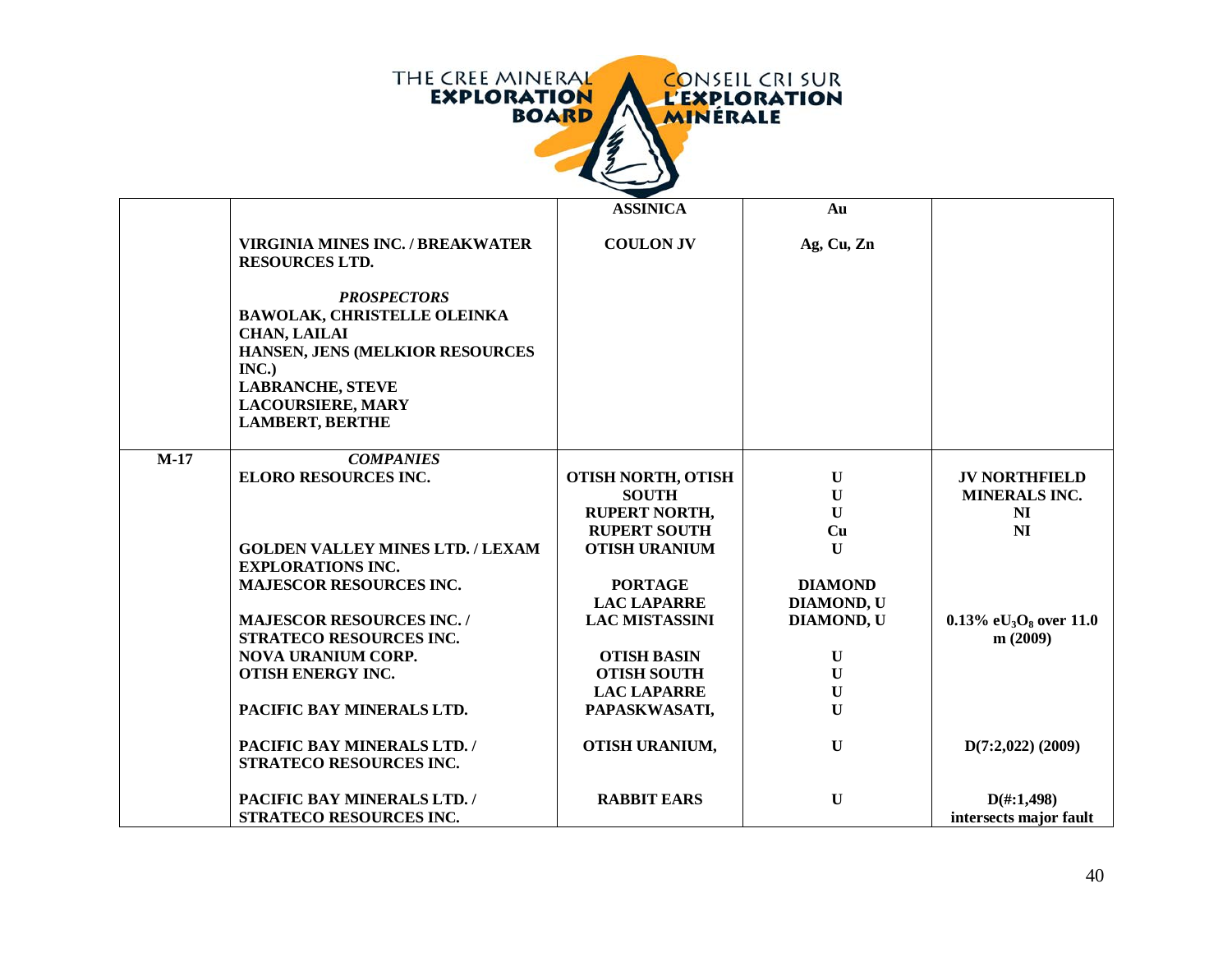

|         |                                                                                                                                                                                                                    |                                                                                                                                                   |                                                                                                     | structure (2009)                                                                                                                                           |
|---------|--------------------------------------------------------------------------------------------------------------------------------------------------------------------------------------------------------------------|---------------------------------------------------------------------------------------------------------------------------------------------------|-----------------------------------------------------------------------------------------------------|------------------------------------------------------------------------------------------------------------------------------------------------------------|
|         | PACIFIC BAY MINERALS LTD. / OTISH<br><b>ENERGY INC.</b><br>SOQUEM INC.                                                                                                                                             | SW OTISH, OTISH<br><b>SOUTH</b><br>N <sub>I</sub>                                                                                                 | $\mathbf U$<br>NI                                                                                   | N <sub>I</sub>                                                                                                                                             |
|         | STELLAR PACIFIC VENTURES INC.<br><b>STORNOWAY DIAMOND CORP. 50% /</b><br>SOQUEM INC. 50%                                                                                                                           | <b>OTISH PROPERTIES</b><br><b>FOXTROT</b>                                                                                                         | $\mathbf{U}$<br><b>DIAMOND</b>                                                                      | NI<br><b>Feasibility Study</b>                                                                                                                             |
|         | STRATECO RESOURCES INC.                                                                                                                                                                                            | <b>MATOUSH</b>                                                                                                                                    | $\mathbf U$                                                                                         | 0.48% $U_3O_8$ over 4.2m<br>including $1.29\%$ U <sub>3</sub> O <sub>8</sub><br>over 1.2 m<br><b>Licensing process for</b><br>advanced exploration<br>ramp |
|         | <b>PROSPECTORS</b><br>BAWOLAK, EDWARD 50% / BAWOLACK,<br><b>CHRISTELLE OLEINKA 50%</b><br>HANSEN, JENS (MELKIOR RESOURCES<br>INC.)<br>HANSEN, NATHALIE (MELKIOR<br><b>RESOURCES INC.)</b><br><b>LAVOIE, MICHEL</b> |                                                                                                                                                   |                                                                                                     |                                                                                                                                                            |
| $M-17A$ | <b>COMPANIES</b><br><b>EASTMAIN RESOURCES INC.</b><br><b>MELKIOR RESOURCES INC.</b><br><b>VIRGINIA MINES INC./ ODESSEY</b><br><b>RESOURCES LTD.</b><br>VIRGINIA MINES INC.                                         | <b>RUBY HILL</b><br><b>OTISH</b><br><b>AUCLAIR</b><br><b>CORVET EST</b><br><b>TRIESTE</b><br><b>NOELLA</b><br><b>ASHUANIPI</b><br><b>ASSINICA</b> | Ag, Au, Cu, Ni, PGE<br>DIAMOND, U<br>Au<br>Au<br>Au, Cu, Zn<br>Au<br>Ag, Au, Cu, Pb, Zn<br>Au<br>Au |                                                                                                                                                            |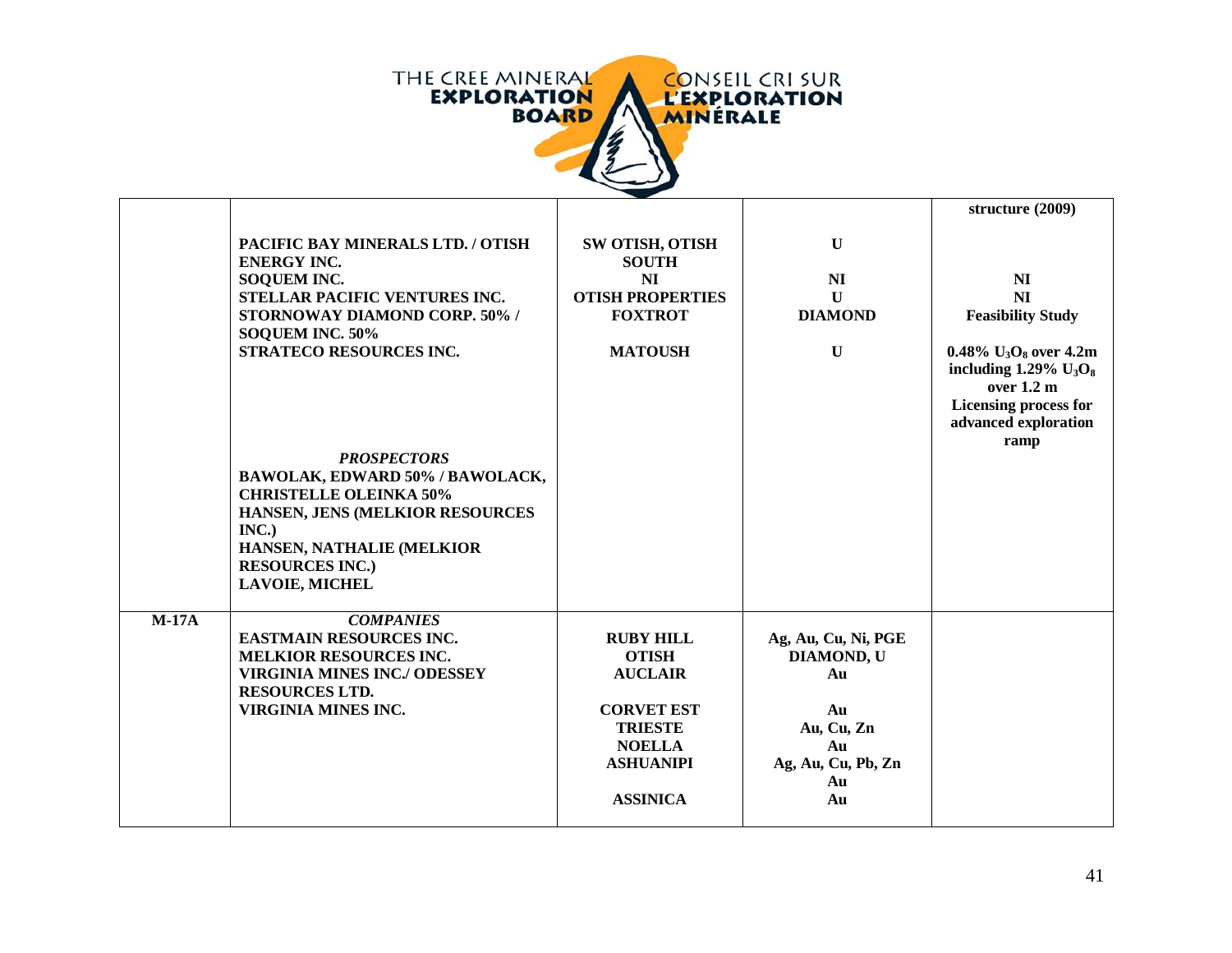| THE CREE MINERAL   | <b>CONSEIL CRISUR</b> |
|--------------------|-----------------------|
| <b>EXPLORATION</b> | <b>L'EXPLORATION</b>  |
| <b>BOARD</b>       | <b>MINERALE</b>       |
|                    |                       |

|         | <b>VIRGINIA MINES INC. / BREAKWATER</b> | <b>COULON JV</b>          | Ag, Cu, Zn     |                |
|---------|-----------------------------------------|---------------------------|----------------|----------------|
|         | <b>RESOURCES LTD.</b>                   |                           |                |                |
|         | XEMPLAR ENERGY CORP.                    | NI                        | $\mathbf U$    |                |
|         |                                         |                           |                |                |
|         | <b>PROSPECTORS</b>                      |                           |                |                |
|         | HANSEN, JENS (MELKIOR RESOURCES         |                           |                |                |
|         | INC.)                                   |                           |                |                |
|         |                                         |                           |                |                |
| $M-17B$ | <b>COMPANIES</b>                        |                           |                |                |
|         | <b>ALDERSHOT RESOURCES LTD.</b>         | NI                        | N <sub>I</sub> | N <sub>I</sub> |
|         | <b>GOLDEN VALLEY MINES LTD. / LEXAM</b> | <b>OTISH URANIUM</b>      | $\mathbf{U}$   |                |
|         | <b>EXPLORATIONS INC.</b>                |                           |                |                |
|         | KODIAK EXPLORATION LTD./ KIRRIN         | <b>UR, UR EAST, 308</b>   |                |                |
|         | <b>RESOURCES INC.</b>                   | EAST, 308 WEST, RIM       | $\mathbf U$    |                |
|         |                                         | 1, 2 & 3, MAT I, II & III |                |                |
|         | <b>MECANEX MINING SERVICES</b>          | NI                        | N <sub>I</sub> | NI             |
|         | <b>MELKIOR RESOURCES INC.</b>           | <b>OTISH</b>              | DIAMOND, U     |                |
|         | <b>NOVA URANIUM CORP.</b>               | <b>OTISH BASIN</b>        | $\bf U$        |                |
|         | OTISH ENERGY INC.                       | <b>OTISH SOUTH</b>        | $\mathbf{U}$   |                |
|         |                                         | <b>LAC LAPARRE</b>        | $\bf{U}$       |                |
|         | RIDGESTAKE RESOURCES INC.               | NI                        | NI             |                |
|         | <b>URANOR INC.</b>                      | NI                        | N <sub>I</sub> | NI             |
|         | <b>XEMPLAR ENERGY CORP.</b>             | NI                        | $\mathbf U$    |                |
|         |                                         |                           |                |                |
|         | <b>PROSPECTORS</b>                      |                           |                |                |
|         | <b>BAMBIC, PETER</b>                    |                           |                |                |
|         | <b>BAWOLAK, CHRISTELLE OLEINKA</b>      |                           |                |                |
|         | <b>MARCOTTE, LAURIN</b>                 |                           |                |                |
|         | PROCYSHYN, EDWARD                       |                           |                |                |
|         | YACOUB, FAYZ                            |                           |                |                |
|         |                                         |                           |                |                |
| $M-17C$ | <b>COMPANIES</b>                        |                           |                |                |
|         | <b>CAMECO CORP.</b>                     | NI                        | $\bf{U}$       | NI             |
|         | <b>GOLDEN VALLEY MINES LTD. / LEXAM</b> | <b>OTISH URANIUM</b>      | $\mathbf{U}$   |                |
|         | <b>EXPLORATIONS INC.</b>                |                           |                |                |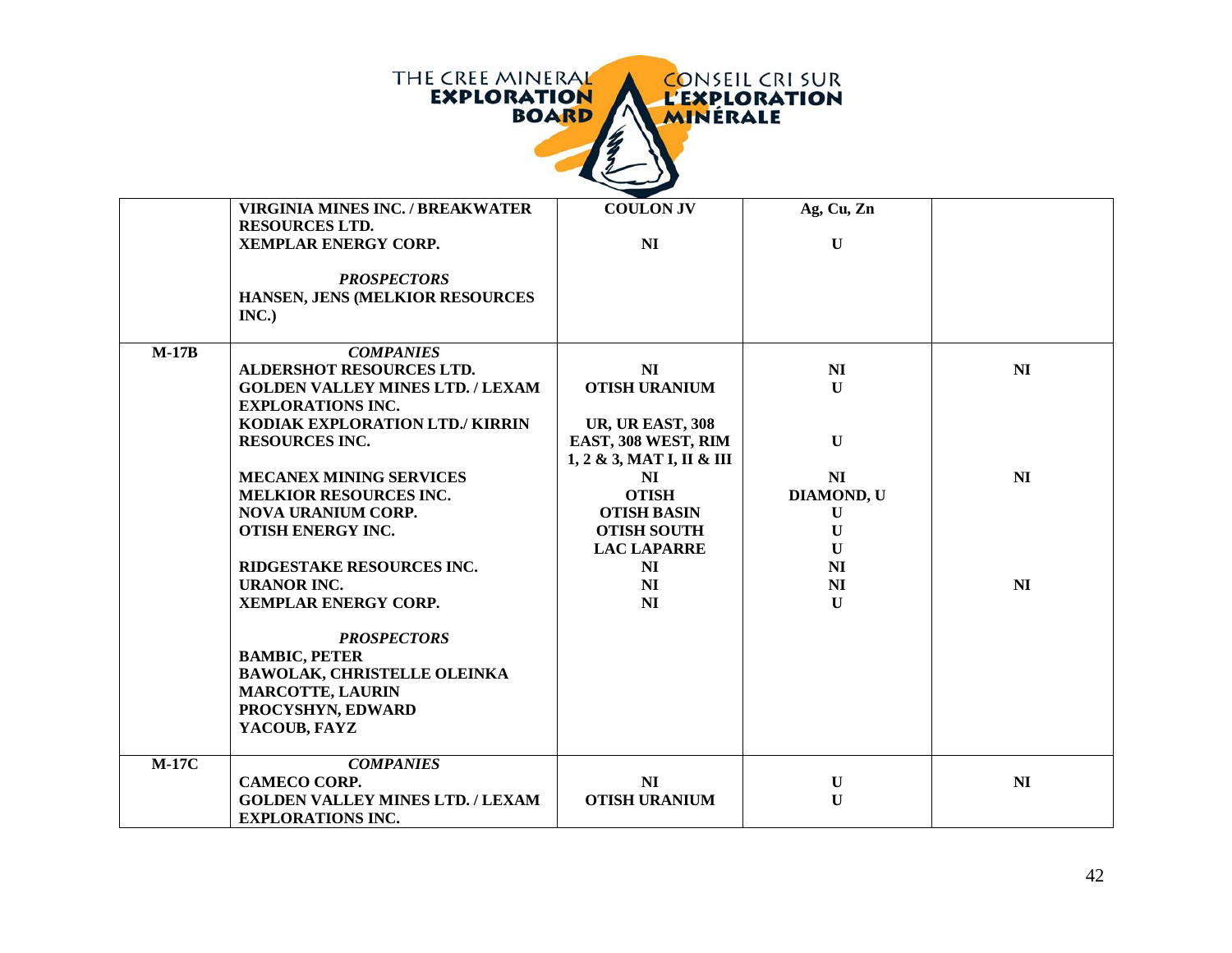| THE CREE MINERAL   | <b>CONSEIL CRISUR</b> |
|--------------------|-----------------------|
| <b>EXPLORATION</b> | <b>L'EXPLORATION</b>  |
| <b>BOARD</b>       | <b>MINERALE</b>       |
|                    |                       |

|        | KODIAK EXPLORATION LTD./ KIRRIN                                                     | <b>UR, UR EAST, 308</b>                                         |              |                                                                                                                                                            |
|--------|-------------------------------------------------------------------------------------|-----------------------------------------------------------------|--------------|------------------------------------------------------------------------------------------------------------------------------------------------------------|
|        | <b>RESOURCES INC.</b>                                                               | EAST, 308 WEST, RIM                                             | $\mathbf{U}$ |                                                                                                                                                            |
|        |                                                                                     | $1, 2 \& 3, \text{MAT I}, \text{II} \& \text{III}$              |              |                                                                                                                                                            |
|        | <b>NOVA URANIUM CORP.</b>                                                           | <b>OTISH BASIN</b>                                              | $\mathbf U$  |                                                                                                                                                            |
|        | <b>OTISH ENERGY INC.</b>                                                            | <b>OTISH SOUTH</b>                                              | $\mathbf U$  |                                                                                                                                                            |
|        |                                                                                     | <b>LAC LAPARRE</b>                                              | $\mathbf{U}$ |                                                                                                                                                            |
|        | PACIFIC BAY MINERALS LTD.                                                           | PAPASKWASATI,                                                   | $\mathbf U$  |                                                                                                                                                            |
|        | PACIFIC BAY MINERALS LTD. /<br>STRATECO RESOURCES INC.                              | OTISH URANIUM,                                                  | $\mathbf U$  | $D(7:2,022)$ (2009)                                                                                                                                        |
|        | PACIFIC BAY MINERALS LTD. /<br>STRATECO RESOURCES INC.                              | <b>RABBIT EARS</b>                                              | $\mathbf U$  | $D(\text{\#}:1,498)$<br>intersects major fault<br>structure (2009)                                                                                         |
|        | PACIFIC BAY MINERALS LTD. / OTISH<br><b>ENERGY INC.</b>                             | <b>SW OTISH, OTISH</b><br><b>SOUTH</b>                          | $\mathbf U$  |                                                                                                                                                            |
|        | STRATECO RESOURCES INC.                                                             | <b>MATOUSH</b>                                                  | $\mathbf U$  | 0.48% $U_3O_8$ over 4.2m<br>including $1.29\%$ U <sub>3</sub> O <sub>8</sub><br>over 1.2 m<br><b>Licensing process for</b><br>advanced exploration<br>ramp |
|        | <b>UEM UNC.</b>                                                                     | N <sub>I</sub>                                                  | <b>NI</b>    | N <sub>I</sub>                                                                                                                                             |
|        | <b>URANOR INC.</b>                                                                  | NI                                                              | $\mathbf{U}$ | N <sub>I</sub>                                                                                                                                             |
|        | <b>PROSPECTORS</b><br><b>BAWOLAK, CHRISTELLE OLEINKA</b><br><b>MARCOTTE, LAURIN</b> |                                                                 |              |                                                                                                                                                            |
| $M-18$ | <b>COMPANIES</b><br><b>AZIMUT EXPLORATION INC.</b>                                  | SALOMON,<br><b>BELLEFOND,</b><br><b>RONSART</b><br><b>GOOSE</b> | Au           |                                                                                                                                                            |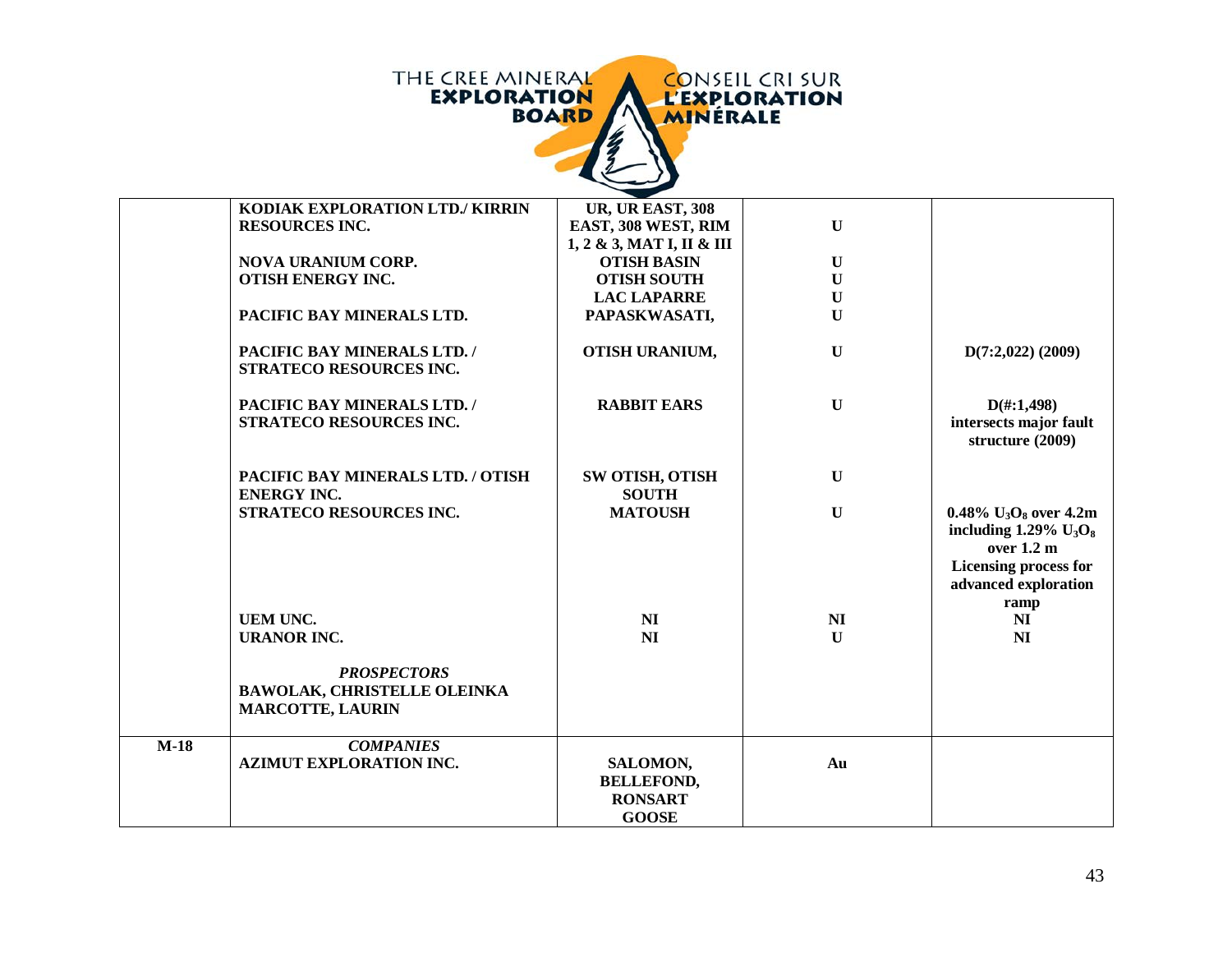|        | THE CREE MINERAL<br><b>EXPLORATION</b><br><b>BOARD</b>                   | <b>MINERALE</b>                       | <b>CONSEIL CRI SUR</b><br><b>L'EXPLORATION</b> |                                                           |
|--------|--------------------------------------------------------------------------|---------------------------------------|------------------------------------------------|-----------------------------------------------------------|
|        | <b>EVERTON RESOURCES INC.</b><br><b>GOLDEN VALLEY MINES LTD. / LEXAM</b> | <b>COULON</b><br><b>OTISH URANIUM</b> | Au<br>$\mathbf{U}$                             |                                                           |
|        | <b>EXPLORATIONS INC.</b>                                                 |                                       |                                                |                                                           |
|        | <b>INTERNATIONAL KIRKLAND</b>                                            | <b>RUPERT RIVER</b>                   |                                                |                                                           |
|        | <b>MINERALS INC.</b>                                                     | <b>URANIUM</b>                        | $\mathbf U$                                    | NI                                                        |
|        | <b>UCORE URANIUM INC. (formerly</b><br><b>LANDMARK MINERALS INC.)</b>    | <b>RUPERT RIVER</b>                   | $\mathbf{U}$                                   | Name change to<br><b>UCORE RARE</b><br><b>METALS INC.</b> |
|        | <b>VIRGINIA MINES INC./ ODESSEY</b><br><b>RESOURCES LTD.</b>             | <b>AUCLAIR</b>                        | Au                                             |                                                           |
|        | <b>VIRGINIA MINES INC.</b>                                               | <b>CORVET EST</b>                     | Au                                             |                                                           |
|        |                                                                          | <b>TRIESTE</b>                        | Au, Cu, Zn                                     |                                                           |
|        |                                                                          | <b>NOELLA</b>                         | Au                                             |                                                           |
|        |                                                                          | <b>ASHUANIPI</b>                      | Ag, Au, Cu, Pb, Zn                             |                                                           |
|        |                                                                          |                                       | Au                                             |                                                           |
|        |                                                                          | <b>ASSINICA</b>                       | Au                                             |                                                           |
|        | <b>VIRGINIA MINES INC. / BREAKWATER</b><br><b>RESOURCES LTD.</b>         | <b>COULON JV</b>                      | Ag, Cu, Zn                                     |                                                           |
|        | <b>PROSPECTORS</b>                                                       |                                       |                                                |                                                           |
|        | <b>KEYSER, NORA</b>                                                      |                                       |                                                |                                                           |
|        | <b>OSLER, TIM</b>                                                        |                                       |                                                |                                                           |
| $M-19$ | <b>COMPANIES</b>                                                         |                                       |                                                |                                                           |
|        | SHERIDAN PLATINUM GROUP LTD.                                             | NI                                    | N <sub>I</sub>                                 | N <sub>I</sub>                                            |
|        | <b>UCORE URANIUM INC. (formerly</b><br><b>LANDMARK MINERALS INC.)</b>    | <b>RUPERT RIVER</b>                   | $\mathbf{U}$                                   | Name change to<br><b>UCORE RARE</b><br><b>METALS INC.</b> |
|        | <b>VIRGINIA MINES INC./ ODESSEY</b><br><b>RESOURCES LTD.</b>             | <b>AUCLAIR</b>                        | Au                                             |                                                           |
|        | <b>VIRGINIA MINES INC.</b>                                               | <b>CORVET EST</b>                     | Au                                             |                                                           |
|        |                                                                          | <b>TRIESTE</b>                        | Au, Cu, Zn                                     |                                                           |
|        |                                                                          | <b>NOELLA</b>                         | Au                                             |                                                           |
|        |                                                                          | <b>ASHUANIPI</b>                      | Ag, Au, Cu, Pb, Zn                             |                                                           |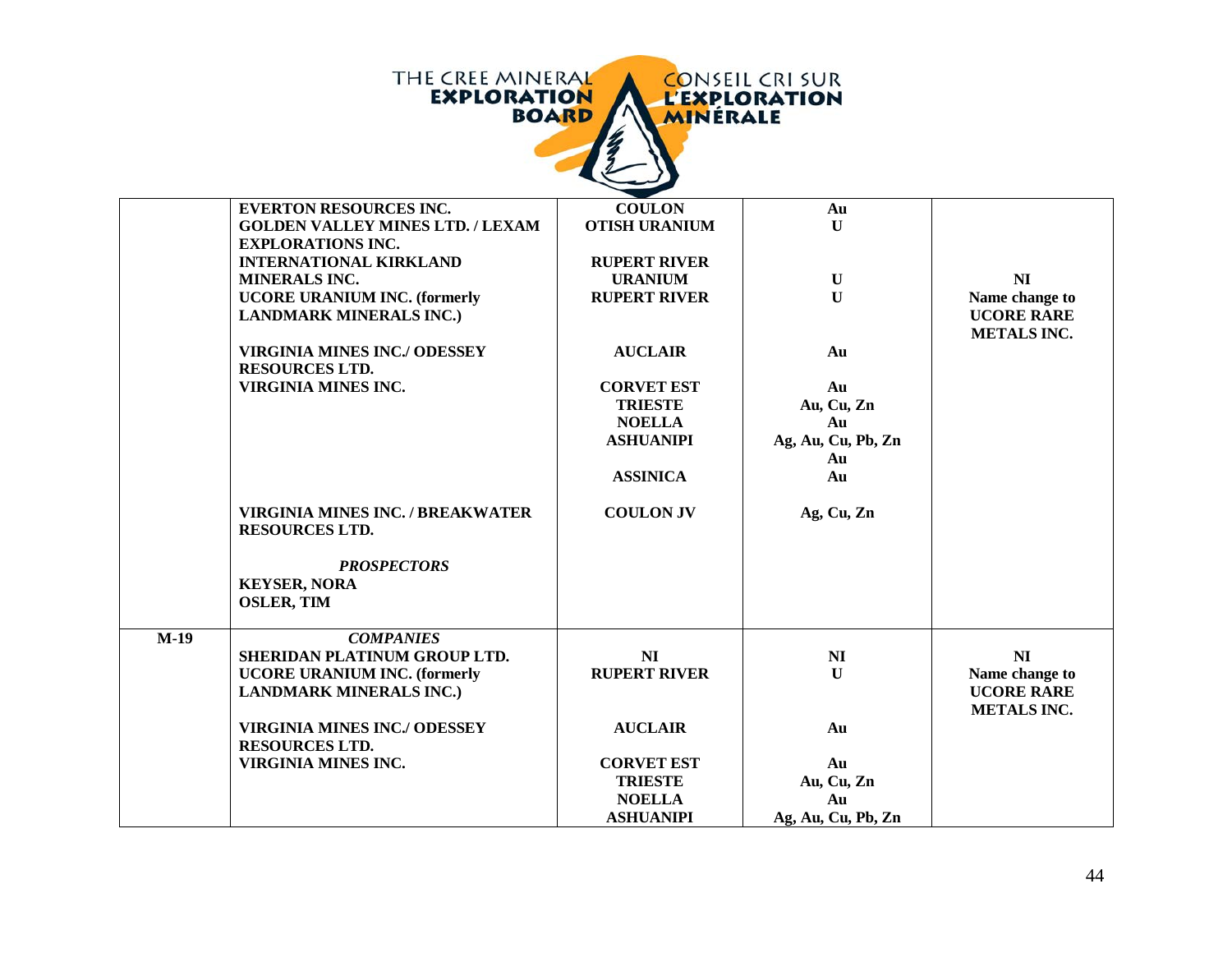

|        |                                                                                                                                                                        |                                          | Au                           |                                                                                                 |
|--------|------------------------------------------------------------------------------------------------------------------------------------------------------------------------|------------------------------------------|------------------------------|-------------------------------------------------------------------------------------------------|
|        |                                                                                                                                                                        | <b>ASSINICA</b>                          | Au                           |                                                                                                 |
|        | <b>VIRGINIA MINES INC. / BREAKWATER</b><br><b>RESOURCES LTD.</b>                                                                                                       | <b>COULON JV</b>                         | Ag, Cu, Zn                   |                                                                                                 |
|        | <b>PROSPECTORS</b><br><b>KEYSER, NORA</b><br>LAVALLEE, JEAN-RAYMOND<br>LAVALLEE, JEAN-RAYMOND 50% /<br><b>LAVALLEE, JEAN-SEBASTIEN 50%</b><br>LAVALLEE, JEAN-SEBASTIEN |                                          |                              |                                                                                                 |
| $M-20$ | <b>COMPANIES</b>                                                                                                                                                       |                                          |                              |                                                                                                 |
|        | <b>PROSPECTORS</b><br>LAVALLEE, JEAN-RAYMOND                                                                                                                           |                                          |                              |                                                                                                 |
| $M-23$ | <b>COMPANIES</b><br><b>DIOS EXPLORATION INC.</b>                                                                                                                       | <b>HOTISH</b>                            | U, REE, Ag, Pb               | $0.787\%$ U <sub>3</sub> O <sub>8</sub><br>$0.1\%$ Y, $1.5\%$ Zr, 14 g/t<br>Ag, 0.45% Pb (2009) |
|        | <b>EASTMAIN RESOURCES INC.</b><br><b>GOLDEN VALLEY MINES LTD. / LEXAM</b>                                                                                              | <b>RUBY HILL</b><br><b>OTISH URANIUM</b> | Ag, Au, Cu, Ni, PGE<br>U     |                                                                                                 |
|        | <b>EXPLORATIONS INC.</b><br><b>MAJESCOR RESOURCES INC.</b>                                                                                                             | <b>PORTAGE</b><br><b>LAC LAPARRE</b>     | <b>DIAMOND</b><br>DIAMOND, U |                                                                                                 |
|        | <b>MAJESCOR RESOURCES INC./</b><br><b>STRATECO RESOURCES INC.</b>                                                                                                      | <b>LAC MISTASSINI</b>                    | <b>DIAMOND, U</b>            | 0.13% eU <sub>3</sub> O <sub>8</sub> over 11.0                                                  |
|        | <b>MELKIOR RESOURCES INC.</b>                                                                                                                                          | <b>OTISH</b>                             | DIAMOND, U                   | m(2009)                                                                                         |
|        | <b>RUBY HILL EXPLORATION INC.</b>                                                                                                                                      | <b>NI</b>                                | U                            |                                                                                                 |
|        | subsidiary of WESTERN URANIUM CORP.<br><b>WESTERN TROY CAPITAL RESOURCES</b>                                                                                           | <b>MACLEOD LAKE</b>                      | Ag, Au, Cu, Mo               |                                                                                                 |
|        |                                                                                                                                                                        | <b>TROILUS AREA</b>                      |                              |                                                                                                 |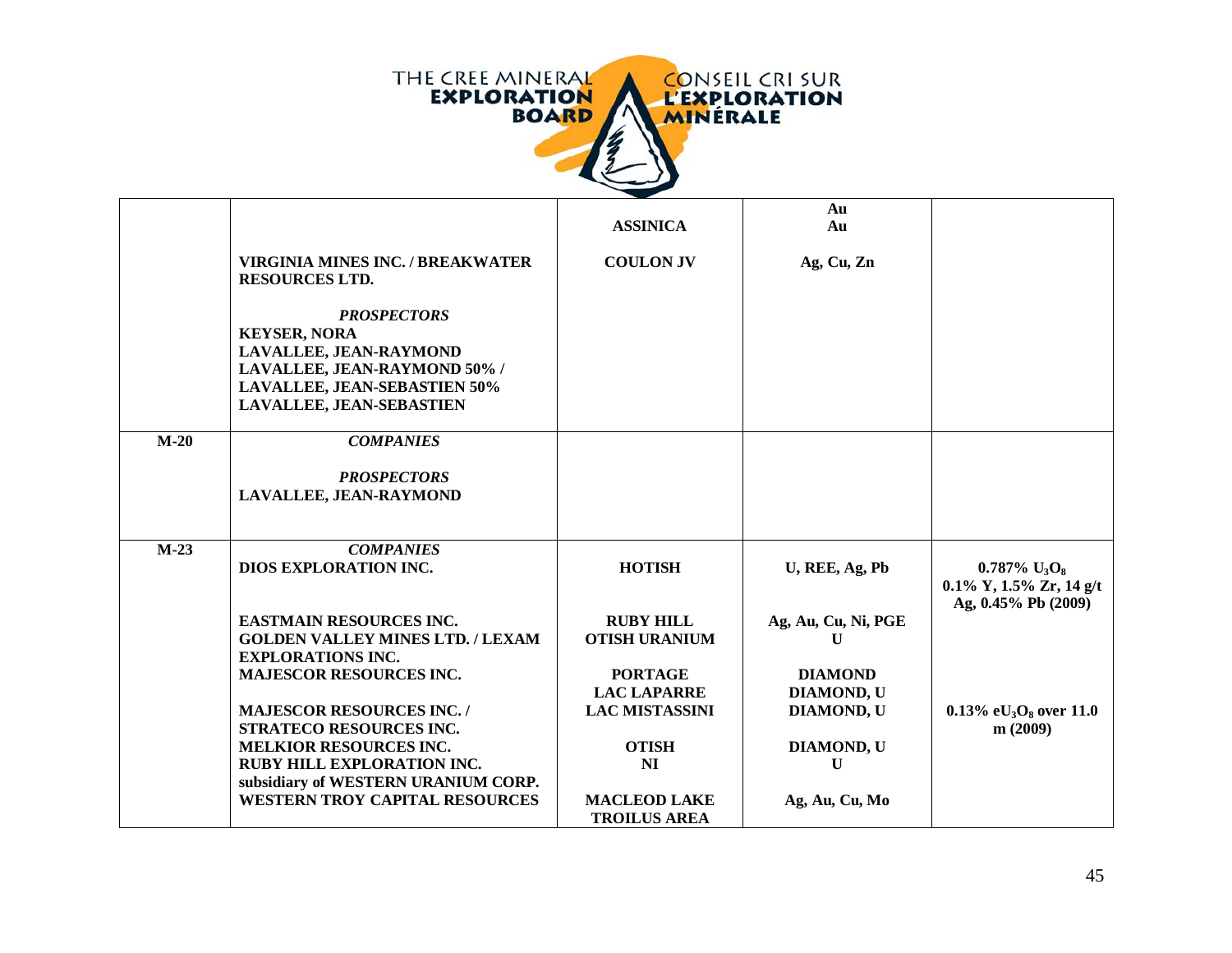

|         | <b>PROSPECTORS</b>                    |                        |                |                                         |
|---------|---------------------------------------|------------------------|----------------|-----------------------------------------|
|         |                                       |                        |                |                                         |
|         |                                       |                        |                |                                         |
| $M-24$  | <b>COMPANIES</b>                      |                        |                |                                         |
|         | <b>DIOS EXPLORATION INC.</b>          | <b>HOTISH</b>          | U, REE, Ag, Pb | $0.787\%$ U <sub>3</sub> O <sub>8</sub> |
|         |                                       |                        |                | $0.1\%$ Y, $1.5\%$ Zr, $14$ g/t         |
|         |                                       |                        |                | Ag, 0.45% Pb (2009)                     |
|         | <b>MAJESCOR RESOURCES INC.</b>        | <b>PORTAGE</b>         | <b>DIAMOND</b> |                                         |
|         |                                       | <b>LAC LAPARRE</b>     | DIAMOND, U     |                                         |
|         | <b>MAJESCOR RESOURCES INC. /</b>      | <b>LAC MISTASSINI</b>  | DIAMOND, U     | 0.13% e $U_3O_8$ over 11.0              |
|         | STRATECO RESOURCES INC.               |                        |                | m(2009)                                 |
|         | <b>NOVA URANIUM CORP.</b>             | <b>OTISH BASIN</b>     | $\mathbf U$    |                                         |
|         | <b>OTISH ENERGY INC.</b>              | <b>OTISH SOUTH</b>     | $\mathbf U$    |                                         |
|         |                                       | <b>LAC LAPARRE</b>     | $\mathbf U$    |                                         |
|         | PACIFIC BAY MINERALS LTD.             | PAPASKWASATI,          | $\mathbf U$    |                                         |
|         |                                       |                        |                |                                         |
|         |                                       |                        |                |                                         |
|         | PACIFIC BAY MINERALS LTD. /           | OTISH URANIUM,         | $\mathbf U$    | $D(7:2,022)$ (2009)                     |
|         | STRATECO RESOURCES INC.               |                        |                |                                         |
|         |                                       |                        |                |                                         |
|         | PACIFIC BAY MINERALS LTD. /           | <b>RABBIT EARS</b>     | ${\bf U}$      | $D(\text{\#}:1,498)$                    |
|         | STRATECO RESOURCES INC.               |                        |                | intersects major fault                  |
|         |                                       |                        |                | structure (2009)                        |
|         |                                       |                        |                |                                         |
|         | PACIFIC BAY MINERALS LTD. / OTISH     | <b>SW OTISH, OTISH</b> | $\mathbf U$    |                                         |
|         | <b>ENERGY INC.</b>                    | <b>SOUTH</b>           |                |                                         |
|         | <b>WESTERN TROY CAPITAL RESOURCES</b> | <b>MACLEOD LAKE</b>    | Ag, Au, Cu, Mo |                                         |
|         |                                       | <b>TROILUS AREA</b>    |                |                                         |
|         | <b>PROSPECTORS</b>                    |                        |                |                                         |
|         | <b>BAWOLAK, EDWARD</b>                |                        |                |                                         |
|         | <b>MARCOTTE, LAURIN</b>               |                        |                |                                         |
|         |                                       |                        |                |                                         |
| $M-24A$ | <b>COMPANIES</b>                      |                        |                |                                         |
|         | <b>CAMECO CORP.</b>                   | NI                     | $\mathbf{U}$   | N <sub>I</sub>                          |
|         | DIOS EXPLORATION INC.                 | <b>HOTISH</b>          | U, REE, Ag, Pb | $0.787\%$ U <sub>3</sub> O <sub>8</sub> |
|         |                                       |                        |                |                                         |
|         |                                       |                        |                | $0.1\%$ Y, $1.5\%$ Zr, $14$ g/t         |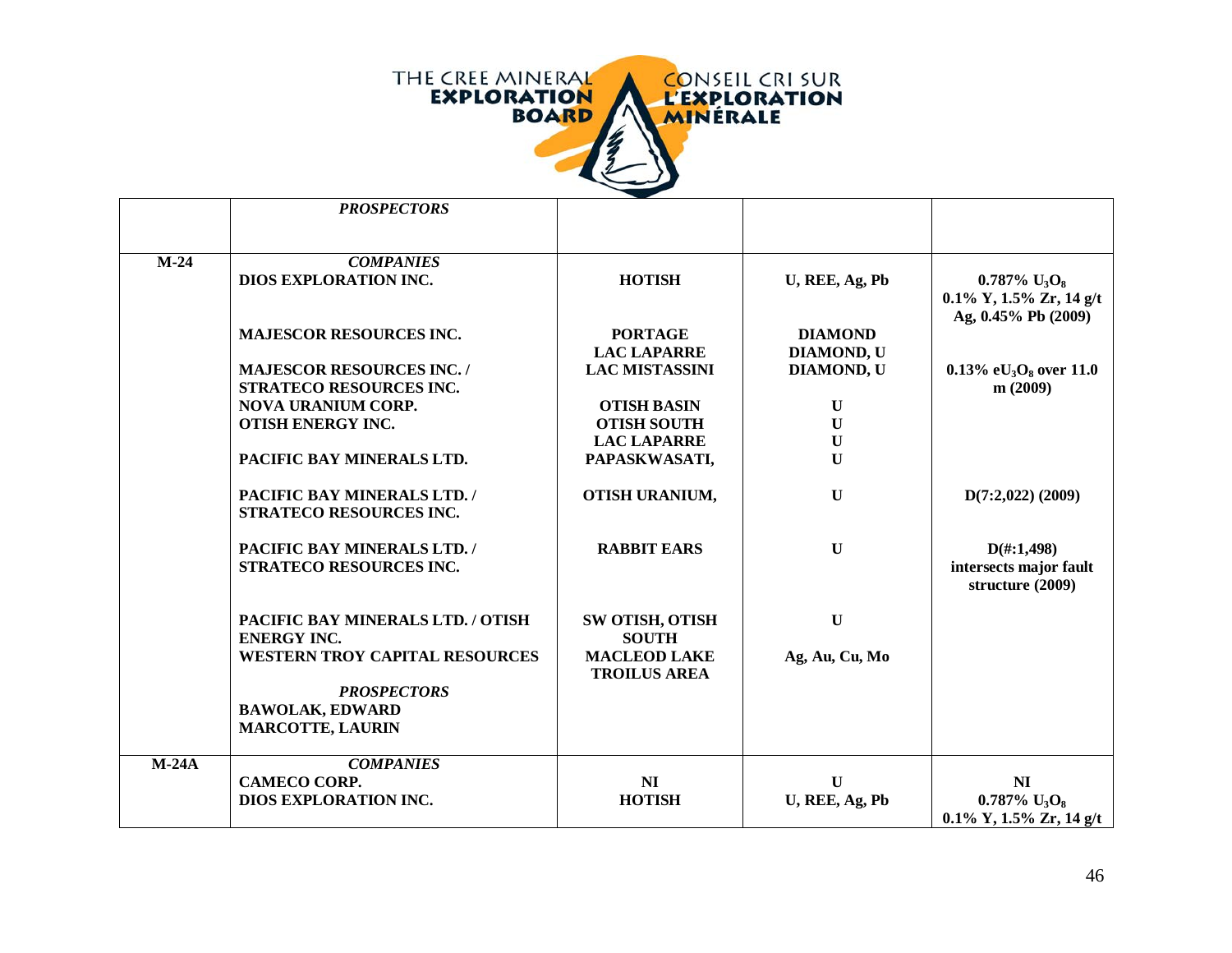

|                                          |                           |                   | Ag, 0.45% Pb (2009)                              |
|------------------------------------------|---------------------------|-------------------|--------------------------------------------------|
| DITEM EXPLORATION INC.                   | OTISH URANIUM,            | $\mathbf{U}$      | NI                                               |
|                                          | <b>OTISH SOUTH</b>        |                   |                                                  |
| <b>DITEM EXPLORATION INC. 50% / PURE</b> | N <sub>I</sub>            | N <sub>I</sub>    | N <sub>I</sub>                                   |
| <b>GOLD MINERALS INC. 50%</b>            |                           |                   |                                                  |
| ELORO RESOURCES INC.                     | <b>OTISH NORTH, OTISH</b> | $\mathbf U$       | <b>JV NORTHFIELD</b>                             |
|                                          | <b>SOUTH</b>              | $\mathbf U$       | <b>MINERALS INC.</b>                             |
|                                          | <b>RUPERT NORTH,</b>      | $\mathbf U$       | NI                                               |
|                                          | <b>RUPERT SOUTH</b>       | Cu                | <b>NI</b>                                        |
| <b>GOLDEN VALLEY MINES LTD. / LEXAM</b>  | <b>OTISH URANIUM</b>      | $\mathbf U$       |                                                  |
| <b>EXPLORATIONS INC.</b>                 |                           |                   |                                                  |
| <b>MAJESCOR RESOURCES INC.</b>           | <b>PORTAGE</b>            | <b>DIAMOND</b>    |                                                  |
|                                          | <b>LAC LAPARRE</b>        | DIAMOND, U        |                                                  |
| <b>MAJESCOR RESOURCES INC. /</b>         | <b>LAC MISTASSINI</b>     | DIAMOND, U        | 0.13% e $U_3O_8$ over 11.0                       |
| <b>STRATECO RESOURCES INC.</b>           |                           |                   | m(2009)                                          |
| <b>MELKIOR RESOURCES INC.</b>            | <b>OTISH</b>              | <b>DIAMOND, U</b> |                                                  |
| <b>NOVA URANIUM CORP.</b>                | <b>OTISH BASIN</b>        | U                 |                                                  |
| PACIFIC BAY MINERALS LTD.                | PAPASKWASATI,             | $\mathbf U$       |                                                  |
| PACIFIC BAY MINERALS LTD. /              | OTISH URANIUM,            | $\mathbf U$       | $D(7:2,022)$ (2009)                              |
| STRATECO RESOURCES INC.                  |                           |                   |                                                  |
|                                          |                           |                   |                                                  |
| PACIFIC BAY MINERALS LTD. /              | <b>RABBIT EARS</b>        | $\mathbf U$       | $D(\text{\#}:1,498)$                             |
| <b>STRATECO RESOURCES INC.</b>           |                           |                   | intersects major fault                           |
|                                          |                           |                   | structure (2009)                                 |
|                                          |                           |                   |                                                  |
| PACIFIC BAY MINERALS LTD. / OTISH        | SW OTISH, OTISH           | $\mathbf U$       |                                                  |
| <b>ENERGY INC.</b>                       | <b>SOUTH</b>              |                   |                                                  |
| RIDGESTAKE RESOURCES INC.                | NI                        | N <sub>I</sub>    |                                                  |
| STELLAR PACIFIC VENTURES INC.            | <b>OTISH PROPERTIES</b>   | $\mathbf U$       | N <sub>I</sub>                                   |
| STORNOWAY DIAMOND CORP. 50% /            | <b>FOXTROT</b>            | <b>DIAMOND</b>    | <b>Feasibility Study</b>                         |
| SOQUEM INC. 50%                          |                           |                   |                                                  |
| STRATECO RESOURCES INC.                  | <b>MATOUSH</b>            | $\mathbf U$       | 0.48% $U_3O_8$ over 4.2m                         |
|                                          |                           |                   | including $1.29\%$ U <sub>3</sub> O <sub>8</sub> |
|                                          |                           |                   | over 1.2 m                                       |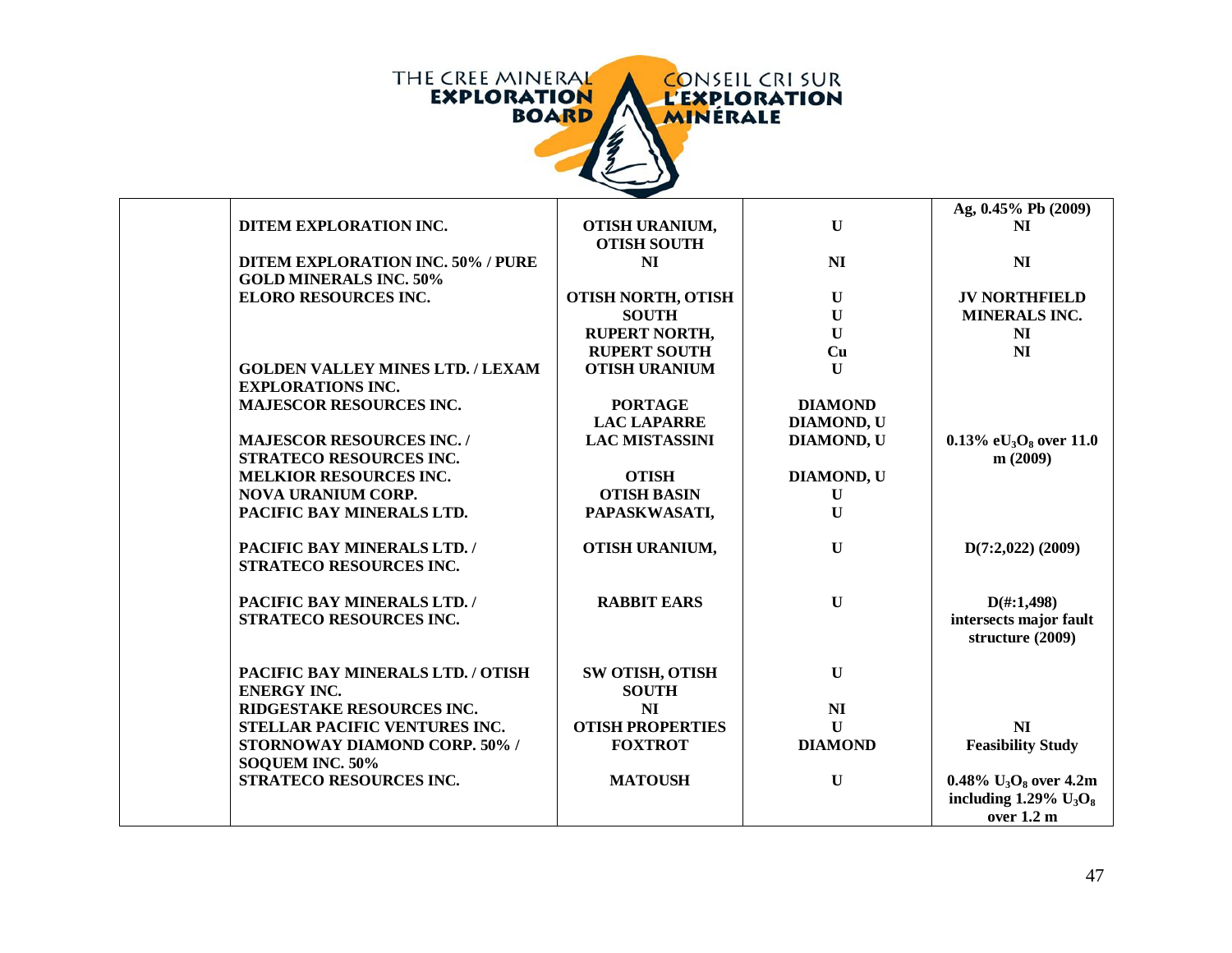

|        |                                                                                                                                                                                                                                                                       |                                           |                    | <b>Licensing process for</b><br>advanced exploration<br>ramp |
|--------|-----------------------------------------------------------------------------------------------------------------------------------------------------------------------------------------------------------------------------------------------------------------------|-------------------------------------------|--------------------|--------------------------------------------------------------|
|        | <b>PROSPECTORS</b><br><b>BAWOLAK, CHRISTELLE OLEINKA</b><br>BAWOLAK, EDWARD 70% / HARVARD,<br>PHILIPPE 30%<br><b>CABIANCA, SCOTT</b><br><b>CHAN, LAILAI</b><br><b>LACOURSIERE, MARY</b><br><b>LAMBERT, BERTHE</b><br><b>LAVOIE, MICHEL</b><br><b>MARCOTTE, LAURIN</b> |                                           |                    |                                                              |
| $M-25$ | <b>COMPANIES</b>                                                                                                                                                                                                                                                      |                                           |                    |                                                              |
|        | <b>ELORO RESOURCES INC.</b>                                                                                                                                                                                                                                           | <b>OTISH NORTH, OTISH</b><br><b>SOUTH</b> | U<br>U             | <b>JV NORTHFIELD</b><br><b>MINERALS INC.</b>                 |
|        |                                                                                                                                                                                                                                                                       | <b>RUPERT NORTH,</b>                      | $\mathbf{U}$       | NI                                                           |
|        |                                                                                                                                                                                                                                                                       | <b>RUPERT SOUTH</b>                       | Cu                 | NI                                                           |
|        | <b>GOLDEN GOOSE RESOURCES INC.</b>                                                                                                                                                                                                                                    | <b>TROILUS FREEGOLD,</b>                  | Au                 |                                                              |
|        |                                                                                                                                                                                                                                                                       | <b>TROILUS NORTH,</b>                     |                    |                                                              |
|        |                                                                                                                                                                                                                                                                       | <b>TROILUS EAST</b>                       |                    |                                                              |
|        | <b>INTERNATIONAL KIRKLAND</b>                                                                                                                                                                                                                                         | <b>RUPERT RIVER</b>                       | $\mathbf{U}$       | NI                                                           |
|        | <b>MINERALS INC.</b>                                                                                                                                                                                                                                                  | <b>URANIUM</b>                            |                    |                                                              |
|        | <b>UCORE URANIUM INC. (formerly</b>                                                                                                                                                                                                                                   | <b>RUPERT RIVER</b>                       | $\bf{U}$           | Name change to                                               |
|        | <b>LANDMARK MINERALS INC.)</b>                                                                                                                                                                                                                                        |                                           |                    | <b>UCORE RARE</b>                                            |
|        |                                                                                                                                                                                                                                                                       |                                           |                    | <b>METALS INC.</b>                                           |
|        | <b>VIRGINIA MINES INC./ ODESSEY</b>                                                                                                                                                                                                                                   | <b>AUCLAIR</b>                            | Au                 |                                                              |
|        | <b>RESOURCES LTD.</b>                                                                                                                                                                                                                                                 |                                           |                    |                                                              |
|        | VIRGINIA MINES INC.                                                                                                                                                                                                                                                   | <b>CORVET EST</b>                         | Au                 |                                                              |
|        |                                                                                                                                                                                                                                                                       | <b>TRIESTE</b>                            | Au, Cu, Zn         |                                                              |
|        |                                                                                                                                                                                                                                                                       | <b>NOELLA</b>                             | Au                 |                                                              |
|        |                                                                                                                                                                                                                                                                       | <b>ASHUANIPI</b>                          | Ag, Au, Cu, Pb, Zn |                                                              |
|        |                                                                                                                                                                                                                                                                       |                                           | Au                 |                                                              |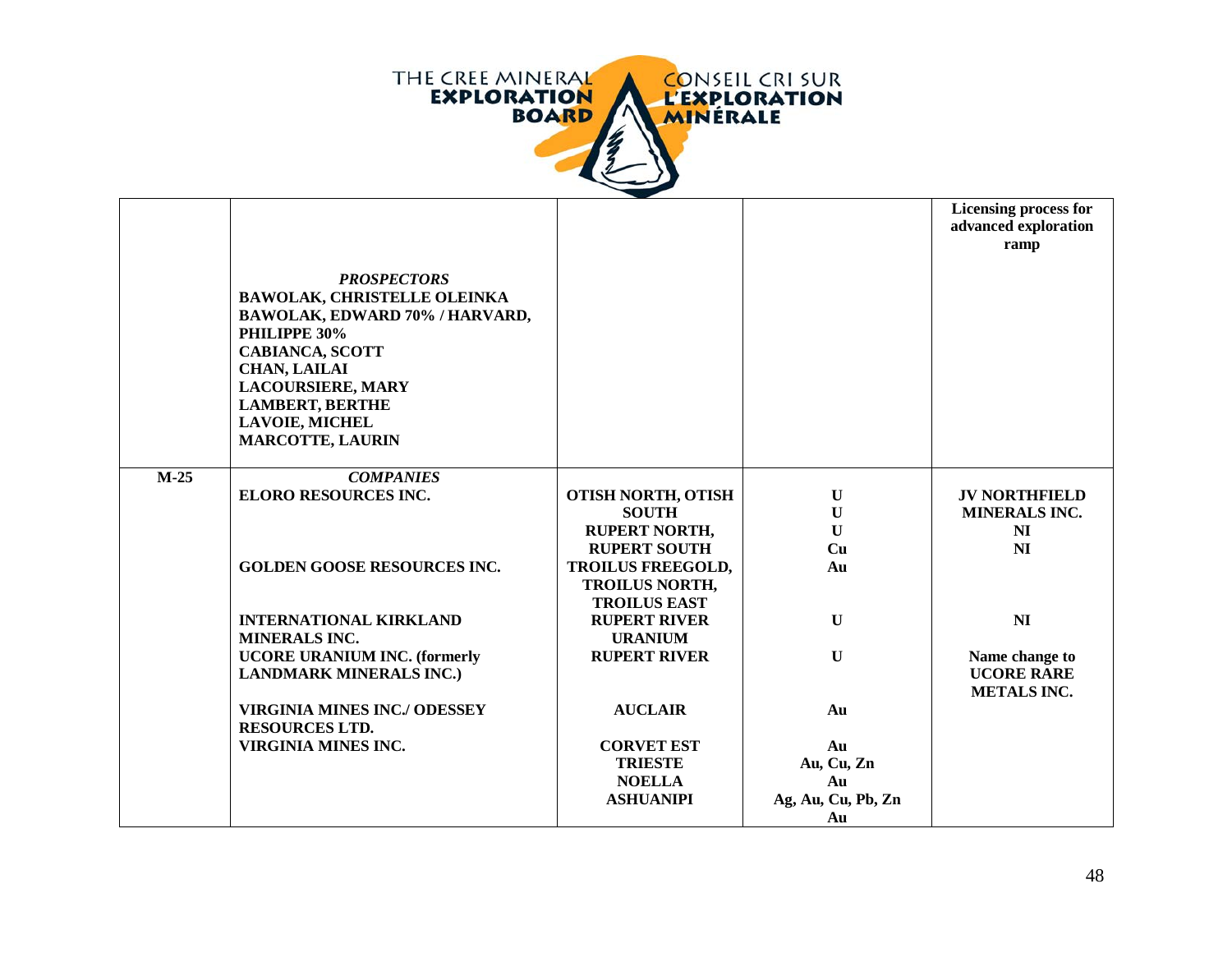

|        |                                                                                                                                                                                                          | <b>ASSINICA</b>            | Au                 |                                                |
|--------|----------------------------------------------------------------------------------------------------------------------------------------------------------------------------------------------------------|----------------------------|--------------------|------------------------------------------------|
|        | <b>VIRGINIA MINES INC. / BREAKWATER</b><br><b>RESOURCES LTD.</b>                                                                                                                                         | <b>COULON JV</b>           | Ag, Cu, Zn         |                                                |
|        | <b>PROSPECTORS</b><br><b>LAINE, ROGER</b><br>LAVALLEE, JEAN-RAYMOND<br>LAVALLEE, JEAN-RAYMOND 50% /<br><b>LAVALLEE, JEAN-SEBASTIEN 50%</b><br><b>LAVALLEE, JEAN-SEBASTIEN</b><br><b>MARCOTTE, LAURIN</b> |                            |                    |                                                |
| $M-26$ | <b>COMPANIES</b>                                                                                                                                                                                         |                            |                    |                                                |
|        | <b>PROSPECTORS</b><br><b>BAMBIC, PETER</b><br>LAVALLEE, JEAN-RAYMOND<br><b>LAVALLEE, JEAN-SEBASTIEN</b>                                                                                                  |                            |                    |                                                |
| $M-28$ | <b>COMPANIES</b><br>9155-1861 QUEBEC INC.                                                                                                                                                                |                            |                    | N <sub>I</sub>                                 |
|        | <b>GOLDEN VALLEY MINES LTD. / LEXAM</b>                                                                                                                                                                  | NI<br><b>OTISH URANIUM</b> | NI<br>$\mathbf{U}$ |                                                |
|        | <b>EXPLORATIONS INC.</b>                                                                                                                                                                                 |                            |                    |                                                |
|        | <b>MAJESCOR RESOURCES INC.</b>                                                                                                                                                                           | <b>PORTAGE</b>             | <b>DIAMOND</b>     |                                                |
|        |                                                                                                                                                                                                          | <b>LAC LAPARRE</b>         | <b>DIAMOND, U</b>  |                                                |
|        | <b>MAJESCOR RESOURCES INC. /</b>                                                                                                                                                                         | <b>LAC MISTASSINI</b>      | DIAMOND, U         | 0.13% eU <sub>3</sub> O <sub>8</sub> over 11.0 |
|        | STRATECO RESOURCES INC.<br><b>NOVA URANIUM CORP.</b>                                                                                                                                                     | <b>OTISH BASIN</b>         | $\mathbf U$        | m(2009)                                        |
|        | <b>OTISH ENERGY INC.</b>                                                                                                                                                                                 | <b>OTISH SOUTH</b>         | $\mathbf U$        |                                                |
|        |                                                                                                                                                                                                          | <b>LAC LAPARRE</b>         | $\mathbf U$        |                                                |
|        | PACIFIC BAY MINERALS LTD.                                                                                                                                                                                | PAPASKWASATI,              | $\mathbf U$        |                                                |
|        | PACIFIC BAY MINERALS LTD. /<br>STRATECO RESOURCES INC.                                                                                                                                                   | OTISH URANIUM,             | $\mathbf{U}$       | $D(7:2,022)$ (2009)                            |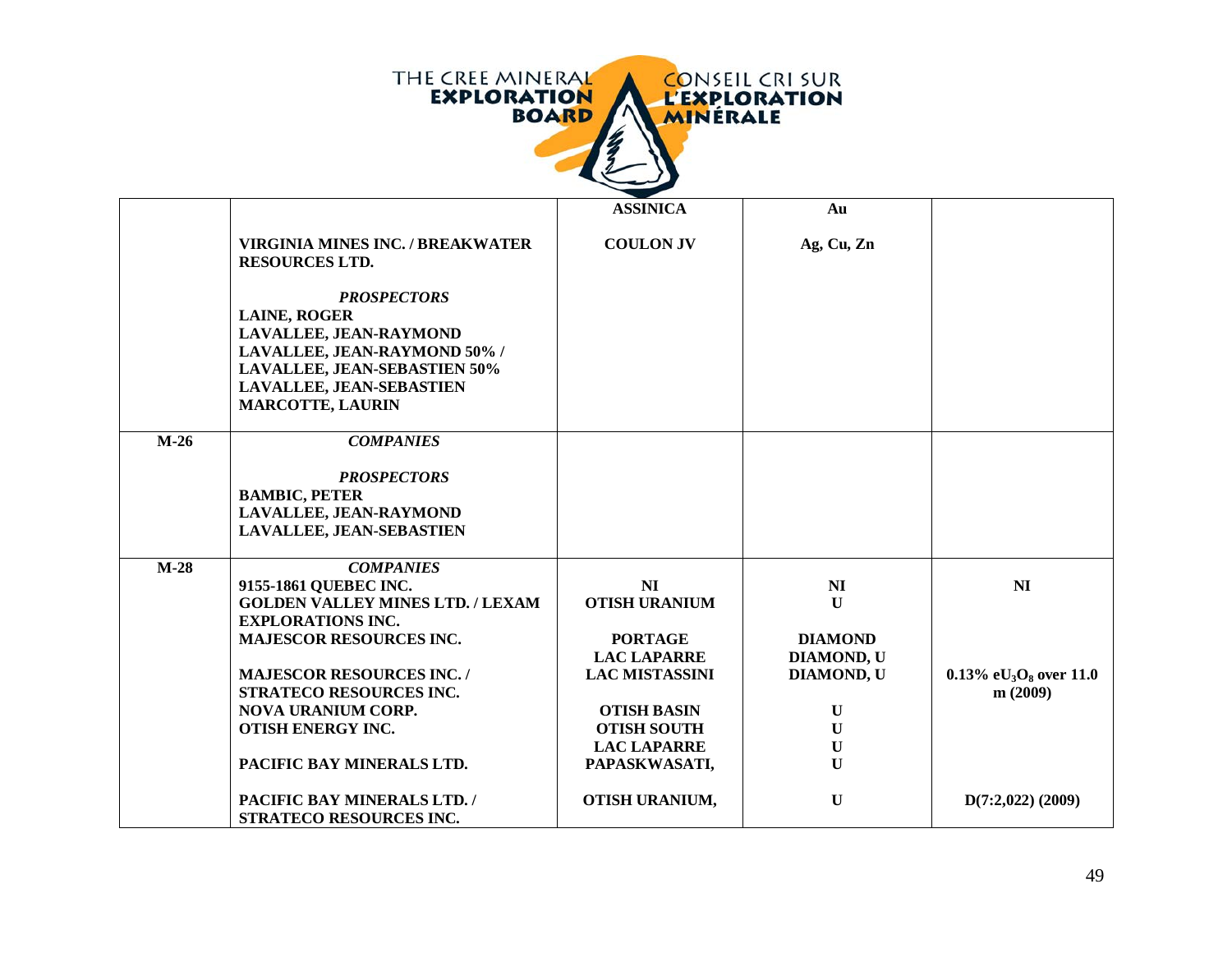

|         | PACIFIC BAY MINERALS LTD. /<br>STRATECO RESOURCES INC.                                  | <b>RABBIT EARS</b>                     | $\mathbf{U}$ | $D(\text{\#}:1,498)$<br>intersects major fault<br>structure (2009) |
|---------|-----------------------------------------------------------------------------------------|----------------------------------------|--------------|--------------------------------------------------------------------|
|         | PACIFIC BAY MINERALS LTD. / OTISH<br><b>ENERGY INC.</b>                                 | <b>SW OTISH, OTISH</b><br><b>SOUTH</b> | $\mathbf U$  |                                                                    |
|         | <b>PROSPECTORS</b><br><b>BAWOLAK, EDWARD</b>                                            |                                        |              |                                                                    |
| $M-28A$ | <b>COMPANIES</b><br><b>GOLDEN VALLEY MINES LTD. / LEXAM</b><br><b>EXPLORATIONS INC.</b> | <b>OTISH URANIUM</b>                   | $\mathbf{U}$ |                                                                    |
|         | <b>PROSPECTORS</b>                                                                      |                                        |              |                                                                    |
| $M-29$  | <b>COMPANIES</b><br><b>GOLDEN VALLEY MINES LTD. / LEXAM</b><br><b>EXPLORATIONS INC.</b> | <b>OTISH URANIUM</b>                   | $\mathbf U$  |                                                                    |
|         | <b>OTISH ENERGY INC.</b>                                                                | <b>OTISH SOUTH</b>                     | $\mathbf U$  |                                                                    |
|         |                                                                                         | <b>LAC LAPARRE</b>                     | $\mathbf U$  |                                                                    |
|         | PACIFIC BAY MINERALS LTD.                                                               | PAPASKWASATI,                          | $\mathbf U$  |                                                                    |
|         | PACIFIC BAY MINERALS LTD. /<br>STRATECO RESOURCES INC.                                  | OTISH URANIUM,                         | $\mathbf{U}$ | $D(7:2,022)$ (2009)                                                |
|         | PACIFIC BAY MINERALS LTD. /<br><b>STRATECO RESOURCES INC.</b>                           | <b>RABBIT EARS</b>                     | $\mathbf U$  | $D(\text{\#}:1,498)$<br>intersects major fault<br>structure (2009) |
|         | PACIFIC BAY MINERALS LTD. / OTISH<br><b>ENERGY INC.</b>                                 | SW OTISH, OTISH<br><b>SOUTH</b>        | $\mathbf U$  |                                                                    |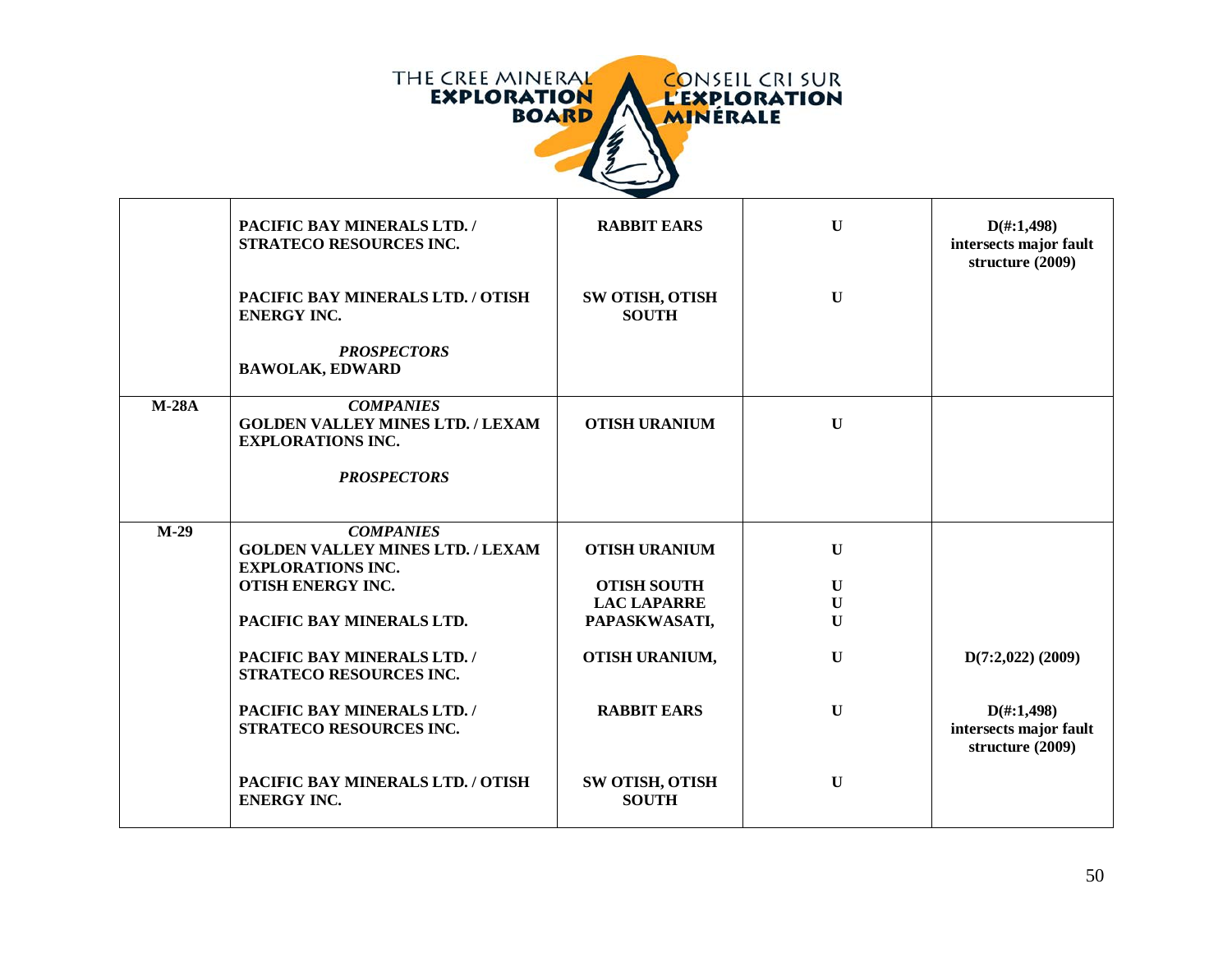

|         | <b>PROSPECTORS</b>                      |                                                    |                   |                                         |
|---------|-----------------------------------------|----------------------------------------------------|-------------------|-----------------------------------------|
|         |                                         |                                                    |                   |                                         |
|         |                                         |                                                    |                   |                                         |
| $M-29A$ | <b>COMPANIES</b>                        |                                                    |                   |                                         |
|         | 9155-1861 QUEBEC INC.                   | NI                                                 | NI                | NI                                      |
|         | <b>DIOS EXPLORATION INC.</b>            | <b>HOTISH</b>                                      | U, REE, Ag, Pb    | $0.787\%$ U <sub>3</sub> O <sub>8</sub> |
|         |                                         |                                                    |                   | $0.1\%$ Y, $1.5\%$ Zr, $14$ g/t         |
|         |                                         |                                                    |                   | Ag, 0.45% Pb (2009)                     |
|         | <b>GOLDEN VALLEY MINES LTD. / LEXAM</b> | <b>OTISH URANIUM</b>                               | $\mathbf{U}$      |                                         |
|         | <b>EXPLORATIONS INC.</b>                |                                                    |                   |                                         |
|         | KODIAK EXPLORATION LTD./ KIRRIN         | <b>UR, UR EAST, 308</b>                            |                   |                                         |
|         | <b>RESOURCES INC.</b>                   | EAST, 308 WEST, RIM                                | $\mathbf U$       |                                         |
|         |                                         | $1, 2 \& 3, \text{MAT I}, \text{II} \& \text{III}$ |                   |                                         |
|         | <b>MAJESCOR RESOURCES INC.</b>          | <b>PORTAGE</b>                                     | <b>DIAMOND</b>    |                                         |
|         |                                         | <b>LAC LAPARRE</b>                                 | <b>DIAMOND, U</b> |                                         |
|         | <b>MAJESCOR RESOURCES INC. /</b>        | <b>LAC MISTASSINI</b>                              | DIAMOND, U        | 0.13% e $U_3O_8$ over 11.0              |
|         | <b>STRATECO RESOURCES INC.</b>          |                                                    |                   | m(2009)                                 |
|         | <b>MECANEX MINING SERVICES 50% /</b>    | NI                                                 | <b>NI</b>         | NI                                      |
|         | <b>MARCOTTE, LAURIAN 50%</b>            |                                                    |                   |                                         |
|         | <b>OTISH ENERGY INC.</b>                | <b>OTISH SOUTH</b>                                 | $\mathbf U$       |                                         |
|         |                                         | <b>LAC LAPARRE</b>                                 | $\mathbf U$       |                                         |
|         | PACIFIC BAY MINERALS LTD.               | PAPASKWASATI,                                      | $\mathbf{U}$      |                                         |
|         | PACIFIC BAY MINERALS LTD. /             | OTISH URANIUM,                                     | $\mathbf U$       | $D(7:2,022)$ (2009)                     |
|         | STRATECO RESOURCES INC.                 |                                                    |                   |                                         |
|         |                                         |                                                    |                   |                                         |
|         | PACIFIC BAY MINERALS LTD. /             | <b>RABBIT EARS</b>                                 | $\mathbf U$       | $D(\text{\#}:1,498)$                    |
|         | STRATECO RESOURCES INC.                 |                                                    |                   | intersects major fault                  |
|         |                                         |                                                    |                   | structure (2009)                        |
|         |                                         |                                                    |                   |                                         |
|         | PACIFIC BAY MINERALS LTD. / OTISH       | SW OTISH, OTISH                                    | $\mathbf U$       |                                         |
|         | <b>ENERGY INC.</b>                      | <b>SOUTH</b>                                       |                   |                                         |
|         | STORNOWAY DIAMOND CORP. 50% /           | <b>FOXTROT</b>                                     | <b>DIAMOND</b>    | <b>Feasibility Study</b>                |
|         | SOQUEM INC. 50%                         |                                                    |                   |                                         |
|         |                                         |                                                    |                   |                                         |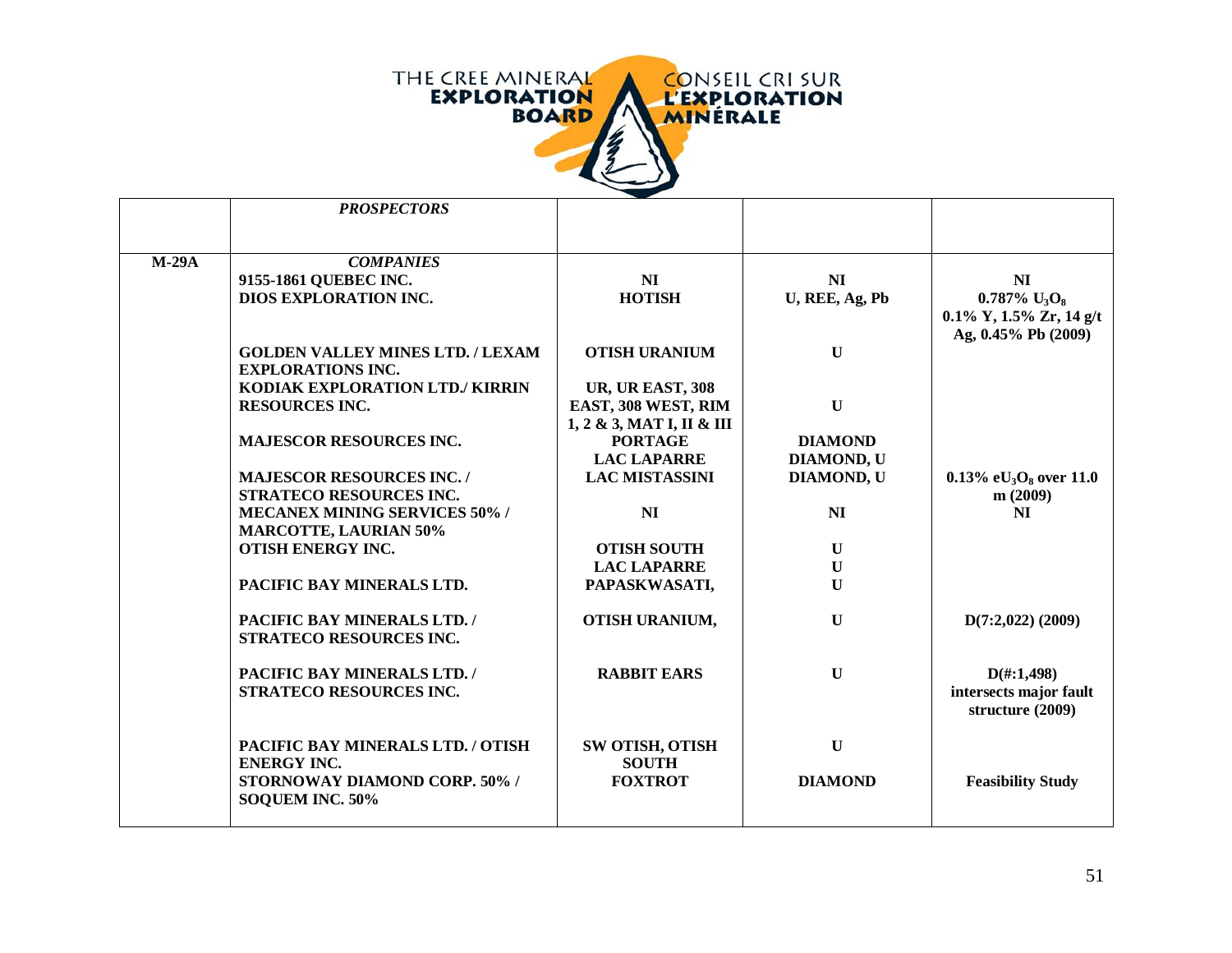

|              | <b>PROSPECTORS</b>                       |                         |                    |                           |
|--------------|------------------------------------------|-------------------------|--------------------|---------------------------|
|              | <b>BAWOLAK, EDWARD</b>                   |                         |                    |                           |
|              |                                          |                         |                    |                           |
| $M-33$       | <b>COMPANIES</b>                         |                         |                    |                           |
|              | SHERIDAN PLATINUM GROUP LTD.             | NI                      | N <sub>I</sub>     | NI                        |
|              | <b>PROSPECTORS</b>                       |                         |                    |                           |
|              | <b>BAMBIC, PETER</b>                     |                         |                    |                           |
|              | LAVALLEE, JEAN-RAYMOND                   |                         |                    |                           |
|              | <b>LAVALLEE, JEAN-SEBASTIEN</b>          |                         |                    |                           |
|              |                                          |                         |                    |                           |
| $M-34$       | <b>COMPANIES</b>                         |                         |                    |                           |
|              | <b>BEAUFIELD RESOURCES INC.</b>          | <b>TORTIGNY-TROILUS</b> | Ag, Au, Cu, Pb, Zn | D: 4.20% Zn, 2.72% Cu,    |
|              |                                          |                         |                    | 72.02 g/t Au and 30.1 g/t |
|              |                                          |                         |                    | Ag                        |
|              | <b>FALCONBRIDGE LTD. renamed XSTRATA</b> | N <sub>I</sub>          | N <sub>I</sub>     | N <sub>I</sub>            |
|              | <b>CANADA CORP.</b>                      |                         |                    |                           |
|              | <b>INMET MINING CORP.</b>                | <b>TROILUS MINE</b>     | Ag, Au, Cu         | <b>MINE CLOSURE</b>       |
|              | TECTONIC RESOURCES INC.                  | <b>TROILUS K</b>        | Au                 |                           |
|              | <b>PROSPECTORS</b>                       |                         |                    |                           |
|              |                                          |                         |                    |                           |
|              |                                          |                         |                    |                           |
| $M-34A$      | <b>COMPANIES</b>                         |                         |                    |                           |
|              | SHERIDAN PLATINUM GROUP LTD.             | NI                      | N <sub>I</sub>     | NI                        |
|              |                                          |                         |                    |                           |
|              | <b>PROSPECTORS</b>                       |                         |                    |                           |
|              |                                          |                         |                    |                           |
|              |                                          |                         |                    |                           |
| <b>M-35A</b> | <b>COMPANIES</b>                         |                         |                    |                           |
|              | <b>BEAUFIELD RESOURCES INC.</b>          | <b>TORTIGNY-TROILUS</b> | Ag, Au, Cu, Pb, Zn | D: 4.20% Zn, 2.72% Cu,    |
|              |                                          |                         |                    | 72.02 g/t Au and 30.1 g/t |
|              | <b>PROSPECTORS</b>                       |                         |                    |                           |
|              |                                          |                         |                    |                           |
|              |                                          |                         |                    |                           |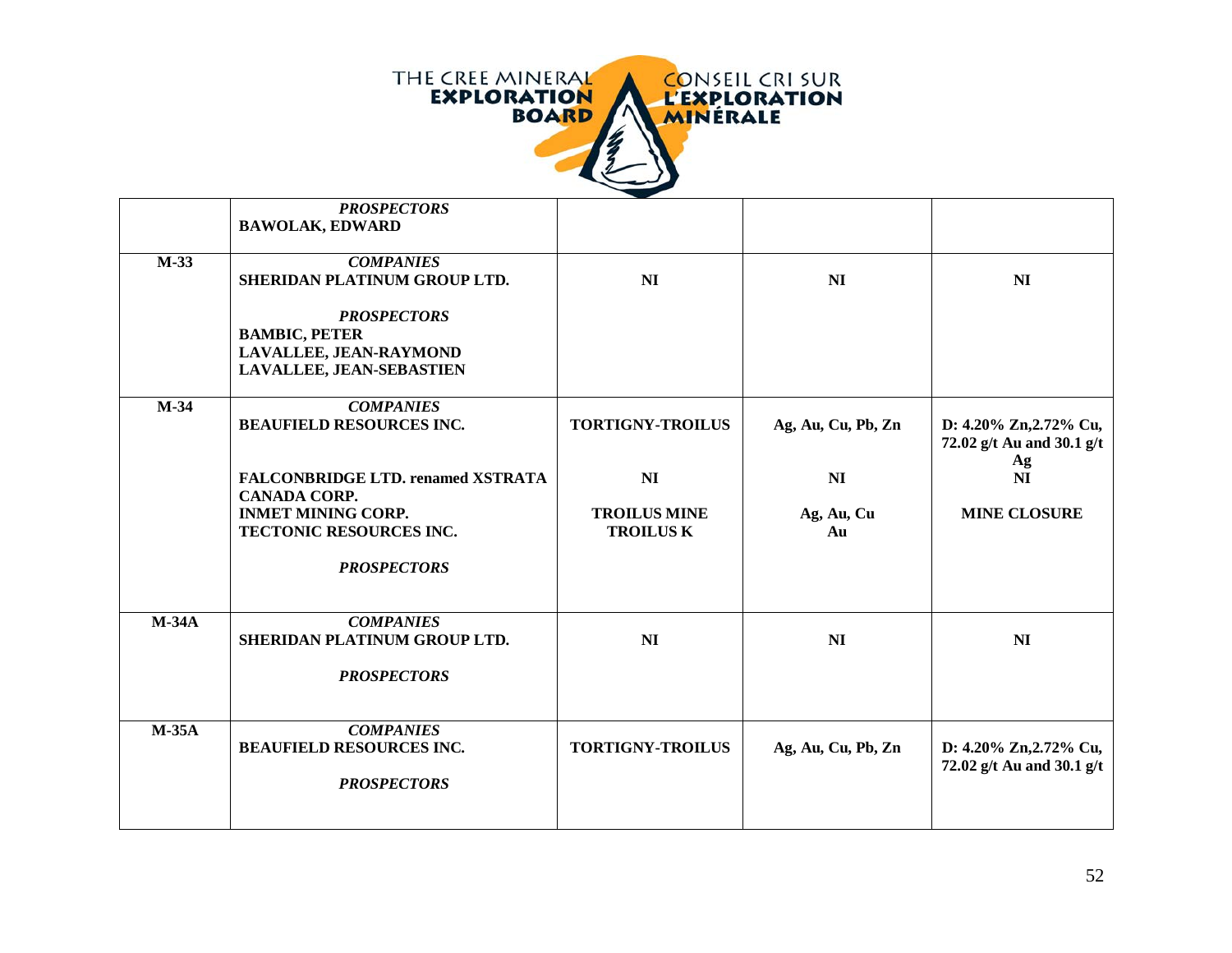

| $M-36$ | <b>COMPANIES</b>                        |                    |                    |                                         |
|--------|-----------------------------------------|--------------------|--------------------|-----------------------------------------|
|        | <b>CAMECO CORP.</b>                     | N <sub>I</sub>     | $\mathbf{U}$       | NI                                      |
|        | DIOS EXPLORATION INC.                   | <b>HOTISH</b>      | U, REE, Ag, Pb     | $0.787\%$ U <sub>3</sub> O <sub>8</sub> |
|        |                                         |                    |                    | $0.1\%$ Y, $1.5\%$ Zr, $14$ g/t         |
|        |                                         |                    |                    | Ag, 0.45% Pb (2009)                     |
|        | <b>MECANEX MINING SERVICES 50% /</b>    | N <sub>I</sub>     | N <sub>I</sub>     | <b>NI</b>                               |
|        | <b>MARCOTTE, LAURIAN 50%</b>            |                    |                    |                                         |
|        | <b>OTISH ENERGY INC.</b>                | <b>OTISH SOUTH</b> | $\mathbf U$        |                                         |
|        |                                         | <b>LAC LAPARRE</b> | $\mathbf U$        |                                         |
|        | RIDGESTAKE RESOURCES INC.               | NI                 | <b>NI</b>          |                                         |
|        |                                         |                    |                    |                                         |
|        | <b>PROSPECTORS</b>                      |                    |                    |                                         |
|        |                                         |                    |                    |                                         |
|        |                                         |                    |                    |                                         |
| $M-38$ | <b>COMPANIES</b>                        |                    |                    |                                         |
|        | <b>EVERTON RESOURCES INC.</b>           | <b>COULON</b>      | Au                 |                                         |
|        | <b>EXPLORATEURS INNOVATEURS DE</b>      | NI                 | N <sub>I</sub>     | N <sub>I</sub>                          |
|        | QUE. INC 50% / BOSUM, SAMUEL 50%        |                    |                    |                                         |
|        | SHERIDAN PLATINUM GROUP LTD.            | N <sub>I</sub>     | N <sub>I</sub>     | N <sub>I</sub>                          |
|        | <b>SOQUEM INC.</b>                      | N <sub>I</sub>     | <b>NI</b>          | NI                                      |
|        | <b>VIRGINIA MINES INC./ ODESSEY</b>     | <b>AUCLAIR</b>     | Au                 |                                         |
|        | <b>RESOURCES LTD.</b>                   |                    |                    |                                         |
|        | <b>VIRGINIA MINES INC.</b>              | <b>CORVET EST</b>  |                    |                                         |
|        |                                         |                    | Au                 |                                         |
|        |                                         | <b>TRIESTE</b>     | Au, Cu, Zn         |                                         |
|        |                                         | <b>NOELLA</b>      | Au                 |                                         |
|        |                                         | <b>ASHUANIPI</b>   | Ag, Au, Cu, Pb, Zn |                                         |
|        |                                         |                    | Au                 |                                         |
|        |                                         | <b>ASSINICA</b>    | Au                 |                                         |
|        |                                         |                    |                    |                                         |
|        | <b>VIRGINIA MINES INC. / BREAKWATER</b> | <b>COULON JV</b>   | Ag, Cu, Zn         |                                         |
|        | <b>RESOURCES LTD.</b>                   |                    |                    |                                         |
|        |                                         |                    |                    |                                         |
|        |                                         |                    |                    |                                         |
|        | <b>PROSPECTORS</b>                      |                    |                    |                                         |
|        | DETINGER, JEAN-CLAUDE                   |                    |                    |                                         |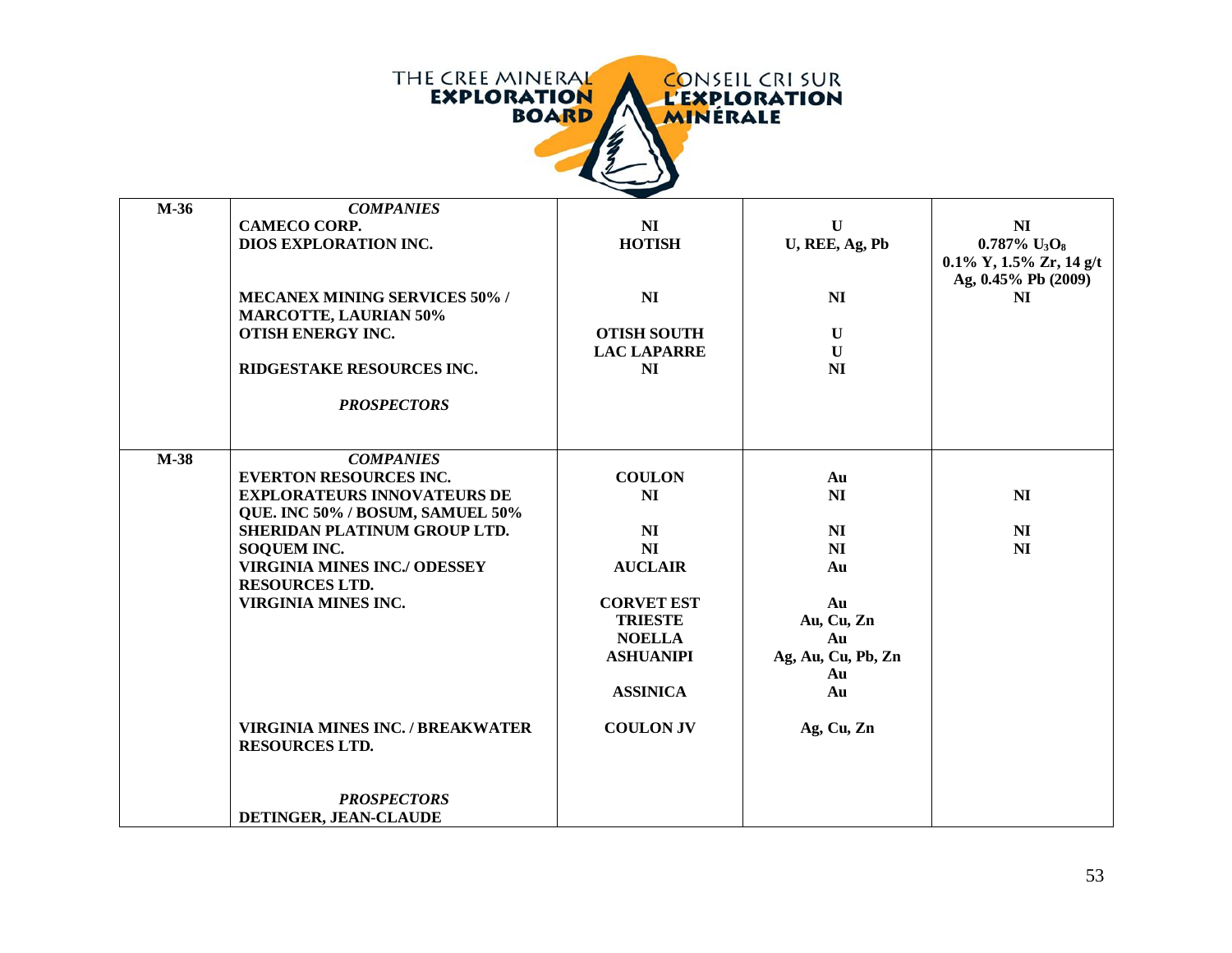

| <b>GOSMAN, DAVID</b><br><b>MESKINO, DEREK</b>                                                                          |                                                   |                                                      |                                                           |
|------------------------------------------------------------------------------------------------------------------------|---------------------------------------------------|------------------------------------------------------|-----------------------------------------------------------|
| <b>COMPANIES</b><br><b>EVERTON RESOURCES INC.</b><br><b>PROSPECTORS</b>                                                | <b>SIRMAC</b>                                     | Li                                                   |                                                           |
| <b>COMPANIES</b><br><b>BEAUFIELD RESOURCES INC.</b>                                                                    | <b>TORTIGNY-TROILUS</b>                           | Ag, Au, Cu, Pb, Zn                                   | D: 4.20% Zn, 2.72% Cu,<br>72.02 g/t Au and 30.1 g/t<br>Ag |
| <b>INMET MINING CORP.</b><br><b>LANDORE RESOURCE CANADA INC.</b><br>SHERIDAN PLATINUM GROUP LTD.<br><b>SOQUEM INC.</b> | <b>TROILUS MINE</b><br><b>LESSARD</b><br>NI<br>NI | Ag, Au, Cu<br>Ag, Au, Cu, Zn<br>NI<br>N <sub>I</sub> | <b>MINE CLOSURE</b><br>NI<br>NI                           |
|                                                                                                                        |                                                   |                                                      |                                                           |
| <b>COMPANIES</b><br><b>BEAUFIELD RESOURCES INC.</b>                                                                    | <b>TORTIGNY-TROILUS</b>                           | Ag, Au, Cu, Pb, Zn                                   | D: 4.20% Zn, 2.72% Cu,<br>72.02 g/t Au and 30.1 g/t<br>Ag |
| <b>GOLDEN GOOSE RESOURCES INC.</b>                                                                                     | <b>TROILUS FREEGOLD,</b><br><b>TROILUS NORTH,</b> | Au                                                   | NI                                                        |
| <b>INMET MINING CORP.</b><br>LANDORE RESOURCE CANADA INC.                                                              | <b>TROILUS MINE</b><br><b>LESSARD</b>             | Ag, Au, Cu<br>Ag, Au, Cu, Zn                         | <b>MINE CLOSURE</b>                                       |
| SOQUEM INC. 50% / MDN INC. 50%<br><b>TECTONIC RESOURCES INC.</b><br>THREEGOLD RESOURCES INC.                           | NI<br><b>TROILUS K</b><br><b>NI</b>               | Cu, Zn<br>Au<br>Au                                   | N <sub>I</sub><br>N <sub>I</sub>                          |
|                                                                                                                        | <b>PROSPECTORS</b><br><b>SOQUEM INC.</b>          | <b>TROILUS EAST</b><br>N <sub>I</sub>                | N <sub>I</sub>                                            |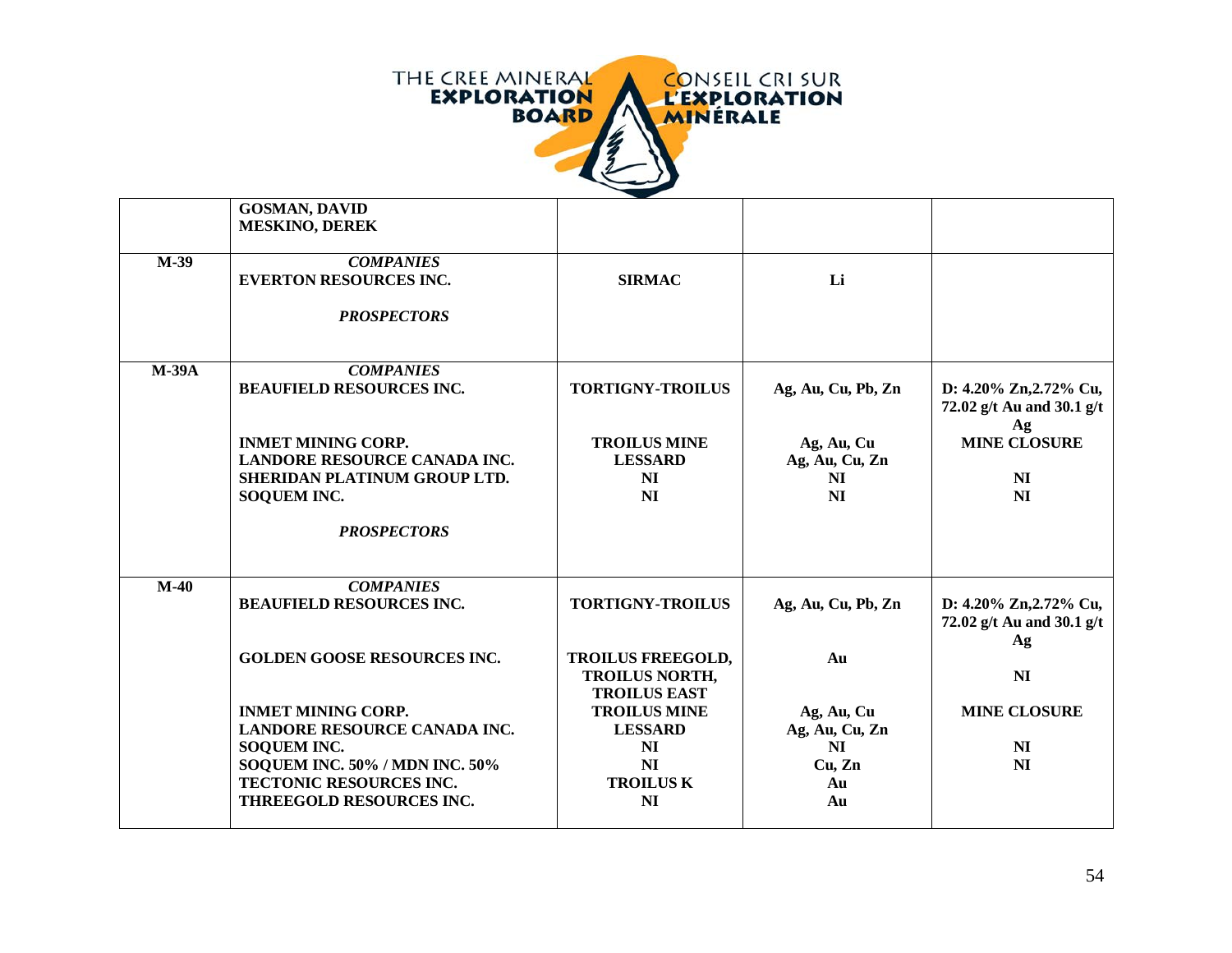

|         | <b>PROSPECTORS</b><br><b>BAWOLAK, CHRISTELLE OLEINKA</b><br><b>FRIGON, JACQUES</b><br><b>FRIGON, JEAN PIER</b><br><b>ROBERT, GERARD</b>                                            |                         |                    |                                                           |
|---------|------------------------------------------------------------------------------------------------------------------------------------------------------------------------------------|-------------------------|--------------------|-----------------------------------------------------------|
| $M-41$  | <b>COMPANIES</b><br><b>BEAUFIELD RESOURCES INC.</b>                                                                                                                                | <b>TORTIGNY-TROILUS</b> | Ag, Au, Cu, Pb, Zn | D: 4.20% Zn, 2.72% Cu,<br>72.02 g/t Au and 30.1 g/t<br>Ag |
|         | LYON LAKE LTD. 50% / SOQUEM INC.<br>50%                                                                                                                                            | N <sub>I</sub>          | N <sub>I</sub>     | N <sub>I</sub>                                            |
|         | <b>SOQUEM INC.</b><br><b>SOQUEM INC. 50% / MDN INC. 50%</b>                                                                                                                        | N <sub>I</sub><br>NI    | NI<br>Cu, Zn       | N <sub>I</sub><br>NI                                      |
|         | <b>PROSPECTORS</b><br><b>BAWOLAK, CHRISTELLE OLEINKA</b><br><b>FRIGON, JACQUES</b><br>MA, MORADAK                                                                                  |                         |                    |                                                           |
| $M-42$  | <b>COMPANIES</b><br><b>PROSPECTORS</b><br><b>GIRARD, ROSAIRE</b><br>GIRARD, ROSAIRE 50% / BILODEAU,<br><b>DANY 50%</b><br><b>GIRARD, ROSAIRE 50% / POULIOT</b><br><b>ROBIN 50%</b> |                         |                    |                                                           |
| $M-42B$ | <b>COMPANIES</b><br><b>PROSPECTORS</b><br>GIRARD, ROSAIRE 50% / TREMBLAY,<br><b>ALAIN 50%</b><br>GIRARD, ROSAIRE 50% / BILODEAU,                                                   |                         |                    |                                                           |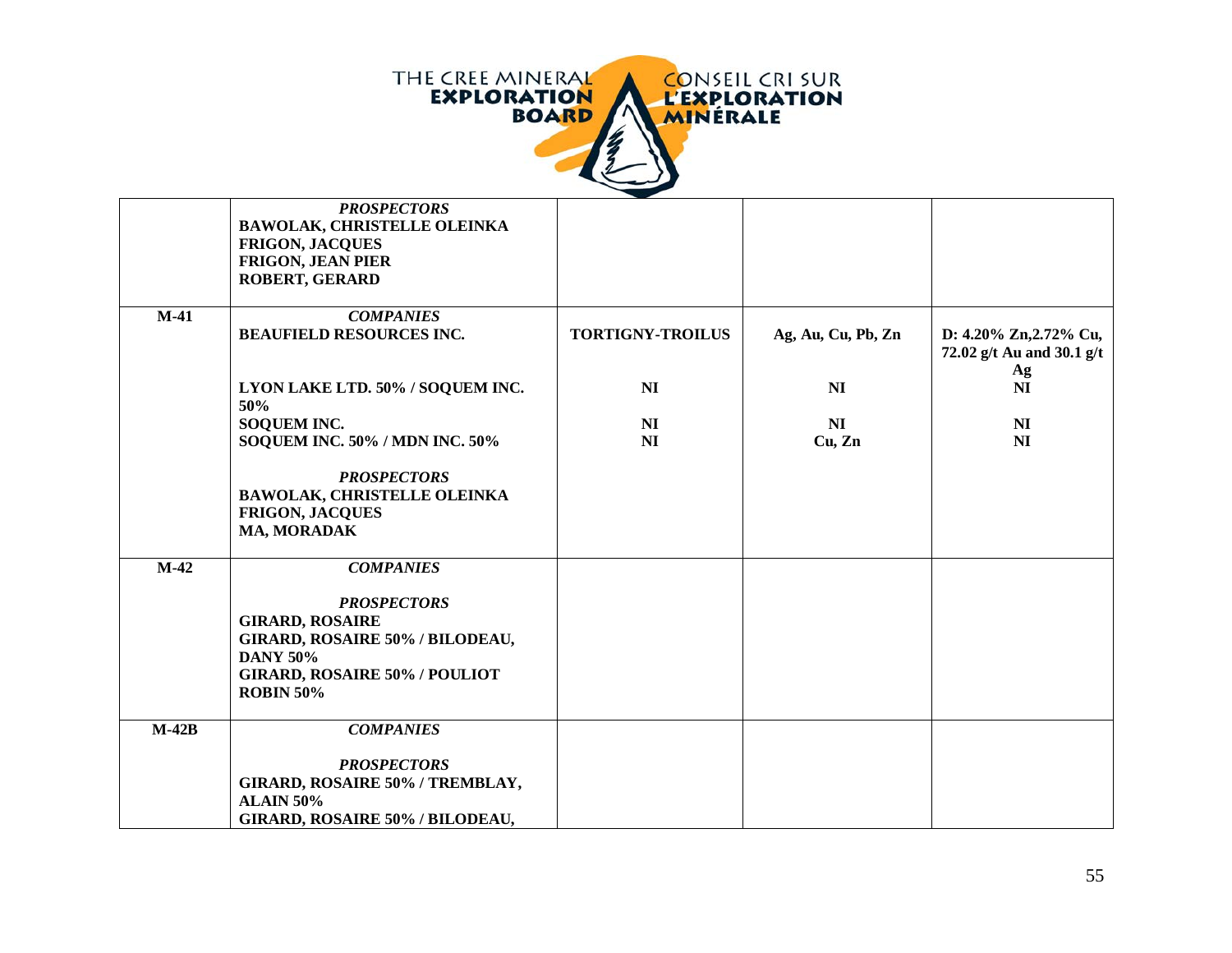

|         | <b>DANY 50%</b><br><b>GIRARD, ROSAIRE 50% / FILION,</b><br>MICHEL 50%<br>GIRARD, ROSAIRE 50% / JOLY,<br><b>RAYMOND 50%</b>                                                                                   |                                                                                                                                      |                                                                            |                                                                                                   |
|---------|--------------------------------------------------------------------------------------------------------------------------------------------------------------------------------------------------------------|--------------------------------------------------------------------------------------------------------------------------------------|----------------------------------------------------------------------------|---------------------------------------------------------------------------------------------------|
| $M-46$  | <b>COMPANIES</b><br>DIOS EXPLORATION INC.<br><b>PROSPECTORS</b>                                                                                                                                              | <b>HOTISH</b>                                                                                                                        | U, REE, Ag, Pb                                                             | $0.787\%$ U <sub>3</sub> O <sub>8</sub><br>$0.1\%$ Y, $1.5\%$ Zr, $14$ g/t<br>Ag, 0.45% Pb (2009) |
| $M-46A$ | <b>COMPANIES</b><br><b>PROSPECTORS</b><br>GIRARD, ROSAIRE 50% / JOLY,<br><b>RAYMOND 50%</b><br>GIRARD, ROSAIRE 50% / MATHIEU,<br><b>CARL 50%</b><br><b>GIRARD, ROSAIRE 50% / POULIOT</b><br><b>ROBIN 50%</b> |                                                                                                                                      |                                                                            |                                                                                                   |
| $M-47$  | <b>COMPANIES</b><br><b>EVERTON RESOURCES INC.</b><br><b>SOQUEM INC.</b><br><b>VIRGINIA MINES INC./ ODESSEY</b><br><b>RESOURCES LTD.</b><br><b>VIRGINIA MINES INC.</b>                                        | <b>COULON</b><br>NI<br><b>AUCLAIR</b><br><b>CORVET EST</b><br><b>TRIESTE</b><br><b>NOELLA</b><br><b>ASHUANIPI</b><br><b>ASSINICA</b> | Au<br>NI<br>Au<br>Au<br>Au, Cu, Zn<br>Au<br>Ag, Au, Cu, Pb, Zn<br>Au<br>Au | N <sub>I</sub>                                                                                    |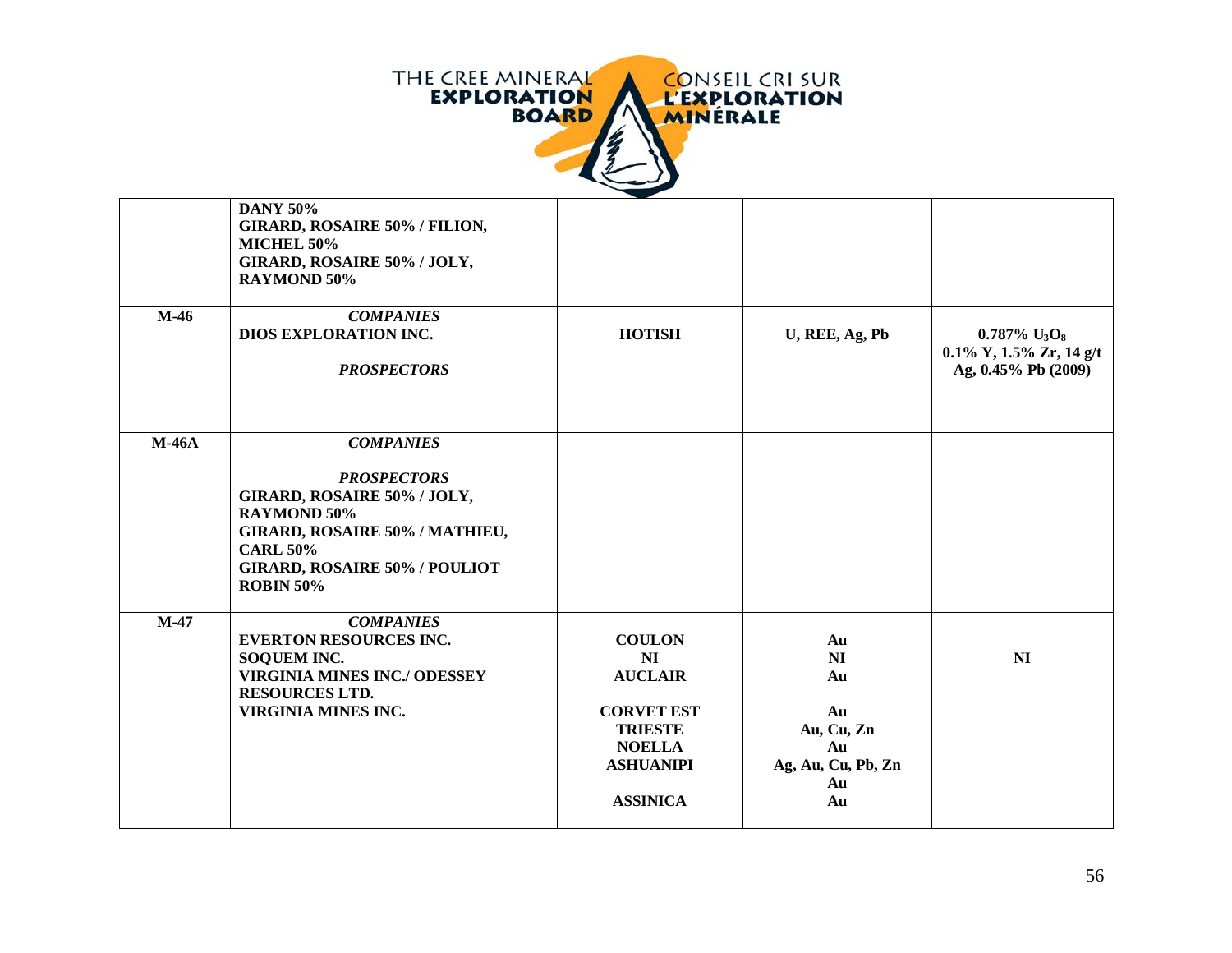

|         | <b>VIRGINIA MINES INC. / BREAKWATER</b><br><b>RESOURCES LTD.</b><br><b>PROSPECTORS</b> | <b>COULON JV</b>                                                                            | Ag, Cu, Zn                                               |                                                                                                   |
|---------|----------------------------------------------------------------------------------------|---------------------------------------------------------------------------------------------|----------------------------------------------------------|---------------------------------------------------------------------------------------------------|
| $M-47A$ | <b>COMPANIES</b><br><b>EVERTON RESOURCES INC.</b><br><b>PROSPECTORS</b>                | <b>SIRMAC</b>                                                                               | Li                                                       |                                                                                                   |
| $M-48$  | <b>COMPANIES</b><br><b>BEAUFIELD RESOURCES INC.</b>                                    | <b>TORTIGNY-TROILUS</b>                                                                     | Ag, Au, Cu, Pb, Zn                                       | D: 4.20% Zn, 2.72% Cu,<br>72.02 g/t Au and 30.1 g/t<br>Ag                                         |
|         | <b>VIRGINIA MINES INC./ ODESSEY</b><br><b>RESOURCES LTD.</b>                           | <b>AUCLAIR</b>                                                                              | Au                                                       |                                                                                                   |
|         | VIRGINIA MINES INC.                                                                    | <b>CORVET EST</b><br><b>TRIESTE</b><br><b>NOELLA</b><br><b>ASHUANIPI</b><br><b>ASSINICA</b> | Au<br>Au, Cu, Zn<br>Au<br>Ag, Au, Cu, Pb, Zn<br>Au<br>Au |                                                                                                   |
|         | <b>VIRGINIA MINES INC. / BREAKWATER</b><br><b>RESOURCES LTD.</b>                       | <b>COULON JV</b>                                                                            | Ag, Cu, Zn                                               |                                                                                                   |
|         | <b>PROSPECTORS</b><br><b>MESKINO, DEREK</b>                                            |                                                                                             |                                                          |                                                                                                   |
| $M-50$  | <b>COMPANIES</b><br>DIOS EXPLORATION INC.                                              | <b>HOTISH</b>                                                                               | U, REE, Ag, Pb                                           | $0.787\%$ U <sub>3</sub> O <sub>8</sub><br>$0.1\%$ Y, $1.5\%$ Zr, $14$ g/t<br>Ag, 0.45% Pb (2009) |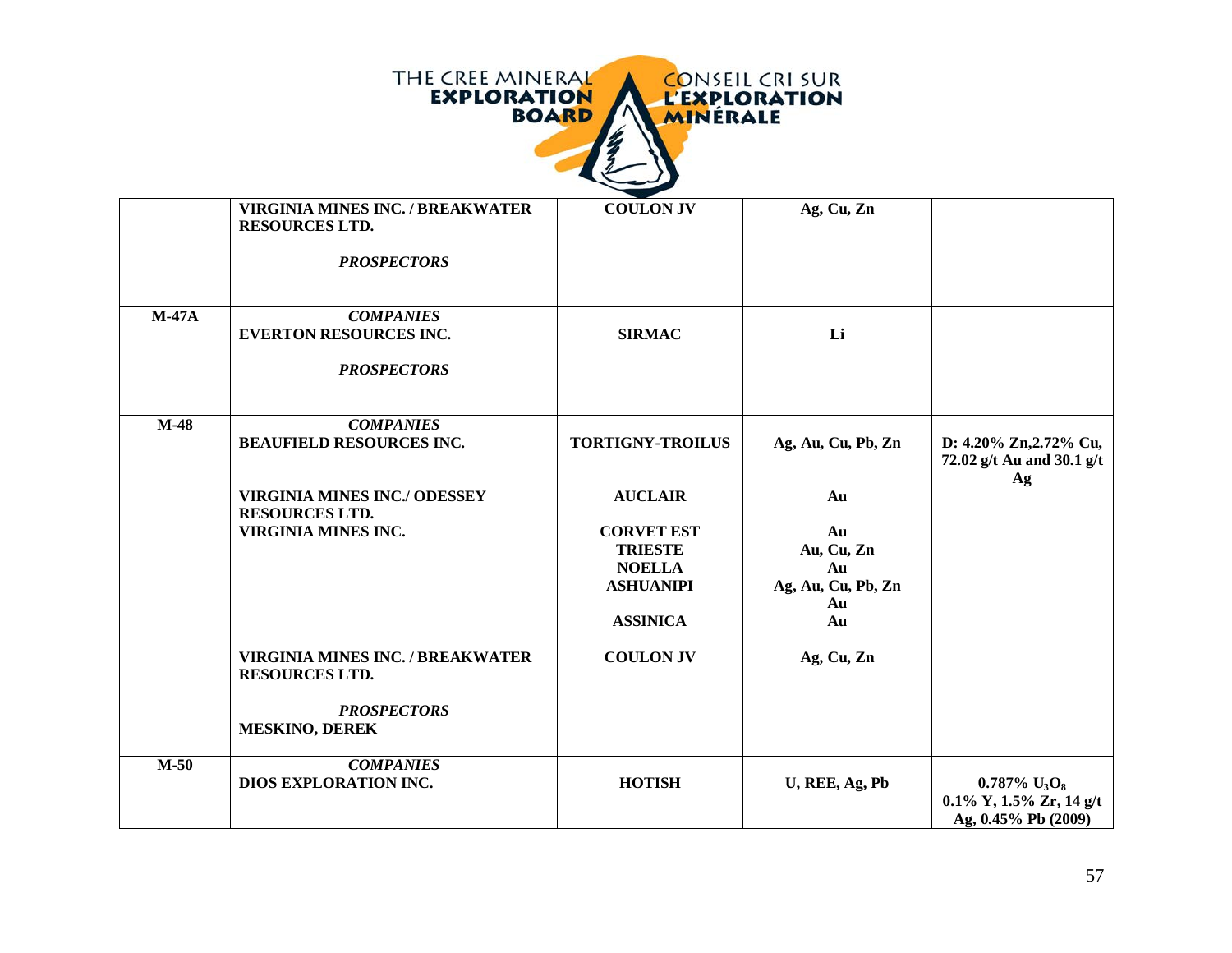

|         | <b>PROSPECTORS</b><br>DESGAGNE, LARRY 50% / TREMBLAY,<br><b>JEAN LOUIS 50%</b>                        |                         |                |                                                                                                 |
|---------|-------------------------------------------------------------------------------------------------------|-------------------------|----------------|-------------------------------------------------------------------------------------------------|
| $M-51$  | <b>COMPANIES</b><br><b>APELLA RESOURCES (formerly</b><br><b>NOVAWEST RESOURCES INC.)</b>              | NI                      | N <sub>I</sub> | NI                                                                                              |
|         | <b>DIOS EXPLORATION INC.</b>                                                                          | <b>HOTISH</b>           | U, REE, Ag, Pb | $0.787\%$ U <sub>3</sub> O <sub>8</sub><br>$0.1\%$ Y, $1.5\%$ Zr, 14 g/t<br>Ag, 0.45% Pb (2009) |
|         | <b>PROSPECTORS</b><br>FRIGON, BENOIT 50%/TREMBLAY, JEAN<br><b>LOUIS 50%</b>                           |                         |                |                                                                                                 |
| $M-51A$ | <b>COMPANIES</b>                                                                                      |                         |                |                                                                                                 |
|         | <b>PROSPECTORS</b><br>DESGAGNE, LARRY 34% / FRIGON,<br><b>BENOIT 33%, TREMBLAY, JEAN LOUIS</b><br>33% |                         |                |                                                                                                 |
| $M-51B$ | <b>COMPANIES</b><br><b>DIOS EXPLORATION INC.</b>                                                      | <b>HOTISH</b>           | U, REE, Ag, Pb | $0.787\%$ U <sub>3</sub> O <sub>8</sub><br>$0.1\%$ Y, $1.5\%$ Zr, 14 g/t                        |
|         | <b>PROSPECTORS</b><br>DESGAGNE, LARRY 70% / TREMBLAY,<br><b>JEAN LOUIS 30%</b>                        |                         |                | Ag, 0.45% Pb (2009)                                                                             |
| $M-56$  | <b>COMPANIES</b><br><b>AGNICO EAGLE MINES LTD.</b>                                                    | <b>BIG MAC, CHARLES</b> | $\mathbf{U}$   | LC, AGp (2009)                                                                                  |
|         | <b>DIOS EXPLORATION INC.</b>                                                                          | <b>HOTISH</b>           | U, REE, Ag, Pb | $0.787\%$ U <sub>3</sub> O <sub>8</sub>                                                         |
|         |                                                                                                       |                         |                | $0.1\%$ Y, $1.5\%$ Zr, $14$ g/t<br>Ag, 0.45% Pb (2009)                                          |
|         | <b>MECANEX MINING SERVICES</b>                                                                        | NI                      | N <sub>I</sub> | NI                                                                                              |
|         | <b>MECANEX MINING SERVICES 50%/</b>                                                                   | NI                      | NI             | NI                                                                                              |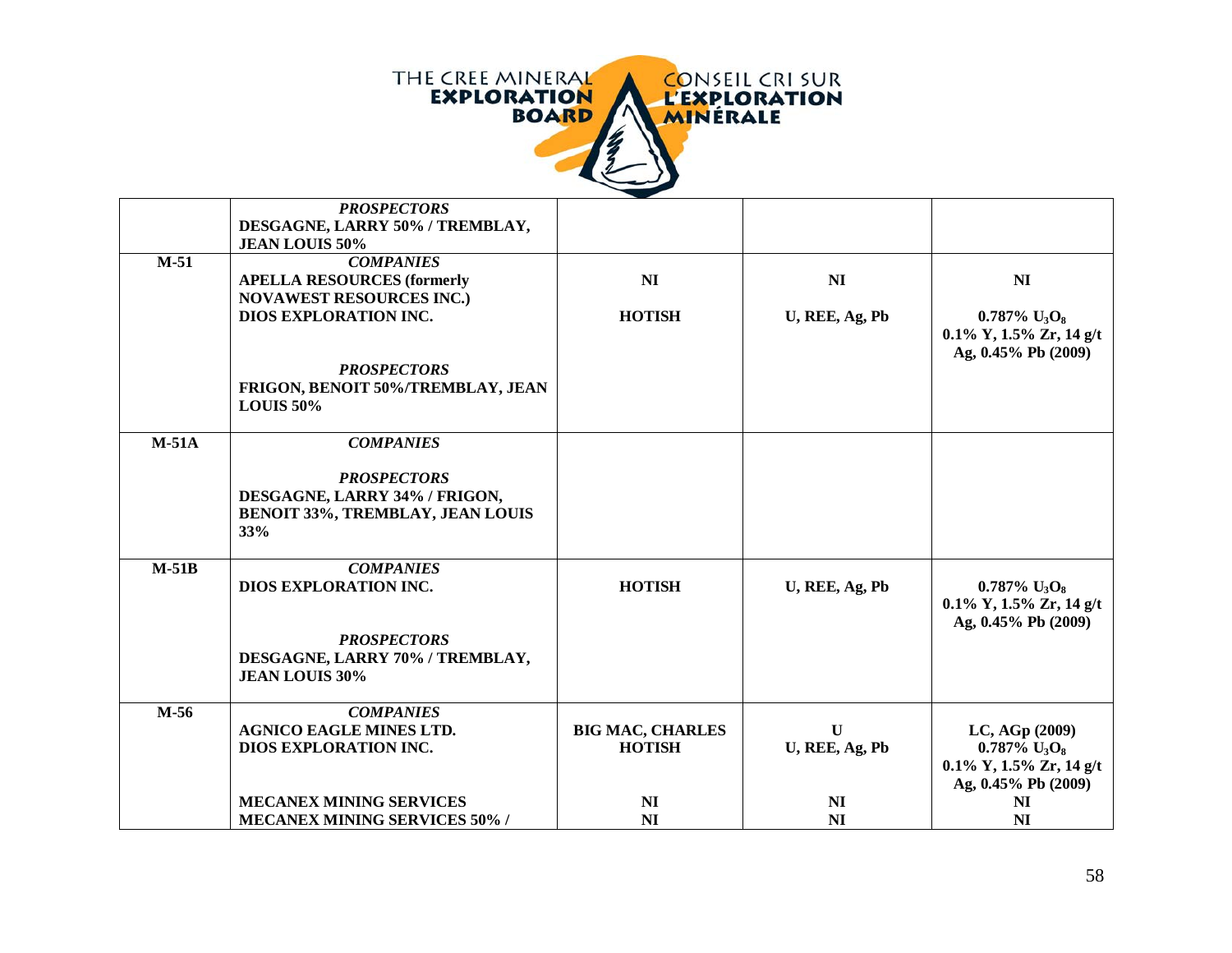| THE CREE MINERAL<br><b>CONSEIL CRI SUR</b><br><b>EXPLORATION</b><br><b>L'EXPLORATION</b><br><b>BOARD</b><br><b>MINÉRALE</b> |                                                                                                                                                                                                            |    |    |                |
|-----------------------------------------------------------------------------------------------------------------------------|------------------------------------------------------------------------------------------------------------------------------------------------------------------------------------------------------------|----|----|----------------|
|                                                                                                                             | <b>MARCOTTE, LAURIAN 50%</b><br><b>MUNDIREGINA RESOURCES CANADA</b><br>INC.                                                                                                                                | NI | NI | N <sub>I</sub> |
|                                                                                                                             | <b>PROSPECTORS</b><br><b>BOUCHARD, HUGUETTE</b><br><b>GAGNON, ROBERT</b><br><b>GOSMAN, DAVID</b><br><b>MARCOTTE, LAURIN</b><br>MCCORMICK, GLENN<br>MCCORMICK, GLENN 50% / BOUCHARD,<br><b>HUGUETTE 50%</b> |    |    |                |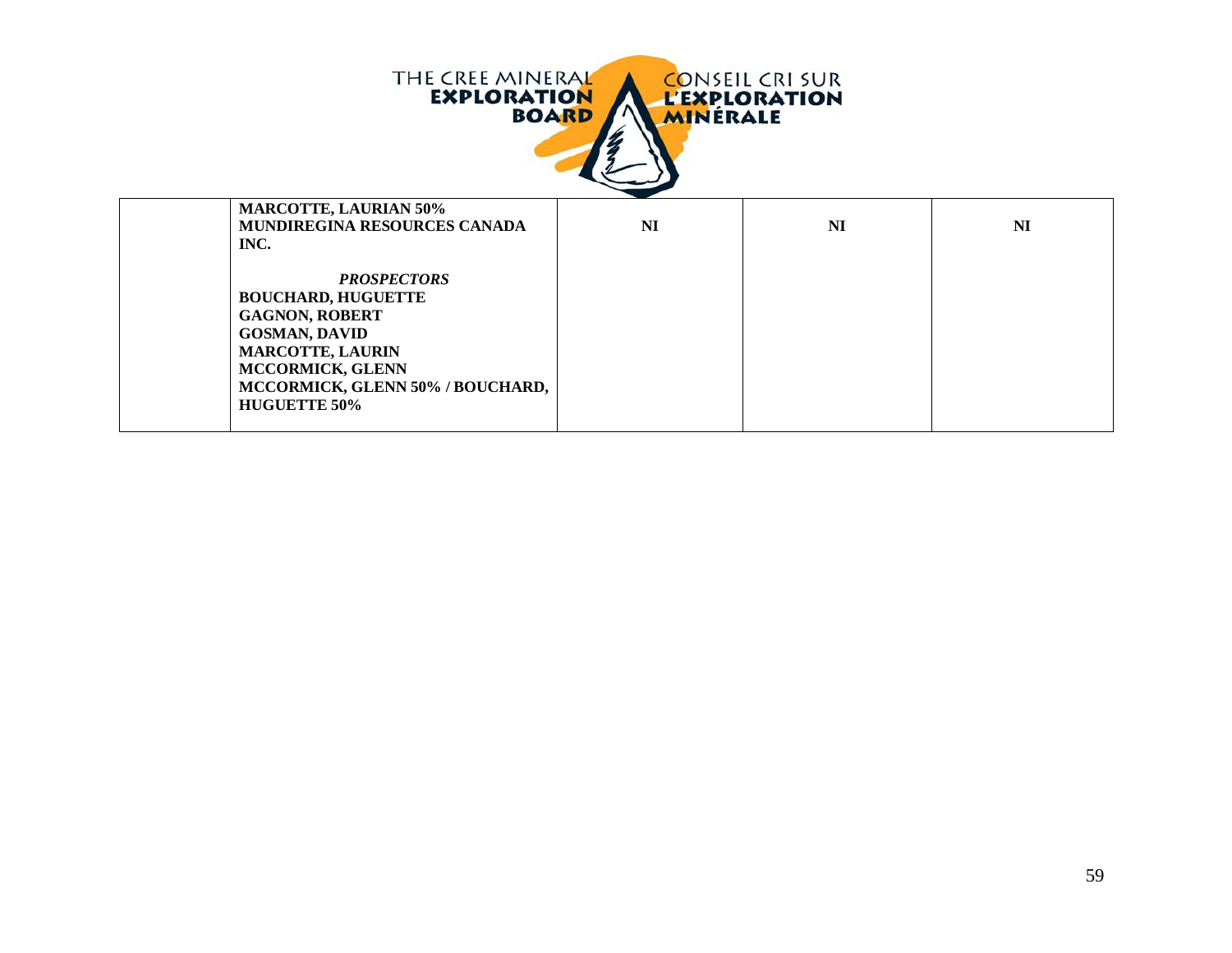

# **6. CREE NATION OF NEMASKA**

### *6.1 Geology and mineral resources potential*

The community of Nemaska is located in the Nemiscau Subprovince of the Superior Structural Province. The Nemiscau Subprovince is bordered on the south by the Opatica Subprovince and on the north by the La Grande Subprovince. The northern limit of the Nemiscau Subprovince follows the contacts of the Lower Eastmain River Volcanic Belt. All rocks are Archean in age (Hocq, M., 1994).

The Nemiscau Subprovince can be divided into a volcano-plutonic terrain (the Lac Champion Pluton) and a metasedimentary terrain with amphibolites subdivided into three domains (N-1, N-2 and N-3) (Hocq, M., 1994).

Exploration east of the Nemaska area (Mountain Lake Project-Freewest Resources) discovered arsenic-gold geochemical anomalies that appear to be associated with a hydrothermal gold-arsenic (zinc) mineralizing event in a volcanic belt. Nickel and copper showings were discovered in this belt. Exploration programs located showings of layered chromite, copper-nickel and gold. Mapping outlined important zones of metasomatically metamorphosed rocks which contain the minerals anthophylite, cordierite and sillimanite. The minerals tourmaline and fuchsite as well as the sulphides arsenopyrite, chalcopyrite, sphalerite, pyrite and pyrrhotite were found to occur locally. These mineral occurrences all contain Platinum Group Elements (PGE) which reflects the association of ultramafic occurrences (Atkins, W.M., 1988).

#### *NEMASKA TRAPLINES:*

Number of companies with active claims: 15. Number of prospectors with active claims: 9. Substances: gold (Au), silver (Ag), copper (Cu), nickel (Ni), uranium (U), platinum group elements (PGE).

*Highlights:*

 $\geq$  8.8 million tonnes at 0.88% Cu indicated resources and 7.8 million tonnes at 0.87% Cu inferred resources on the **SOUTHAMPTON VENTURES INC.** HORDEN LAKE property.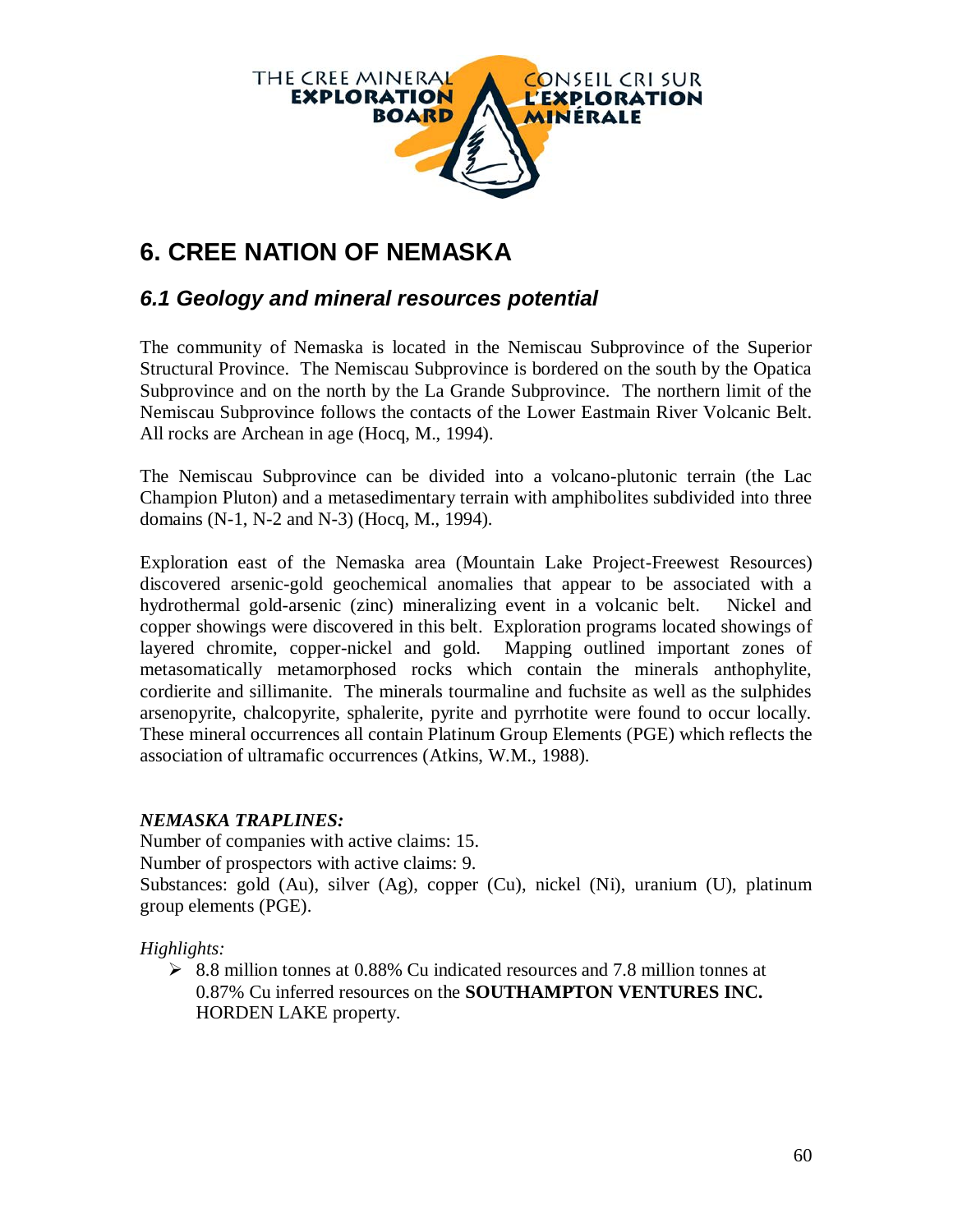

### *6.2. Mineral Exploration Activity (Nemaska)*

| <b>TRAPLINE</b> | <b>COMPANIES/PROSPECTORS</b>                                                                                                                                                                                                                                     | <b>PROJECTS</b>                                                                               | <b>SUBSTANCES</b>               | <b>ACTIVITY</b>                  |
|-----------------|------------------------------------------------------------------------------------------------------------------------------------------------------------------------------------------------------------------------------------------------------------------|-----------------------------------------------------------------------------------------------|---------------------------------|----------------------------------|
|                 |                                                                                                                                                                                                                                                                  |                                                                                               |                                 | <b>FINDINGS</b>                  |
| $N-18$          | <b>COMPANIES</b><br><b>AZIMUT EXPLORATION INC.</b><br><b>CANADIAN ROYALTIES INC.</b><br>CANALASKA URANIUM LTD.<br>NEMISCAU MINES LTD.<br><b>QUETZAL ENERGY LTD. (formerly</b><br><b>SOUTHAMPTON VENTURES INC.)</b><br><b>PROSPECTORS</b><br><b>ALLEN, MARYSE</b> | <b>BROADBACK</b><br>NI<br>NI<br><b>See SOUTHAMPTON</b><br>VENTURES INC.<br><b>HORDEN LAKE</b> | Au<br><b>NI</b><br>NI<br>Cu, Ni | N <sub>I</sub><br>N <sub>I</sub> |
| $N-20$          | <b>COMPANIES</b><br><b>BROADBACK RESOURCES INC.</b><br><b>PROSPECTORS</b>                                                                                                                                                                                        | N <sub>I</sub>                                                                                | <b>NI</b>                       | N <sub>I</sub>                   |
| $N-21$          | <b>COMPANIES</b><br><b>AZIMUT EXPLORATION INC</b><br><b>PROSPECTORS</b>                                                                                                                                                                                          | <b>BROADBACK</b>                                                                              | Au                              |                                  |
| $N-23$          | <b>COMPANIES</b><br><b>AZIMUT EXPLORATION INC</b><br><b>PROSPECTORS</b>                                                                                                                                                                                          | <b>BROADBACK</b>                                                                              | Au                              |                                  |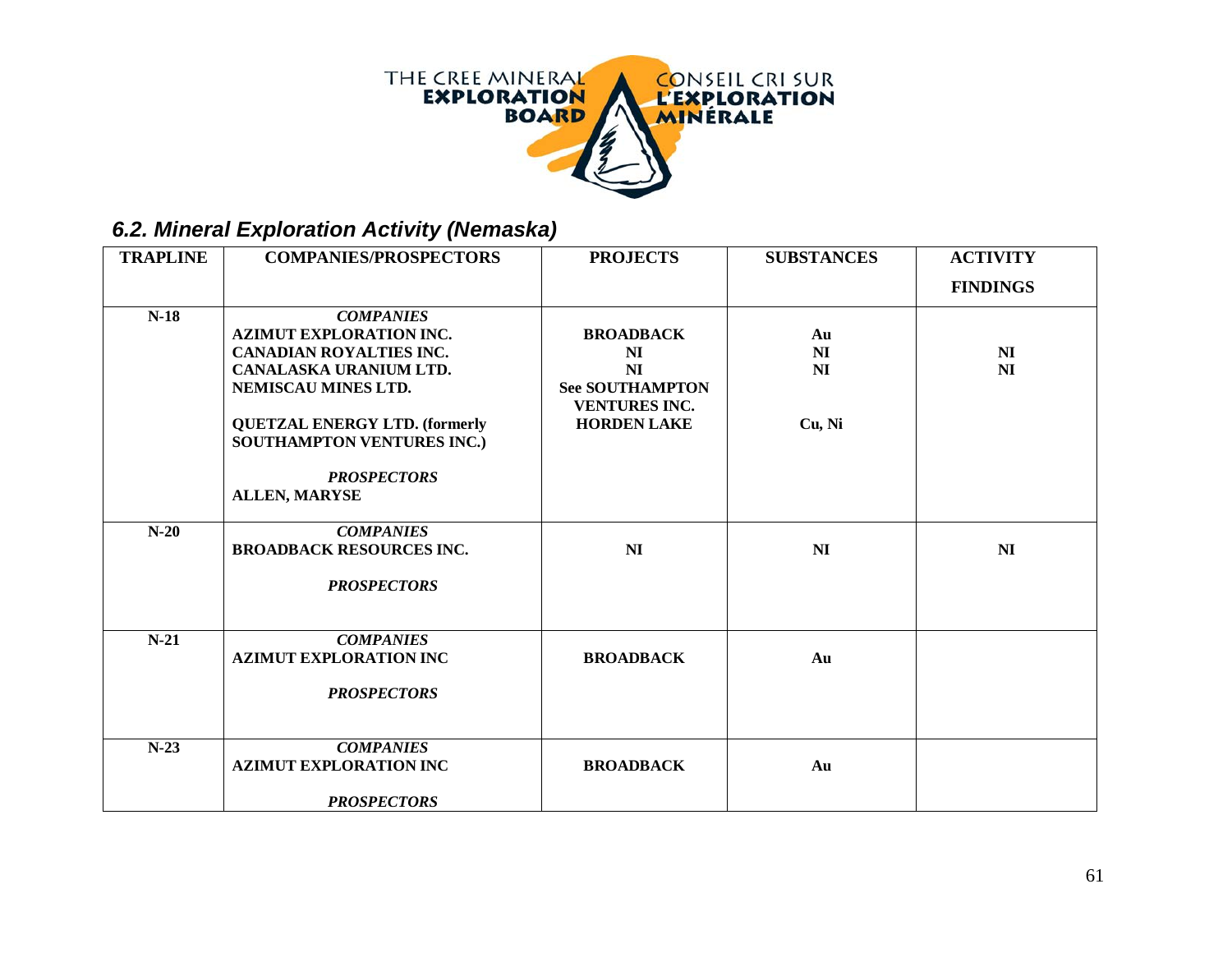

| $N-25$ | <b>COMPANIES</b>                                                                                                                                                                                                                              |                    |                |                                                        |
|--------|-----------------------------------------------------------------------------------------------------------------------------------------------------------------------------------------------------------------------------------------------|--------------------|----------------|--------------------------------------------------------|
|        | <b>PROSPECTORS</b><br><b>BAMBIC, PETER</b>                                                                                                                                                                                                    |                    |                |                                                        |
| $R-16$ | <b>COMPANIES</b><br><b>GOLDEN GOOSE RESOURCES INC./</b><br>NEMASKA EXPLORATION INC.<br><b>PROSPECTORS</b><br>LAVALLEE, JEAN-RAYMOND<br>LAVALLEE, JEAN-RAYMOND 50% /<br><b>LAVALLEE, JEAN-SEBASTIEN 50%</b><br><b>LAVALLEE, JEAN-SEBASTIEN</b> | <b>LAC LEVAC</b>   | Ni-Cu-PGE      | Sold property to<br><b>Nemaska Exploration</b><br>Inc. |
| $R-18$ | <b>COMPANIES</b><br><b>GOLDEN GOOSE RESOURCES INC./</b><br>NEMASKA EXPLORATION INC.                                                                                                                                                           | <b>LAC LEVAC</b>   | Ni-Cu-PGE      | Sold property to<br><b>Nemaska Exploration</b><br>Inc. |
|        | IAMGOLD-QUEBEC MANAGEMENT<br>INC.                                                                                                                                                                                                             | NI                 | NI             | N <sub>I</sub>                                         |
|        | <b>MECANEX</b>                                                                                                                                                                                                                                | N <sub>I</sub>     | N <sub>I</sub> | N <sub>I</sub>                                         |
|        | NEMASKA EXPLORATION INC.                                                                                                                                                                                                                      | <b>NI</b>          | N <sub>I</sub> | <b>NI</b>                                              |
|        | (formerly JAMES B RESOURCES INC.)                                                                                                                                                                                                             |                    |                |                                                        |
|        | <b>TECTONIC RESOURCES INC.</b>                                                                                                                                                                                                                | <b>LAC CAUMONT</b> | Cu, Ni         | <b>NI</b>                                              |
|        | <b>PROSPECTORS</b><br><b>ARPIN, NICOLE</b><br><b>CANTORE, VICTOR</b><br>LAVALLEE, JEAN-RAYMOND<br>LAVALLEE, JEAN-RAYMOND 50% /<br><b>LAVALLEE, JEAN-SEBASTIEN 50%</b>                                                                         |                    |                |                                                        |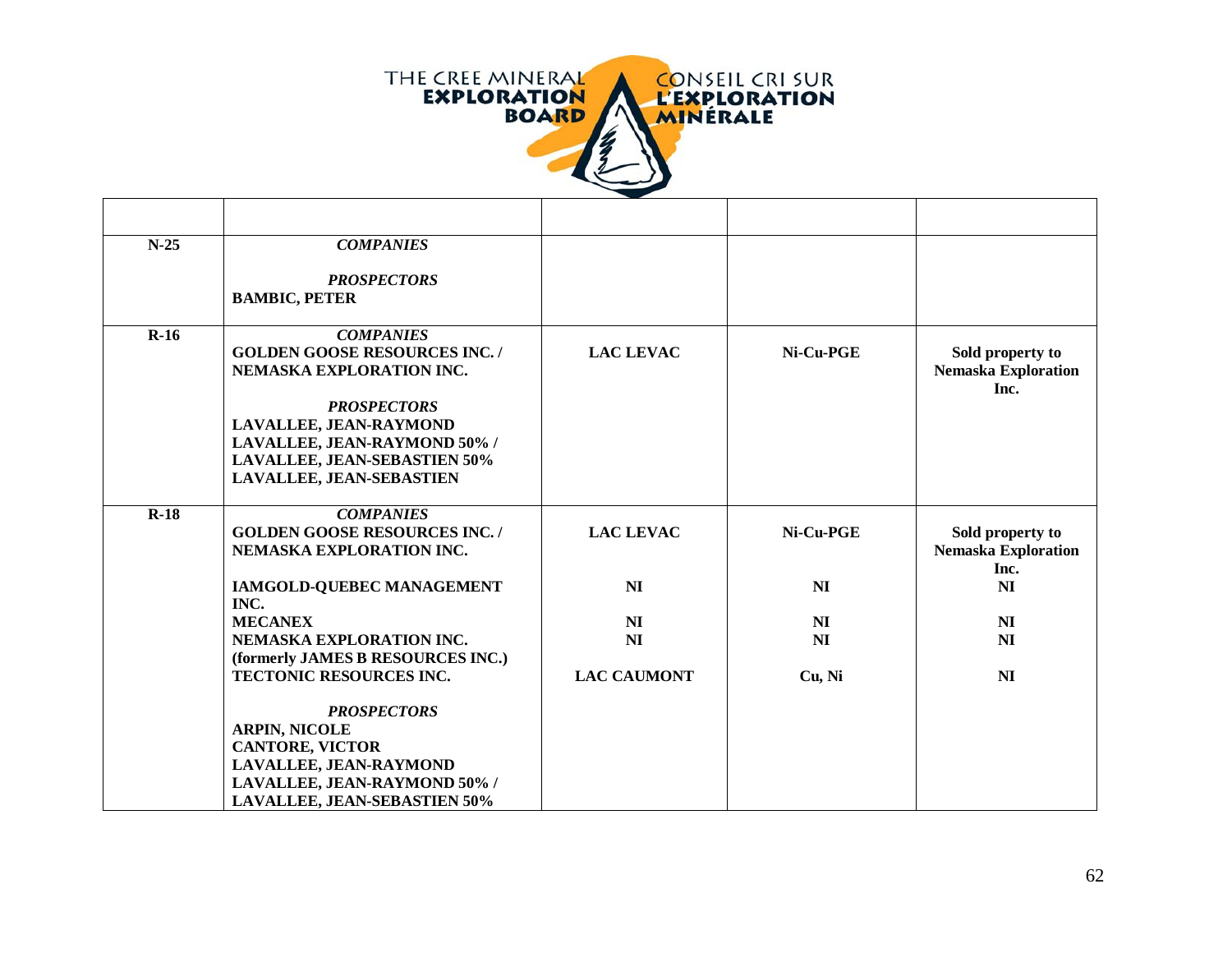

|        | LAVALLEE, JEAN-SEBASTIEN<br>PRONOVOST, JEAN-MARIE                                                                                                                         |                              |                              |                                                |
|--------|---------------------------------------------------------------------------------------------------------------------------------------------------------------------------|------------------------------|------------------------------|------------------------------------------------|
| $R-19$ | <b>COMPANIES</b><br><b>AZIMUT EXPLORATION INC</b><br><b>EVERTON RESOURCES INC.</b><br>NEMASKA EXPLORATION INC.<br>(formerly JAMES B RESOURCES INC.)<br><b>PROSPECTORS</b> | <b>BROADBACK</b><br>NI<br>NI | Au<br><b>NI</b><br><b>NI</b> | N <sub>I</sub><br>NI                           |
| $R-20$ | <b>COMPANIES</b><br><b>GOLDEN GOOSE RESOURCES INC./</b><br>NEMASKA EXPLORATION INC.                                                                                       | <b>LAC LEVAC</b>             | Ni-Cu-PGE                    | Sold property to<br><b>Nemaska Exploration</b> |
|        | <b>INTERNATIONAL KIRKLAND</b>                                                                                                                                             | <b>RUPERT RIVER</b>          | $\mathbf U$                  | Inc.                                           |
|        | <b>MINERALS INC.</b>                                                                                                                                                      | <b>URANIUM</b>               |                              |                                                |
|        | <b>MECANEX</b>                                                                                                                                                            | NI                           | <b>NI</b>                    |                                                |
|        | MECANEX 90% / MARCOTTE, LAURIAN                                                                                                                                           | N <sub>I</sub>               | <b>NI</b>                    |                                                |
|        | 10%                                                                                                                                                                       |                              |                              | N <sub>I</sub>                                 |
|        | NEMASKA EXPLORATION INC.                                                                                                                                                  | NI                           | <b>NI</b>                    | N <sub>I</sub>                                 |
|        | (formerly JAMES B RESOURCES INC.)                                                                                                                                         |                              |                              |                                                |
|        | <b>PROSPECTORS</b>                                                                                                                                                        |                              |                              | N <sub>I</sub>                                 |
|        | <b>CANTORE, VICTOR</b>                                                                                                                                                    |                              |                              |                                                |
|        | DENTINGER, JEAN-CLAUDE                                                                                                                                                    |                              |                              |                                                |
|        | LAVALLEE, JEAN-RAYMOND                                                                                                                                                    |                              |                              |                                                |
|        | LAVALLEE, JEAN-RAYMOND 50% /                                                                                                                                              |                              |                              |                                                |
|        | <b>LAVALLEE, JEAN-SEBASTIEN 50%</b>                                                                                                                                       |                              |                              |                                                |
|        | LAVALLEE, JEAN-SEBASTIEN                                                                                                                                                  |                              |                              |                                                |
|        | <b>MARCOTTE, LAURIAN</b>                                                                                                                                                  |                              |                              |                                                |
|        | PRONOVOST, JEAN-MARIE                                                                                                                                                     |                              |                              |                                                |
|        |                                                                                                                                                                           |                              |                              |                                                |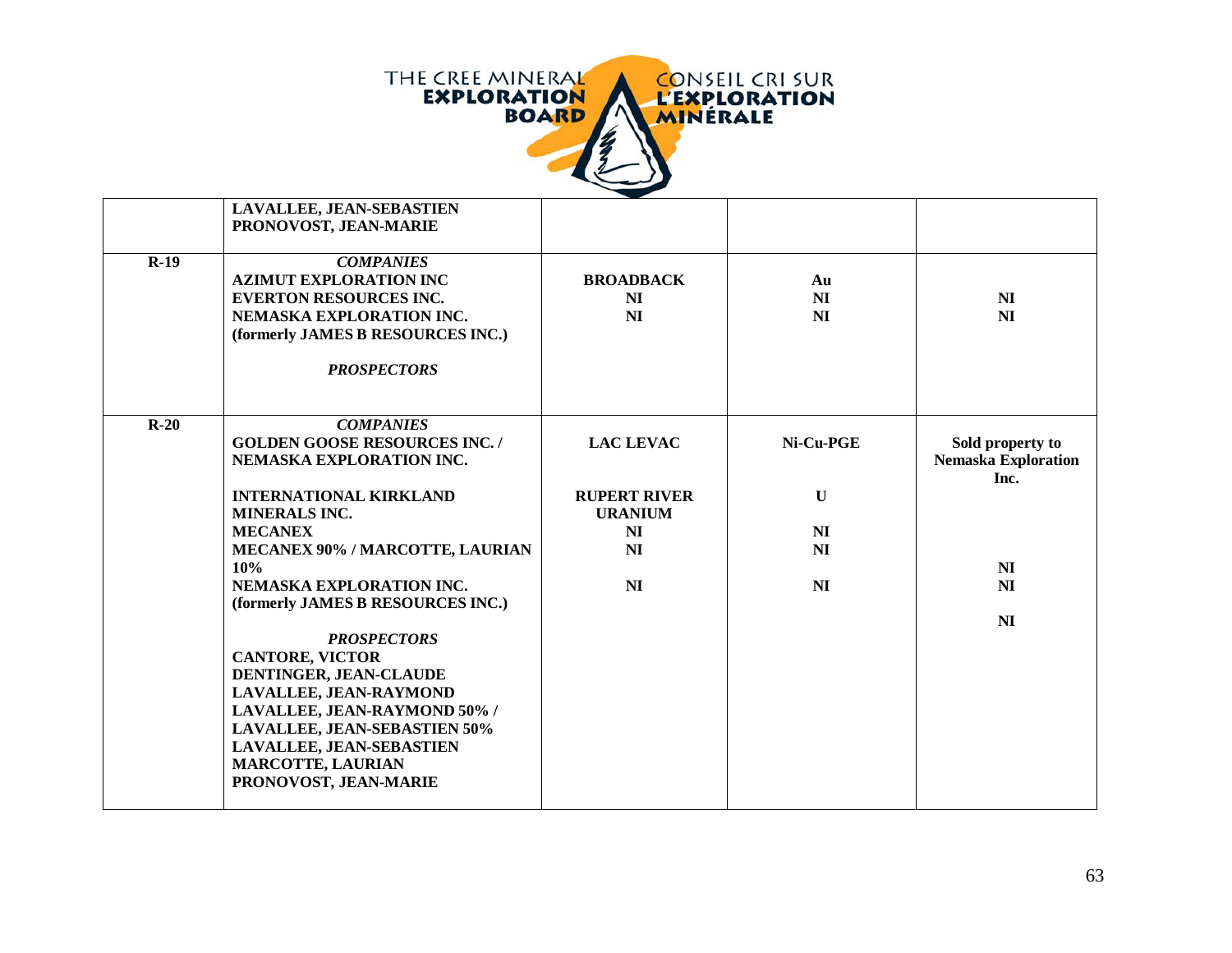| THE CREE MINERAL<br><b>EXPLORATION</b><br><b>BOARD</b> | <b>CONSEIL CRISUR</b><br><b>L'EXPLORATION</b><br><b>MINERALE</b> |
|--------------------------------------------------------|------------------------------------------------------------------|
|                                                        |                                                                  |

| $R-21$ | <b>COMPANIES</b>                       |                     |                     |                            |
|--------|----------------------------------------|---------------------|---------------------|----------------------------|
|        | <b>ELORO RESOURCES LTD.</b>            | <b>RUPERT SOUTH</b> | Ag, Cu              |                            |
|        | <b>GOLDEN GOOSE RESOURCES INC./</b>    | <b>LAC LEVAC</b>    | $Ni$ - $Cu$ - $PGE$ | Sold property to           |
|        | NEMASKA EXPLORATION INC.               |                     |                     | <b>Nemaska Exploration</b> |
|        |                                        |                     |                     | Inc.                       |
|        | IAMGOLD-QUEBEC MANAGEMENT              | NI                  | NI                  |                            |
|        | INC.                                   |                     |                     |                            |
|        | <b>INTERNATIONAL KIRKLAND</b>          | <b>RUPERT RIVER</b> | $\mathbf{U}$        | NI                         |
|        | <b>MINERALS INC.</b>                   | <b>URANIUM</b>      |                     |                            |
|        | <b>MECANEX</b>                         | NI                  | NI                  |                            |
|        | <b>MECANEX 90% / MARCOTTE, LAURIAN</b> | <b>NI</b>           | <b>NI</b>           |                            |
|        | 10%                                    |                     |                     | NI                         |
|        | NEMASKA EXPLORATION INC.               | NI                  | NI                  | <b>NI</b>                  |
|        | (formerly JAMES B RESOURCES INC.)      |                     |                     |                            |
|        | SHERIDAN PLATINUM GROUP LTD.           | NI                  | NI                  | N <sub>I</sub>             |
|        |                                        |                     |                     |                            |
|        | <b>PROSPECTORS</b>                     |                     |                     | NI                         |
|        | <b>ARPIN, NICOLE</b>                   |                     |                     |                            |
|        | <b>BAMBIC, PETER</b>                   |                     |                     |                            |
|        | LAVALLEE, JEAN-RAYMOND                 |                     |                     |                            |
|        | LAVALLEE, JEAN-RAYMOND 50% /           |                     |                     |                            |
|        | <b>LAVALLEE, JEAN-SEBASTIEN 50%</b>    |                     |                     |                            |
|        | <b>LAVALLEE, JEAN-SEBASTIEN</b>        |                     |                     |                            |
|        |                                        |                     |                     |                            |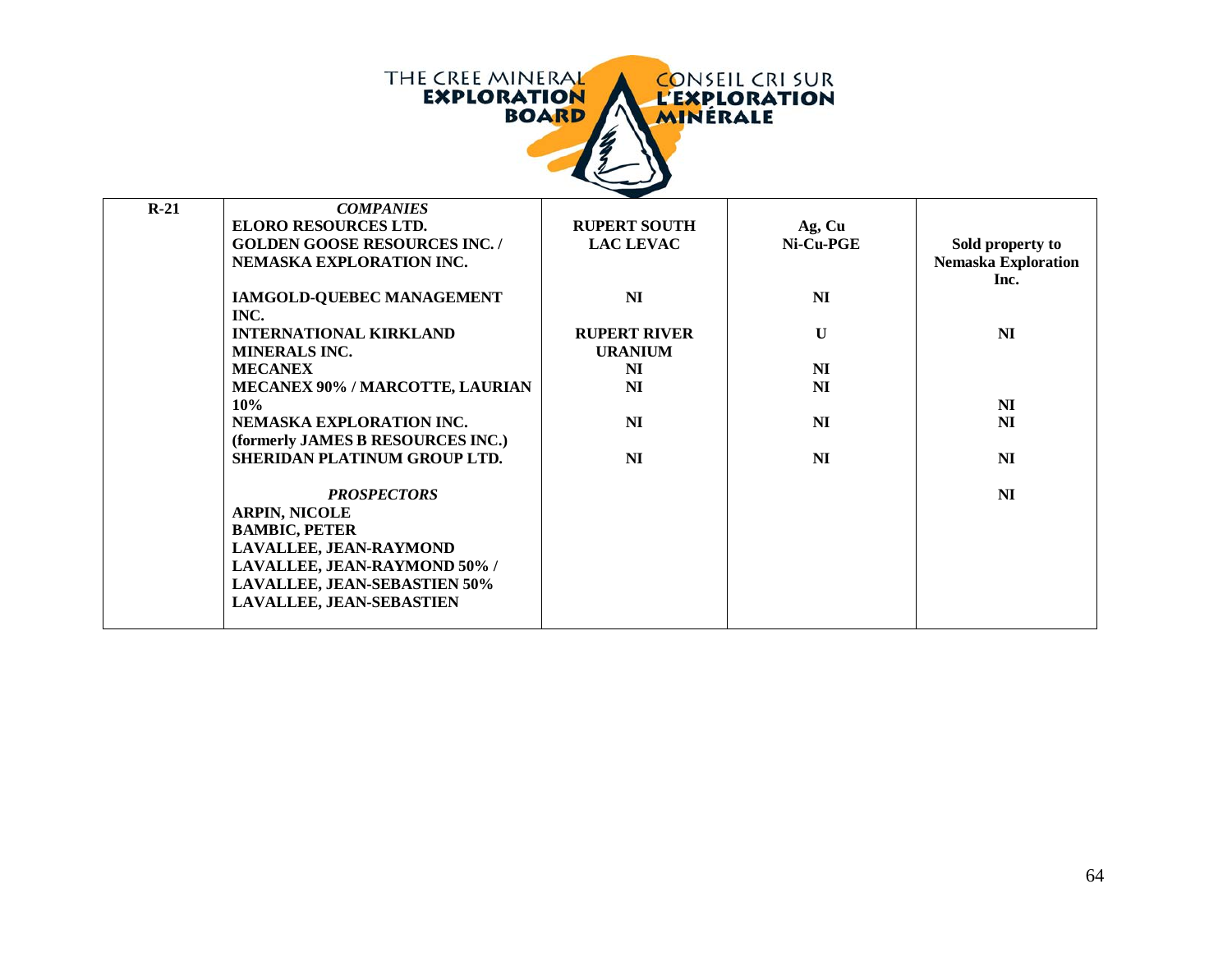

# **7. CREE NATION OF OUJE-BOUGOUMOU**

### *7.1. Geology and mineral resources potential*

The community of Ouje-Bougoumou is proximal to Chapais and Chibougamau. The Chibougamau area is characterized by 2 mafic-felsic volcanic cycles (the Roy Group) overlain by a sedimentary assemblage (the Opemisca Group). The Roy Group includes mafic intrusions such as the Lac Doré Complex, the Cummings Complex and the Opawica Complex. Multi-phase synvolcanic granitoid intrusions (the Chibougamau Pluton) occur in the core of anticlines (Doucet *et al*, 2003).

Two types of deposits are characteristic of this area: massive sulphide veins with copper and gold mineralization occurring in shear zones and porphyry-type copper-gold mineralization.

#### *OUJE-BOUGOUMOU TRAPLINES:*

Number of companies with active claims: 52. Number of prospectors with active claims: 43 including 1 Cree prospector. Substances: gold (Au), silver (Ag), copper (Cu), zinc (Zn), nickel (Ni), molybdenum (Mo), uranium (U), and diamond.

*Highlights:*

- 7.94 g/t Au on the **CARTIER RESOURCES INC.** DOLLIER property;
- **COGITORE RESOURCES INC.** intersected 26.7 metres of massive sulphides grading 2.1% copper, 5.2% zinc, 0.3 g/t Au and 24.9 g/t Ag on its SCOTT LAKE property;
- 6.56 g/t Au on the **TAWSHO MINING INC.** CHEVRIER property.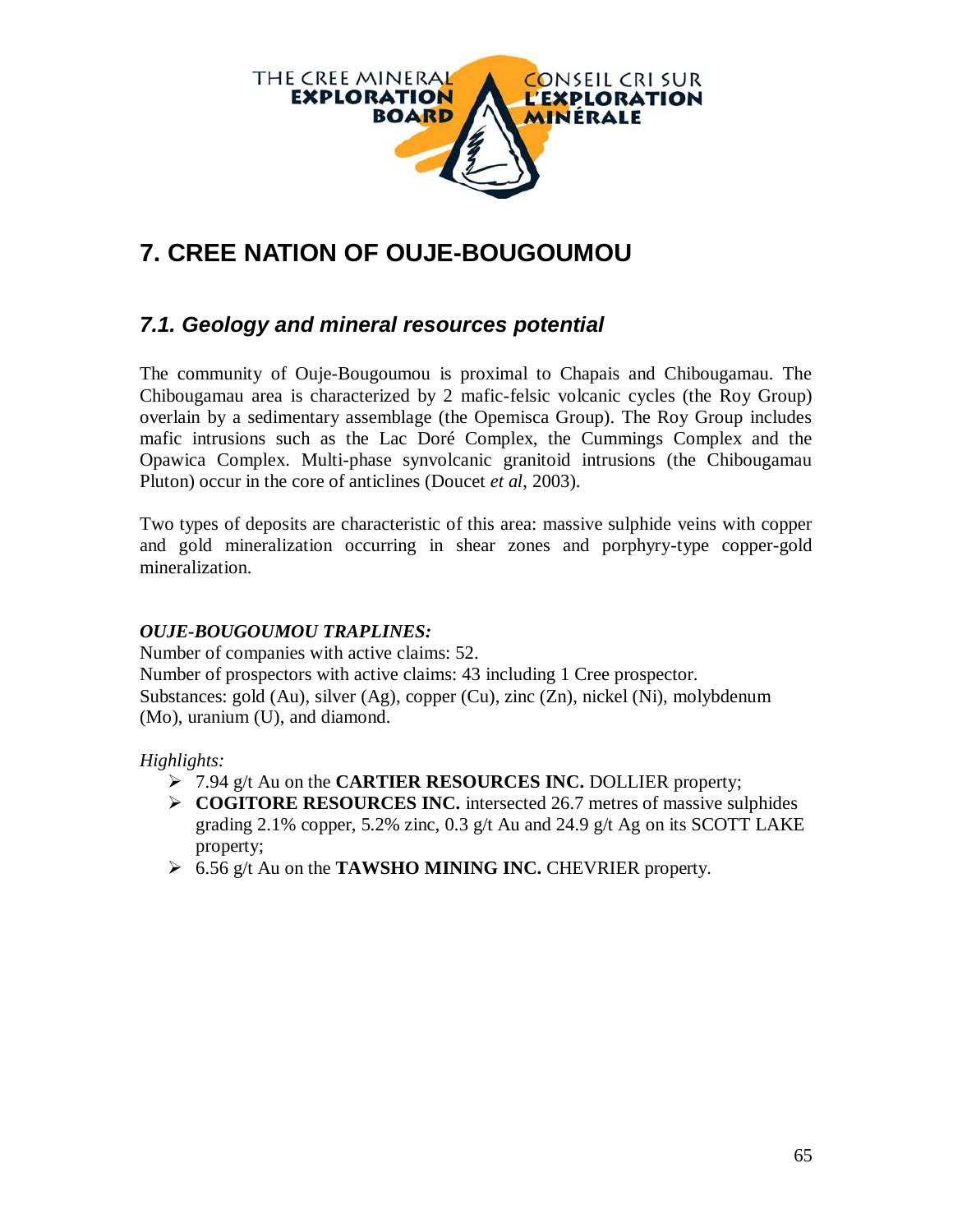

## *7.2. Mineral Exploration Activity (Ouje-Bougoumou)*

| <b>TRAPLINE</b> | <b>COMPANIES/PROSPECTORS</b>    | <b>PROJECTS</b>     | <b>SUBSTANCES</b> | <b>ACTIVITY</b>              |
|-----------------|---------------------------------|---------------------|-------------------|------------------------------|
|                 |                                 |                     |                   | <b>FINDINGS</b>              |
| $O-48B$         | <b>COMPANIES</b>                |                     |                   |                              |
|                 | <b>BEAUFIELD RESOURCES INC.</b> | NI                  | NI                | NI                           |
|                 | <b>LANDORE RESOURCES INC.</b>   | NI                  | N <sub>I</sub>    | N <sub>I</sub>               |
|                 | TECTONIC RESOURCES INC.         | <b>HAUY-HYGRADE</b> | Au                | N <sub>I</sub>               |
|                 |                                 |                     |                   |                              |
|                 | <b>PROSPECTORS</b>              |                     |                   |                              |
|                 |                                 |                     |                   |                              |
| $0-53$          | <b>COMPANIES</b>                |                     |                   |                              |
|                 | <b>ADVENTURE GOLD INC.</b>      | N <sub>I</sub>      | NI                | N <sub>I</sub>               |
|                 | <b>GL GEOSERVICE INC. 50%/</b>  | <b>NI</b>           | NI                | NI                           |
|                 | <b>BOUCHARD, MARC 50%</b>       |                     |                   |                              |
|                 | <b>MURGOR RESOURCES INC.</b>    | NI                  | NI                | N <sub>I</sub>               |
|                 | QUEENSTON MINING INC.           | <b>PHOENIX</b>      | Ag, Au, Cu        | NI                           |
|                 | <b>SOQUEM INC.</b>              | N <sub>I</sub>      | NI                | N <sub>I</sub>               |
|                 | <b>PROSPECTORS</b>              |                     |                   |                              |
|                 | LAMOTHE, GILBERT 50% /          |                     |                   |                              |
|                 | <b>BOUCHARD, MARC 50%</b>       |                     |                   |                              |
|                 |                                 |                     |                   |                              |
| $O-54$          | <b>COMPANIES</b>                |                     |                   |                              |
|                 | 2736-1179 QUEBEC INC.           | N <sub>I</sub>      | N <sub>I</sub>    | N <sub>I</sub>               |
|                 | <b>ADVENTURE GOLD INC.</b>      | N <sub>I</sub>      | NI                | N <sub>I</sub>               |
|                 | <b>BULL'S EYE EXPLORATION</b>   | <b>CHAPAIS</b>      | Au, Cu, Zn        |                              |
|                 |                                 | <b>OBALSKI</b>      | Au                |                              |
|                 | <b>COGITORE RESOURCES INC.</b>  | <b>SCOTT LAKE</b>   | Cu, Zn            | Intersected 26.7 metres of   |
|                 |                                 |                     |                   | massive sulphides grading    |
|                 |                                 |                     |                   | 2.1% copper, 5.2% zinc,      |
|                 |                                 |                     |                   | $0.3$ g/t Au and 24.9 g/t Ag |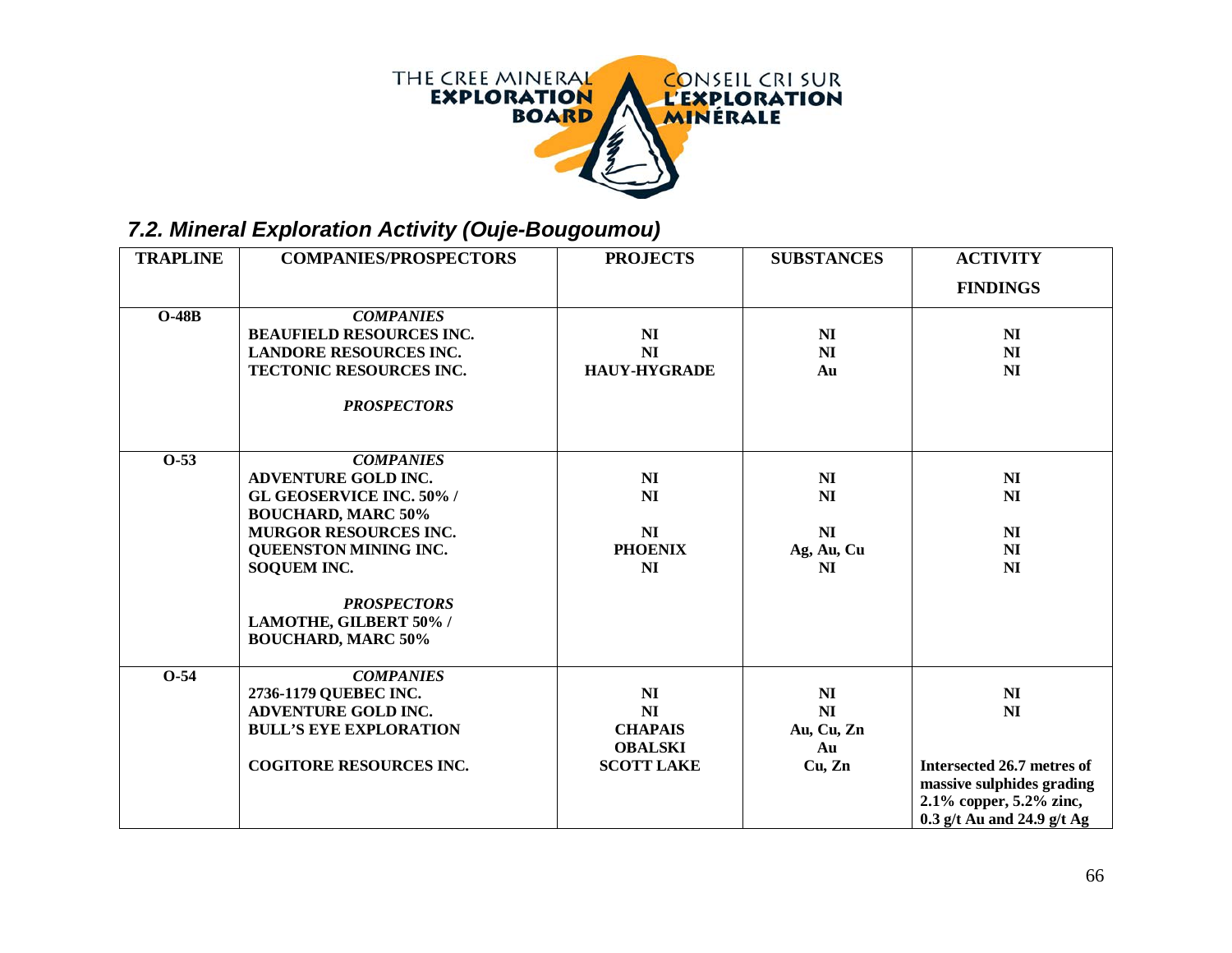

|        |                                        | <b>LEMOINE (JV INMET)</b> | Cu, Zn         | NI                               |
|--------|----------------------------------------|---------------------------|----------------|----------------------------------|
|        | <b>GOLDEN VALLEY MINES LTD.</b>        | <b>GRASSROOTS</b>         | Au, Cu         |                                  |
|        |                                        | <b>EXPLORATION</b>        |                |                                  |
|        |                                        | <b>PROJECT</b>            |                |                                  |
|        | <b>SAGE GOLD INC.</b>                  | <b>FANCAMP</b>            | Au             |                                  |
|        |                                        | <b>BARLOW</b>             | Au             | N <sub>I</sub>                   |
|        | <b>SOQUEM INC.</b>                     | NI                        | NI             | Acq (2009)                       |
|        | VIOR MINING EXPLORATION INC.           | <b>BARLOW</b>             | Ag, Au, Cu     | Acq (2009)                       |
|        |                                        | <b>SEBASTIAN LAKE</b>     | Mo             |                                  |
|        |                                        |                           |                |                                  |
|        | <b>PROSPECTORS</b>                     |                           |                |                                  |
|        | <b>BOUCHARD, MARC</b>                  |                           |                |                                  |
|        | LECLERC, ANDRE A.                      |                           |                |                                  |
|        | <b>TREMBLAY, ALAIN</b>                 |                           |                |                                  |
|        |                                        |                           |                |                                  |
| $O-55$ | <b>COMPANIES</b>                       |                           |                |                                  |
|        | <b>AGNICO EAGLE MINES LTD.</b>         | N <sub>I</sub>            | N <sub>I</sub> | NI                               |
|        | ALEXANDRIA MINERALS CORP.              | <b>GWILLIM</b>            | Au             |                                  |
|        | <b>BEAUROX MINES LTD. / ALTO</b>       | <b>NORBEAU PROPERTY</b>   | Au             |                                  |
|        | <b>VENTURES LTD.</b>                   |                           |                |                                  |
|        | <b>DIAGNOS INC.</b>                    | N <sub>I</sub>            | N <sub>I</sub> | N <sub>I</sub>                   |
|        | <b>GOLDEN GOOSE RESOURCES INC.</b>     | <b>GWILLAM MINE</b>       | Au             | NI                               |
|        | <b>GOLDEN VALLEY MINES LTD.</b>        | <b>GRASSROOTS</b>         | Au, Cu         | N <sub>I</sub>                   |
|        |                                        | <b>EXPLORATION</b>        |                |                                  |
|        |                                        | <b>PROJECT</b>            |                |                                  |
|        | <b>MECANEX MINING SERVICES 50% /</b>   | N <sub>I</sub>            | NI             | NI                               |
|        | <b>MARCOTTE, LAURIAN 50%</b>           |                           |                |                                  |
|        | <b>MSV RESOURCES 2007 INC./</b>        | <b>COPPER RAND MINE</b>   | Au, Cu         | <b>Mine closure for December</b> |
|        | <b>CAMPBELL RESOURCES INC.</b>         | <b>CORNER BAY</b>         | Cu             | 2008                             |
|        | <b>CORNER BAY RESOURCES INC. 50% /</b> | <b>MERRILL ISLAND</b>     | Cu             |                                  |
|        | SOQUEM INC. 50%                        | <b>MINE</b>               |                |                                  |
|        | <b>SAGE GOLD INC.</b>                  | <b>FANCAMP</b>            | Au             |                                  |
|        |                                        | <b>BARLOW</b>             | Au             |                                  |
|        | <b>SOQUEM INC.</b>                     | N <sub>I</sub>            | NI             | NI                               |
|        | VIOR MINING EXPLORATION INC.           | <b>BARLOW</b>             | Ag, Au, Cu     | Acq (2009)                       |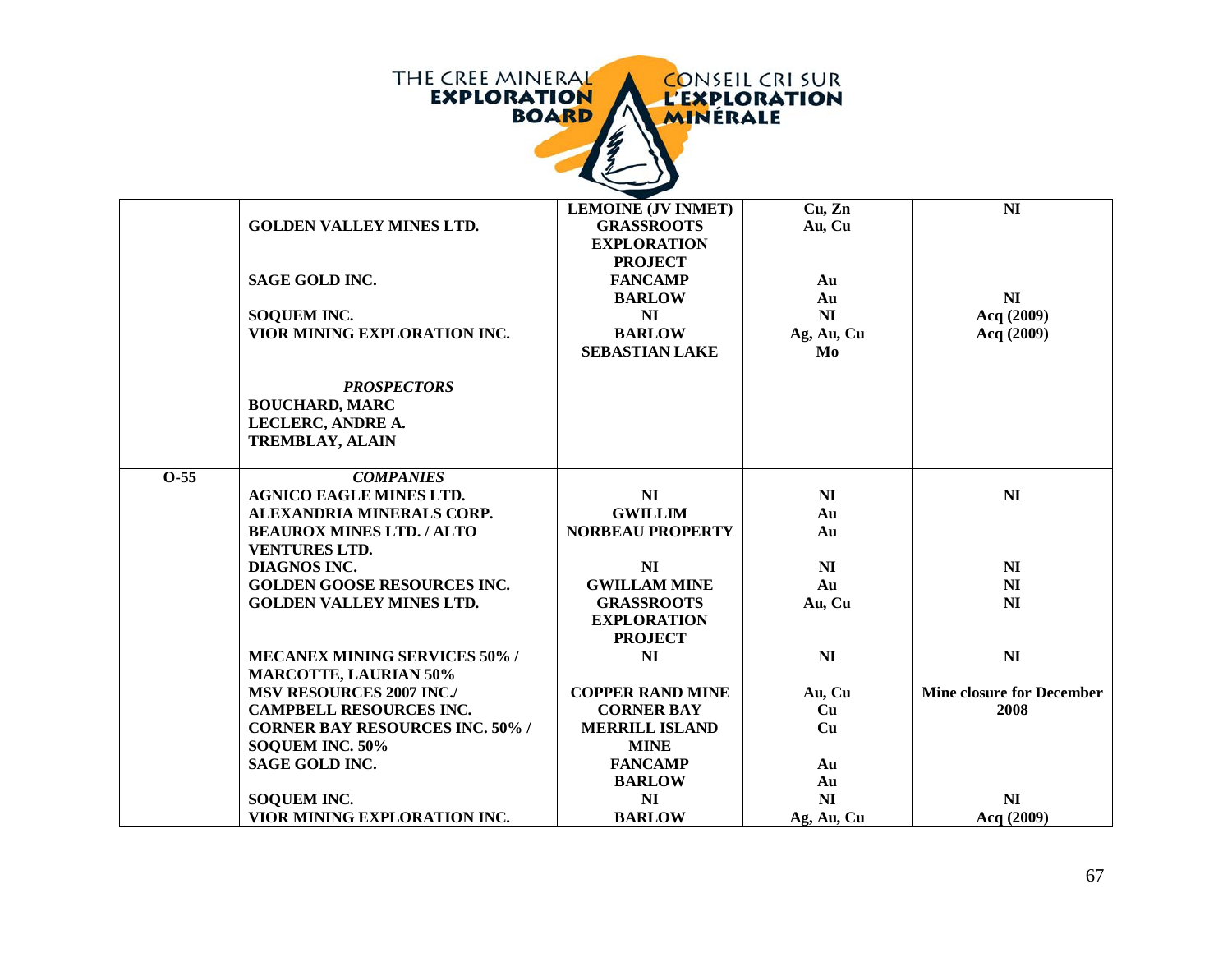

|        |                                                                                                                                                                                                            | <b>SEBASTIAN LAKE</b>                                                         | Mo             | Acq (2009)      |
|--------|------------------------------------------------------------------------------------------------------------------------------------------------------------------------------------------------------------|-------------------------------------------------------------------------------|----------------|-----------------|
|        | <b>PROSPECTORS</b><br><b>GOSMAN, DAVID</b><br><b>MARCOTTE, LAURIAN</b><br>MCCORMICK, GLENN 50% /<br><b>BOUCHARD, HUGUETTE 50%</b>                                                                          |                                                                               |                |                 |
| $O-57$ | <b>COMPANIES</b>                                                                                                                                                                                           |                                                                               |                |                 |
|        | <b>AGNICO EAGLE MINES LTD.</b><br><b>APELLA RESOURCES INC</b>                                                                                                                                              | N <sub>I</sub><br><b>CHIBOUGAMAU</b><br><b>COPPER GOLD</b><br><b>PROJECTS</b> | NI<br>Cu, Au   | N <sub>I</sub>  |
|        | <b>BLACKROCK METALS INC. (formerly</b><br>6945295 CANADA INC.)                                                                                                                                             | N <sub>I</sub>                                                                | NI             | N <sub>I</sub>  |
|        | <b>DIAGNOS INC.</b>                                                                                                                                                                                        | NI                                                                            | NI             | N <sub>I</sub>  |
|        | DIOS EXPLORATION INC.                                                                                                                                                                                      | <b>CHIBOUKI</b>                                                               | <b>DIAMOND</b> | NI              |
|        | DOCUSCIENCE INC.                                                                                                                                                                                           | N <sub>I</sub>                                                                | NI             | N <sub>I</sub>  |
|        | JDG MINERAL RESOURCES LTD.<br><b>MESTON RESOURCES INC.</b>                                                                                                                                                 | N <sub>I</sub><br><b>See MSV RESOURCES</b><br><b>INC</b>                      | N <sub>I</sub> | N <sub>I</sub>  |
|        | <b>MESTON RESOURCES INC. 60% /</b>                                                                                                                                                                         | NI                                                                            | NI             | NI              |
|        | <b>SOQUEM INC. 40%</b>                                                                                                                                                                                     |                                                                               |                | N <sub>I</sub>  |
|        | MUNDIREGINA RESOURCES CANADA                                                                                                                                                                               | N <sub>I</sub>                                                                | NI             |                 |
|        | INC.                                                                                                                                                                                                       |                                                                               | NI             | N <sub>I</sub>  |
|        | <b>SOQUEM INC.</b>                                                                                                                                                                                         | N <sub>I</sub>                                                                |                |                 |
|        | TYPHOON EXPLORATION INC.                                                                                                                                                                                   | <b>MONEXO</b><br><b>McCORKILL</b>                                             | Au<br>Cu, Zn   | Pr, S, G (2009) |
|        | <b>PROSPECTORS</b><br><b>BAWOLAK, MARIE-THERESE 35% /</b><br><b>BAWOLAK, CHRISTELLE OLEINKA</b><br>35% / HAVARD, PHILIPPE 30%<br><b>BAWOLAK, MARIE-THERESE 50% /</b><br><b>BAWOLAK, CHRISTELLE OLEINKA</b> |                                                                               |                |                 |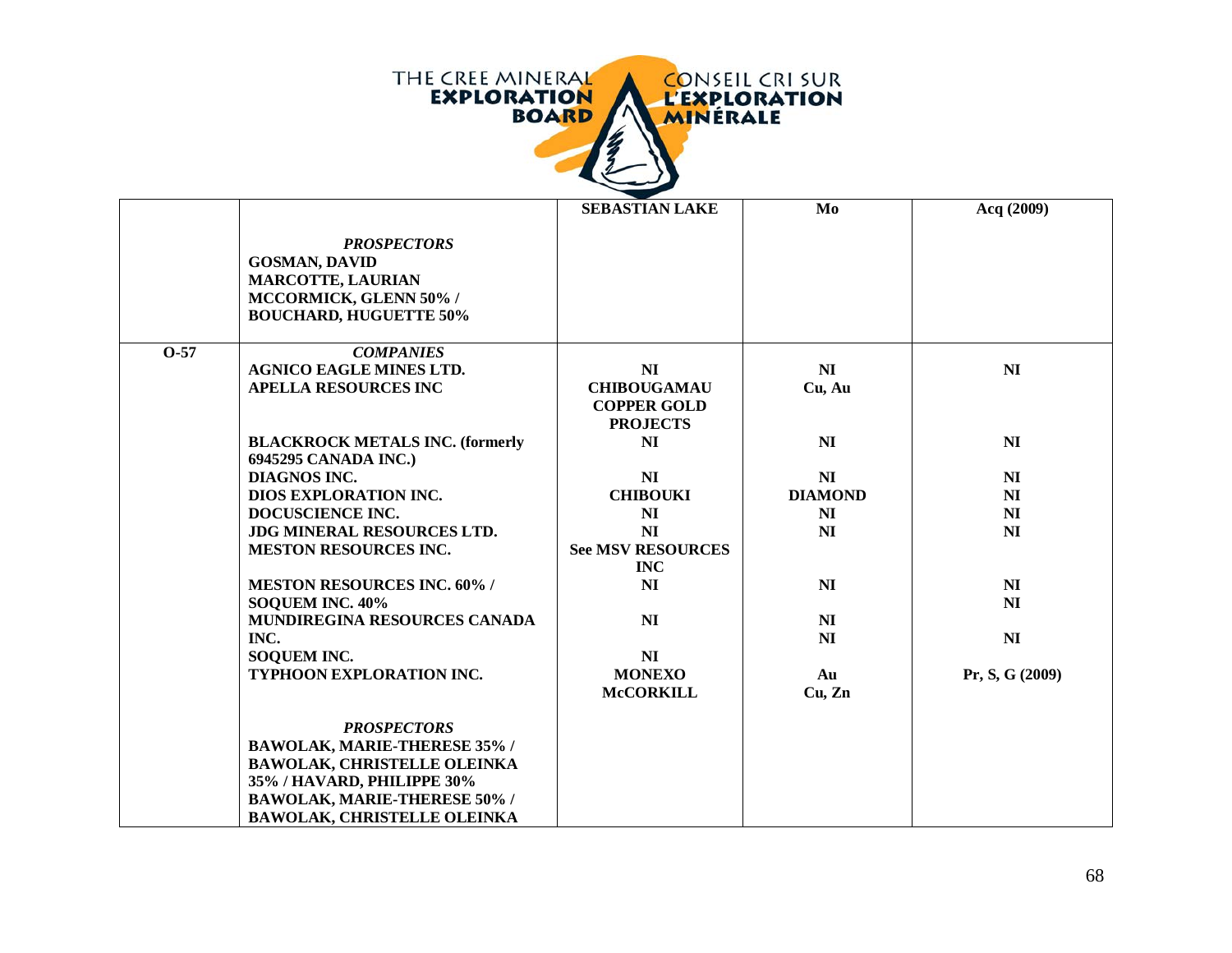

|        | 50%                                   |                           |                |                            |
|--------|---------------------------------------|---------------------------|----------------|----------------------------|
|        | <b>BOIVIN, CHARLES</b>                |                           |                |                            |
|        | <b>BOUCHARD, HUGUETTE</b>             |                           |                |                            |
|        | <b>GAGNON, ROBERT</b>                 |                           |                |                            |
|        | MCCORMICK, GLENN                      |                           |                |                            |
|        | MCCORMICK, GLENN 50% /                |                           |                |                            |
|        | <b>BOUCHARD, HUGUETTE 50%</b>         |                           |                |                            |
|        | <b>SENECHAL, BERNARD</b>              |                           |                |                            |
|        |                                       |                           |                |                            |
| $O-58$ | <b>COMPANIES</b>                      |                           |                |                            |
|        | 2736-1179 QUEBEC INC.                 | NI                        | NI             | NI                         |
|        | <b>AGNICO EAGLE MINES LTD.</b>        | NI                        | NI             | NI                         |
|        | <b>APELLA RESOURCES INC</b>           | <b>CHIBOUGAMAU</b>        | Cu, Au         |                            |
|        |                                       | <b>COPPER GOLD</b>        |                |                            |
|        |                                       | <b>PROJECTS</b>           |                |                            |
|        | <b>CELTIC MINERALS LTD.</b>           | <b>MUSCOCHO</b>           | Cu, Ni         |                            |
|        | <b>COGITORE RESOURCES INC.</b>        | <b>SCOTT LAKE</b>         | Cu, Zn         | Intersected 26.7 metres of |
|        |                                       |                           |                | massive sulphides grading  |
|        |                                       |                           |                | 2.1% copper, $5.2\%$ zinc, |
|        |                                       |                           |                | 0.3 g/t Au and 24.9 g/t Ag |
|        |                                       | <b>LEMOINE (JV INMET)</b> | Cu, Zn         | NI                         |
|        | DIAGNOS INC.                          | NI                        | N <sub>I</sub> |                            |
|        | DIAGOLD EXPLORATION INC.              | N <sub>I</sub>            | Cu, Zn         | <b>NI</b>                  |
|        | <b>FANCAMP EXPLORATION LTD.</b>       | <b>NI</b>                 | NI             | <b>NI</b>                  |
|        | FIELDEX EXPLORATION INC.              | <b>SCOTT</b>              | Au, Cu         | N <sub>I</sub>             |
|        | <b>GLOBEX MINING ENTERPRISES INC.</b> | <b>BUCKELL LAKE</b>       | Au             | NI                         |
|        |                                       | <b>LAKE SIMON</b>         | Au             |                            |
|        |                                       | <b>GRANDROY</b>           | Au, Cu         | <b>JV RESSOURCES</b>       |
|        |                                       |                           |                | <b>MINIÈRES PROCESSOR</b>  |
|        |                                       |                           |                | INC.                       |
|        | <b>GOLDEN VALLEY MINES LTD.</b>       | <b>GRASSROOTS</b>         | Au, Cu         | N <sub>I</sub>             |
|        |                                       | <b>EXPLORATION</b>        |                |                            |
|        |                                       | <b>PROJECT</b>            |                |                            |
|        | JDG MINERAL RESOURCES LTD.            | <b>NI</b>                 | NI             | <b>NI</b>                  |
|        | <b>MECHANEX MINING SERVICES 70%/</b>  | <b>NI</b>                 | N <sub>I</sub> | NI                         |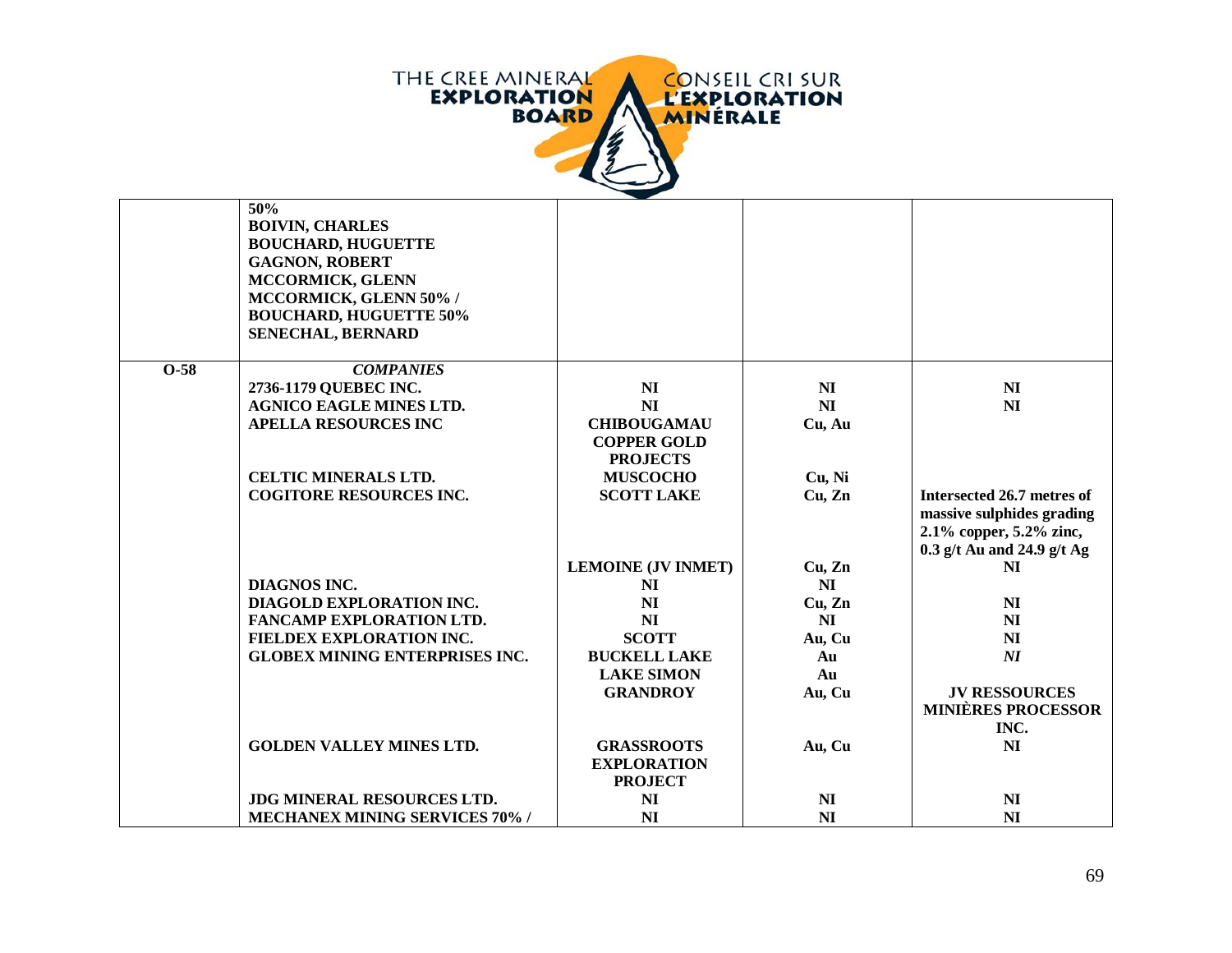

|        | <b>MARCOTTE, LAURIAN 30%</b><br><b>MECHANEX MINING SERVICES 90% /</b> | NI                    | N <sub>I</sub> | N <sub>I</sub> |
|--------|-----------------------------------------------------------------------|-----------------------|----------------|----------------|
|        | <b>MARCOTTE, LAURIAN 10%</b>                                          |                       |                |                |
|        | SOQUEM INC.                                                           | N <sub>I</sub>        | NI             | NI             |
|        | THUNDERMIN RESOURCES INC.                                             | <b>SCOTT LAKE</b>     | Cu, Zn         | NI             |
|        | VIOR MINING EXPLORATION INC.                                          | <b>BARLOW</b>         | Ag, Au, Cu     | Acq (2009)     |
|        |                                                                       | <b>SEBASTIAN LAKE</b> | Mo             | Acq (2009)     |
|        | <b>PROSPECTORS</b><br><b>BOUCHARD, MARC</b>                           |                       |                |                |
|        | BOUCHARD, MARC 33.34% / LAMOTHE,                                      |                       |                |                |
|        | GILBERT 33.33% / TREMBLAY, ALAIN                                      |                       |                |                |
|        | 33/33%                                                                |                       |                |                |
|        | BOUCHARD, MARC 50% / TREMBLAY,                                        |                       |                |                |
|        | <b>ALAIN 50%</b>                                                      |                       |                |                |
|        | <b>CLAVEAU, CHRISTIAN</b>                                             |                       |                |                |
|        | <b>CLAVEAU, CHRISTIAN 50% /</b>                                       |                       |                |                |
|        | <b>TREMBLAY, CLEMENCE 50%</b>                                         |                       |                |                |
|        | DESGAGNE, LARRY 34% / FRIGON,                                         |                       |                |                |
|        | <b>BENOIT 33% / TREMBLAY, JEAN-LOUIS</b>                              |                       |                |                |
|        | 33%                                                                   |                       |                |                |
|        | <b>DUCHESNE, YVETTE</b><br><b>LAPOINTE, JONATHAN</b>                  |                       |                |                |
|        | <b>MARCOTTE, LAURIAN</b>                                              |                       |                |                |
|        | MCCORMICK, GLENN 50% /                                                |                       |                |                |
|        | <b>BOUCHARD, HUGUETTE 50%</b>                                         |                       |                |                |
|        | <b>SALT, HENRY</b>                                                    |                       |                |                |
|        | <b>TREMBLAY, ALAIN</b>                                                |                       |                |                |
|        |                                                                       |                       |                |                |
| $0-59$ | <b>COMPANIES</b>                                                      |                       |                |                |
|        | 2736-1179 QUEBEC INC.                                                 | N <sub>I</sub>        | NI             | NI             |
|        | <b>APELLA RESOURCES INC</b>                                           | <b>CHIBOUGAMAU</b>    | Cu, Au         |                |
|        |                                                                       | <b>COPPER GOLD</b>    |                |                |
|        |                                                                       | <b>PROJECTS</b>       |                |                |
|        | <b>ARIANNE RESOURCES INC.</b>                                         | $R-14$                | Au             |                |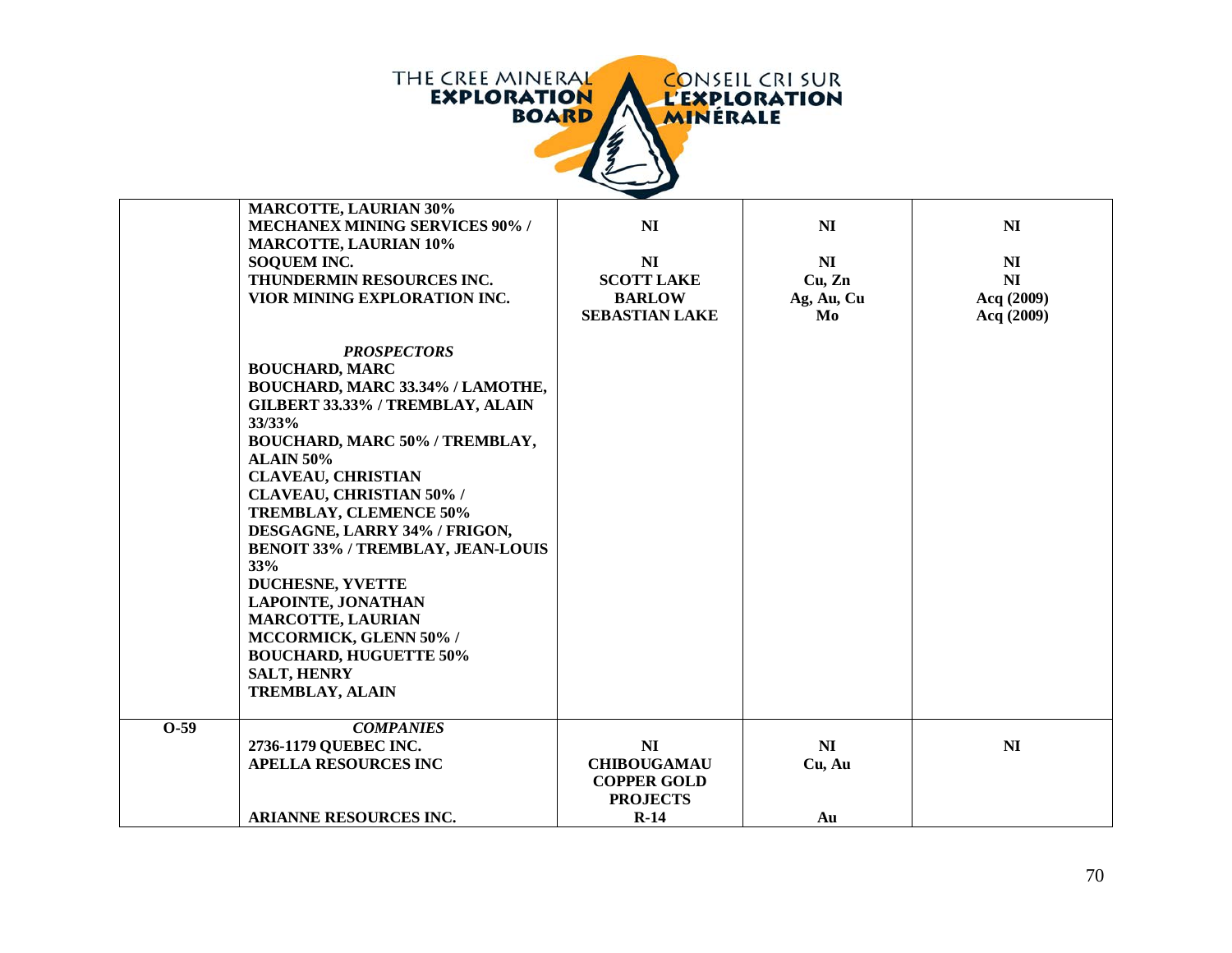

| <b>BLACKROCK METALS INC. (formerly</b> | N <sub>I</sub>            | N <sub>I</sub> | N <sub>I</sub>                   |
|----------------------------------------|---------------------------|----------------|----------------------------------|
| 6945295 CANADA INC.)                   |                           |                |                                  |
| <b>BULL'S EYE EXPLORATION</b>          | <b>CHAPAIS</b>            | Au, Cu, Zn     |                                  |
|                                        | <b>OBALSKI</b>            | Au             |                                  |
| <b>CARTIER RESOURCES INC.</b>          | <b>DOLLIER</b>            | Au             | 7.94 g/t Au over 1 m (2009)      |
| <b>COGITORE RESOURCES INC.</b>         | <b>SCOTT LAKE</b>         | Cu, Zn         | Intersected 26.7 metres of       |
|                                        |                           |                | massive sulphides grading        |
|                                        |                           |                | 2.1% copper, 5.2% zinc,          |
|                                        |                           |                | 0.3 g/t Au and 24.9 g/t Ag       |
|                                        | <b>LEMOINE (JV INMET)</b> | Cu, Zn         |                                  |
| <b>DIAGNOS INC.</b>                    | NI                        | N <sub>I</sub> | N <sub>I</sub>                   |
| DOCUSCIENCE INC.                       | N <sub>I</sub>            | NI             | NI                               |
| <b>EXPLORATEURS INNOVATEURS DE</b>     | <b>NI</b>                 | N <sub>I</sub> | NI                               |
| <b>QUEBEC INC.</b>                     |                           |                |                                  |
| <b>FANCAMP EXPLORATION LTD.</b>        | N <sub>I</sub>            | N <sub>I</sub> | N <sub>I</sub>                   |
| <b>GL GEOSERVICE INC. 50%/</b>         | N <sub>I</sub>            | N <sub>I</sub> | NI                               |
| <b>BOUCHARD, MARC 50%</b>              |                           |                |                                  |
| <b>GOLDEN VALLEY MINES LTD.</b>        | <b>GRASSROOTS</b>         | Au, Cu         | N <sub>I</sub>                   |
|                                        | <b>EXPLORATION</b>        |                |                                  |
|                                        | <b>PROJECT</b>            |                |                                  |
| IAMGOLD-QUEBEC MANAGEMENT              | <b>NI</b>                 | N <sub>I</sub> | N <sub>I</sub>                   |
| INC.                                   |                           |                |                                  |
| KODIAK EXPLORATION LTD.                | N <sub>I</sub>            | N <sub>I</sub> | N <sub>I</sub>                   |
| <b>LAKE SHORE GOLD CORP.</b>           | NI                        | NI             | NI                               |
| <b>LOUNOR EXPLORATION INC.</b>         | <b>QUEYLUS</b>            | Au, Cu, U      | NI                               |
| <b>MSV RESOURCES 2007 INC./</b>        | <b>COPPER RAND MINE</b>   | Au, Cu         | <b>Mine closure for December</b> |
| <b>CAMPBELL RESOURCES INC.</b>         | <b>CORNER BAY</b>         | Cu             | 2008                             |
| <b>CORNER BAY RESOURCES INC. 50% /</b> | <b>MERRILL ISLAND</b>     | Cu             |                                  |
| SOQUEM INC. 50%                        | <b>MINE</b>               |                |                                  |
|                                        |                           |                |                                  |
| <b>PROSPECTORS</b>                     |                           |                |                                  |
| <b>CASIDY, IAN</b>                     |                           |                |                                  |
| <b>GIGLIO, ANNA ROSA</b>               |                           |                |                                  |
| <b>GIRARD, ROSAIR</b>                  |                           |                |                                  |
| GIRARD, ROSAIR 50% / TREMBLAY,         |                           |                |                                  |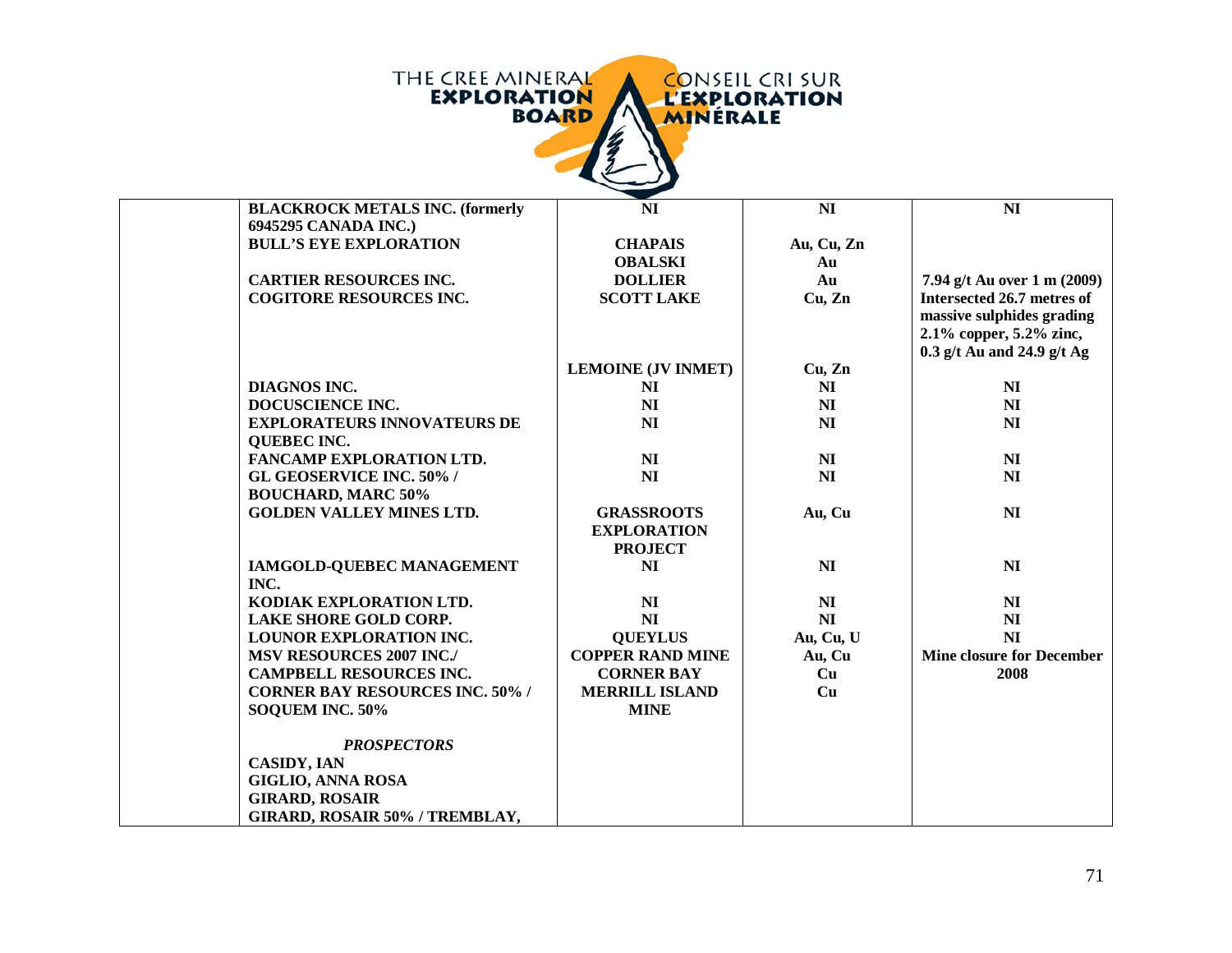

|        | <b>ALAIN 50%</b>                   |                          |            |                |
|--------|------------------------------------|--------------------------|------------|----------------|
|        | <b>LAMOTHE, GILBERT</b>            |                          |            |                |
|        | O'BRIEN, PATRICK (APELLA           |                          |            |                |
|        | <b>RESOURCES INC</b> )             |                          |            |                |
|        | PERRON, TONY                       |                          |            |                |
|        | SIMARD, ROBERT                     |                          |            |                |
|        |                                    |                          |            |                |
| $O-60$ | <b>COMPANIES</b>                   |                          |            |                |
|        | <b>APELLA RESOURCES INC</b>        | <b>CHIBOUGAMAU</b>       | Cu, Au     |                |
|        |                                    | <b>COPPER GOLD</b>       |            |                |
|        |                                    | <b>PROJECTS</b>          |            |                |
|        | <b>ARIANNE RESOURCES INC.</b>      | $R-14$                   | Au         |                |
|        | <b>BULL'S EYE EXPLORATION</b>      | <b>CHAPAIS</b>           | Au, Cu, Zn |                |
|        |                                    | <b>OBALSKI</b>           | Au         |                |
|        | <b>CELTIC MINERALS LTD.</b>        | <b>MUSCOCHO</b>          | Cu. Ni     |                |
|        | <b>DIAGNOS INC.</b>                | NI                       | NI         | NI             |
|        | <b>EXPLORATEURS INNOVATEURS DE</b> | N <sub>I</sub>           | NI         | NI             |
|        | <b>QUEBEC INC.</b>                 |                          |            |                |
|        | IAMGOLD-QUEBEC MANAGEMENT          | NI                       | NI         | NI             |
|        | INC.                               |                          |            |                |
|        | <b>JOURDAN RESOURCES INC.</b>      | N <sub>I</sub>           | NI         | NI             |
|        | LOUNOR EXPLORATION INC.            | <b>QUEYLUS</b>           | Au, Cu, U  | NI             |
|        | <b>MESTON RESOURCES INC.</b>       | <b>See MSV RESOURCES</b> |            |                |
|        |                                    | INC.                     |            |                |
|        | <b>MESTON RESOURCES INC. 50% /</b> | N <sub>I</sub>           | NI         | N <sub>I</sub> |
|        | SOQUEM INC. 50%                    |                          |            |                |
|        | <b>MURGOR RESOURCES INC.</b>       | NI                       | NI         | N <sub>I</sub> |
|        | <b>SAGE GOLD INC.</b>              | <b>FANCAMP</b>           | Au         |                |
|        |                                    | <b>BARLOW</b>            | Au         |                |
|        | <b>SOQUEM INC.</b>                 | NI                       | NI         | NI             |
|        | SOQUEM INC. 50% / PLEXMAR          | NI                       | NI         | N <sub>I</sub> |
|        | <b>RESOURCES INC 50%</b>           |                          |            |                |
|        | TAWSHO MINING INC.                 | <b>CHEVRIER</b>          | Au         | N <sub>I</sub> |
|        | TAWSHO MINING INC. 63.83% /        | N <sub>I</sub>           | NI         | N <sub>I</sub> |
|        | <b>IAMGOLD-QUEBEC MANAGEMENT</b>   |                          |            |                |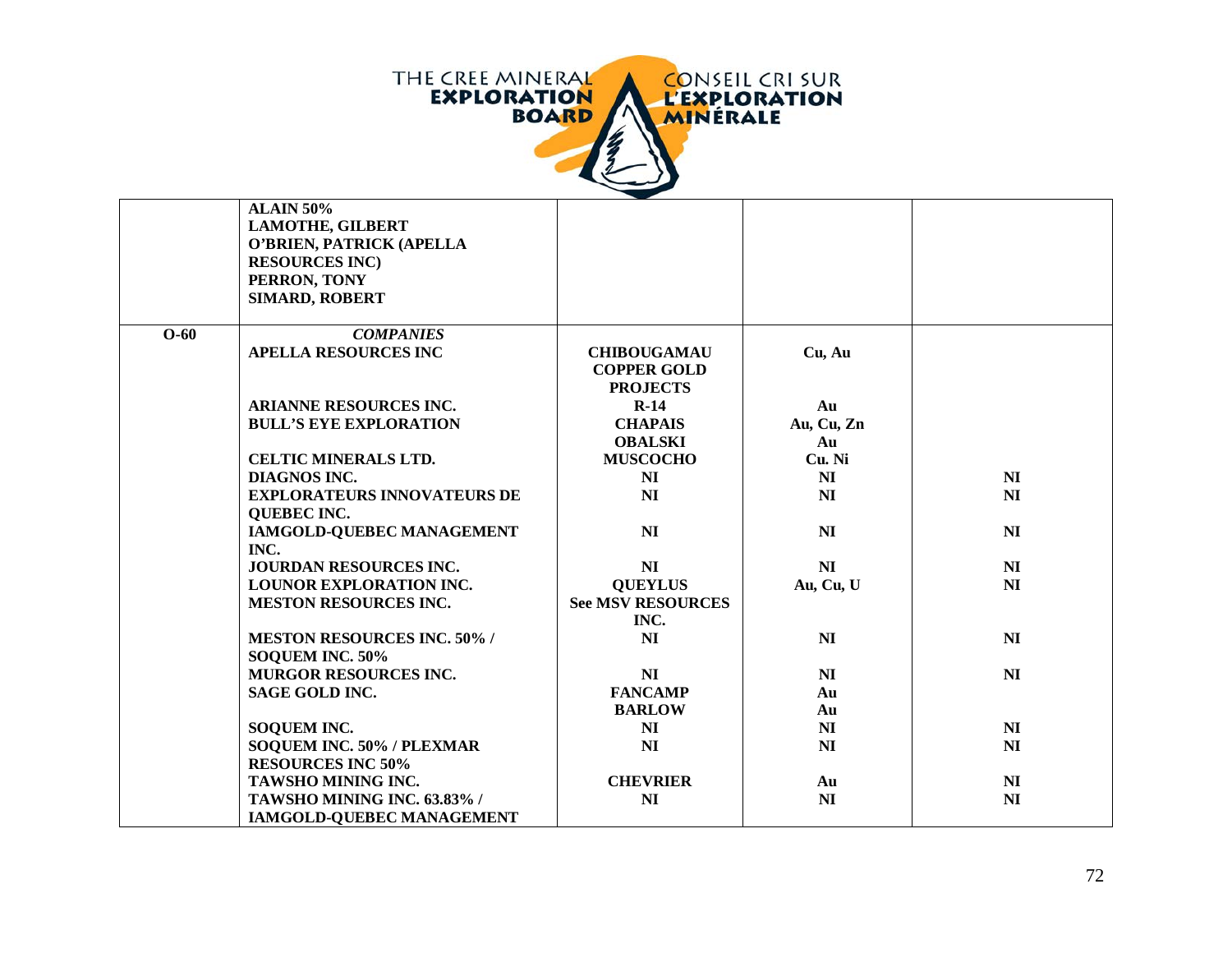

|        | INC. 36.17%<br>TECTONIC RESOURCES INC.<br>VISIBLE GOLD MINES INC.                                                                                                                                                                           | <b>HAUY-HYGRADE</b><br><b>HAZEUR</b>                        | Au<br>Au       | N <sub>I</sub> |
|--------|---------------------------------------------------------------------------------------------------------------------------------------------------------------------------------------------------------------------------------------------|-------------------------------------------------------------|----------------|----------------|
|        | <b>PROSPECTORS</b><br><b>CASIDY, IAN</b><br><b>GIRARD, ROSAIR</b><br>GIRARD, ROSAIR 50% / TREMBLAY,<br><b>ALAIN 50%</b><br>HUDON, PIERRE PAUL<br>PERRON, TONY<br><b>ROUSSEAU, RENE</b><br><b>SENECHAL, BERNARD</b><br><b>SIMARD, ROBERT</b> |                                                             |                |                |
| $O-61$ | <b>COMPANIES</b><br><b>APELLA RESOURCES INC.</b>                                                                                                                                                                                            | <b>CHIBOUGAMAU</b><br><b>COPPER GOLD</b><br><b>PROJECTS</b> | Cu, Au         |                |
|        | <b>MESTON RESOURCES INC.</b>                                                                                                                                                                                                                | <b>See MSV RESOURCES</b><br>INC.                            |                |                |
|        | <b>MESTON RESOURCES INC. 60% /</b><br>SOQUEM INC. 40%                                                                                                                                                                                       | NI                                                          | NI             | N <sub>I</sub> |
|        | <b>MONTERO MINING AND</b><br><b>EXPLORATION LTD.</b>                                                                                                                                                                                        | N <sub>I</sub>                                              | NI             | NI             |
|        | <b>SEDIAMEK INC.</b>                                                                                                                                                                                                                        | NI                                                          | N <sub>I</sub> | NI             |
|        | <b>SOQUEM INC.</b>                                                                                                                                                                                                                          | NI                                                          | N <sub>I</sub> | NI             |
|        | <b>PROSPECTORS</b><br>DENTINGER, JEAN CLAUDE<br>DESGAGNE, LARRY 25% / FRIGON,<br><b>BENOIT 25% / TREMBLAY, JEAN-LOUIS</b><br>25%, POTVIN, DENIS 25%<br>DESGAGNE, LARRY 60% / POTVIN,<br><b>DENIS 40%</b>                                    |                                                             |                |                |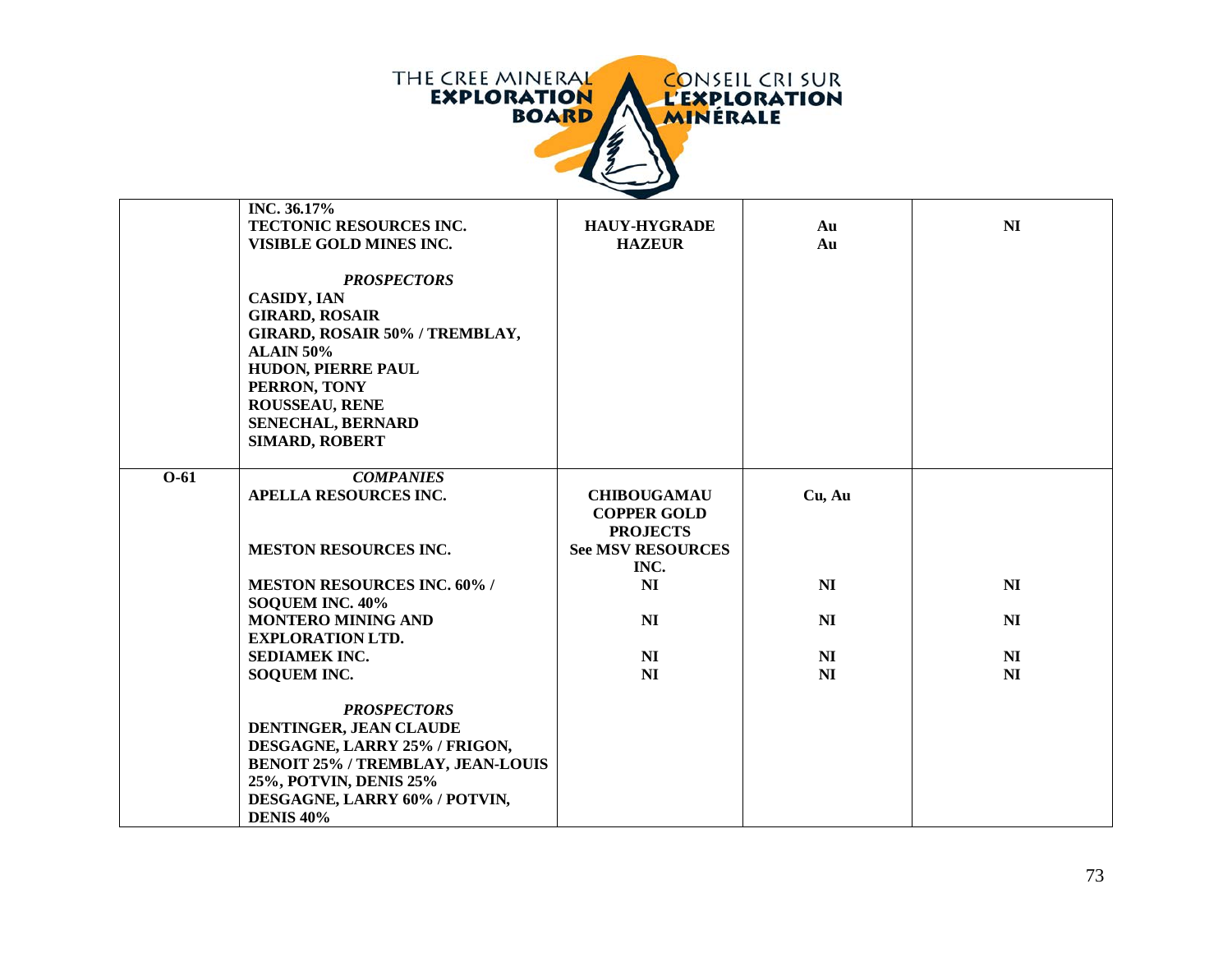

|        | LEFEBVRE, LIONEL 70% / FLEURY,        |  |  |
|--------|---------------------------------------|--|--|
|        | <b>GERVAIS 30%</b>                    |  |  |
|        | MCCORMICK, GLENN 50% /                |  |  |
|        | <b>BOUCHARD, HUGUETTE 50%</b>         |  |  |
|        | O'CONNER, TERRENCE P.                 |  |  |
|        | PERRON, TONY                          |  |  |
|        | <b>SENECHAL, BERNARD</b>              |  |  |
|        | <b>TREMBLAY, JEAN-LOUIS</b>           |  |  |
|        |                                       |  |  |
| $O-62$ |                                       |  |  |
|        | <b>COMPANIES</b>                      |  |  |
|        |                                       |  |  |
|        | <b>PROSPECTORS</b>                    |  |  |
|        | <b>BAHAMAG, AGNES</b>                 |  |  |
|        | DESBIEN, MICHEL 33.34% / BOILY,       |  |  |
|        | JEAN-JACQUES 33.33% / LAVOIE          |  |  |
|        | <b>BERCHMANS 33.33%</b>               |  |  |
|        | DESGAGNE, LARRY                       |  |  |
|        | <b>LAVOIE BERCHMANS 50% / DESBIEN</b> |  |  |
|        | MICHEL 50%                            |  |  |
|        | <b>SENECHAL, BERNARD</b>              |  |  |
|        | <b>SIMARD, GERVAIS</b>                |  |  |
|        | <b>TACHE, JACYNTHE</b>                |  |  |
|        |                                       |  |  |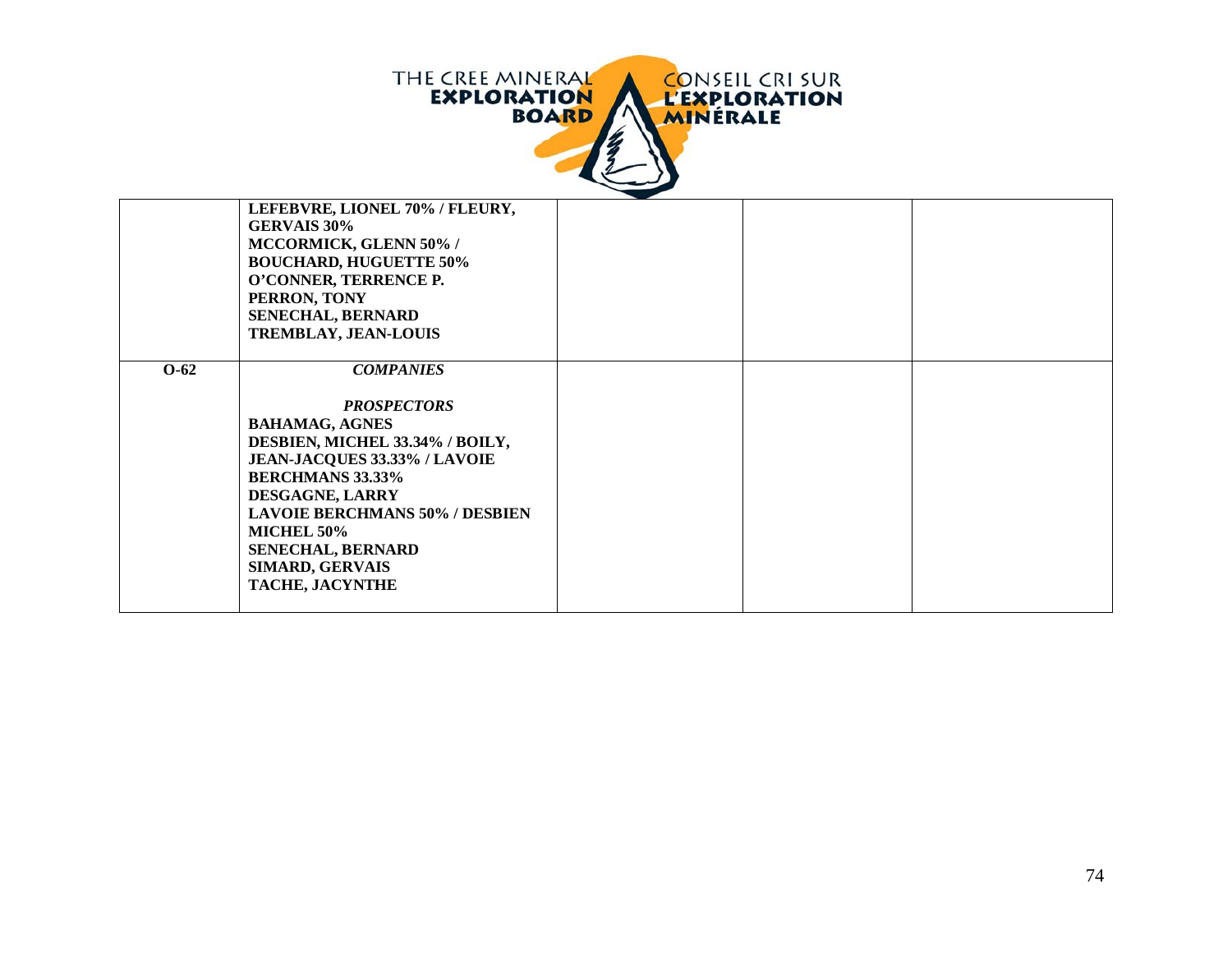

# **8. WASKAGANISH FIRST NATION**

## *8.1. Geology and mineral resources potential*

The Waskaganish area is located primarily on metasedimentary rocks of the Nemiscau geologic sub-province of the Superior Province. The rocks consist of paragneiss and schist metamorphosed to the amphibolite and granulite facies. Granites, marble and iron formations are associated with the metasedimentary rocks.

#### *WASKAGANISH TRAPLINES:*

Number of companies with active claims: 30.

Number of prospectors with active claims: 7.

Substances: gold (Au), silver (Ag), copper (Cu), nickel (Ni), zinc (Zn), uranium (U), diamond (C), lithium (Li), and sphagnum peat moss.

#### *Highlights:*

- 30.2 g/t Au on the **ARIANNE RESOURCES INC.** OPINACA property;
- 4.4%Li2O on the **ARIANNE RESOURCES INC.** KOMO property;
- 2.15% Li2O on the **DIOS EXPLORATION INC.** PONTAX-LITHIUM property;
- 10.8 g/t Au on the **EASTMAIN RESOURCES INC. – OPINACA MINES LTD.** ELEONORE SOUTH property;
- 22.97 g/t Au on the **VIRGINIA MINES INC.** ANATACAU-WABAMISK property;
- $\geq$  8.8 million tonnes at 0.88% Cu indicated resources and 7.8 million tonnes at 0.87% Cu inferred resources on the **SOUTHAMPTON VENTURES INC.** HORDEN LAKE property.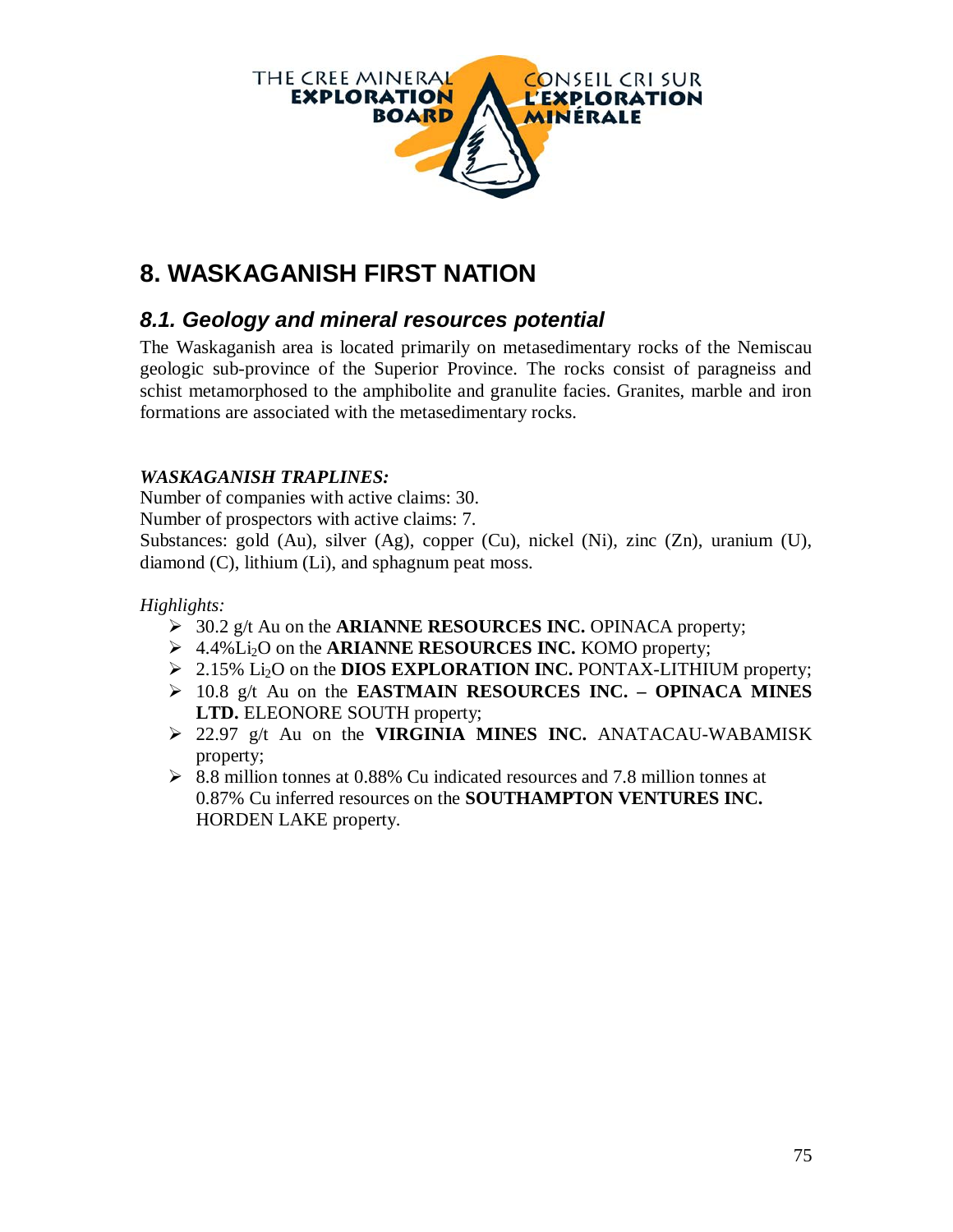

# *8.2. Mineral Exploration Activity (Waskaganish)*

| <b>TRAPLINE</b> | <b>COMPANIES/PROSPECTORS</b>                                                                                                                                                                                                                       | <b>PROJECTS</b>                                                                                                | <b>SUBSTANCES</b>                                                 | <b>ACTIVITY</b>                                                                                                                                                                      |
|-----------------|----------------------------------------------------------------------------------------------------------------------------------------------------------------------------------------------------------------------------------------------------|----------------------------------------------------------------------------------------------------------------|-------------------------------------------------------------------|--------------------------------------------------------------------------------------------------------------------------------------------------------------------------------------|
|                 |                                                                                                                                                                                                                                                    |                                                                                                                |                                                                   | <b>FINDINGS</b>                                                                                                                                                                      |
| $A-4$           | <b>COMPANIES</b><br><b>ADVENTURE GOLD INC.</b><br>AMERICAN BONANZA GOLD CORP.<br><b>BULL'S EYE EXPLORATION</b><br>DETOUR GOLD CORP.<br><b>EXPLORATION METAUXDIC</b><br><b>RADISSON MINING RESOURCES INC.</b><br><b>PROSPECTORS</b><br>PERRON, TONY | NI<br><b>FENELON</b><br><b>MARTINIERE</b><br><b>NI</b><br><b>DETOUR LAKE</b><br><b>NI</b><br><b>MASSICOTTE</b> | Au<br>Au, Ni<br>Au, Ni<br><b>NI</b><br>Au<br>N <sub>I</sub><br>Au | N <sub>I</sub>                                                                                                                                                                       |
| $N-5$           | <b>COMPANIES</b><br><b>CANADIAN ROYALTIES INC.</b><br><b>INTERNATIONAL CANALASKA</b><br><b>RESOURCES LTD.</b><br>NEMISCAU LTD.<br><b>QUETZAL ENERGY LTD. (formerly</b><br>SOUTHAMPTON VENTURES INC.)                                               | NI<br><b>NI</b><br><b>See SOUTHAMPTON</b><br><b>VENTURES INC</b><br><b>HORDEN LAKE</b>                         | NI<br>NI<br>Cu, Ni                                                | N <sub>I</sub><br><b>Mineral Resource</b><br><b>Estimate 8.8 million</b><br>tonnes at 0.88% Cu<br>indicated resources and<br>7.8 million tonnes at<br>0.87% Cu inferred<br>resources |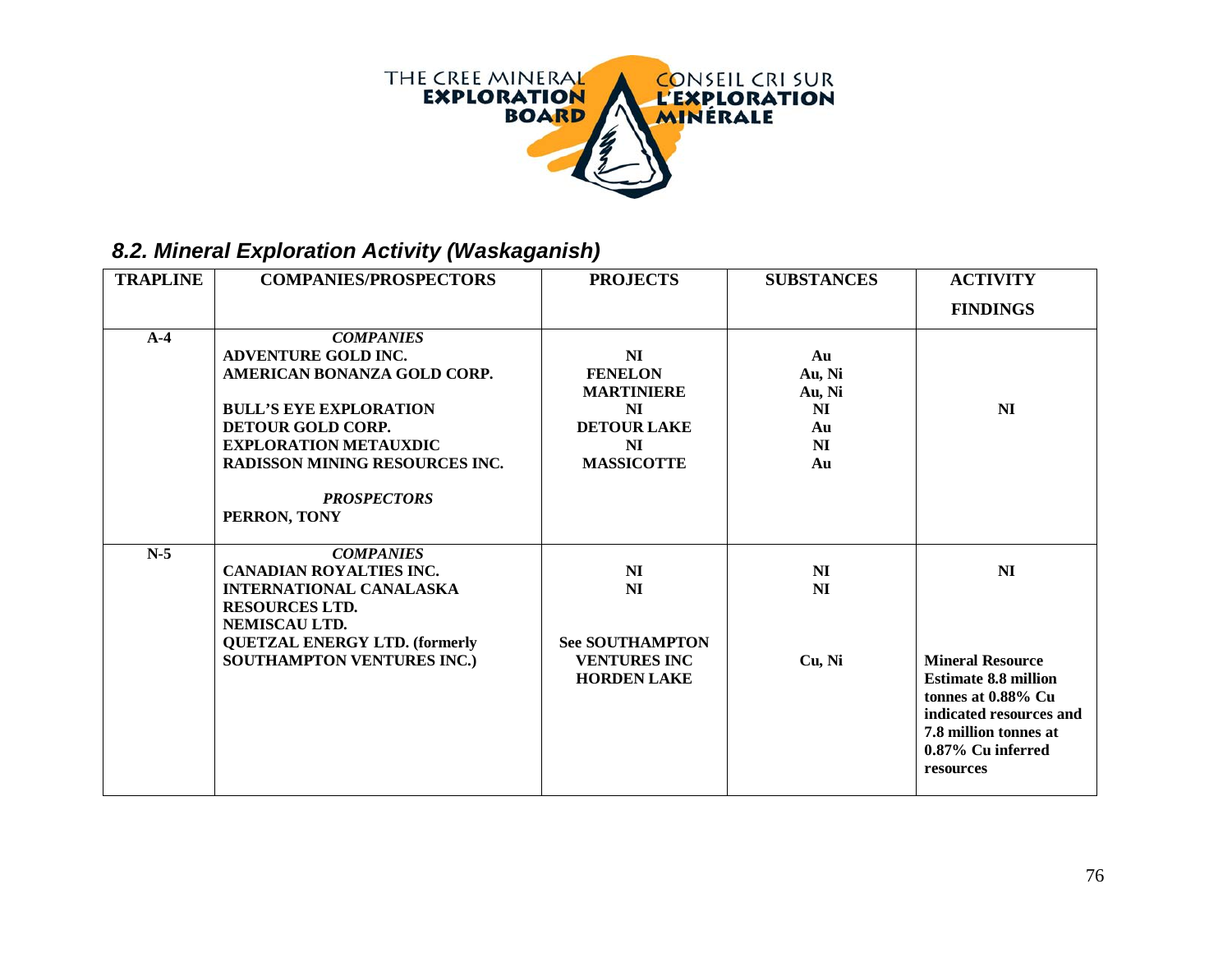

|        | <b>PROSPECTORS</b>                                                                                                                                                                                                                                       |                                                                                     |                                                                                                              |                                  |
|--------|----------------------------------------------------------------------------------------------------------------------------------------------------------------------------------------------------------------------------------------------------------|-------------------------------------------------------------------------------------|--------------------------------------------------------------------------------------------------------------|----------------------------------|
|        |                                                                                                                                                                                                                                                          |                                                                                     |                                                                                                              |                                  |
| $N-7$  | <b>COMPANIES</b><br>SOMBRA INC. (formerly 3098 7994<br><b>QUEBEC INC.)</b><br><b>PROSPECTORS</b>                                                                                                                                                         | <b>NI</b>                                                                           | N <sub>I</sub>                                                                                               |                                  |
| $N-8$  | <b>COMPANIES</b><br>AMERICAN BONANZA GOLD CORP.<br>DÉVELOPPEMENT MATAGAMI INC.<br>DIAGNOS INC.<br><b>SOQUEM INC.</b><br><b>TOURBIERE BERGER LTEE</b><br>XSTRATA CANADA CORP.<br><b>PROSPECTORS</b><br><b>MANSEAU, DANIELLE</b><br><b>TREMBLAY, DENIS</b> | <b>FENELON</b><br><b>MARTINIERE</b><br>NI<br>NI<br>N <sub>I</sub><br>N <sub>I</sub> | Au, Ni<br>Au, Ni<br>N <sub>I</sub><br>N <sub>I</sub><br>N <sub>I</sub><br><b>PEAT MOSS</b><br>N <sub>I</sub> | N <sub>I</sub><br>N <sub>I</sub> |
| $R-1A$ | <b>COMPANIES</b><br><b>AZIMUT EXPLORATION INC.</b><br><b>MAJESCOR RESOURCES INC.</b><br><b>PROSPECTORS</b>                                                                                                                                               | <b>BROADBACK</b><br><b>MIRABELLI</b>                                                | Au<br>Au, Cu                                                                                                 |                                  |
| $R-5$  | <b>COMPANIES</b><br><b>MAJESCOR RESOURCES INC.</b><br><b>PROSPECTORS</b>                                                                                                                                                                                 | <b>MIRABELLI</b>                                                                    | Au, Cu                                                                                                       |                                  |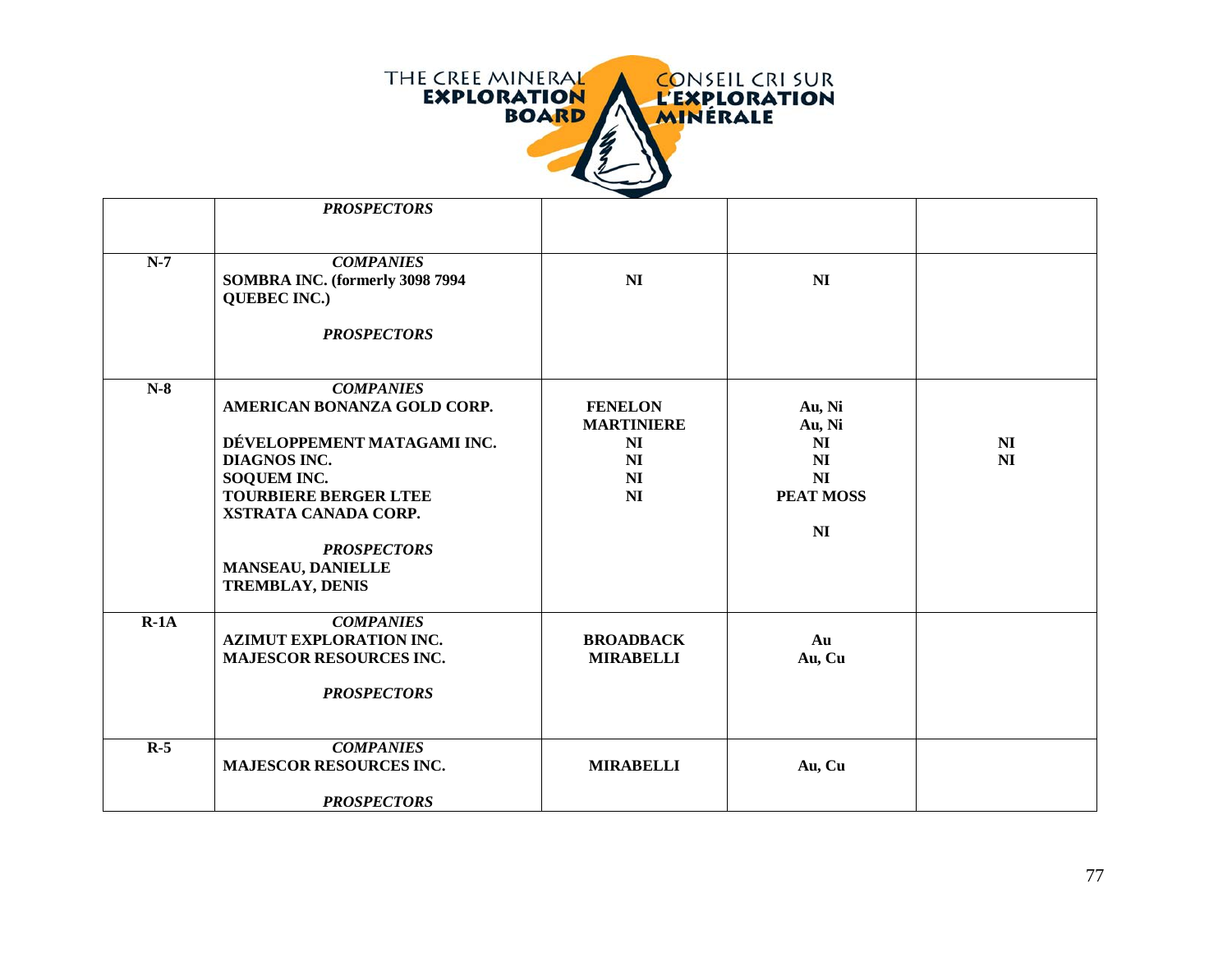

| $R-6$  | <b>COMPANIES</b><br><b>MAJESCOR RESOURCES INC.</b> | <b>MIRABELLI</b>                                    | Au, Cu          |                          |
|--------|----------------------------------------------------|-----------------------------------------------------|-----------------|--------------------------|
|        | <b>PROSPECTORS</b>                                 |                                                     |                 |                          |
| $R-8$  | <b>COMPANIES</b>                                   |                                                     |                 |                          |
|        | <b>DIOS EXPLORATION INC.</b>                       | PONTAX-LITHIUM                                      | Li              |                          |
|        | <b>EVERTON RESOURCES INC.</b>                      | <b>WILDCAT</b>                                      | Au              |                          |
|        | <b>GOLDEN VALLEY MINES LTD.</b>                    | <b>CHEECHOO GOLD</b>                                | Au              |                          |
|        | <b>MAJESCOR RESOURCES INC.</b>                     | <b>MIRABELLI</b>                                    | Au, Cu          |                          |
|        | <b>SIRIOS RESOURCES INC.</b>                       | <b>PONTAX (See DIOS</b><br><b>EXPLORATION INC.)</b> | Ag, Au, DIAMOND |                          |
|        | VIRGINIA MINES INC.                                | <b>ANATACAU-</b>                                    | Au              | $D(\text{\#}:2,500)$     |
|        |                                                    | <b>WABAMISK</b>                                     |                 | 8.47 g/t Au to 22.97 g/t |
|        |                                                    |                                                     |                 | Au on 2 m (2009)         |
|        | <b>PROSPECTORS</b>                                 |                                                     |                 |                          |
|        |                                                    |                                                     |                 |                          |
| $R-9$  | <b>COMPANIES</b>                                   |                                                     |                 |                          |
|        | DIOS EXPLORATION INC.                              | PONTAX-LITHIUM                                      | Li              |                          |
|        | <b>EVERTON RESOURCES INC.</b>                      | <b>WILDCAT</b>                                      | Au              |                          |
|        | <b>MAJESCOR RESOURCES INC.</b>                     | <b>MIRABELLI</b>                                    | Au, Cu          |                          |
|        | <b>SIRIOS RESOURCES INC.</b>                       | <b>PONTAX (See DIOS</b>                             | Ag, Au, DIAMOND |                          |
|        |                                                    | <b>EXPLORATION INC.)</b>                            |                 |                          |
|        | <b>PROSPECTORS</b>                                 |                                                     |                 |                          |
|        |                                                    |                                                     |                 |                          |
| $R-10$ | <b>COMPANIES</b>                                   |                                                     |                 |                          |
|        | <b>ARIANNE RESOURCES INC.</b>                      | <b>WABAMISK</b>                                     | Au              |                          |
|        |                                                    | <b>KOMO</b>                                         | Au, Li          | 4.4% $Li2O$              |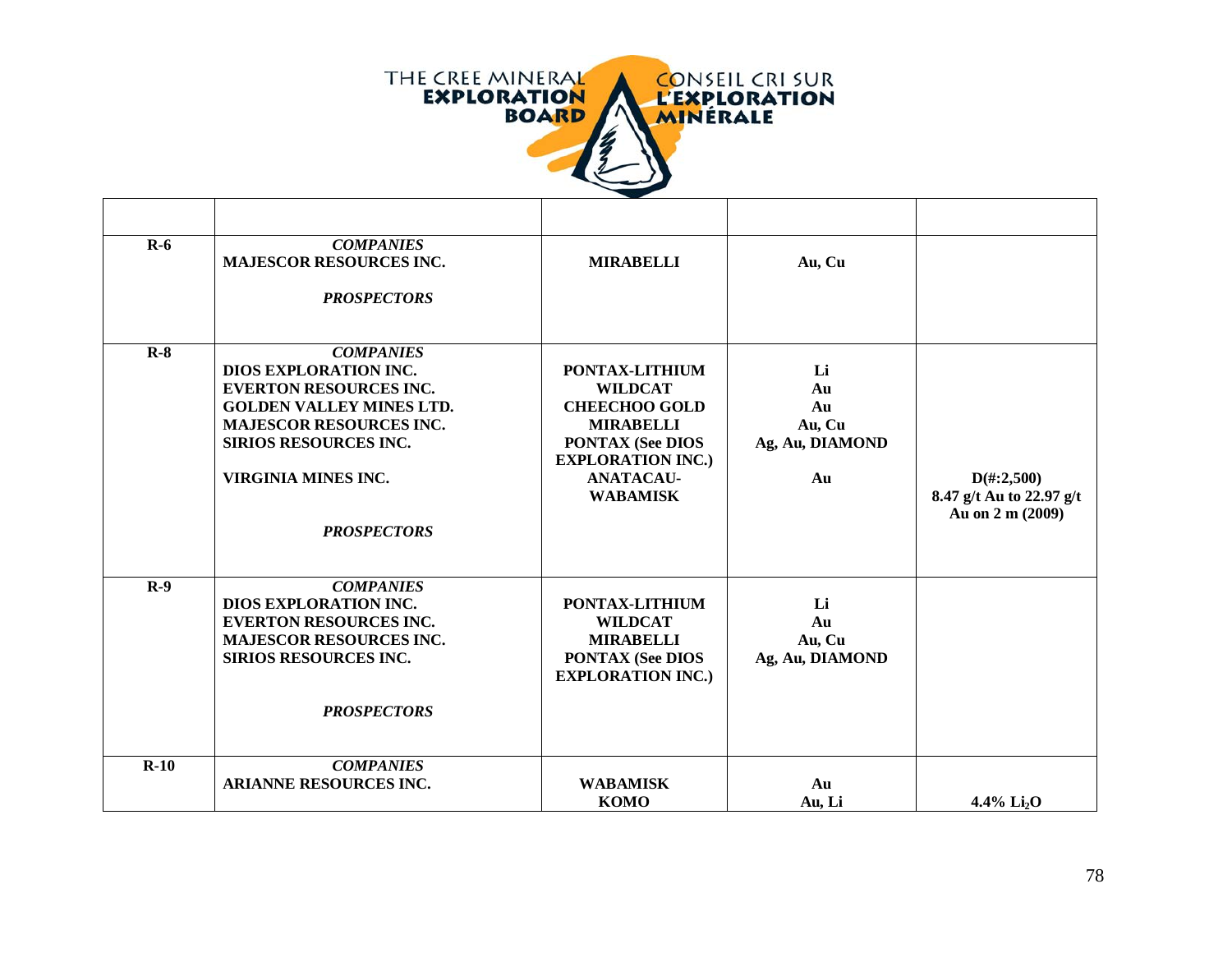| <b>THE CREE MINERAL</b><br><b>CONSEIL CRI SUR</b><br><b>EXPLORATION</b><br><b>L'EXPLORATION</b><br><b>BOARD</b><br><b>MINERALE</b> |                                                     |                 |                                                                      |  |
|------------------------------------------------------------------------------------------------------------------------------------|-----------------------------------------------------|-----------------|----------------------------------------------------------------------|--|
|                                                                                                                                    | <b>OPINACA</b>                                      | Au              | 30.2 g/t Au                                                          |  |
| <b>ARIANNE RESOURCES INC. 50%/</b>                                                                                                 | <b>LACH</b>                                         | Au              | Pr, S, G                                                             |  |
| SOQUEM INC. 50%<br><b>ARIANNE RESOURCES INC. 50% /</b><br><b>VANTEX RESOURCES LTD. 50%</b>                                         | <b>BLACK DOG</b>                                    | Au              |                                                                      |  |
| <b>DIOS EXPLORATION INC.</b>                                                                                                       | PONTAX-LITHIUM                                      | Li              | $D(\text{\#}:3,500)$                                                 |  |
| <b>EASTMAIN RESOURCES INC. / OPINACA</b><br><b>MINES LTD.</b>                                                                      | <b>ELEPNORE SOUTH</b>                               | Au              | 10.8 g/t Au over 0.5 m                                               |  |
| <b>ELORO RESOURCES INC.</b>                                                                                                        | <b>DELTA</b>                                        | Ag, Cu, Zn      |                                                                      |  |
| <b>EVERTON RESOURCES INC.</b>                                                                                                      | <b>WILDCAT</b>                                      | Au              |                                                                      |  |
| <b>GEONORDIC TECHNICAL SERVICES</b><br>INC.                                                                                        | <b>NI</b>                                           | NI              |                                                                      |  |
| IAMGOLD-QUEBEC MANAGEMENT INC.                                                                                                     | <b>NI</b>                                           | <b>NI</b>       |                                                                      |  |
| <b>GOLDEN VALLEY MINES LTD.</b>                                                                                                    | <b>CHEECHOO GOLD</b>                                | Au              |                                                                      |  |
| <b>SIRIOS RESOURCES INC.</b>                                                                                                       | <b>PONTAX (See DIOS</b><br><b>EXPLORATION INC.)</b> | Ag, Au, DIAMOND |                                                                      |  |
| <b>VIRGINIA MINES INC.</b>                                                                                                         | <b>ANATACAU-</b><br><b>WABAMISK</b>                 | Au              | $D(\text{\#}:2,500)$<br>8.47 g/t Au to 22.97 g/t<br>Au on 2 m (2009) |  |
| <b>PROSPECTORS</b><br><b>BAMBIC, PETER</b><br>LAVALLEE, JEAN-RAYMOND                                                               |                                                     |                 |                                                                      |  |
| <b>LAVOIE, HENRI</b><br><b>ROBERT, JEAN</b>                                                                                        |                                                     |                 |                                                                      |  |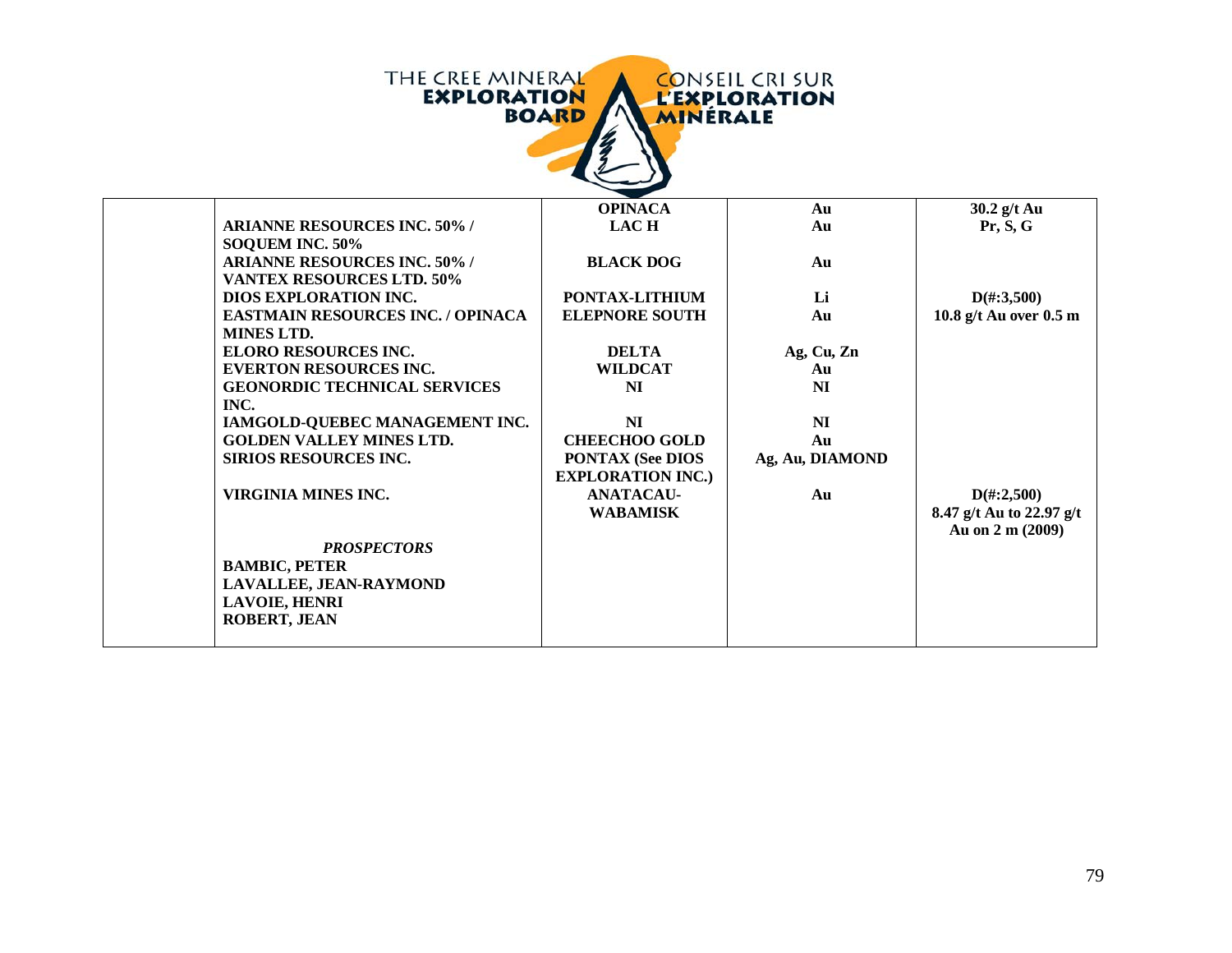

# **9. WASWANIPI FIRST NATION**

### *9.1. Geology and mineral resources potential*

The Desmaraisville kimberlite field is located in the Waswanipi-Saguenay structural zone (WSZ) oriented WNW at  $286^\circ$  in the central part of the Abitibi Sub-Province and is composed of five hypabyssal pipes (Moorehead *et al,* 1999*)* and numerous dykes dated at 1100 Ma. The Desmaraisville kimberlites are clustered in two sectors: the Le Tac Township sector hosting 3 pipes and numerous dykes near NE-trending diabase dykes assigned to the Preissac swarm (2167-2214 Ma), and the Ailly Township sector hosting 2 pipes and a few dykes near a major diabase dyke of the Abitibi swarm (1141 Ma) (Doucet *et al*, 2003). The dominant structural control for the Desmaraisville field appears to be the WNW-trending Waswanipi-Saguenay structural zone. According to Doucet et al (2003), NE-oriented faults and diabase dykes form second-order structural controls that determine the emplacement of individual pipes.

#### *WASWANIPI TRAPLINES:*

Number of companies with active claims: 83.

Number of prospectors with active claims: 68 including 1 Cree prospector.

Substances: gold (Au), silver (Ag), copper (Cu), nickel (Ni), cobalt (Co), zinc (Zn), iron (Fe), uranium (U), diamond, platinum group elements (PGE), aluminum (Al).

*Highlights:*

- 5.2 g/t Au on the **HINTERLAND METALS INC.** LOCKOUT property;
- 10.40 g/t Au on the **MURGOR RESOURCES INC.** FANCAMP property;
- 28.06 g/t Au on the **MURGOR RESOURCES INC.** NELLIGAN property;
- 10.3 g/t Au, 2.62% Cu, 14 g/t Ag on the **NORTHERN SUPERIOR RESOURCES INC. – MATAMEC EXPLORATION INC.** WACHIGABAU property.
- **METANOR RESOURCES INC.** poured record 747 oz. and 744 oz. gold bars at its Bachelor Lake Mill. The ore comes from the very promising BARRY OPEN-PIT GOLD MINE.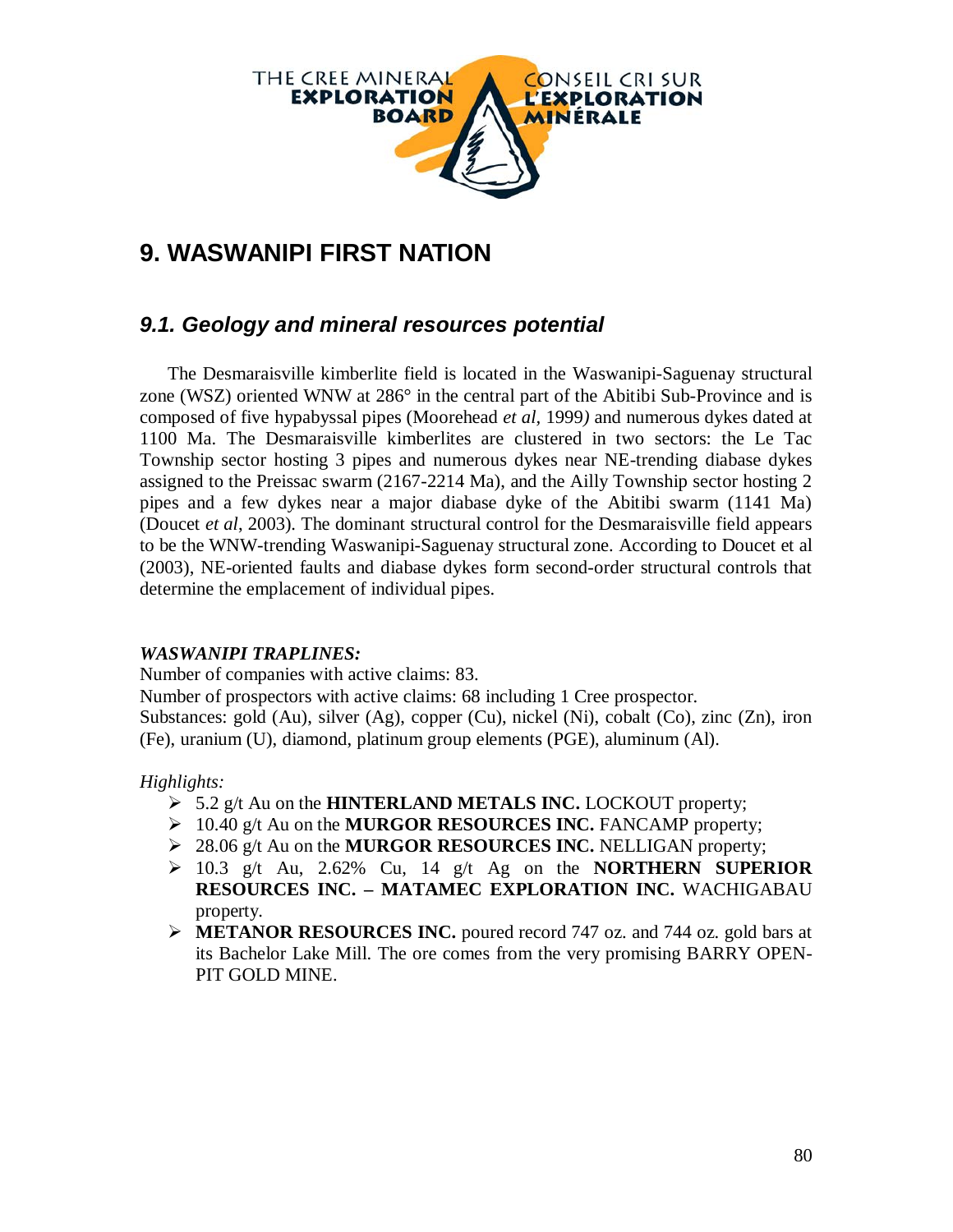

## *9.2. Mineral Exploration Activity (Waswanipi)*

| <b>TRAPLINE</b> | <b>COMPANIES/PROSPECTORS</b>                                                                                                                         | <b>PROJECTS</b>                  | <b>SUBSTANCES</b>                | <b>ACTIVITY</b> |
|-----------------|------------------------------------------------------------------------------------------------------------------------------------------------------|----------------------------------|----------------------------------|-----------------|
|                 |                                                                                                                                                      |                                  |                                  | <b>FINDINGS</b> |
| $W-1$           | <b>COMPANIES</b><br><b>SOQUEM INC.</b><br>XSTRATA CANADA CORP.<br><b>PROSPECTORS</b><br>ROBERT, JEAN 50% / DARVEAU, RENE<br>50%<br>ZAMIDA, DAVID     | N <sub>I</sub><br>N <sub>I</sub> | N <sub>I</sub><br>N <sub>I</sub> |                 |
| $W-2$           | <b>COMPANIES</b><br>XSTRATA CANADA CORP.<br><b>PROSPECTORS</b><br><b>GRIESBACH, GLENN 50% /</b><br>SHEIKHOLESLAMI, SALMASI<br><b>KAMALEDDING 50%</b> | N <sub>I</sub>                   | N <sub>I</sub>                   |                 |
| $W-4$           | <b>COMPANIES</b><br><b>PROSPECTORS</b><br><b>LAVOIE, MICHEL</b>                                                                                      |                                  |                                  |                 |
| $W-5A$          | <b>COMPANIES</b><br><b>BEAUFIELD RESOURCES INC.</b><br>IAMGOLD-QUEBEC MANAGEMENT INC.<br><b>PROSPECTORS</b><br>MANSEAU, DANIELLE 50% / DOIRON,       | <b>URBAN-BARRY</b><br>NI         | Au<br>NI                         |                 |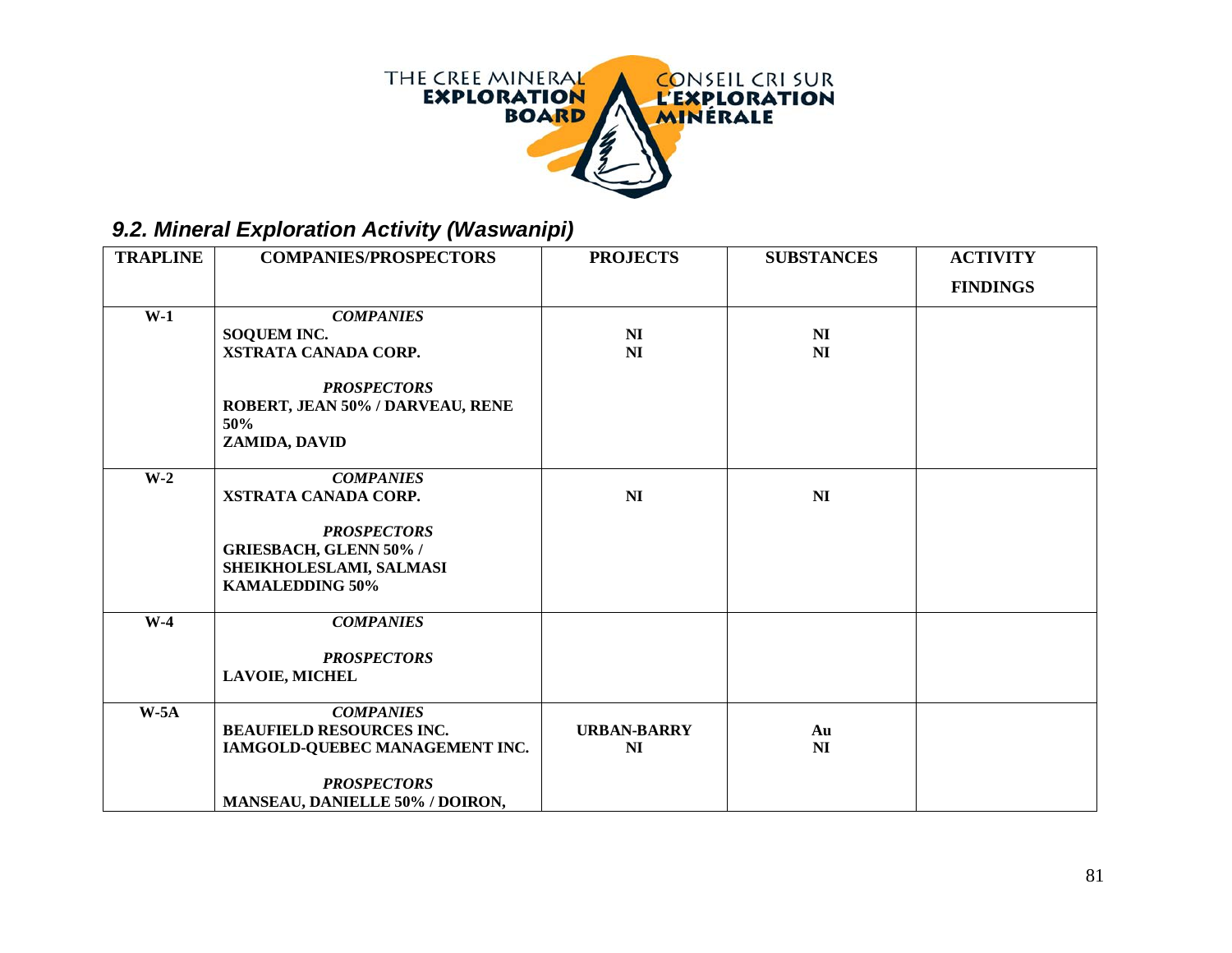

|        | <b>SERGE 50%</b>                                                                                                                                                                                                                                                                                           |                                                                                                            |                                                                            |            |
|--------|------------------------------------------------------------------------------------------------------------------------------------------------------------------------------------------------------------------------------------------------------------------------------------------------------------|------------------------------------------------------------------------------------------------------------|----------------------------------------------------------------------------|------------|
| $W-5C$ | <b>COMPANIES</b><br><b>BEAUFIELD RESOURCES INC.</b><br>SOQUEM INC.<br><b>PROSPECTORS</b>                                                                                                                                                                                                                   | <b>URBAN-BARRY</b><br>N <sub>I</sub>                                                                       | Au<br>N <sub>I</sub>                                                       |            |
| $W-5D$ | <b>COMPANIES</b><br>6761976 CANADA INC.<br><b>CANADIAN ROYALTIES INC.</b><br><b>EVERTON RESOURCES INC.</b><br>NUINSCO EXPLORATION LTD.<br>VICTORY NICKEL INC.<br><b>PROSPECTORS</b><br>DENTINGER, JEAN-CLAUDE<br>FEKETE, MARK<br><b>LAVOIE, MICHEL</b><br><b>MASSON, MARIO</b><br><b>ST-PIERRE, DANIEL</b> | N <sub>I</sub><br>N <sub>I</sub><br>LAC SCOTT,<br><b>BATTLESHIP</b><br>N <sub>I</sub><br><b>LAC ROCHER</b> | N <sub>I</sub><br>N <sub>I</sub><br>Au, Cu<br>N <sub>I</sub><br>Co, Cu, Ni | <b>PEA</b> |
| $W-6$  | <b>COMPANIES</b><br><b>PROSPECTORS</b><br>DENTINGER, JEAN-CLAUDE                                                                                                                                                                                                                                           |                                                                                                            |                                                                            |            |
| $W-6A$ | <b>COMPANIES</b><br><b>BEAUFIELD RESOURCES INC.</b><br><b>PROSPECTORS</b>                                                                                                                                                                                                                                  | <b>URBAN-BARRY</b>                                                                                         | Au                                                                         |            |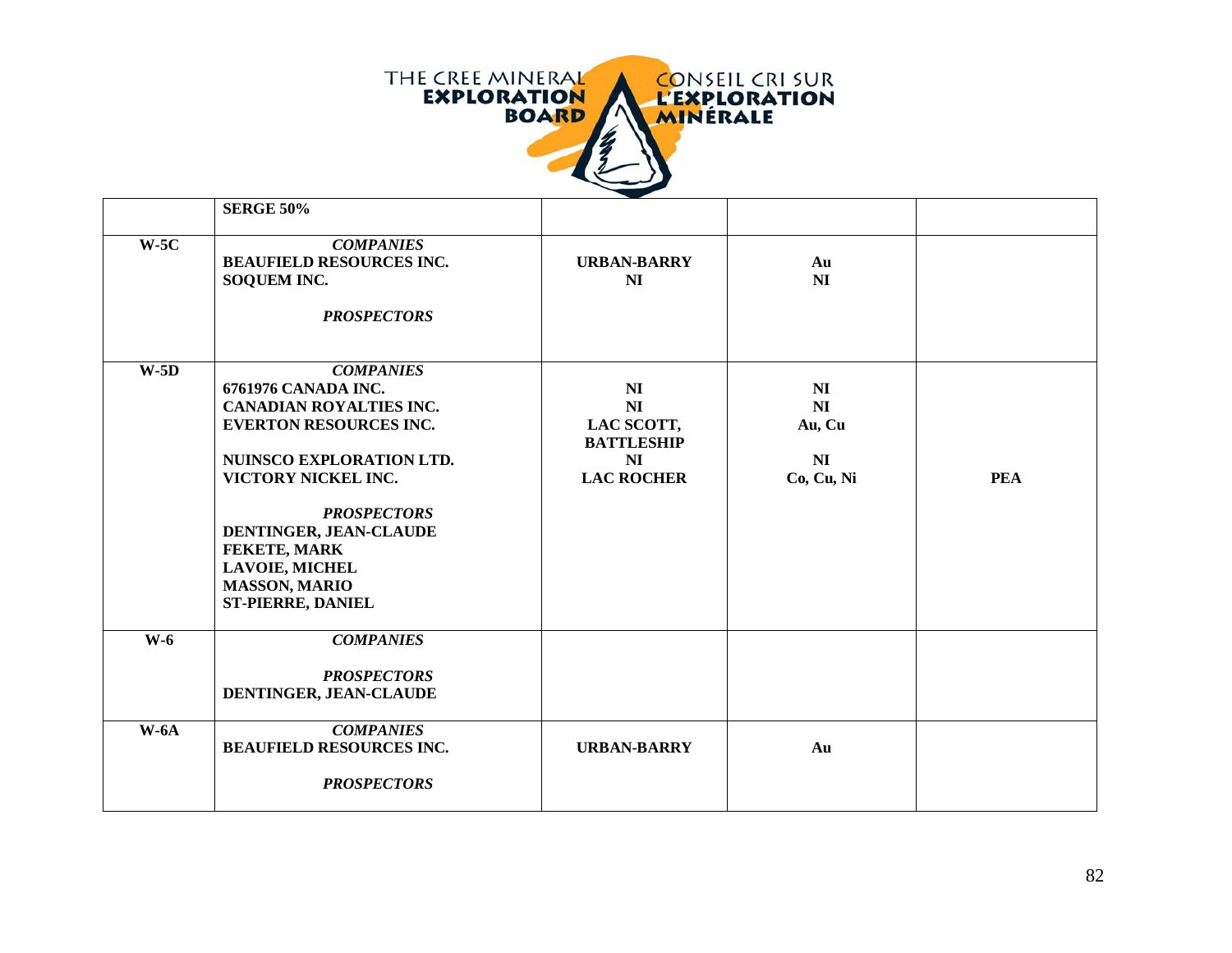

| $W-9$   | <b>COMPANIES</b><br><b>CANADIAN ROYALTIES INC.</b><br><b>PROSPECTORS</b><br>FEKETE, MARK<br><b>MASSON, MARIO</b>                               | N <sub>I</sub>                                                                                                                    | <b>NI</b>                                  |                                                                                                                     |
|---------|------------------------------------------------------------------------------------------------------------------------------------------------|-----------------------------------------------------------------------------------------------------------------------------------|--------------------------------------------|---------------------------------------------------------------------------------------------------------------------|
| $W-10$  | <b>COMPANIES</b><br><b>PROSPECTORS</b><br>DENTINGER, JEAN-CLAUDE                                                                               |                                                                                                                                   |                                            |                                                                                                                     |
| $W-10A$ | <b>COMPANIES</b><br>MURGOR RESOURCES INC.<br><b>MURGOR RESOURCES INC. 50% /</b><br>FREEWEST RESOURCES CANADA INC.<br>50%<br><b>PROSPECTORS</b> | <b>FANCAMP</b><br><b>NELLIGAN</b><br><b>WINDFALL</b><br><b>BARRY</b><br><b>BENOIT</b><br><b>EAGLE RIVER</b><br><b>GREENSHIELD</b> | Au<br>Au<br>Au<br>Au<br>Au, Cu<br>Au<br>Au | 10.4 g/t Au over 4.30 m<br>28.06 g/t Au over 4.54 m<br><b>Optioned to EAGLE</b><br><b>HILL EXPLORATION</b><br>CORP. |
| $W-11A$ | <b>COMPANIES</b><br>NIOGOLD MINING CORP.<br><b>PROSPECTORS</b>                                                                                 | N <sub>I</sub>                                                                                                                    | Au                                         |                                                                                                                     |
| $W-11B$ | <b>COMPANIES</b>                                                                                                                               |                                                                                                                                   |                                            |                                                                                                                     |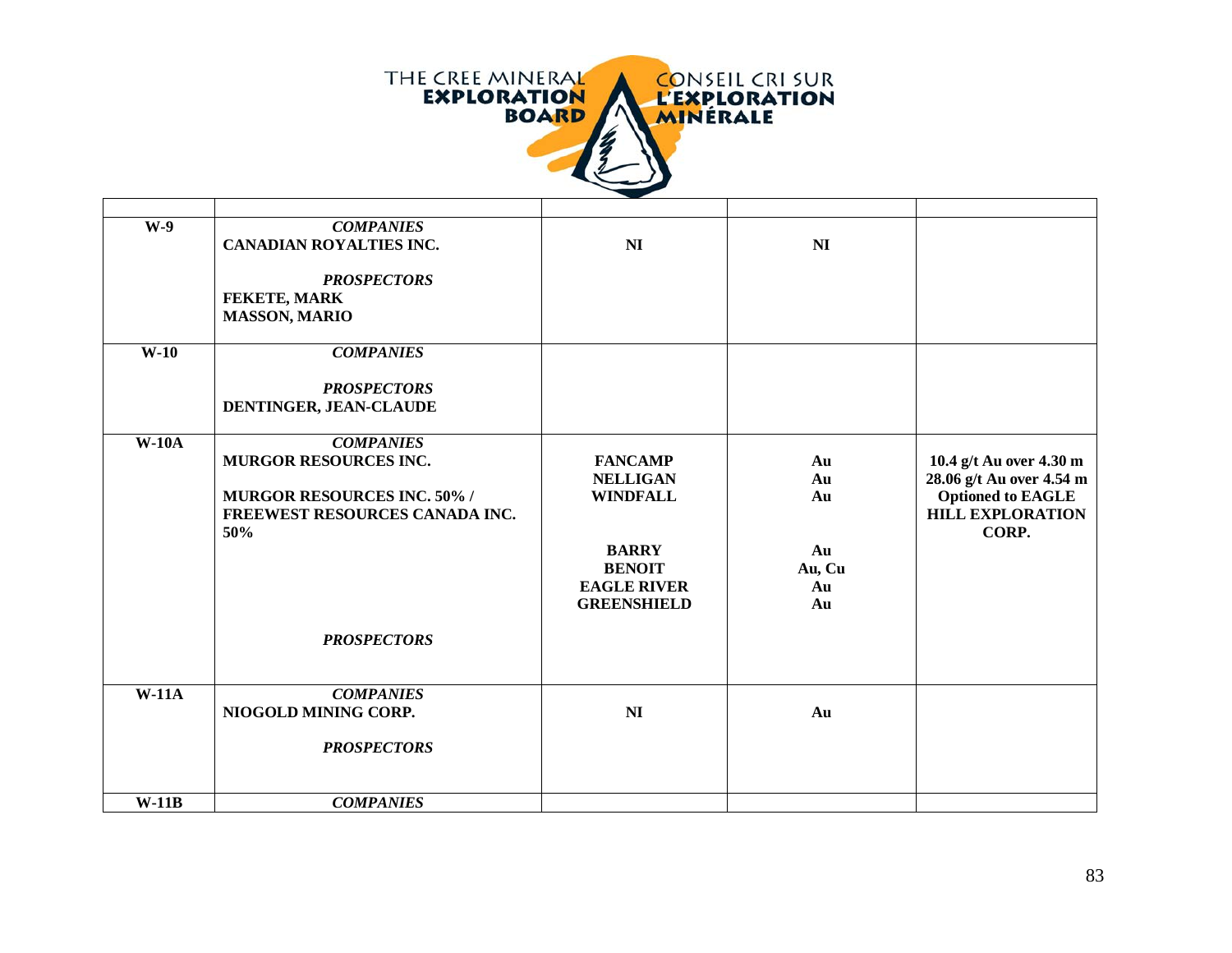|        | <b>THE CREE MINERAL</b><br><b>CONSEIL CRI SUR</b><br><b>EXPLORATION</b><br><b>L'EXPLORATION</b><br><b>BOARD</b><br><b>MINERALE</b>                                                                                                                                                                                                                                                                  |                                                                                                                                   |                                                                                    |                                                                                                                     |  |
|--------|-----------------------------------------------------------------------------------------------------------------------------------------------------------------------------------------------------------------------------------------------------------------------------------------------------------------------------------------------------------------------------------------------------|-----------------------------------------------------------------------------------------------------------------------------------|------------------------------------------------------------------------------------|---------------------------------------------------------------------------------------------------------------------|--|
|        | NIOGOLD MINING CORP.<br><b>PROSPECTORS</b>                                                                                                                                                                                                                                                                                                                                                          | <b>NI</b>                                                                                                                         | Au                                                                                 |                                                                                                                     |  |
| $W-12$ | <b>COMPANIES</b><br><b>MURGOR RESOURCES INC.</b><br><b>MURGOR RESOURCES INC. 50% /</b><br>FREEWEST RESOURCES CANADA INC.<br>50%                                                                                                                                                                                                                                                                     | <b>FANCAMP</b><br><b>NELLIGAN</b><br><b>WINDFALL</b><br><b>BARRY</b><br><b>BENOIT</b><br><b>EAGLE RIVER</b><br><b>GREENSHIELD</b> | Au<br>Au<br>Au<br>Au<br>Au, Cu<br>Au<br>Au                                         | 10.4 g/t Au over 4.30 m<br>28.06 g/t Au over 4.54 m<br><b>Optioned to EAGLE</b><br><b>HILL EXPLORATION</b><br>CORP. |  |
|        | <b>PROSPECTORS</b><br>DENTINGER, JEAN-CLAUDE                                                                                                                                                                                                                                                                                                                                                        |                                                                                                                                   |                                                                                    |                                                                                                                     |  |
| $W-13$ | <b>COMPANIES</b><br><b>APELLA RESOURCES INC. / PRIORITY</b><br><b>URANIUM CORPORATION</b><br>HE 5 RESOURCES CORP.<br><b>JDG MINERAL RESOURCES LTD.</b><br>MDN INC.<br>SOQUEM INC.<br>XSTRATA CANADA CORP.<br><b>PROSPECTORS</b><br><b>CASIDI, IAN</b><br><b>GRIESBACH, GLENN 50% /</b><br>SHEIKHOLESLAMI, SALMASI<br><b>KAMALEDDING 50%</b><br>NEALON, MARGARET<br>ROBERT, JEAN 50% / DARVEAU, RENE | <b>FRONTLINE</b><br>N <sub>I</sub><br>N <sub>I</sub><br>N <sub>I</sub><br>N <sub>I</sub><br>N <sub>I</sub>                        | $\mathbf{U}$<br>N <sub>I</sub><br>NI<br>Cu, Zn<br>N <sub>I</sub><br>N <sub>I</sub> |                                                                                                                     |  |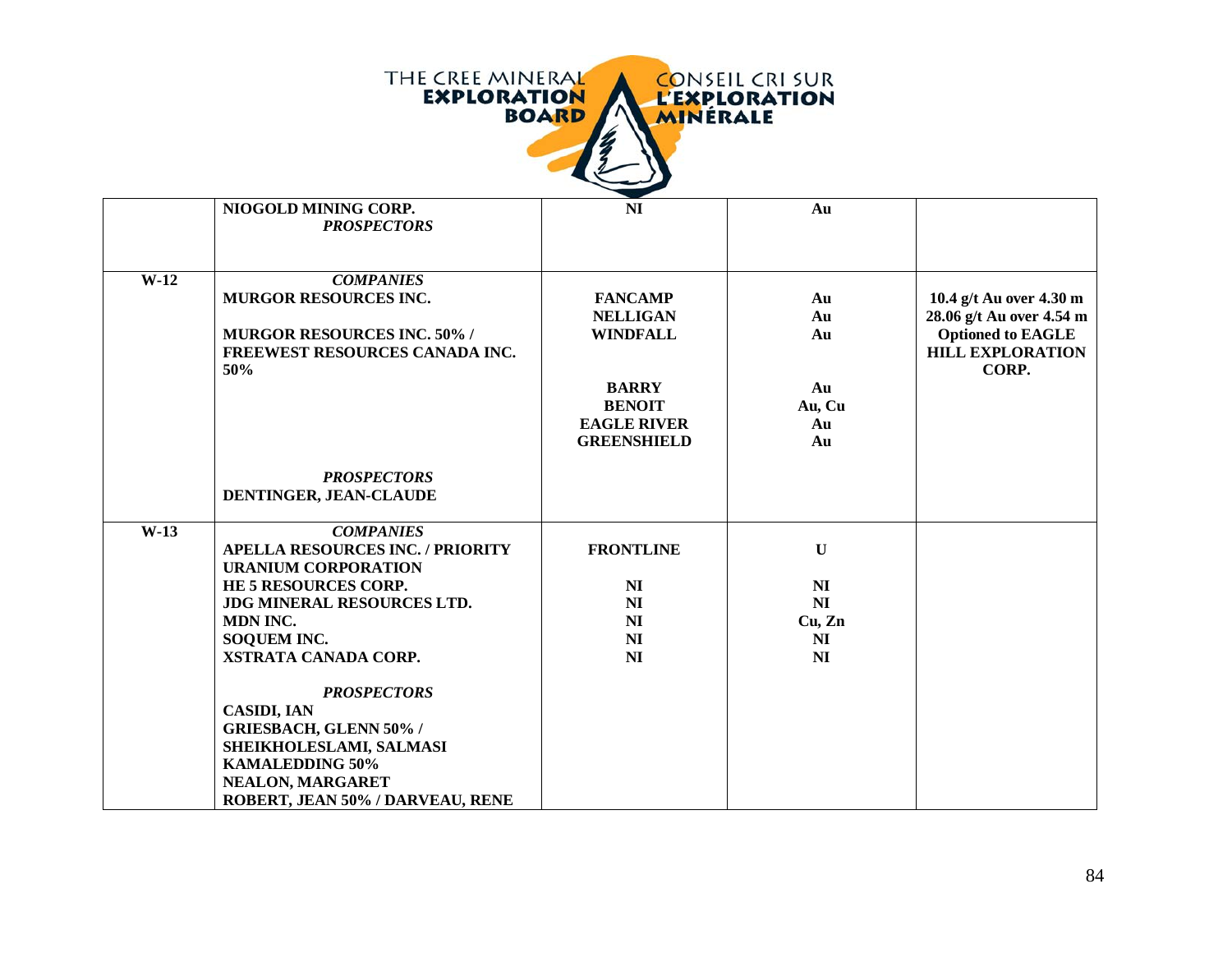

|         | 50%                                     |                      |                  |  |
|---------|-----------------------------------------|----------------------|------------------|--|
|         | ZAMIDA, DAVID                           |                      |                  |  |
|         |                                         |                      |                  |  |
| $W-13A$ | <b>COMPANIES</b>                        |                      |                  |  |
|         | <b>APELLA RESOURCES INC. / PRIORITY</b> | <b>FRONTLINE</b>     | $\mathbf U$      |  |
|         | <b>URANIUM CORPORATION</b>              |                      |                  |  |
|         | HE 5 RESOURCES CORP.                    | <b>NI</b>            | NI               |  |
|         | HINTERLAND METALS INC.                  | <b>LOCKOUT</b>       | Au               |  |
|         |                                         | <b>PLATEAU/EBAY</b>  | <b>PGE</b>       |  |
|         | <b>JDG MINERAL RESOURCES LTD.</b>       | NI                   | NI               |  |
|         | <b>M45 MINING RESOURCES INC.</b>        | NI                   | Au, Cu, PGE, Zn  |  |
|         | XSTRATA CANADA CORP.                    | NI                   | N <sub>I</sub>   |  |
|         |                                         |                      |                  |  |
|         | <b>PROSPECTORS</b>                      |                      |                  |  |
|         | <b>CASIDI, IAN</b>                      |                      |                  |  |
|         | <b>MACDONALD, CYNTHIA</b>               |                      |                  |  |
|         |                                         |                      |                  |  |
| $W-13B$ | <b>COMPANIES</b>                        |                      |                  |  |
|         | <b>AUROCK EXPLORATION INC.</b>          | NI                   | NI               |  |
|         | <b>EXPLORATION METAUXDIC</b>            | NI                   | Au               |  |
|         | <b>GEONOVA EXPLORATION INC.</b>         | NI<br><b>LOCKOUT</b> | N <sub>I</sub>   |  |
|         | HINTERLAND METALS INC.                  | <b>PLATEAU/EBAY</b>  | Au<br><b>PGE</b> |  |
|         | XSTRATA CANADA CORP.                    | N <sub>I</sub>       | N <sub>I</sub>   |  |
|         |                                         |                      |                  |  |
|         | <b>PROSPECTORS</b>                      |                      |                  |  |
|         | DENTINGER, JEAN-CLAUDE                  |                      |                  |  |
|         | <b>MACDONALD, CYNTHIA</b>               |                      |                  |  |
|         |                                         |                      |                  |  |
| $W-14$  | <b>COMPANIES</b>                        |                      |                  |  |
|         | 9137-4793 QUEBEC INC.                   | NI                   | N <sub>I</sub>   |  |
|         | <b>EXPLORATION INNOVATEURS DE</b>       | N <sub>I</sub>       | N <sub>I</sub>   |  |
|         | <b>QUEBEC INC.</b>                      |                      |                  |  |
|         | <b>EXPLORATION METAUXDIC</b>            | N <sub>I</sub>       | Au               |  |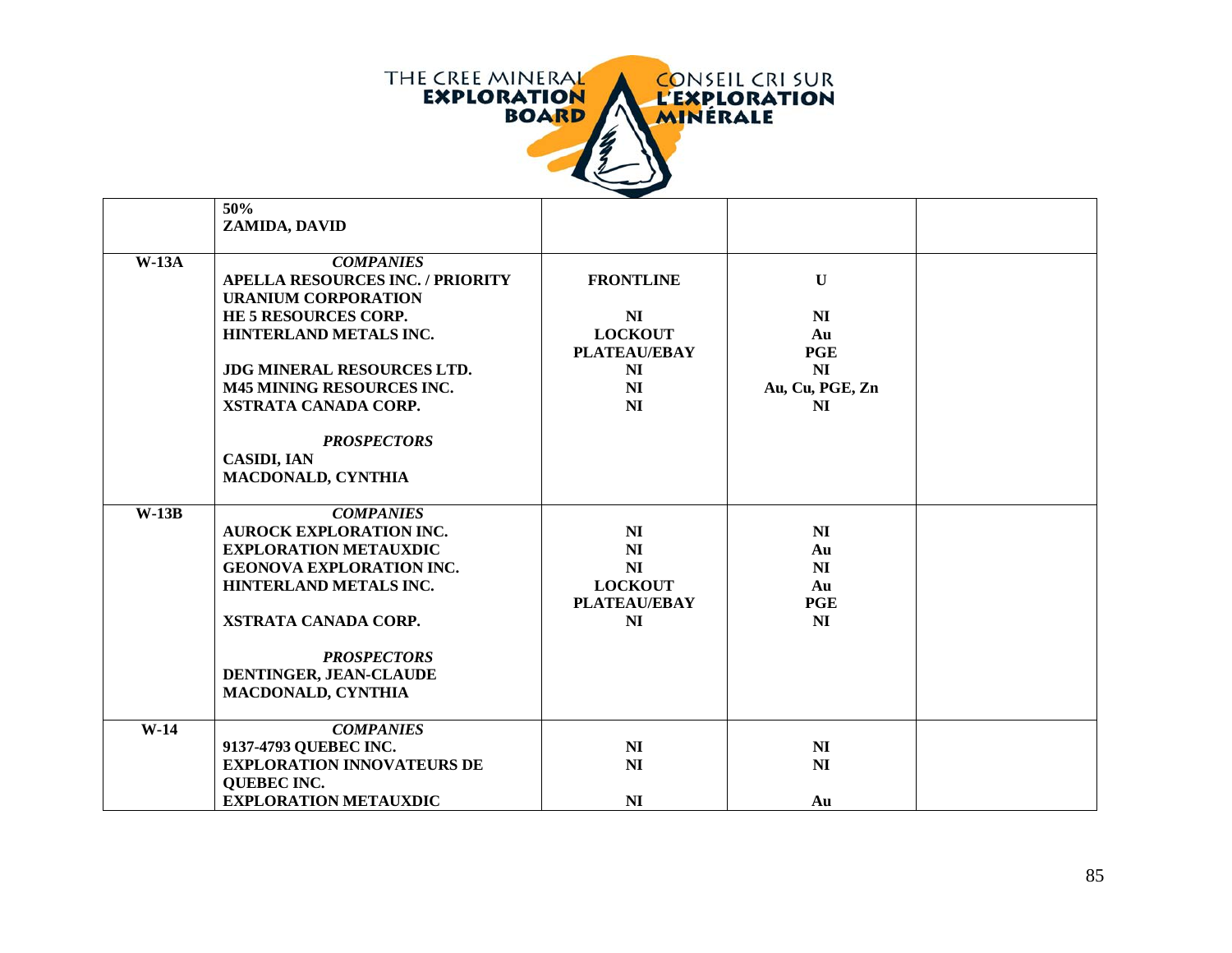|        | THE CREE MINERAL<br><b>EXPLORATION</b>                                                                                                                                                                                                                                                                                | <b>BOARD</b><br>MINÉRALE | <b>CONSEIL CRI SUR</b><br><b>L'EXPLORATION</b> |  |
|--------|-----------------------------------------------------------------------------------------------------------------------------------------------------------------------------------------------------------------------------------------------------------------------------------------------------------------------|--------------------------|------------------------------------------------|--|
|        | XSTRATA CANADA CORP.<br><b>PROSPECTORS</b><br>AYOTTE, JACQUES 50% / AYOTTE,<br>ETIENNE 50%<br><b>CROSS, DON</b><br><b>GRIESBACH, GLENN 50% /</b><br>SHEIKHOLESLAMI, SALMASI<br><b>KAMALEDDING 50%</b><br><b>MACDONALD, CYNTHIA</b><br>PERRON, TONY                                                                    | NI                       | NI                                             |  |
| $W-15$ | <b>COMPANIES</b><br><b>ANTORO RESOURCES INC.</b><br><b>KINROSS GOLD CORP.</b><br><b>PROSPECTORS</b>                                                                                                                                                                                                                   | N <sub>I</sub><br>NI     | <b>DIAMOND</b><br>Au                           |  |
| $W-16$ | <b>COMPANIES</b><br><b>ADVENTURE GOLD INC.</b><br><b>DIAGNOS INC.</b><br><b>PROSPECTORS</b><br><b>BOUCHARD, CLERMONT</b><br>BOUCHARD, MARC 50% / TREMBLAY,<br><b>ALAIN 50%</b><br><b>GAUTHIER, REAL</b><br><b>GOSMAN, DAVID</b><br>LAMOTHE, GILBERT 50% / BOUCHARD,<br><b>MARC 50%</b><br><b>TREMBLAY, JEAN-LOUIS</b> | N <sub>I</sub><br>NI     | N <sub>I</sub><br>NI                           |  |
| $W-18$ | <b>COMPANIES</b>                                                                                                                                                                                                                                                                                                      |                          |                                                |  |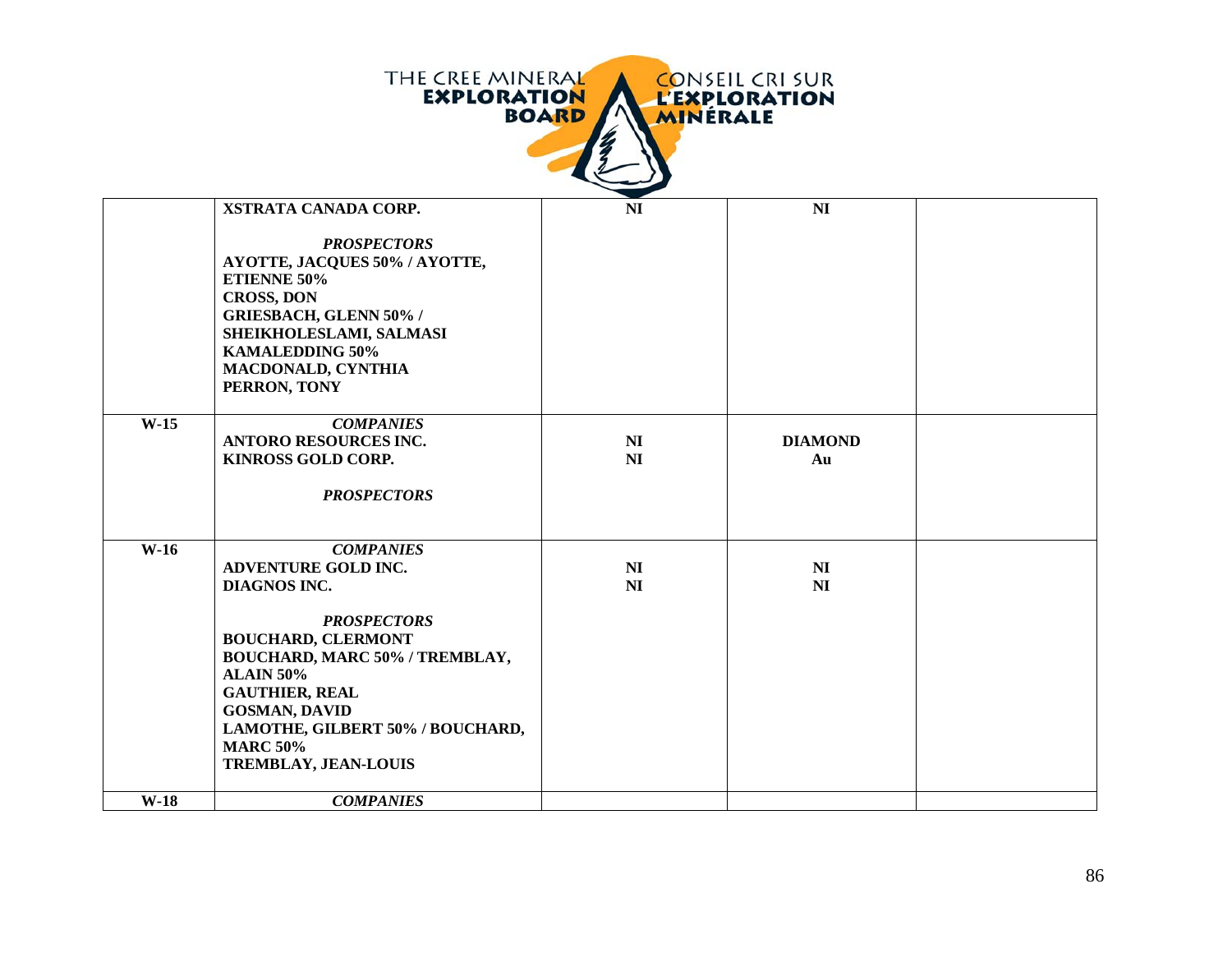|        | THE CREE MINERAL<br><b>EXPLORATION</b>               | <b>BOARD</b><br><b>MINERALE</b> | <b>CONSEIL CRI SUR</b><br><b>L'EXPLORATION</b> |  |
|--------|------------------------------------------------------|---------------------------------|------------------------------------------------|--|
|        | <b>EXPLORATION INNOVATEURS DE</b>                    | <b>NI</b>                       | NI                                             |  |
|        | <b>QUEBEC INC.</b>                                   |                                 |                                                |  |
|        | <b>EXPLORATION METAUXDIC</b><br>NIOGOLD MINING CORP. | N <sub>I</sub><br>NI            | Au<br>Au                                       |  |
|        |                                                      |                                 |                                                |  |
|        | <b>PROSPECTORS</b>                                   |                                 |                                                |  |
|        | <b>GRIESBACH, GLENN 50% /</b>                        |                                 |                                                |  |
|        | SHEIKHOLESLAMI, SALMASI                              |                                 |                                                |  |
|        | <b>KAMALEDDING 50%</b>                               |                                 |                                                |  |
| $W-19$ | <b>COMPANIES</b>                                     |                                 |                                                |  |
|        | <b>EXPLORATION INNOVATEURS DE</b>                    | NI                              | Au, Cu                                         |  |
|        | <b>QUEBEC INC.</b>                                   |                                 |                                                |  |
|        | <b>PROSPECTORS</b>                                   |                                 |                                                |  |
|        | <b>GRIESBACH, GLENN 50% /</b>                        |                                 |                                                |  |
|        | SHEIKHOLESLAMI, SALMASI                              |                                 |                                                |  |
|        | <b>KAMALEDDING 50%</b>                               |                                 |                                                |  |
|        | PERRON, TONY                                         |                                 |                                                |  |
| $W-20$ | <b>COMPANIES</b>                                     |                                 |                                                |  |
|        | <b>BIG RED DIAMOND CORP.</b>                         | N <sub>I</sub>                  | <b>DIAMOND</b>                                 |  |
|        | <b>DIAGNOS INC.</b>                                  | N <sub>I</sub>                  | N <sub>I</sub>                                 |  |
|        | <b>METANOR RESOURCES INC.</b>                        | <b>BARRY GOLD</b>               | Au                                             |  |
|        | TECK COMINCO LTD.                                    | NI                              | NI                                             |  |
|        | <b>PROSPECTORS</b>                                   |                                 |                                                |  |
|        | <b>FRIGON, JACQUES</b>                               |                                 |                                                |  |
| $W-21$ | <b>COMPANIES</b>                                     |                                 |                                                |  |
|        | <b>APELLA RESOURCES INC. / PRIORITY</b>              | <b>FRONTLINE</b>                | $\mathbf{U}$                                   |  |
|        | <b>URANIUM CORPORATION</b>                           |                                 |                                                |  |
|        | <b>BIG RED DIAMOND CORP.</b>                         | NI                              | <b>DIAMOND</b>                                 |  |
|        | <b>KINROSS GOLD CORP.</b>                            | N <sub>I</sub>                  | Au                                             |  |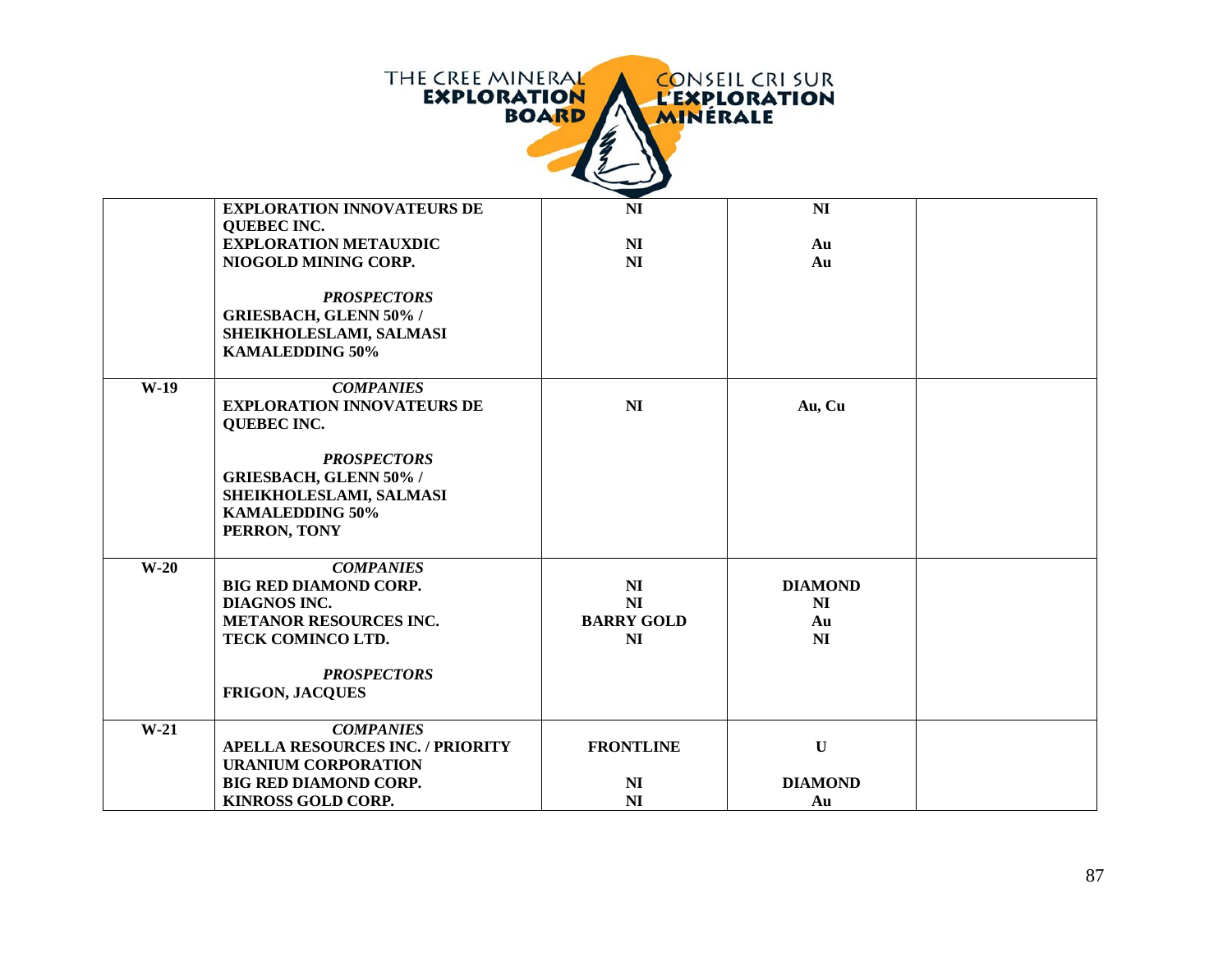|         | THE CREE MINERAL<br><b>CONSEIL CRI SUR</b><br><b>EXPLORATION</b><br><b>L'EXPLORATION</b><br><b>BOARD</b><br><b>MINERALE</b> |                                  |                              |                                                          |  |  |
|---------|-----------------------------------------------------------------------------------------------------------------------------|----------------------------------|------------------------------|----------------------------------------------------------|--|--|
|         | MATAMEC EXPLORATION INC.                                                                                                    | L'ESPERANCE                      | Cu, Zn, DIAMOND              |                                                          |  |  |
|         | <b>METANOR RESOURCES INC.</b>                                                                                               | <b>BARRY GOLD</b>                | Au                           |                                                          |  |  |
|         | NIOGOLD MINING CORP.                                                                                                        | NI                               | Au                           |                                                          |  |  |
|         | NORTHERN SUPERIOR RESOURCES INC.                                                                                            | <b>BACHELOR LAKE</b>             | <b>GOLD</b>                  | $\boldsymbol{N}\boldsymbol{I}$                           |  |  |
|         |                                                                                                                             | L'ESPERANCE                      | <b>DIAMOND</b>               | $\boldsymbol{M}$                                         |  |  |
|         | <b>NORTHERN SUPERIOR RESOURCES INC.</b><br>/ MATAMEC EXPLORATION INC.                                                       | <b>WACHIGABAU</b>                | Au, Ag, Cu                   | 10.3 g/t Au over 0.3 m                                   |  |  |
|         |                                                                                                                             |                                  |                              | 2.62% Cu, 14 g/t Ag,<br>and 3.14 g/t Au over             |  |  |
|         |                                                                                                                             |                                  |                              | $3.25 \text{ m}$                                         |  |  |
|         | NQ EXPLORATION INC.                                                                                                         | <b>GAND1</b>                     | Au                           |                                                          |  |  |
|         | ORBITE EXPLORATION VSPA INC.                                                                                                | <b>LETAC</b>                     | Au, Cu, DIAMOND              |                                                          |  |  |
|         | <b>SOQUEM INC.</b>                                                                                                          | NI                               | NI                           |                                                          |  |  |
|         | SOQUEM INC. 50% / INMET MINING                                                                                              | NI                               | N <sub>I</sub>               |                                                          |  |  |
|         | <b>CORP 50%</b>                                                                                                             |                                  |                              |                                                          |  |  |
|         | <b>SOQUEM INC. 50% / MDN INC. 50%</b>                                                                                       | NI                               | NI                           |                                                          |  |  |
|         | TECK COMINCO LTD 70% / CENTRAL<br><b>ASIA GOLDFIELD CORP. 30%</b>                                                           | NI                               | NI                           |                                                          |  |  |
|         | <b>PROSPECTORS</b>                                                                                                          |                                  |                              |                                                          |  |  |
|         | <b>LAVOIE, MICHEL</b>                                                                                                       |                                  |                              |                                                          |  |  |
| $W-21A$ | <b>COMPANIES</b>                                                                                                            |                                  |                              |                                                          |  |  |
|         | <b>APELLA RESOURCES INC. / PRIORITY</b>                                                                                     | <b>FRONTLINE</b>                 | $\mathbf U$                  |                                                          |  |  |
|         | <b>URANIUM CORPORATION</b>                                                                                                  |                                  |                              |                                                          |  |  |
|         | <b>GRANIZ MONDIAL INC.</b>                                                                                                  | N <sub>I</sub>                   | Au                           |                                                          |  |  |
|         | <b>KINROSS GOLD CORP.</b>                                                                                                   | NI                               | Au                           |                                                          |  |  |
|         | <b>MATAMEC EXPLORATION INC.</b>                                                                                             | L'ESPERANCE                      | Cu, Zn, DIAMOND              |                                                          |  |  |
|         | NORTHERN SUPERIOR RESOURCES INC.                                                                                            | <b>BACHELOR LAKE</b>             | <b>GOLD</b>                  | $\boldsymbol{N\!I}$                                      |  |  |
|         | NORTHERN SUPERIOR RESOURCES INC.                                                                                            | L'ESPERANCE<br><b>WACHIGABAU</b> | <b>DIAMOND</b><br>Au, Ag, Cu | $\boldsymbol{N}\boldsymbol{I}$<br>10.3 g/t Au over 0.3 m |  |  |
|         | / MATAMEC EXPLORATION INC.                                                                                                  |                                  |                              | 2.62% Cu, 14 g/t Ag,                                     |  |  |
|         |                                                                                                                             |                                  |                              | and 3.14 g/t Au over                                     |  |  |
|         |                                                                                                                             |                                  |                              | 3.25 <sub>m</sub>                                        |  |  |
|         | NQ EXPLORATION INC.                                                                                                         | <b>GAND1</b>                     | Au                           |                                                          |  |  |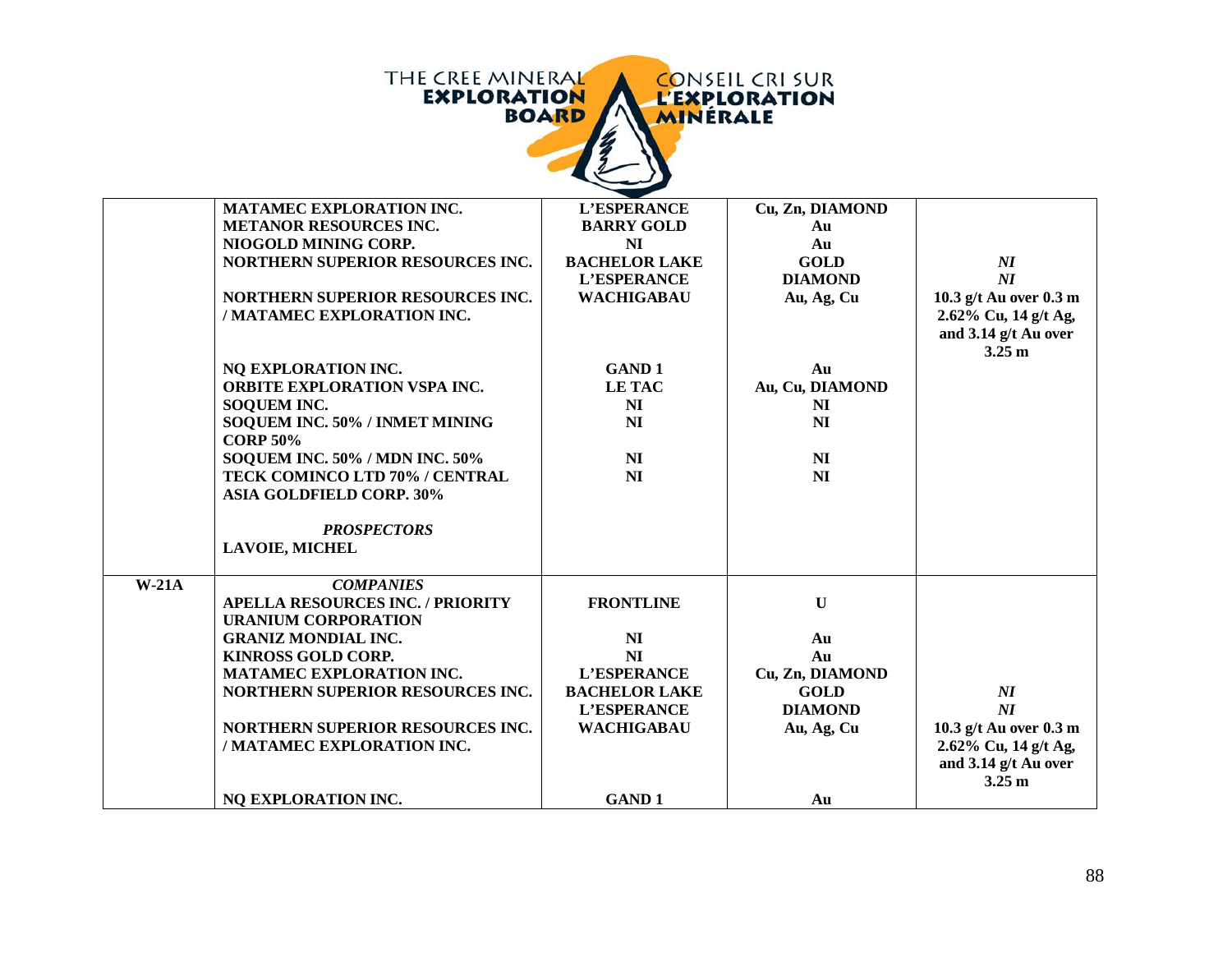| THE CREE MINERAL<br><b>CONSEIL CRI SUR</b><br><b>EXPLORATION</b><br><b>L'EXPLORATION</b><br><b>BOARD</b><br>MINÉRALE |                                                                |                      |                      |                                                |  |
|----------------------------------------------------------------------------------------------------------------------|----------------------------------------------------------------|----------------------|----------------------|------------------------------------------------|--|
|                                                                                                                      | <b>SOQUEM INC.</b>                                             | NI                   | N <sub>I</sub>       |                                                |  |
|                                                                                                                      | SOQUEM INC. 50% / INMET MINING<br><b>CORP 50%</b>              | NI                   | NI                   |                                                |  |
|                                                                                                                      | <b>SOQUEM INC. 50% / MDN INC. 50%</b>                          | N <sub>I</sub>       | N <sub>I</sub>       |                                                |  |
|                                                                                                                      | <b>PROSPECTORS</b>                                             |                      |                      |                                                |  |
|                                                                                                                      | DESGAGNE, LARRY                                                |                      |                      |                                                |  |
|                                                                                                                      | <b>GOSMAN, DAVID</b><br>O'BRIEN, PATRICK (APELLA               |                      |                      |                                                |  |
|                                                                                                                      | <b>RESOURCES INC.)</b>                                         |                      |                      |                                                |  |
| $W-21B$                                                                                                              | <b>COMPANIES</b>                                               |                      |                      |                                                |  |
|                                                                                                                      | <b>DIAGNOS INC.</b><br><b>GLR RESOURCES INC.</b>               | NI<br>NI             | NI<br>N <sub>I</sub> |                                                |  |
|                                                                                                                      | MATAMEC EXPLORATION INC.                                       | L'ESPERANCE          | Cu, Zn, DIAMOND      |                                                |  |
|                                                                                                                      | NORTHERN SUPERIOR RESOURCES INC.                               | <b>BACHELOR LAKE</b> | <b>GOLD</b>          | $\boldsymbol{M}$                               |  |
|                                                                                                                      |                                                                | L'ESPERANCE          | <b>DIAMOND</b>       | $\overline{M}$                                 |  |
|                                                                                                                      | NORTHERN SUPERIOR RESOURCES INC.<br>/ MATAMEC EXPLORATION INC. | <b>WACHIGABAU</b>    | Au, Ag, Cu           | 10.3 g/t Au over 0.3 m<br>2.62% Cu, 14 g/t Ag, |  |
|                                                                                                                      |                                                                |                      |                      | and 3.14 g/t Au over                           |  |
|                                                                                                                      | NQ EXPLORATION INC.                                            | <b>GAND1</b>         | Au                   | 3.25 <sub>m</sub>                              |  |
|                                                                                                                      | SOQUEM INC. 50% / INMET MINING                                 | N <sub>I</sub>       | NI                   |                                                |  |
|                                                                                                                      | <b>CORP 50%</b>                                                |                      |                      |                                                |  |
|                                                                                                                      | <b>PROSPECTORS</b>                                             |                      |                      |                                                |  |
|                                                                                                                      | DENTINGER, JEAN-CLAUDE                                         |                      |                      |                                                |  |
|                                                                                                                      | DESGAGNE, LARRY                                                |                      |                      |                                                |  |
|                                                                                                                      | <b>GRIESBACH, GLENN 50% /</b><br>SHEIKHOLESLAMI, SALMASI       |                      |                      |                                                |  |
|                                                                                                                      | <b>KAMALEDDING 50%</b>                                         |                      |                      |                                                |  |
|                                                                                                                      | <b>SIMARD, ROBERT</b>                                          |                      |                      |                                                |  |
| $W-21C$                                                                                                              | <b>COMPANIES</b>                                               |                      |                      |                                                |  |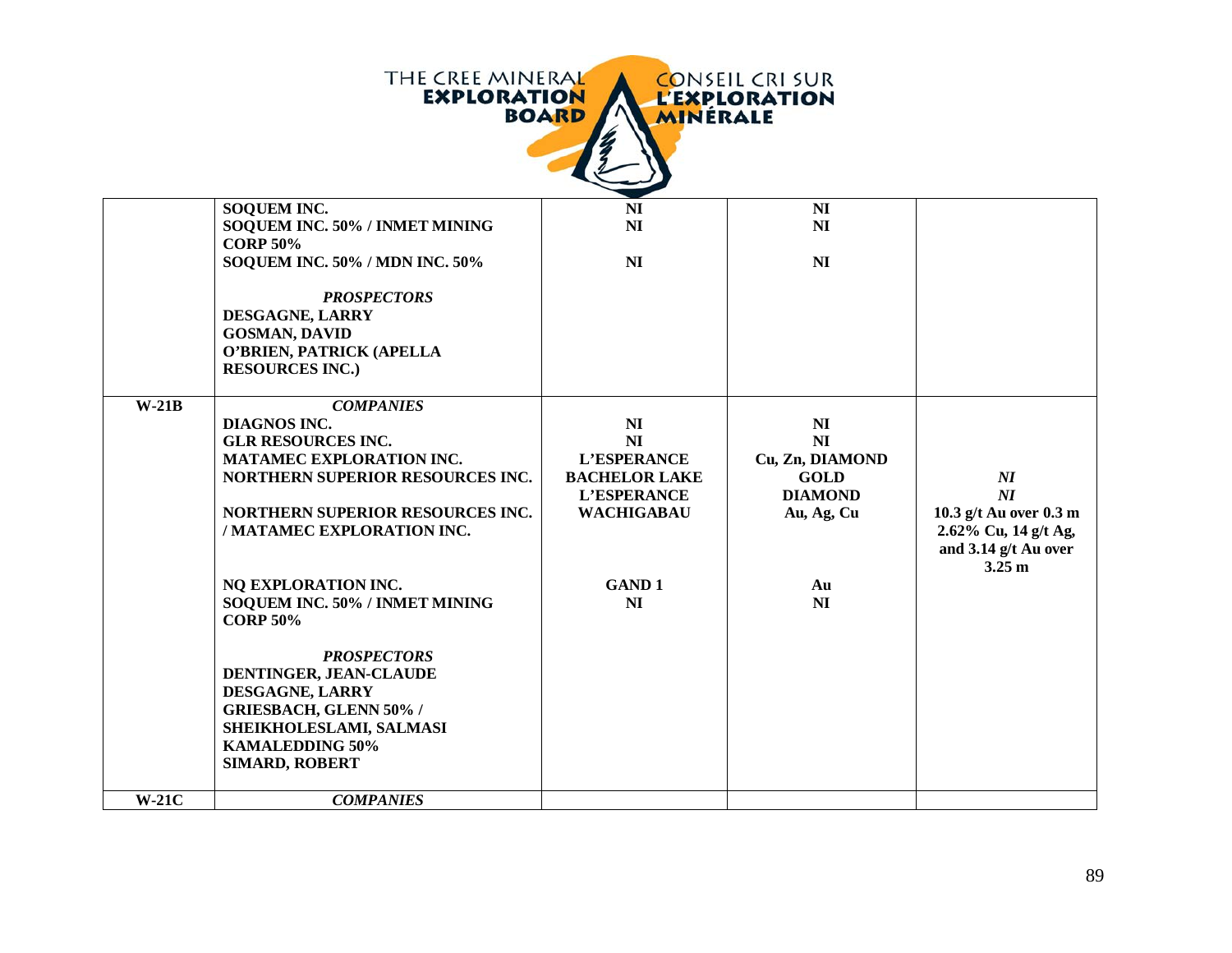| <b>THE CREE MINERAL</b><br><b>CONSEIL CRI SUR</b><br><b>EXPLORATION</b><br><b>L'EXPLORATION</b><br><b>BOARD</b><br><b>MINERALE</b> |                                          |                      |                 |                                |  |  |
|------------------------------------------------------------------------------------------------------------------------------------|------------------------------------------|----------------------|-----------------|--------------------------------|--|--|
|                                                                                                                                    | <b>BIG RED DIAMOND CORP.</b>             | NI                   | <b>DIAMOND</b>  |                                |  |  |
|                                                                                                                                    | MATAMEC EXPLORATION INC.                 | L'ESPERANCE          | Cu, Zn, DIAMOND |                                |  |  |
|                                                                                                                                    | NIOGOLD MINING CORP.                     | NI                   | NI              |                                |  |  |
|                                                                                                                                    | NORTHERN SUPERIOR RESOURCES INC.         | <b>BACHELOR LAKE</b> | <b>GOLD</b>     | $\boldsymbol{N}\boldsymbol{I}$ |  |  |
|                                                                                                                                    |                                          | L'ESPERANCE          | <b>DIAMOND</b>  | $\boldsymbol{N}\boldsymbol{I}$ |  |  |
|                                                                                                                                    | NORTHERN SUPERIOR RESOURCES INC.         | <b>WACHIGABAU</b>    | Au, Ag, Cu      | 10.3 g/t Au over 0.3 m         |  |  |
|                                                                                                                                    | / MATAMEC EXPLORATION INC.               |                      |                 | 2.62% Cu, 14 g/t Ag,           |  |  |
|                                                                                                                                    |                                          |                      |                 | and 3.14 g/t Au over           |  |  |
|                                                                                                                                    |                                          |                      |                 | 3.25 <sub>m</sub>              |  |  |
|                                                                                                                                    | ORBITE EXPLORATION VSPA INC.             | <b>LETAC</b>         | Au, Cu, DIAMOND |                                |  |  |
|                                                                                                                                    | <b>PROSPECTORS</b>                       |                      |                 |                                |  |  |
|                                                                                                                                    | DENTINGER, JEAN-CLAUDE                   |                      |                 |                                |  |  |
|                                                                                                                                    | DESGAGNE, LARRY 33% / FRIGON,            |                      |                 |                                |  |  |
|                                                                                                                                    | <b>BENOIT 33% / TREMBLAY, JEAN-LOUIS</b> |                      |                 |                                |  |  |
|                                                                                                                                    | 33%                                      |                      |                 |                                |  |  |
|                                                                                                                                    | DESGAGNE, LARRY 50% / GIRARD,            |                      |                 |                                |  |  |
|                                                                                                                                    | LUDGER 50%                               |                      |                 |                                |  |  |
|                                                                                                                                    | DESROSIERS, FRANCOIS F.                  |                      |                 |                                |  |  |
|                                                                                                                                    | <b>GRIESBACH, GLENN 50% /</b>            |                      |                 |                                |  |  |
|                                                                                                                                    | SHEIKHOLESLAMI, SALMASI                  |                      |                 |                                |  |  |
|                                                                                                                                    | <b>KAMALEDDING 50%</b>                   |                      |                 |                                |  |  |
| $W-22$                                                                                                                             | <b>COMPANIES</b>                         |                      |                 |                                |  |  |
|                                                                                                                                    | <b>ABITEX RESOURCES INC.</b>             | NI                   | NI              |                                |  |  |
|                                                                                                                                    | <b>ADVENTURE GOLD INC.</b>               | NI                   | NI              |                                |  |  |
|                                                                                                                                    | <b>CARAT EXPLORATION INC.</b>            | NI                   | NI              |                                |  |  |
|                                                                                                                                    | GL GEOSERVICE INC. 50% / BOUCHARD,       | <b>NI</b>            | N <sub>I</sub>  |                                |  |  |
|                                                                                                                                    | <b>MARC 50%</b>                          |                      |                 |                                |  |  |
|                                                                                                                                    | <b>MURGOR RESOURCES INC.</b>             | <b>FANCAMP</b>       | Au              | 10.4 g/t Au over 4.30 m        |  |  |
|                                                                                                                                    |                                          | <b>NELLIGAN</b>      | Au              | 28.06 g/t Au over 4.54 m       |  |  |
|                                                                                                                                    | <b>MURGOR RESOURCES INC. 50% /</b>       | <b>WINDFALL</b>      | Au              | <b>Optioned to EAGLE</b>       |  |  |
|                                                                                                                                    | FREEWEST RESOURCES CANADA INC.           |                      |                 | <b>HILL EXPLORATION</b>        |  |  |
|                                                                                                                                    | 50%                                      |                      |                 | CORP.                          |  |  |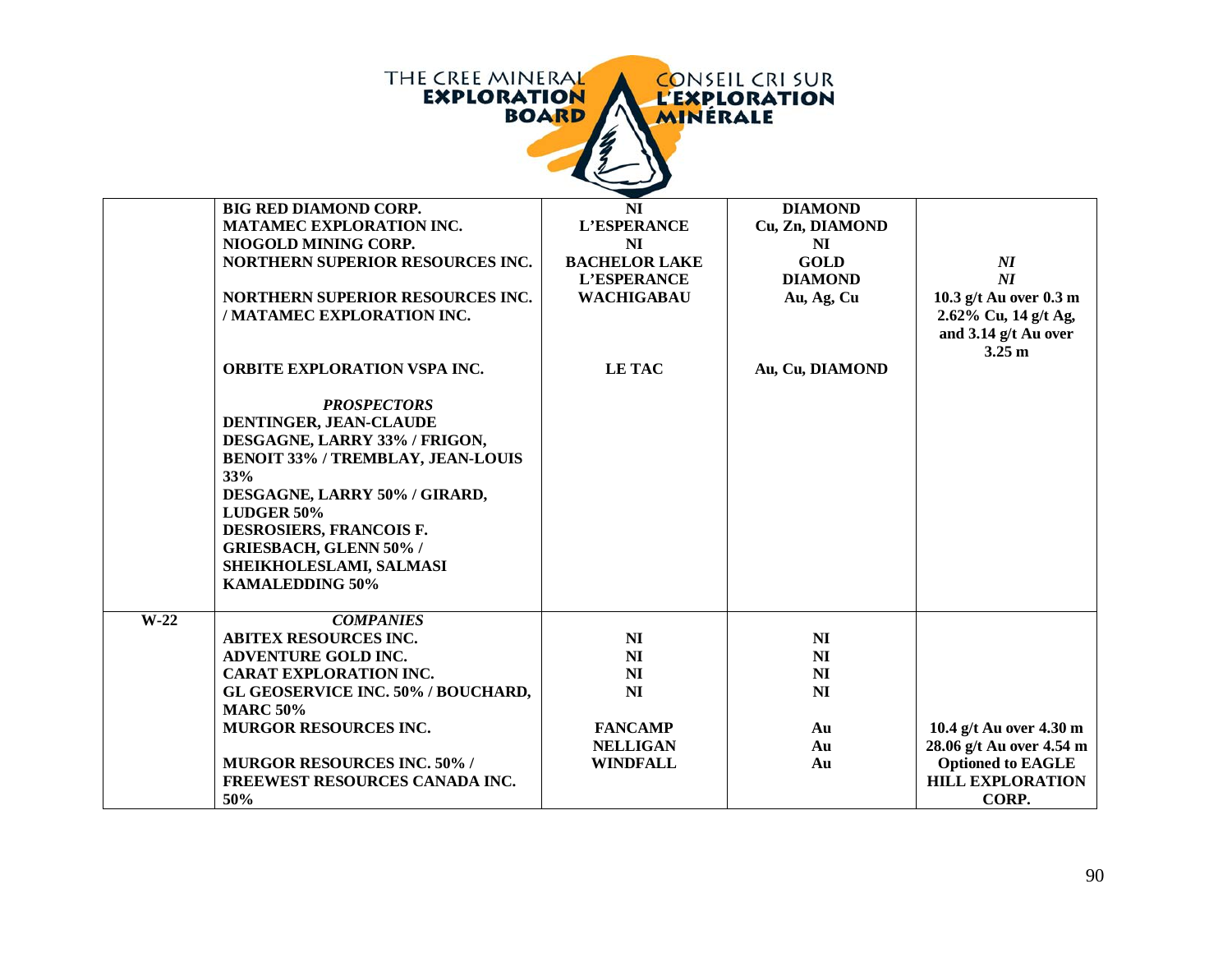

|        | QUEENSTON MINING INC.<br><b>PROSPECTORS</b><br><b>BOUCHARD, CLERMONT 50% /</b><br><b>GAUTHIER, REAL 50%</b><br>DENTINGER, JEAN-CLAUDE<br><b>DUPUIS, MARC ANDRE</b><br><b>FRIGON, JACQUES</b><br>LAMOTHE, GILBERT 50% / BOUCHARD,<br><b>MARC 50%</b>                                                                                                                                                                                                                      | <b>BARRY</b><br><b>BENOIT</b><br><b>EAGLE RIVER</b><br><b>GREENSHIELD</b><br><b>PHOENIX</b>                  | Au<br>Au, Cu<br>Au<br>Au<br>Au, Cu                                                              |  |
|--------|--------------------------------------------------------------------------------------------------------------------------------------------------------------------------------------------------------------------------------------------------------------------------------------------------------------------------------------------------------------------------------------------------------------------------------------------------------------------------|--------------------------------------------------------------------------------------------------------------|-------------------------------------------------------------------------------------------------|--|
| $W-23$ | <b>COMPANIES</b><br>2736-1179 QUEBEC INC.<br>9170 4304 QUEBEC INC.<br><b>BULL'S EYE EXPLORATION</b><br><b>DIAGNOS INC.</b><br>GL GEOSERVICE INC. 50% / BOUCHARD,<br><b>MARC 50%</b><br><b>GLR RESOURCES INC.</b><br><b>ORBITE EXPLORATION VSPA INC.</b><br><b>PROSPECTORS</b><br>BOUCHARD, MARC 50% / TREMBLAY,<br><b>ALAIN 50%</b><br>DESGAGNE, LARRY<br><b>HAWLEY, PETER</b><br>MCCORMICK, GLENN 50% / BOUCHARD,<br><b>HUGUETTE 50%</b><br><b>TREMBLAY, JEAN-LOUIS</b> | N <sub>I</sub><br>N <sub>I</sub><br><b>CHAPAIS</b><br>N <sub>I</sub><br>NI<br>N <sub>I</sub><br><b>LETAC</b> | NI<br>N <sub>I</sub><br>Au, Cu, Zn<br>NI<br>N <sub>I</sub><br>N <sub>I</sub><br>Au, Cu, DIAMOND |  |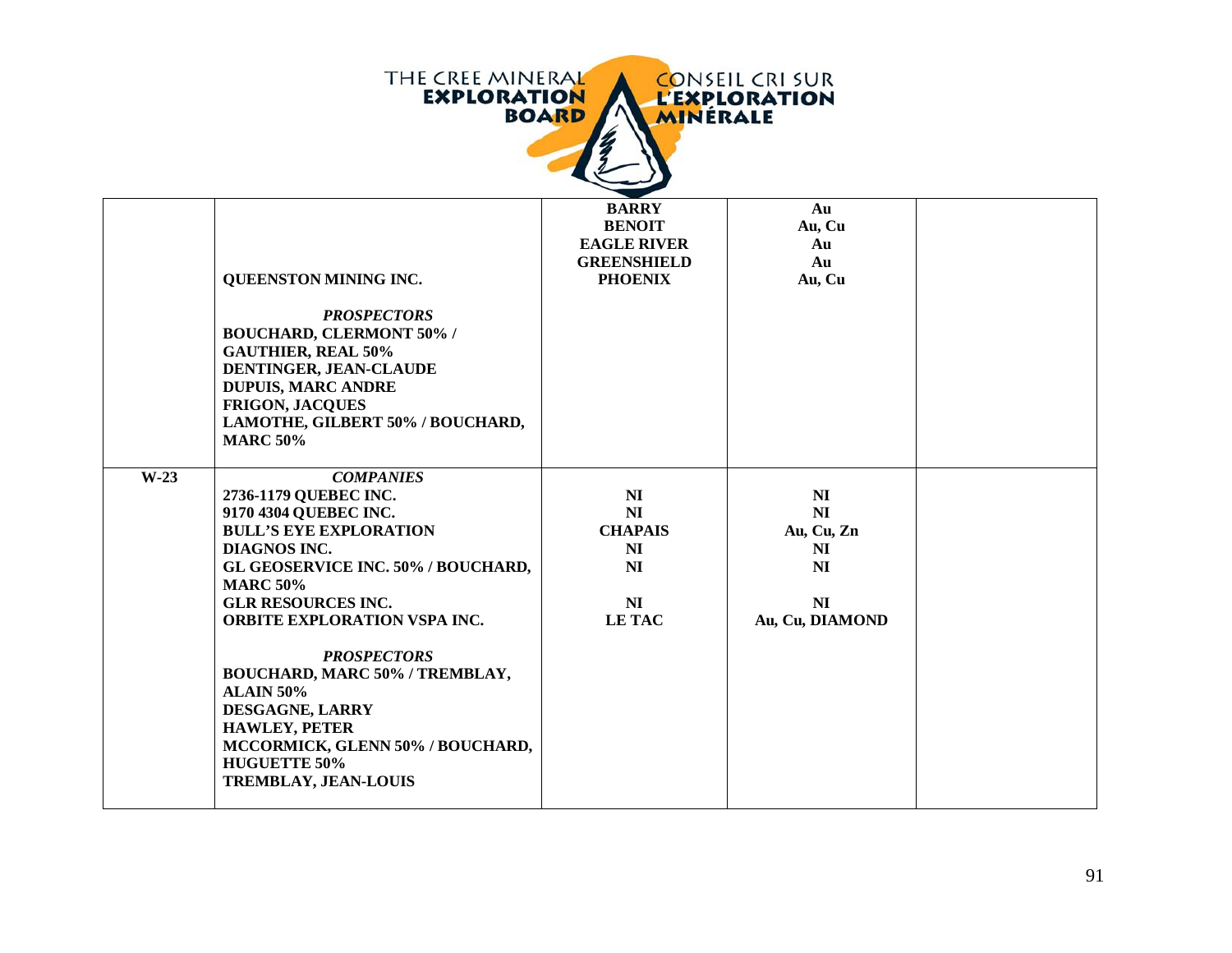THE CREE MINERAL<br>EXPLORATION<br>BOARD CONSEIL CRI SUR<br>L'EXPLORATION

| $W-23A$ | <b>COMPANIES</b>                          |                     |                |                          |
|---------|-------------------------------------------|---------------------|----------------|--------------------------|
|         | <b>AGNICO EAGLE MINES LTD.</b>            | N <sub>I</sub>      | Au             |                          |
|         | <b>CELTIC MINERALS LTD.</b>               | <b>MUSCOCHO</b>     | Cu, Ni         |                          |
|         | <b>GL GEOSERVICE INC. 50% / BOUCHARD,</b> | NI                  | NI             |                          |
|         | <b>MARC 50%</b>                           |                     |                |                          |
|         | <b>GLEN EAGLE RESOURCES INC.</b>          | <b>BARRY-SOUART</b> | Au             |                          |
|         | <b>GLOBEX MINING ENTERPRISES INC.</b>     | NI                  | N <sub>I</sub> |                          |
|         | <b>GOLDEN VALLEY MINES LTD.</b>           | <b>GRASSROOTS</b>   | Au             |                          |
|         |                                           | <b>EXPLORATION</b>  |                |                          |
|         |                                           | <b>PROGRAM</b>      |                |                          |
|         | IAMGOLD-QUEBEC MANAGEMENT INC.            | NI                  | N <sub>I</sub> |                          |
|         | <b>JOURDAN RESOURCES INC.</b>             | NI                  | $\mathbf{U}$   |                          |
|         | MURGOR RESOURCES INC.                     | <b>FANCAMP</b>      | Au             | 10.4 g/t Au over 4.30 m  |
|         |                                           | <b>NELLIGAN</b>     | Au             | 28.06 g/t Au over 4.54 m |
|         | SEDIAMEK INC.                             | N <sub>I</sub>      | N <sub>I</sub> |                          |
|         | <b>SEMENTIOU INC.</b>                     | NI                  | <b>NI</b>      |                          |
|         | SOQUEM INC.                               | NI                  | N <sub>I</sub> |                          |
|         | SOQUEM INC. 50% / PLEXMAR                 | N <sub>I</sub>      | N <sub>I</sub> |                          |
|         | <b>RESOURCES INC. 50%</b>                 |                     |                |                          |
|         | VISIBLE GOLD MINES INC.                   | <b>HAZEUR</b>       | Au             |                          |
|         |                                           |                     |                |                          |
|         | <b>PROSPECTORS</b>                        |                     |                |                          |
|         | DENTINGER, JEAN-CLAUDE                    |                     |                |                          |
|         | <b>DESCARREAU, JEAN</b>                   |                     |                |                          |
|         | DESGAGNE, LARRY                           |                     |                |                          |
|         | <b>GAGNON, ROBERT</b>                     |                     |                |                          |
|         | <b>GUILLEMETTE, FRANK</b>                 |                     |                |                          |
|         | <b>MACLEOD, JACQUELINE</b>                |                     |                |                          |
|         | O'CONNOR, TERRENCE P.                     |                     |                |                          |
|         | PERRON, TONY                              |                     |                |                          |
|         | <b>ROUSSEAU, RENE</b>                     |                     |                |                          |
|         | <b>SENECHAL, BERNARD</b>                  |                     |                |                          |
|         | SMITH, PETER 50% / PARCEAUD, JUDY         |                     |                |                          |
|         | 50%                                       |                     |                |                          |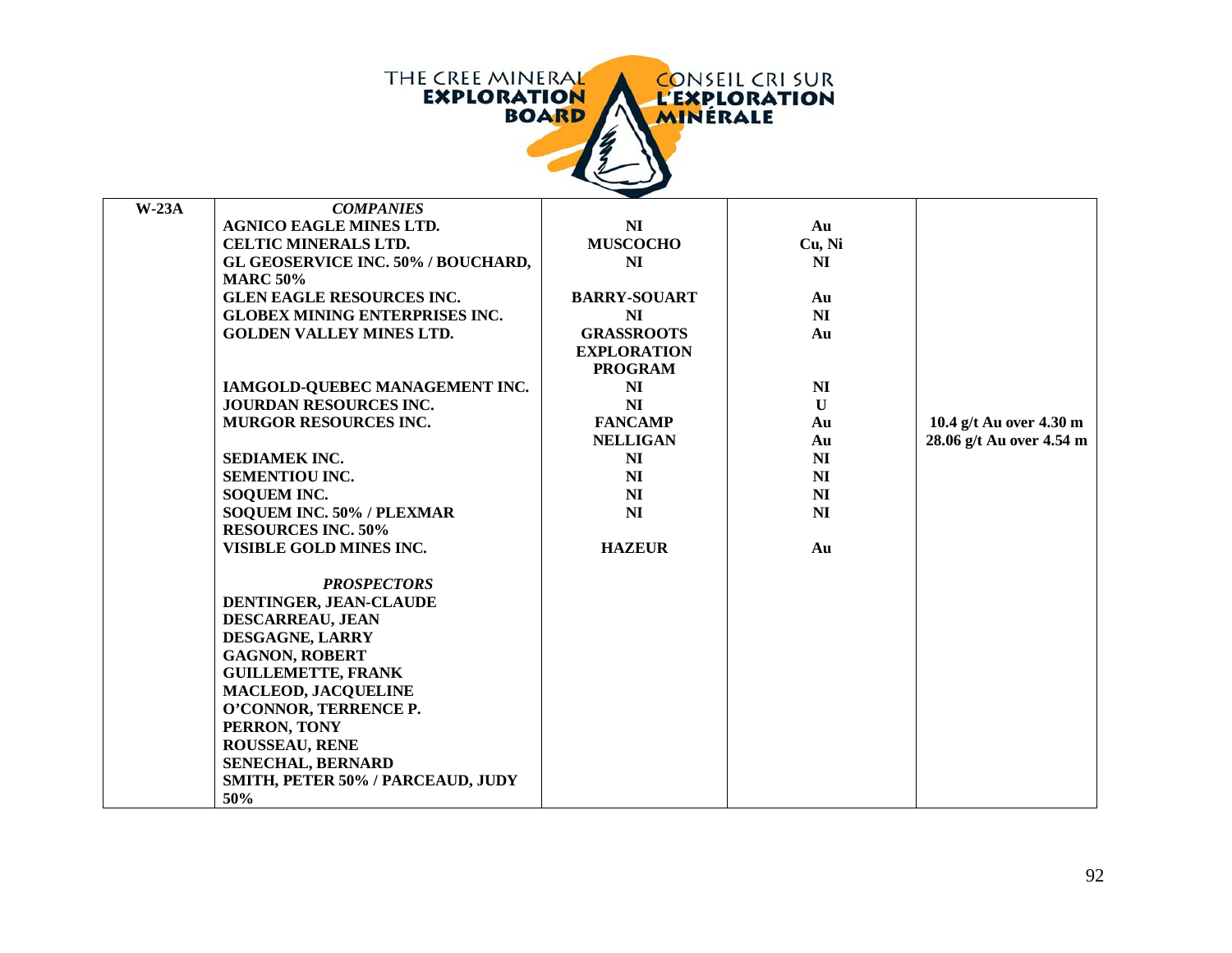

| $W-23B$ | <b>COMPANIES</b><br>2736-1179 QUEBEC INC.<br><b>BREAKWATER RESOURCES LTD.</b>                                                                                                                                                                                               | <b>NI</b><br><b>LANGLOIS MINE</b>                                                                                         | <b>NI</b><br>Ag, Au, Cu, Zn                                           | <b>Development plans</b><br>continue at Langlois for<br>the balance of 2010 which<br>include, advancing two<br>ramps - one from surface<br>to the top of zone 4 and one<br>internal to zone 3 and<br>selective development<br>of production headings |
|---------|-----------------------------------------------------------------------------------------------------------------------------------------------------------------------------------------------------------------------------------------------------------------------------|---------------------------------------------------------------------------------------------------------------------------|-----------------------------------------------------------------------|------------------------------------------------------------------------------------------------------------------------------------------------------------------------------------------------------------------------------------------------------|
|         | <b>CELTIC MINERALS LTD.</b><br>DIAGNOS INC.<br><b>FANCAMP EXPLORATION LTD.</b><br><b>GLEN EAGLE RESOURCES INC.</b><br><b>GLOBEX MINING ENTERPRISES INC.</b><br><b>MECANEX MINING SERVICES 70% /</b><br>MARCOTTE, LAURIAN 30% and 90%/10%<br><b>SOQUEM INC.</b><br>VIOR INC. | <b>MUSCOCHO</b><br>NI<br><b>NI</b><br><b>BARRY-SOUART</b><br><b>NI</b><br><b>NI</b><br><b>NI</b><br><b>BUTEUX-FECTEAU</b> | Cu, Ni<br>NI<br>Fe, U<br>Au<br>NI<br><b>NI</b><br><b>NI</b><br>Cu, Zn |                                                                                                                                                                                                                                                      |
|         | <b>PROSPECTORS</b><br><b>BOUCHARD, MARC</b><br>DESGAGNE, LARRY<br>LAMOTHE, GILBERT 50% / BOUCHARD,<br><b>MARC 50%</b><br><b>MARCOTTE, LAURIAN</b><br><b>SALT, HENRY</b>                                                                                                     |                                                                                                                           |                                                                       |                                                                                                                                                                                                                                                      |
| $W-24$  | <b>COMPANIES</b><br>6256201 CANADA INC.<br><b>BREAKWATER RESOURCES LTD.</b>                                                                                                                                                                                                 | <b>NI</b><br><b>LANGLOIS MINE</b>                                                                                         | <b>NI</b><br>Ag, Au, Cu, Zn                                           | <b>Development plans</b><br>continue at Langlois for<br>the balance of 2010 which                                                                                                                                                                    |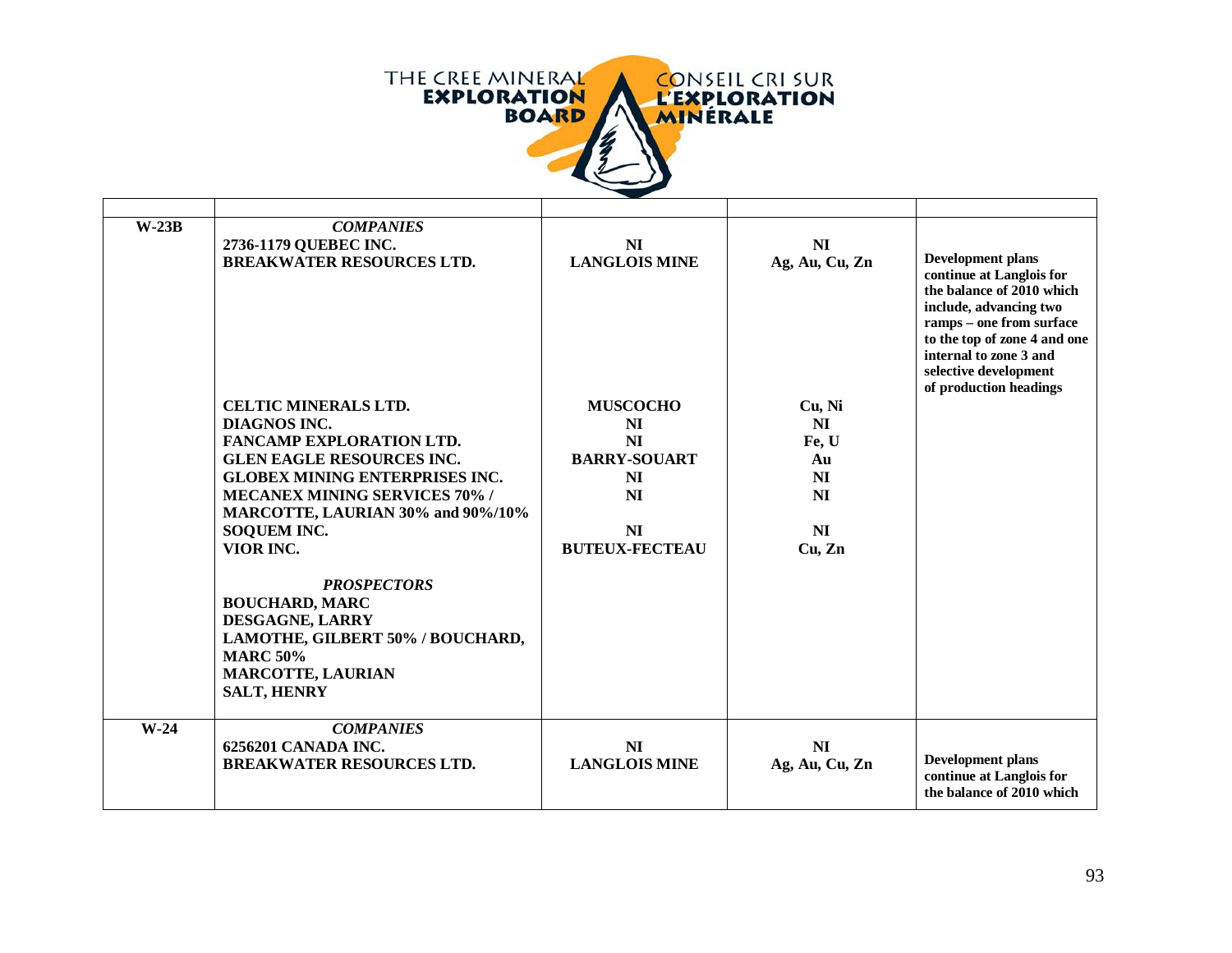

|         | <b>BREAKWATER RESOURCES LTD. 75% /</b><br><b>NEXTAIR INC. 25%</b><br><b>BULL'S EYE EXPLORATION</b><br><b>DIAGNOS INC.</b><br><b>GOLDEN VALLEY MINES LTD.</b><br><b>PROSPECTORS</b><br><b>BORDUAS, BERNARD</b><br><b>GRIESBACH, GLENN 50% /</b><br>SHEIKHOLESLAMI, SALMASI<br><b>KAMALEDDING 50%</b><br>PERRON, TONY<br><b>ROBERT, JEAN</b> | NI<br><b>CHAPAIS</b><br>N <sub>I</sub><br><b>GRASSROOTS</b><br><b>EXPLORATION</b><br><b>PROGRAM</b> | N <sub>I</sub><br>Au, Cu, Zn<br>NI<br>Au | include, advancing two<br>ramps - one from surface<br>to the top of zone 4 and one<br>internal to zone 3 and<br>selective development<br>of production headings |
|---------|--------------------------------------------------------------------------------------------------------------------------------------------------------------------------------------------------------------------------------------------------------------------------------------------------------------------------------------------|-----------------------------------------------------------------------------------------------------|------------------------------------------|-----------------------------------------------------------------------------------------------------------------------------------------------------------------|
| $W-24A$ | <b>COMPANIES</b>                                                                                                                                                                                                                                                                                                                           |                                                                                                     |                                          |                                                                                                                                                                 |
|         | 6256201 CANADA INC.                                                                                                                                                                                                                                                                                                                        | N <sub>I</sub>                                                                                      | NI                                       |                                                                                                                                                                 |
|         | ADVENTURE GOLD INC.                                                                                                                                                                                                                                                                                                                        | N <sub>I</sub>                                                                                      | Au                                       |                                                                                                                                                                 |
|         | <b>BEARS MINING RESOURCES INC.</b>                                                                                                                                                                                                                                                                                                         | NI                                                                                                  | NI                                       |                                                                                                                                                                 |
|         | <b>BIG RED DIAMOND CORP.</b>                                                                                                                                                                                                                                                                                                               | NI                                                                                                  | <b>DIAMOND</b>                           |                                                                                                                                                                 |
|         | <b>CARAT EXPLORATION INC.</b>                                                                                                                                                                                                                                                                                                              | NI                                                                                                  | NI                                       |                                                                                                                                                                 |
|         | <b>EVERTON RESOURCES INC.</b>                                                                                                                                                                                                                                                                                                              | LAC SCOTT,                                                                                          | Au, Cu                                   |                                                                                                                                                                 |
|         |                                                                                                                                                                                                                                                                                                                                            | <b>BATTLESHIP</b>                                                                                   |                                          |                                                                                                                                                                 |
|         | <b>EXPLOR RESOURCES INC.</b>                                                                                                                                                                                                                                                                                                               | <b>NELLIGAN</b>                                                                                     | Ag, Au                                   |                                                                                                                                                                 |
|         | <b>EXPLORATION METAUXDIC</b>                                                                                                                                                                                                                                                                                                               | NI                                                                                                  | Au                                       |                                                                                                                                                                 |
|         | FREEWEST RESOURCES CANADA INC.                                                                                                                                                                                                                                                                                                             | <b>See MURGOR</b>                                                                                   |                                          |                                                                                                                                                                 |
|         |                                                                                                                                                                                                                                                                                                                                            | <b>RESOURCES INC.</b>                                                                               |                                          |                                                                                                                                                                 |
|         | <b>GOLDEN VALLEY MINES LTD.</b>                                                                                                                                                                                                                                                                                                            | <b>GRASSROOTS</b>                                                                                   | Au                                       |                                                                                                                                                                 |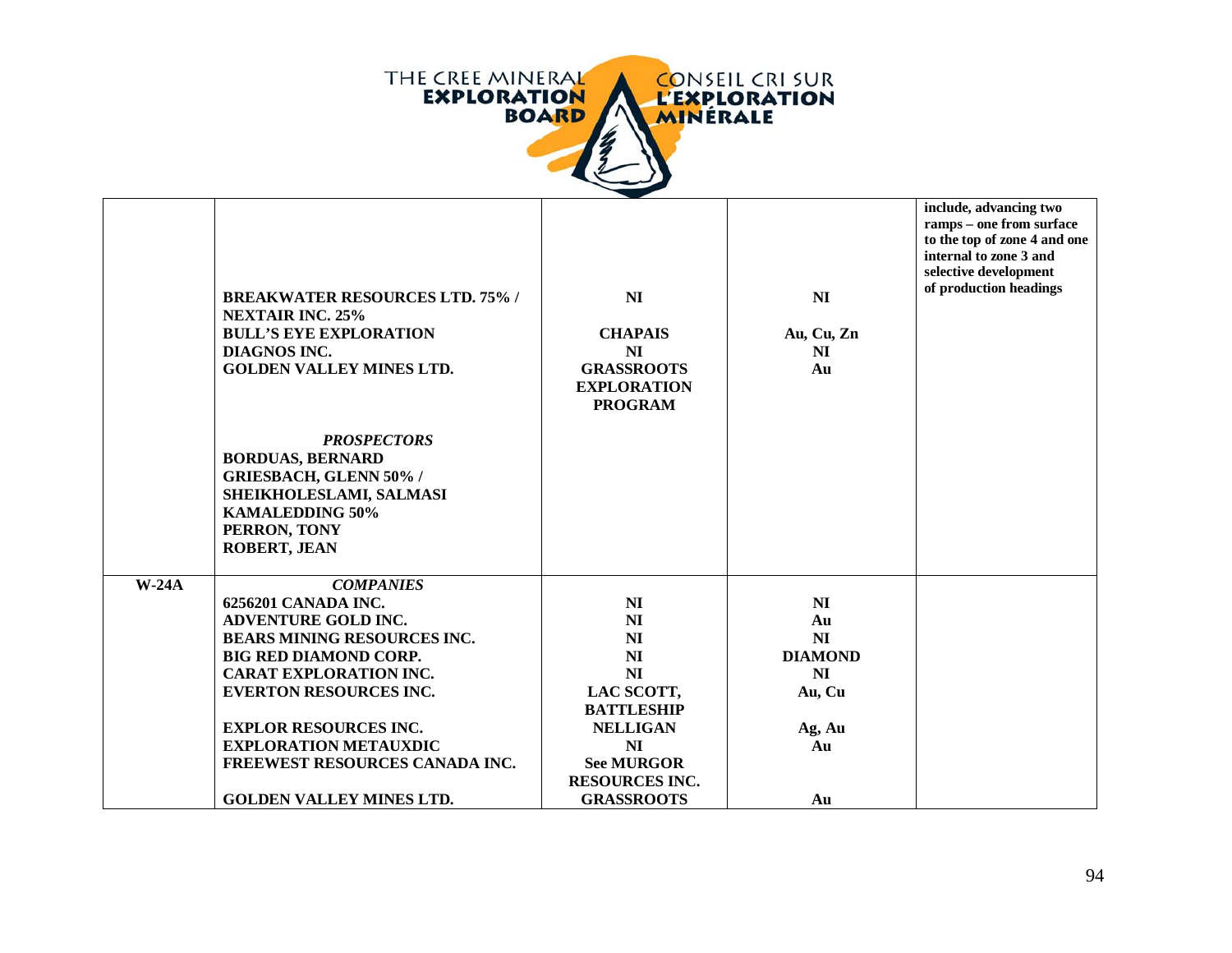| THE CREE MINERAL   | <b>CONSEIL CRISUR</b> |
|--------------------|-----------------------|
| <b>EXPLORATION</b> | <b>L'EXPLORATION</b>  |
| <b>BOARD</b>       | <b>MINERALE</b>       |
|                    |                       |

|         | <b>METANOR RESOURCES INC.</b><br><b>MURGOR RESOURCES INC.</b><br>NIOGOLD MINING CORP.<br><b>ORBITE EXPLORATION VSPA INC.</b><br><b>SOQUEM INC.</b><br>SOQUEM INC. 50% / MDN INC. 50%<br>TECK COMINCO LTD.<br><b>PROSPECTORS</b><br><b>CHARBONEAU, REMI</b><br>DESROSIERS, FRANCOIS F.<br><b>FRIGON, JACQUES</b><br><b>LANTHIER, GILLES</b><br><b>LAVOIE, MICHEL</b><br>SCODNICK, PETER H. 50% / AHRENS,<br><b>JOHN H. 50%</b> | <b>EXPLORATION</b><br><b>PROGRAM</b><br><b>BARRY GOLD</b><br><b>FANCAMP</b><br><b>NELLIGAN</b><br>NI<br><b>LETAC</b><br><b>NI</b><br>NI<br><b>NI</b> | Au<br>Au<br>Au<br>NI<br>Au, Cu, DIAMOND<br>NI<br>N <sub>I</sub><br>N <sub>I</sub> | 10.4 g/t Au over 4.30 m<br>28.06 g/t Au over 4.54 m                                                                                                                                                                      |
|---------|-------------------------------------------------------------------------------------------------------------------------------------------------------------------------------------------------------------------------------------------------------------------------------------------------------------------------------------------------------------------------------------------------------------------------------|------------------------------------------------------------------------------------------------------------------------------------------------------|-----------------------------------------------------------------------------------|--------------------------------------------------------------------------------------------------------------------------------------------------------------------------------------------------------------------------|
| $W-24B$ | <b>COMPANIES</b><br>6256201 CANADA INC.                                                                                                                                                                                                                                                                                                                                                                                       | <b>NI</b>                                                                                                                                            | NI                                                                                |                                                                                                                                                                                                                          |
|         | 9154-4312 QUEBEC INC.<br><b>BREAKWATER RESOURCES LTD.</b>                                                                                                                                                                                                                                                                                                                                                                     | NI<br><b>LANGLOIS MINE</b>                                                                                                                           | NI<br>Ag, Au, Cu, Zn                                                              | <b>Development plans</b>                                                                                                                                                                                                 |
|         |                                                                                                                                                                                                                                                                                                                                                                                                                               |                                                                                                                                                      |                                                                                   | continue at Langlois for<br>the balance of 2010 which<br>include, advancing two<br>ramps - one from surface<br>to the top of zone 4 and one<br>internal to zone 3 and<br>selective development<br>of production headings |
|         | <b>EVERTON RESOURCES INC.</b>                                                                                                                                                                                                                                                                                                                                                                                                 | LAC SCOTT,<br><b>BATTLESHIP</b>                                                                                                                      | Au, Cu                                                                            |                                                                                                                                                                                                                          |
|         | FREEWEST RESOURCES CANADA INC.                                                                                                                                                                                                                                                                                                                                                                                                | <b>See MURGOR</b>                                                                                                                                    |                                                                                   |                                                                                                                                                                                                                          |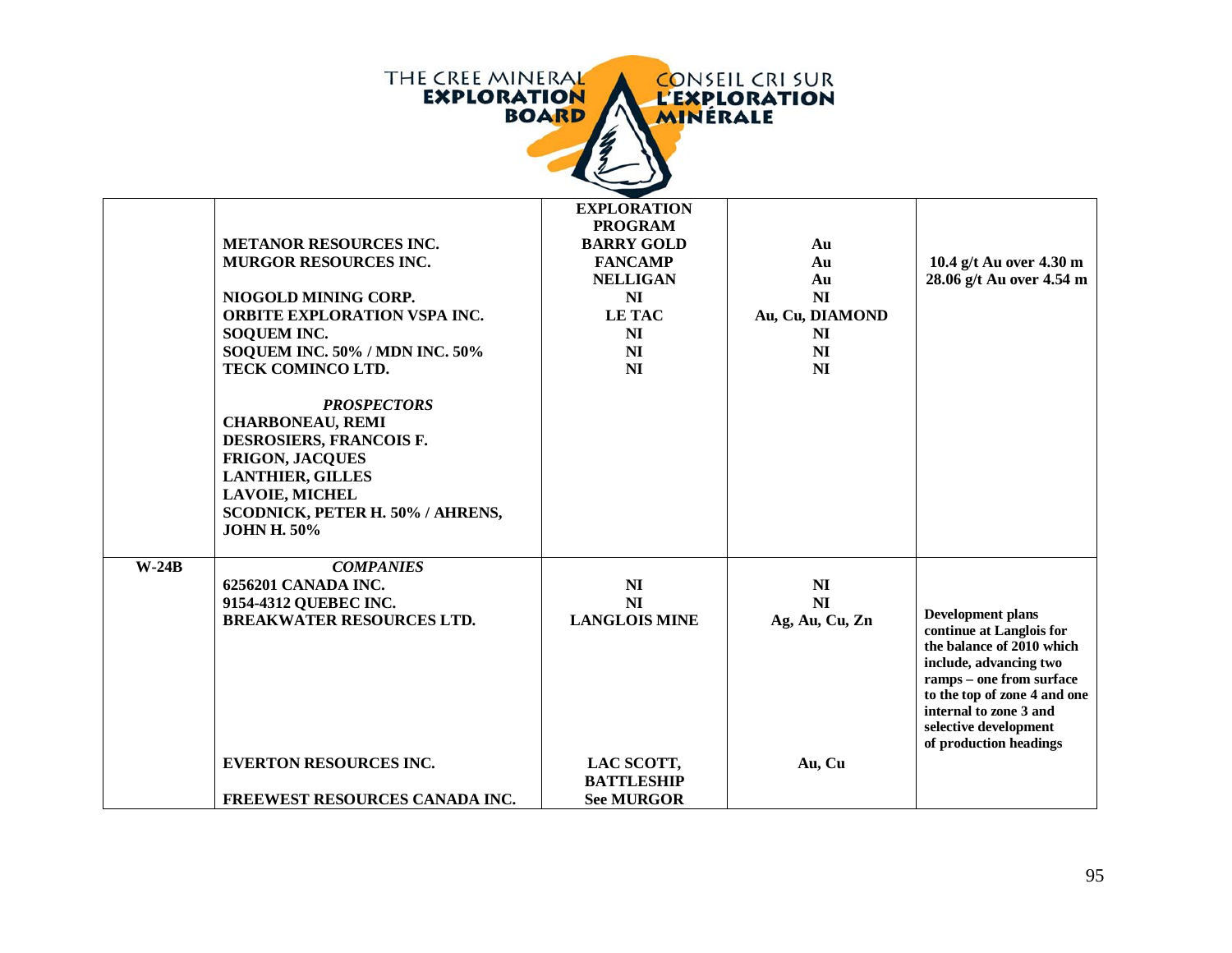| THE CREE MINERAL   | <b>CONSEIL CRI SUR</b> |
|--------------------|------------------------|
| <b>EXPLORATION</b> | <b>L'EXPLORATION</b>   |
| <b>BOARD</b>       | <b>MINERALE</b>        |
|                    |                        |

|         | <b>GOLDEN VALLEY MINES LTD.</b><br>MEGASTAR DEVELOPMENT CORP.<br><b>XSTRATA CANADA CORP.</b><br><b>PROSPECTORS</b><br><b>CHARBONEAU, REMI</b><br>FEKETE, MARK<br>PERRON, TONY                                                                                                                | <b>RESOURCES INC.</b><br><b>GRASSROOTS</b><br><b>EXPLORATION</b><br><b>PROGRAM</b><br><b>RALLEAU</b><br>N <sub>I</sub> | Au<br>Cu, Zn<br><b>NI</b>                        | Acq 2009 |
|---------|----------------------------------------------------------------------------------------------------------------------------------------------------------------------------------------------------------------------------------------------------------------------------------------------|------------------------------------------------------------------------------------------------------------------------|--------------------------------------------------|----------|
| $W-24C$ | <b>COMPANIES</b><br><b>LAKE SHORE GOLD CORP.</b><br><b>MEGASTAR DEVELOPMENT CORP.</b><br><b>MORONO MINES LTD.</b><br>SOQUEM INC. 50% / BRIONOR<br><b>RESOURCES INC. (formerly NORMABEC)</b><br><b>MINING RESOURCES LTD.)</b><br><b>PROSPECTORS</b><br>DENTINGER, JEAN-CLAUDE<br>PERRON, TONY | NI<br><b>RALLEAU</b><br>NI<br>NI                                                                                       | Au<br>Cu, Zn<br>N <sub>I</sub><br>N <sub>I</sub> | Acq 2009 |
| $W-24D$ | <b>COMPANIES</b><br><b>BULL'S EYE EXPLORATION</b><br>MEGASTAR DEVELOPMENT CORP.<br>XSTRATA CANADA CORP.<br><b>PROSPECTORS</b><br>DENTINGER, JEAN-CLAUDE<br>PERRON, TONY                                                                                                                      | <b>CHAPAIS</b><br><b>RALLEAU</b><br><b>NI</b>                                                                          | Au, Cu, Zn<br>Cu, Zn<br>NI                       |          |
| $W-25$  | <b>COMPANIES</b>                                                                                                                                                                                                                                                                             |                                                                                                                        |                                                  |          |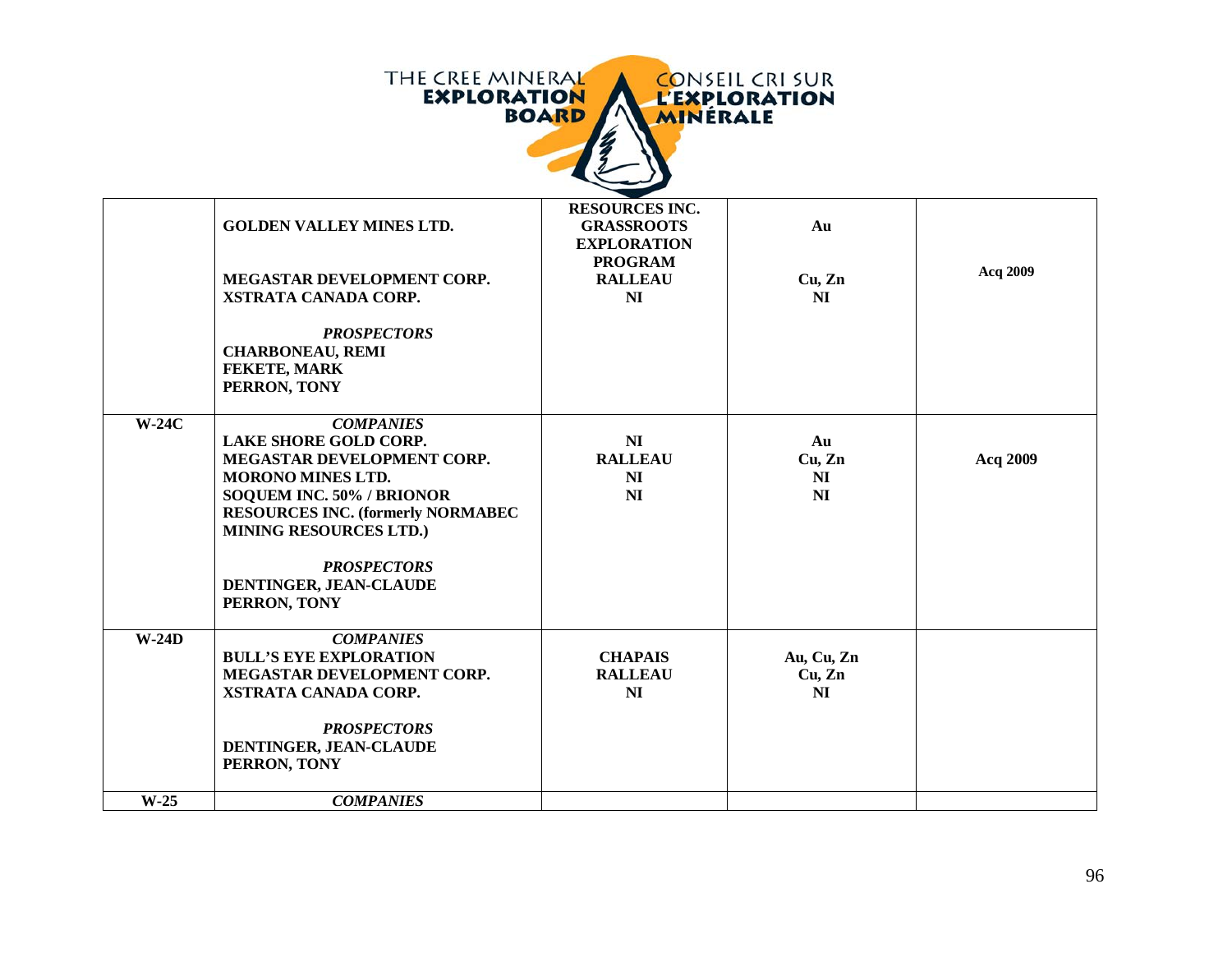

|         | <b>DIAGNOS INC.</b>                | N <sub>I</sub>       | N <sub>I</sub> |                          |
|---------|------------------------------------|----------------------|----------------|--------------------------|
|         |                                    |                      |                |                          |
|         | <b>PROSPECTORS</b>                 |                      |                |                          |
|         |                                    |                      |                |                          |
|         |                                    |                      |                |                          |
| $W-25A$ | <b>COMPANIES</b>                   |                      |                |                          |
|         | 6761976 CANADA INC.                | N <sub>I</sub>       | N <sub>I</sub> |                          |
|         | 9176-0231 QUEBEC INC.              | N <sub>I</sub>       | N <sub>I</sub> |                          |
|         | <b>BEAUFIELD RESOURCES INC</b>     | <b>URBAN-BARRY</b>   | Au             |                          |
|         | <b>CARAT EXPLORATION INC.</b>      | <b>NI</b>            | <b>NI</b>      |                          |
|         | <b>GLEN HAWK MINERALS LTD.</b>     | <b>WINDFALL LAKE</b> | Au             |                          |
|         | <b>HARRICANA RIVER MINING</b>      | N <sub>I</sub>       | N <sub>I</sub> |                          |
|         | <b>CORPORATION INC.</b>            |                      |                |                          |
|         | HINTERLAND METALS INC.             | <b>LOCKOUT</b>       | Au             |                          |
|         |                                    | <b>PLATEAU/EBAY</b>  | <b>PGE</b>     |                          |
|         | <b>METANOR RESOURCES INC.</b>      | <b>BARRY GOLD</b>    | Au             |                          |
|         | MURGOR RESOURCES INC.              | <b>FANCAMP</b>       | Au             | 10.4 g/t Au over 4.30 m  |
|         |                                    | <b>NELLIGAN</b>      | Au             | 28.06 g/t Au over 4.54 m |
|         | <b>MURGOR RESOURCES INC. 50% /</b> | <b>WINDFALL</b>      | Au             | <b>Optioned to EAGLE</b> |
|         | FREEWEST RESOURCES CANADA INC.     |                      |                | <b>HILL EXPLORATION</b>  |
|         | 50%                                | <b>BARRY</b>         | Au             | CORP.                    |
|         |                                    | <b>BENOIT</b>        | Au, Cu         |                          |
|         |                                    | <b>EAGLE RIVER</b>   | Au             |                          |
|         |                                    | <b>GREENSHIELD</b>   | Au             |                          |
|         | <b>NORONT RESOURCES LTD.</b>       | <b>WINDFALL LAKE</b> | Au             |                          |
|         | NORTH AMERICAN EXPLORATION LTD.    | N <sub>I</sub>       | <b>NI</b>      |                          |
|         | STELLAR PACIFIC VENTURES INC.      | N <sub>I</sub>       | Au             |                          |
|         | <b>URBANA CORP.</b>                | <b>URBAN</b>         | Au             |                          |
|         |                                    |                      |                |                          |
|         | <b>PROSPECTORS</b>                 |                      |                |                          |
|         | DENTINGER, JEAN-CLAUDE             |                      |                |                          |
|         | <b>HUNTER, JAMES</b>               |                      |                |                          |
|         | <b>LACASSE, RICHARD</b>            |                      |                |                          |
|         | <b>LAMBERT, BERTHE</b>             |                      |                |                          |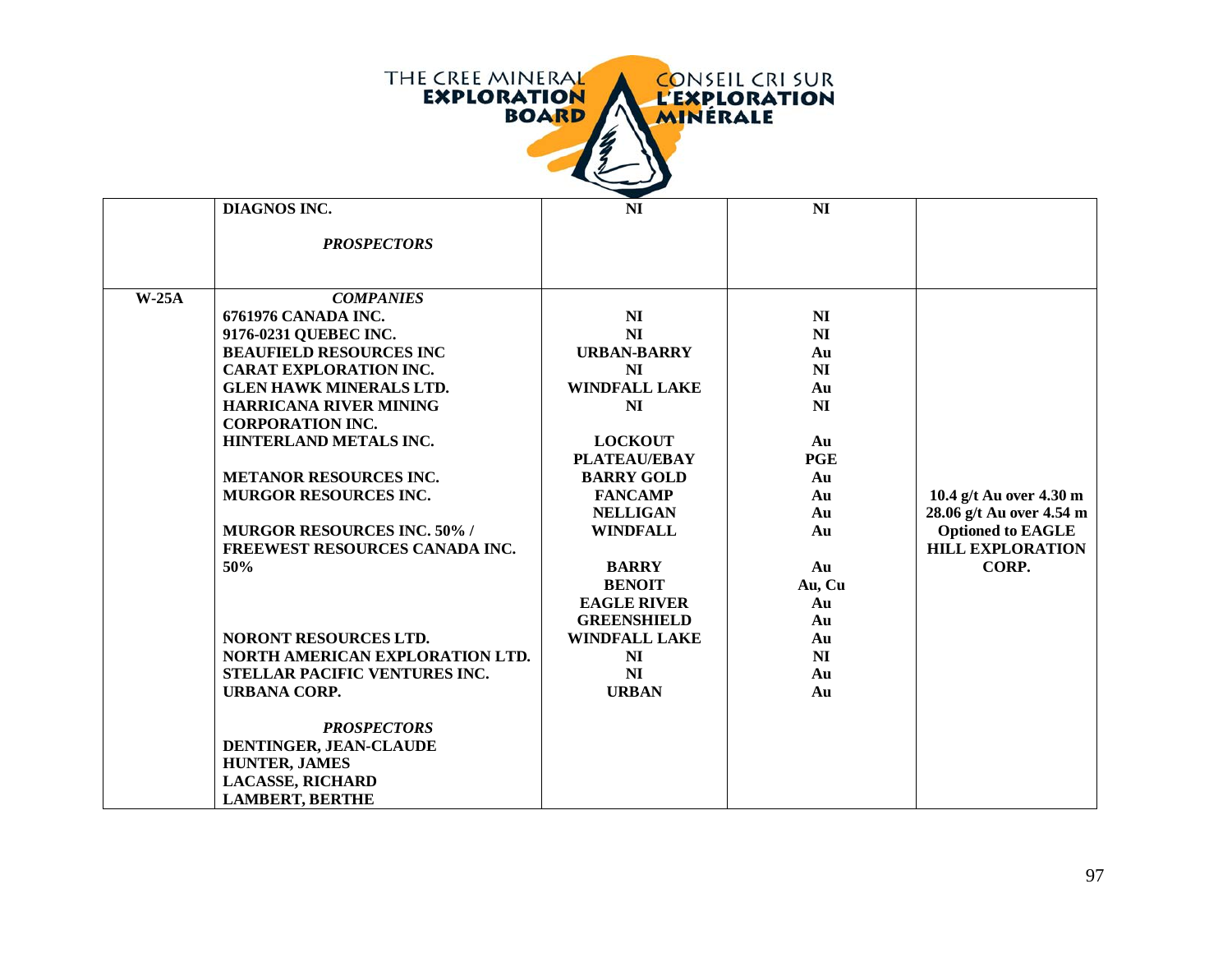

|         | <b>LAVOIE, MICHEL</b>                |                      |                |                          |
|---------|--------------------------------------|----------------------|----------------|--------------------------|
|         | <b>ROBERT, GERARD</b>                |                      |                |                          |
|         | <b>ROBERT, JEAN</b>                  |                      |                |                          |
|         | <b>ROBY, MICHEL</b>                  |                      |                |                          |
|         | ZEFRANI, MASHE                       |                      |                |                          |
|         |                                      |                      |                |                          |
| $W-25B$ | <b>COMPANIES</b>                     |                      |                |                          |
|         | <b>ABITEX RESOURCES INC.</b>         | N <sub>I</sub>       | NI             |                          |
|         | <b>ALTO VENTURES LTD.</b>            | <b>ALCUDIA</b>       | Au             |                          |
|         | <b>AMSECO EXPLORATION LTD.</b>       | NI                   | Au, Cu, Ni     |                          |
|         | <b>BEAUFIELD RESOURCES INC.</b>      | <b>URBAN-BARRY</b>   | Au             |                          |
|         | <b>GLEN HAWK MINERALS LTD.</b>       | <b>WINDFALL LAKE</b> | Au             |                          |
|         | <b>HARRICANA RIVER MINING</b>        | NI                   | NI             |                          |
|         | <b>CORPORATION INC.</b>              |                      |                |                          |
|         | <b>JEAN DESCARREAUX ET ASSOCIEE</b>  | N <sub>I</sub>       | NI             |                          |
|         | LTEE.                                |                      |                |                          |
|         | <b>METANOR RESOURCES INC.</b>        | <b>BARRY GOLD</b>    | Au             |                          |
|         | <b>MURGOR RESOURCES INC.</b>         | <b>FANCAMP</b>       | Au             | 10.4 g/t Au over 4.30 m  |
|         |                                      | <b>NELLIGAN</b>      | Au             | 28.06 g/t Au over 4.54 m |
|         | <b>MURGOR RESOURCES INC. 50% /</b>   | <b>WINDFALL</b>      | Au             | <b>Optioned to EAGLE</b> |
|         | FREEWEST RESOURCES CANADA INC.       |                      |                | <b>HILL EXPLORATION</b>  |
|         | 50%                                  | <b>BARRY</b>         | Au             | CORP.                    |
|         |                                      | <b>BENOIT</b>        | Au, Cu         |                          |
|         |                                      | <b>EAGLE RIVER</b>   | Au             |                          |
|         |                                      | <b>GREENSHIELD</b>   | Au             |                          |
|         | NORONT RESOURCES LTD.                | <b>WINDFALL LAKE</b> | Au             |                          |
|         | <b>STELLAR PACIFIC VENTURES INC.</b> | NI                   | Au             |                          |
|         | TECTONIC RESOURCES INC.              | N <sub>I</sub>       | N <sub>I</sub> |                          |
|         |                                      |                      |                |                          |
|         | <b>PROSPECTORS</b>                   |                      |                |                          |
|         | <b>BRASSARD, BERTRAND</b>            |                      |                |                          |
|         | <b>LACASSE, RICHARD</b>              |                      |                |                          |
|         | <b>LAMBERT, BERTHE</b>               |                      |                |                          |
|         | <b>LAVOIE, MICHEL</b>                |                      |                |                          |
|         |                                      |                      |                |                          |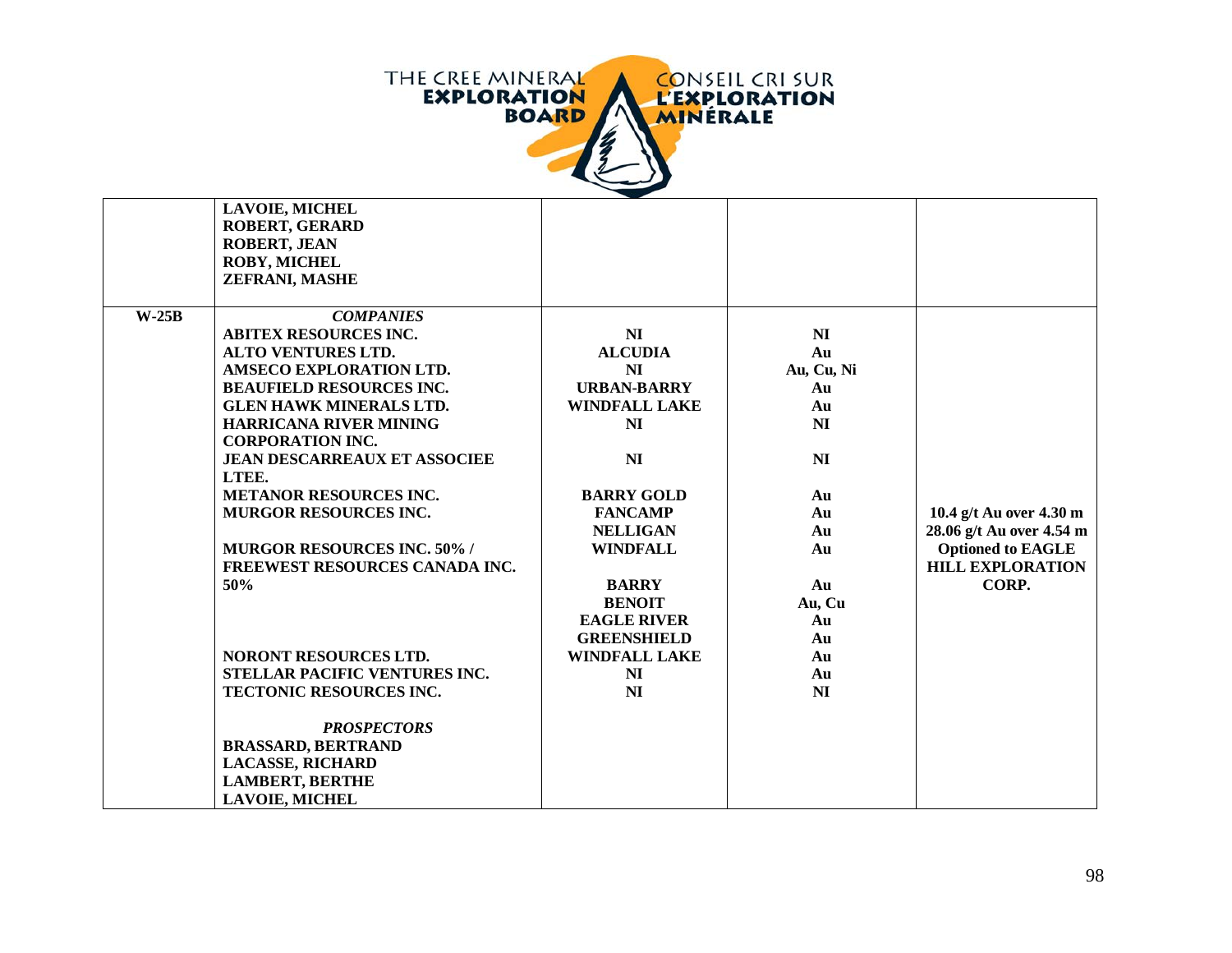

|        | <b>ROBY, GAETAN</b>                                                       |                       |                |                          |
|--------|---------------------------------------------------------------------------|-----------------------|----------------|--------------------------|
|        | <b>ROBY, MICHEL</b>                                                       |                       |                |                          |
|        | SIMONEAU, MARCEL                                                          |                       |                |                          |
|        |                                                                           |                       |                |                          |
| $W-26$ | <b>COMPANIES</b>                                                          |                       |                |                          |
|        | 9093-6725 QUEBEC INC.                                                     | N <sub>I</sub>        | N <sub>I</sub> |                          |
|        | <b>ABITEX RESOURCES INC.</b>                                              | N <sub>I</sub>        | N <sub>I</sub> |                          |
|        | DEBOREX INC.                                                              | N <sub>I</sub>        | NI             |                          |
|        | DIAGNOS INC.                                                              | N <sub>I</sub>        | NI             |                          |
|        | MONTERO MINING AND EXPLORATION                                            | N <sub>I</sub>        | $\mathbf{U}$   |                          |
|        | LTD.                                                                      |                       |                |                          |
|        | <b>MURGOR RESOURCES INC. 50% /</b>                                        | <b>WINDFALL</b>       | Au             | <b>Optioned to EAGLE</b> |
|        | FREEWEST RESOURCES CANADA INC.                                            |                       |                | <b>HILL EXPLORATION</b>  |
|        | 50%                                                                       | <b>BARRY</b>          | Au             | CORP.                    |
|        |                                                                           | <b>BENOIT</b>         | Au, Cu         |                          |
|        |                                                                           | <b>EAGLE RIVER</b>    | Au             |                          |
|        |                                                                           | <b>GREENSHIELD</b>    | Au             |                          |
|        | VIOR INC.                                                                 | <b>BUTEUX-FECTEAU</b> | Cu, Zn         |                          |
|        |                                                                           |                       |                |                          |
|        | <b>PROSPECTORS</b>                                                        |                       |                |                          |
|        | <b>AZARI, KAMBIZ</b>                                                      |                       |                |                          |
|        | <b>BOUCHARD, MARC</b>                                                     |                       |                |                          |
|        | <b>COYLE, PHILIP TERRENCE</b>                                             |                       |                |                          |
|        | DE FRANCE, ELIZABETHE                                                     |                       |                |                          |
|        | DESGAGNE, LARRY                                                           |                       |                |                          |
|        | DESGAGNE, LARRY 25% / FRIGON,                                             |                       |                |                          |
|        | <b>BENOIT 25% / TREMBLAY, JEAN-LOUIS</b>                                  |                       |                |                          |
|        |                                                                           |                       |                |                          |
|        | 25%, POTVIN, DENIS 25%                                                    |                       |                |                          |
|        | DESGAGNE, LARRY 40% / FRIGON,<br><b>BENOIT 30% / TREMBLAY, JEAN-LOUIS</b> |                       |                |                          |
|        | 30%                                                                       |                       |                |                          |
|        |                                                                           |                       |                |                          |
|        | <b>LACASSE, RICHARD</b>                                                   |                       |                |                          |
|        | <b>LAMBERT, BERTHE</b>                                                    |                       |                |                          |
|        | <b>LAVOIE, MICHEL</b>                                                     |                       |                |                          |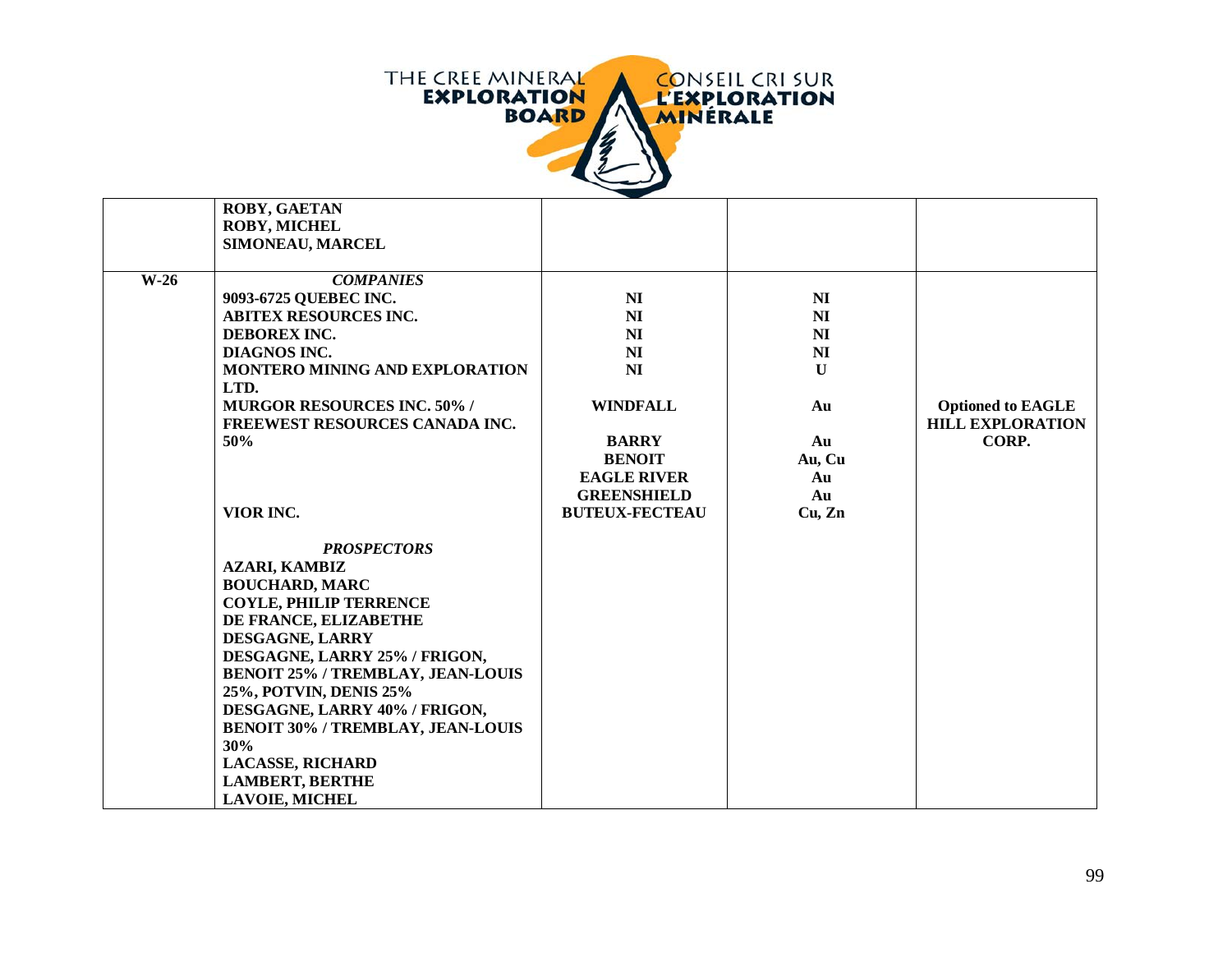

|        | LEMIEUX, OLIVIER 50% / LEMIEUX,<br><b>SAMUEL 50%</b><br><b>ROBY, MICHEL</b>                                                                                                                                                                                                                                                              |                                                    |                                                    |  |
|--------|------------------------------------------------------------------------------------------------------------------------------------------------------------------------------------------------------------------------------------------------------------------------------------------------------------------------------------------|----------------------------------------------------|----------------------------------------------------|--|
| $W-27$ | <b>COMPANIES</b><br><b>CALIBERT EXPLORATION INC.</b><br>DIAGNOS INC.<br>IAMGOLD-QUEBEC MANAGEMENT INC.<br><b>ORBITE EXPLORATION VSPA INC.</b><br><b>SOQUEM INC.</b><br><b>PROSPECTORS</b><br><b>GAGNON, ROBERT</b><br>NEALON, MARGARET<br>O'BRIEN, PATRICK (APELLA<br><b>RESOURCES INC.)</b><br>PERRON, TONY<br><b>SENECHAL, BERNARD</b> | <b>CALIBERT</b><br>NI<br>NI<br><b>LE TAC</b><br>NI | Ag, Au<br>NI<br><b>NI</b><br>Au, Cu, DIAMOND<br>NI |  |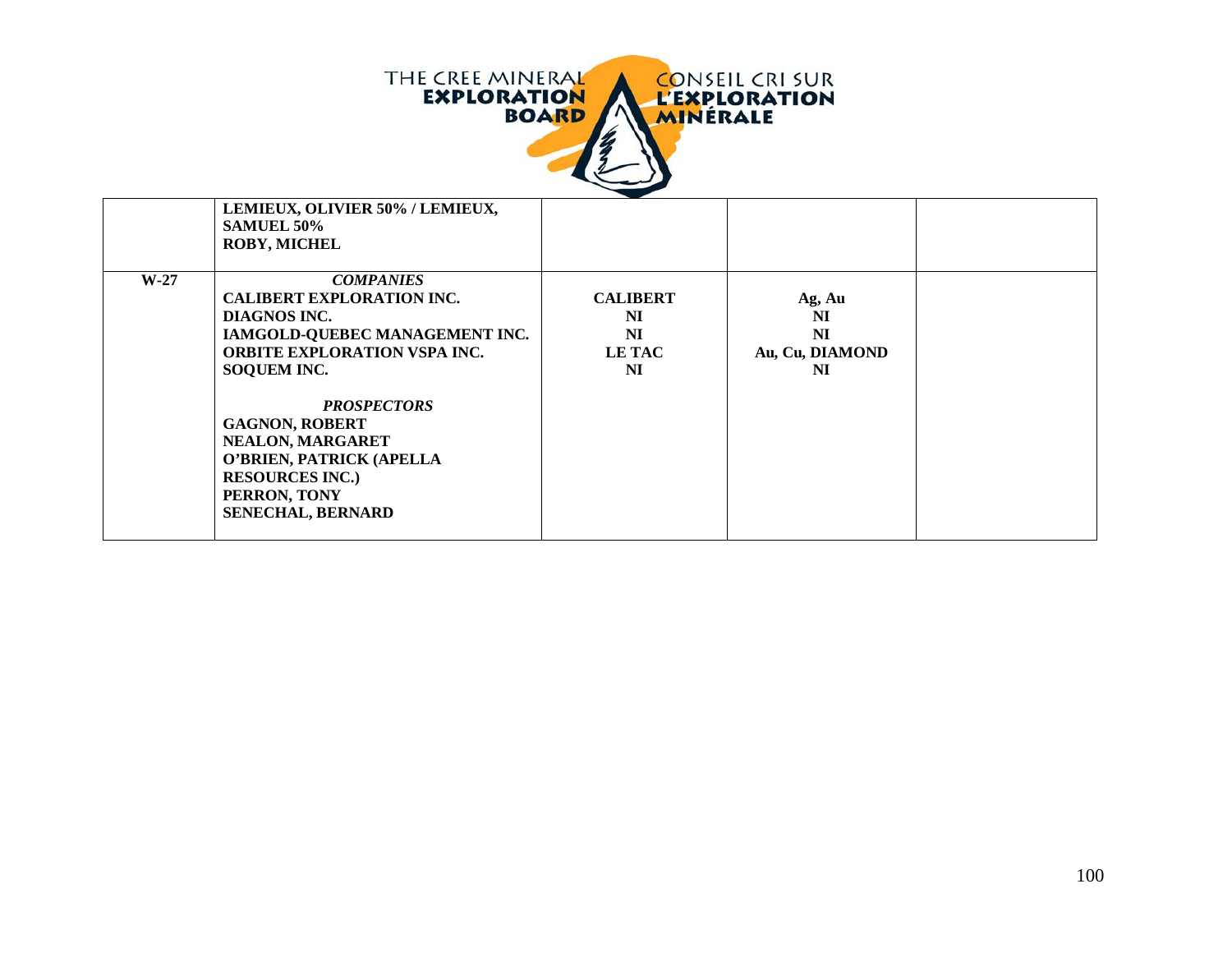

# **10. CREE NATION OF WEMINDJI**

## *10.1. Geology and mineral resources potential*

The Wemindji area is known especially for the numerous granitic rocks produced by crustal thickening and fracturing resulting in conditions favourable to the intrusion of kimberlite. Locally, volcanic rocks are squeezed between tonalite and granites.

Wemindji is located in the La Grande Subprovince. According to Houle (2003), the La Grande Volcano-sedimentary Belt (LGVB) included in the La Grande Subprovince, hosts the vast majority of reported showings. The LGVB runs parallel to the Wemindji-Caniapiscau structural corridor (WCZ) and is composed mainly of mafic to felsic volcanic rocks, interstratified with metasediments and oxide-facies or magnetite iron formations. Komatiitic flows and ultramafic intrusions are also scattered throughout the area and locally host Ni-Cu±PGE and Cr occurrences. In the LGVB, exploration has focused on the search for deposits associated with gold-bearing iron formations, volcanogenic alteration zones (Cu-Zn-Ag-Au), quartz-sulphide veins (Cu-Zn-Au $\pm$ Ag), and magmatic chrome and platinum group element mineralization (Houle, 2003).

The search for diamond-bearing kimberlites and lamprophyre dykes continues. The Wemindji kimberlite field consists of shallow dipping sills that intrude the Archean gneisses of the La Grande Sub-Province (Moorehead *et al,* 2003). It is located near the eastern shore of James Bay, at the western end of the Wemindji-Caniapiscau structural zone (WCZ) extending 650 km ENE from James Bay to the Caniapiscau Reservoir. The WCZ contains small graben type basins infilled by 2.2 Ga siliciclastic sediments of the Sakami Formation and several Archean nepheline syenite intrusions. According to Moorehead, the kimberlite sills are located at the intersection of the WCZ with the NE extension of the Kapuskasing structural zone. The basement rocks belong to the Archean Superior craton with tonalites dated at 2.8 Ga.

#### *Wemindji Traplines:*

Number of companies with active claims: 41 including 1 Cree company. Number of prospectors with active claims: 27 including 1 Cree prospector. Substances: gold (Au), copper (Cu), diamond (C), uranium (U), iron (Fe), nickel (Ni).

#### *Highlights:*

 Environmental Scoping Study on the **AUGYVA MINING RESOURCES – CANADIAN CENTURY IRON ORE CORP.** joint venture DUNCAN property;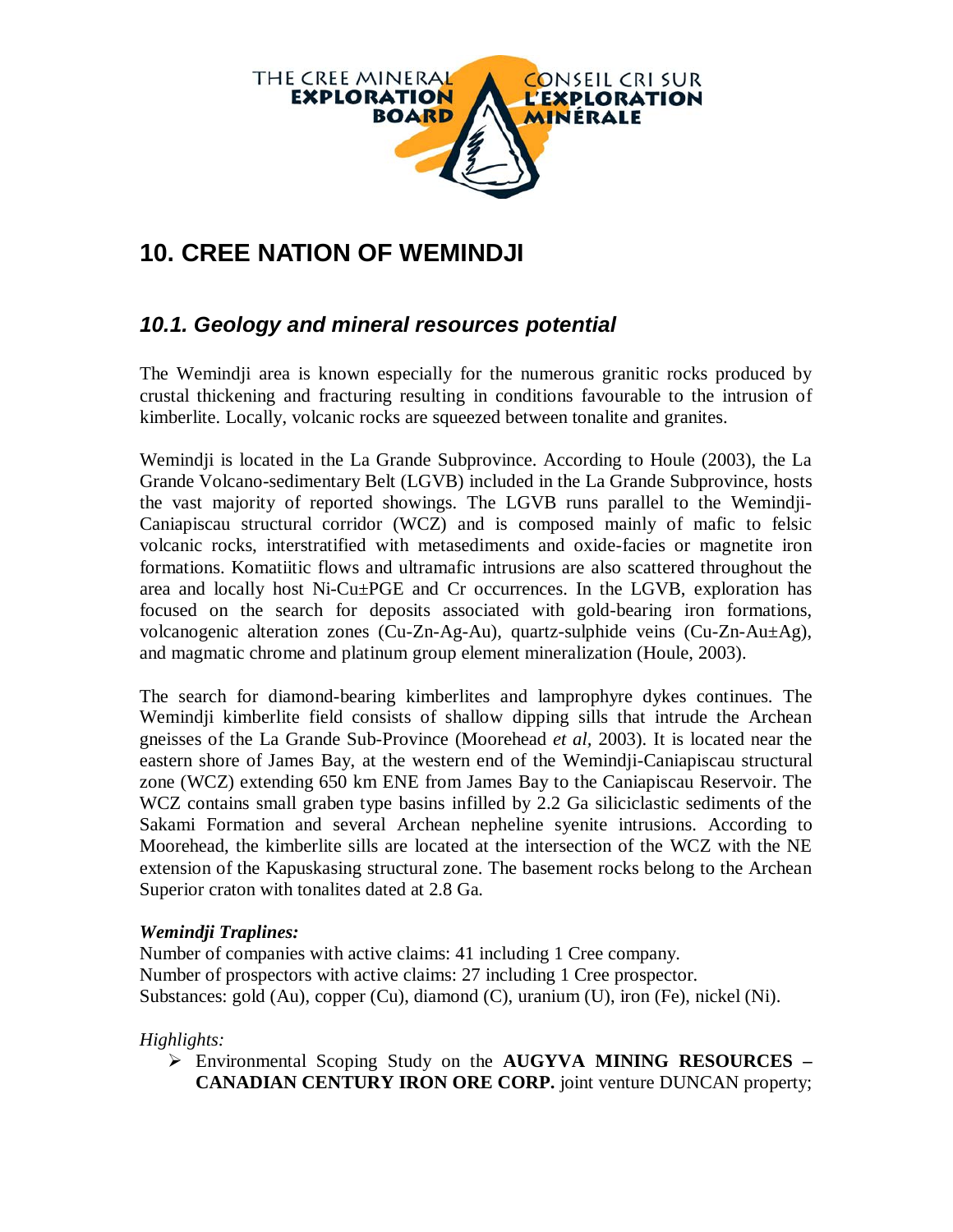

- 5.0 g/t Au on the **BEAUFIELD RESOURCES INC.** OPINACA property;
- $\triangleright$  0.058% U<sub>3</sub>O<sub>8</sub> on the **DIOS UGO** property;
- $\triangleright$  0.617% U<sub>3</sub>O<sub>8</sub> on the **DIOS OPINACA NORD** property;
- 52 g/t Au and 20.98 g/t Au on the **VIRGINIA MINES INC.** POSTE LEMOYNE property.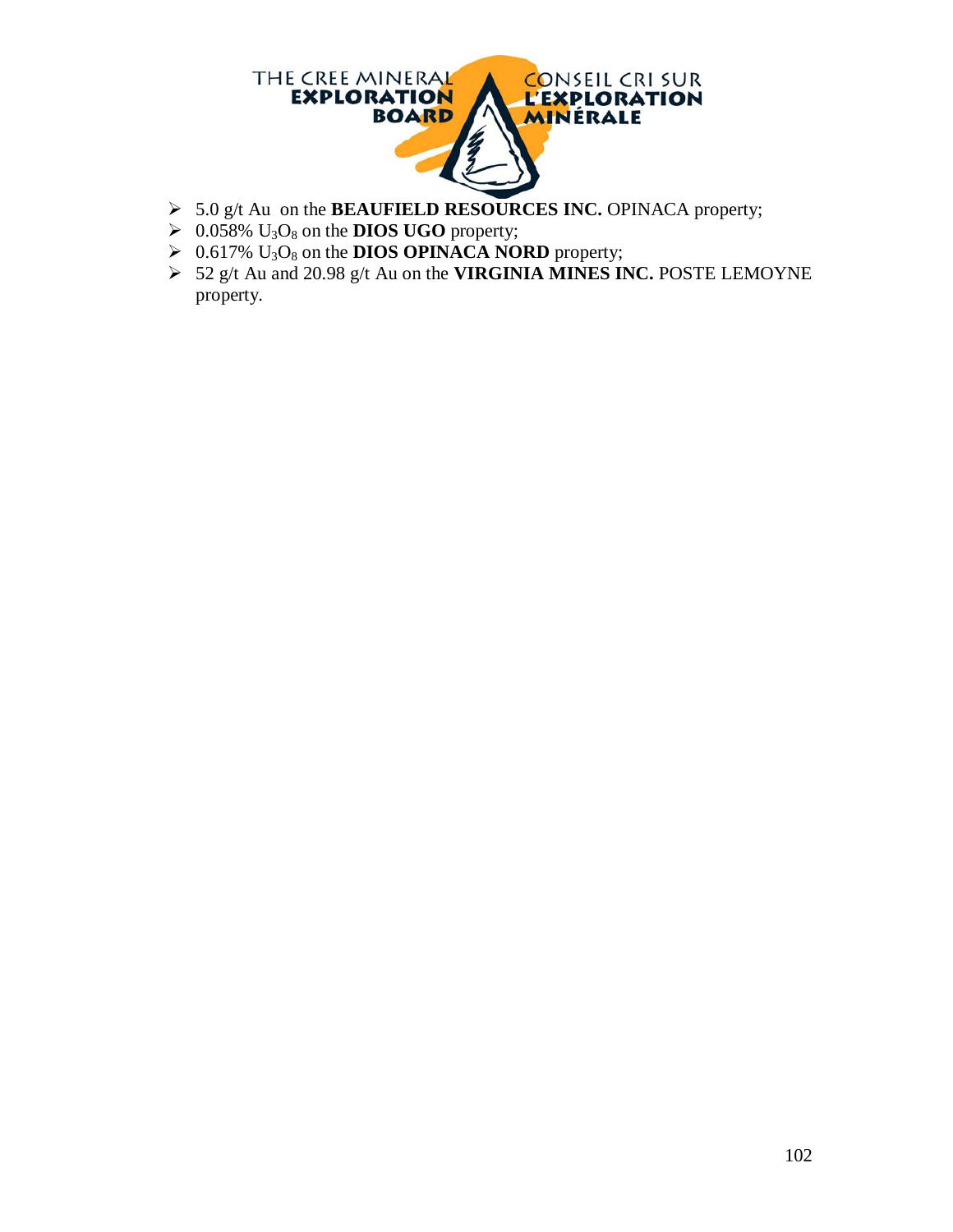

## *10.2. Mineral Exploration Activity (Wemindji)*

| <b>TRAPLINE</b> | <b>COMPANIES/PROSPECTORS</b>                                                                              | <b>PROJECTS</b>                     | <b>SUBSTANCES</b> | <b>ACTIVITY</b>                                                                                                             |
|-----------------|-----------------------------------------------------------------------------------------------------------|-------------------------------------|-------------------|-----------------------------------------------------------------------------------------------------------------------------|
|                 |                                                                                                           |                                     |                   |                                                                                                                             |
|                 |                                                                                                           |                                     |                   | <b>FINDINGS</b>                                                                                                             |
| $VC-6$          | <b>COMPANIES</b>                                                                                          |                                     |                   |                                                                                                                             |
|                 | 32477 YUKON INC. Subsidiary of VALLEY<br><b>HIGH VENTURES LTD.</b>                                        | N <sub>I</sub>                      | <b>NI</b>         | NI                                                                                                                          |
|                 | 6256201 CANADA INC.                                                                                       | NI                                  | NI                | N <sub>I</sub>                                                                                                              |
|                 | <b>GESTION POULIOT GARON INC. (9179-</b><br>7258 QUEBEC INC.)                                             | N <sub>I</sub>                      | NI                | N <sub>I</sub>                                                                                                              |
|                 | <b>AUGYVA MINING RESOURCES /</b><br><b>CANADIAN CENTURY IRON ORE CORP.</b>                                | <b>DUNCAN</b>                       | Fe                | <b>Environmental scoping</b><br>study (ESS); NI 43-101<br>compliant technical<br>report on the mineral<br>resource estimate |
|                 | <b>DIANOR RESOURCES INC. JV METALEX</b><br><b>VENTURES LTD. &amp; WEMINDJI</b><br><b>EXPLORATION INC.</b> | <b>EKOMIAK</b><br><b>PROPERTIES</b> | <b>DIAMOND</b>    |                                                                                                                             |
|                 | <b>EASTMAIN RESOURCES INC</b>                                                                             | <b>ROAD KING</b>                    | Au                |                                                                                                                             |
|                 |                                                                                                           | <b>DYNA</b>                         | Au                |                                                                                                                             |
|                 | <b>EASTMAIN RESOURCES INC. / AZIMUT</b><br><b>EXPLORATION INC.</b>                                        | <b>AZIMUT C&amp;D</b>               | Au                |                                                                                                                             |
|                 | <b>THREEGOLD RESOURCES INC.</b>                                                                           | NI                                  | NI                |                                                                                                                             |
|                 | VANSTAR MINING INC.                                                                                       | <b>PATICA</b>                       | Au                |                                                                                                                             |
|                 | <b>PROSPECTORS</b><br><b>ANGERS, PIERRE</b><br><b>LEMELIN, YVES</b>                                       |                                     |                   |                                                                                                                             |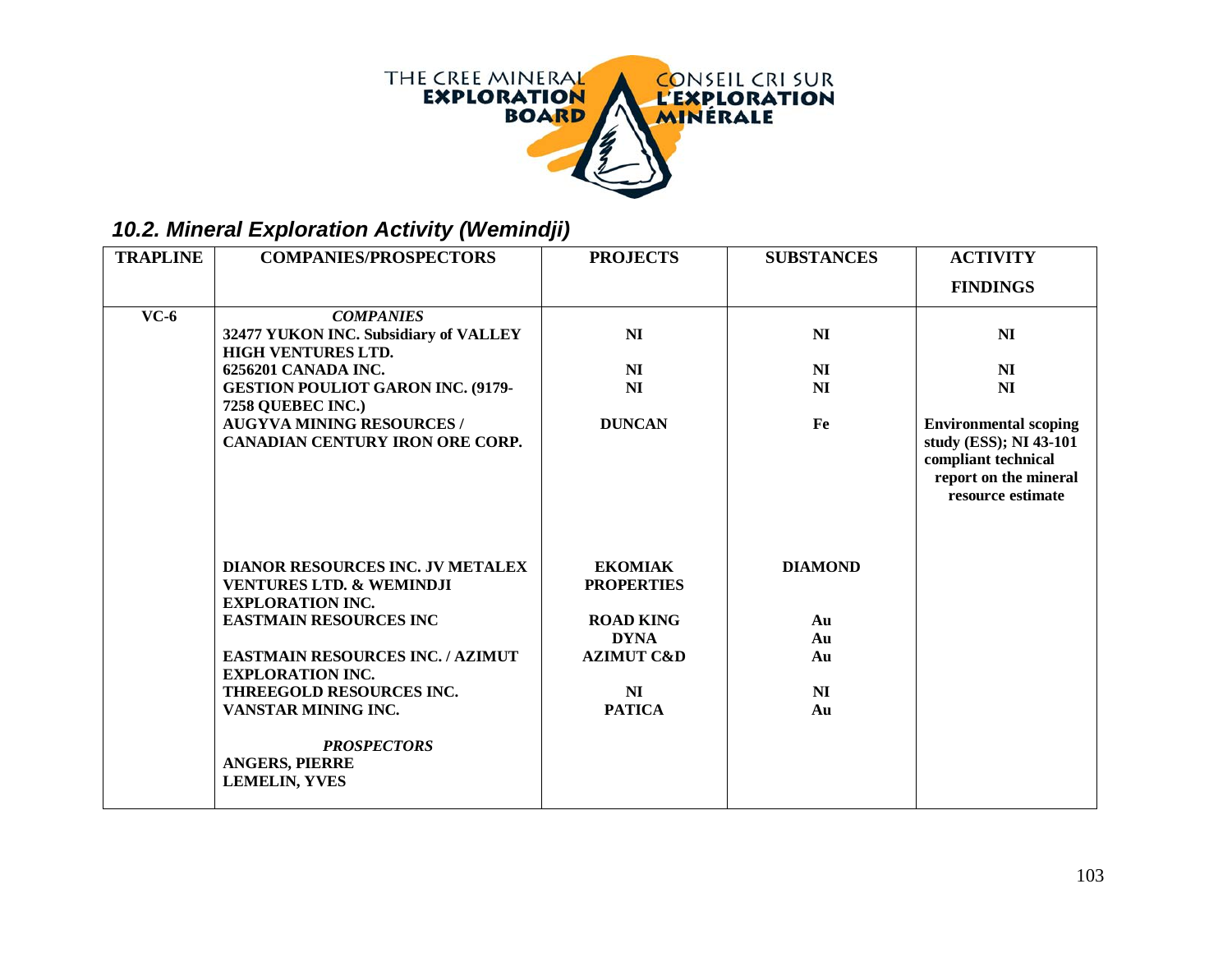

| $VC-9$  | <b>COMPANIES</b><br>32477 YUKON INC. Subsidiary of VALLEY<br><b>HIGH VENTURES LTD.</b> | N <sub>I</sub>                          | N <sub>I</sub>  | N <sub>I</sub>                                                                              |
|---------|----------------------------------------------------------------------------------------|-----------------------------------------|-----------------|---------------------------------------------------------------------------------------------|
|         |                                                                                        |                                         |                 |                                                                                             |
|         | <b>PROSPECTORS</b>                                                                     |                                         |                 |                                                                                             |
|         |                                                                                        |                                         |                 |                                                                                             |
| $VC-12$ | <b>COMPANIES</b>                                                                       |                                         |                 |                                                                                             |
|         | <b>ANTORO RESOURCES INC.</b>                                                           | <b>WAPISCAN-FIVE</b><br><b>DIAMONDS</b> | <b>DIAMONDS</b> | N <sub>I</sub>                                                                              |
|         | <b>AUGYVA MINING RESOURCES /</b>                                                       | <b>DUNCAN</b>                           | Fe              | <b>Environmental scoping</b>                                                                |
|         | <b>CANADIAN CENTURY IRON ORE CORP.</b>                                                 |                                         |                 | study (ESS); NI 43-101<br>compliant technical<br>report on the mineral<br>resource estimate |
|         | <b>DIANOR RESOURCES INC. JV METALEX</b>                                                | <b>EKOMIAK</b>                          | <b>DIAMOND</b>  |                                                                                             |
|         | <b>VENTURES LTD. &amp; WEMINDJI</b>                                                    | <b>PROPERTIES</b>                       |                 |                                                                                             |
|         | <b>EXPLORATION INC.</b>                                                                |                                         |                 |                                                                                             |
|         | <b>EASTMAIN RESOURCES INC</b>                                                          | <b>ROAD KING</b>                        | Au              |                                                                                             |
|         |                                                                                        | <b>DYNA</b>                             | Au              |                                                                                             |
|         | <b>EASTMAIN RESOURCES INC. / AZIMUT</b><br><b>EXPLORATION INC.</b>                     | <b>AZIMUT C&amp;D</b>                   | Au              |                                                                                             |
|         | STRATECO RESOURCES INC.                                                                | <b>APPLE</b>                            | $\mathbf{U}$    |                                                                                             |
|         | THREEGOLD RESOURCES INC.                                                               | NI                                      | NI              |                                                                                             |
|         | VANSTAR MINING INC.                                                                    | <b>PATICA</b>                           | Au              |                                                                                             |
|         | <b>PROSPECTORS</b>                                                                     |                                         |                 |                                                                                             |
|         | <b>BAMBIC, PETER</b>                                                                   |                                         |                 |                                                                                             |
|         | <b>CHOQUETTE, BENJAMIN</b>                                                             |                                         |                 |                                                                                             |
|         | <b>LAMOTHE, GILBERT</b>                                                                |                                         |                 |                                                                                             |
|         | <b>LEMELIN, YVES</b>                                                                   |                                         |                 |                                                                                             |
| $VC-13$ | <b>COMPANIES</b>                                                                       |                                         |                 |                                                                                             |
|         | 9034-4813 QUEBEC INC.                                                                  | N <sub>I</sub>                          | NI              | N <sub>I</sub>                                                                              |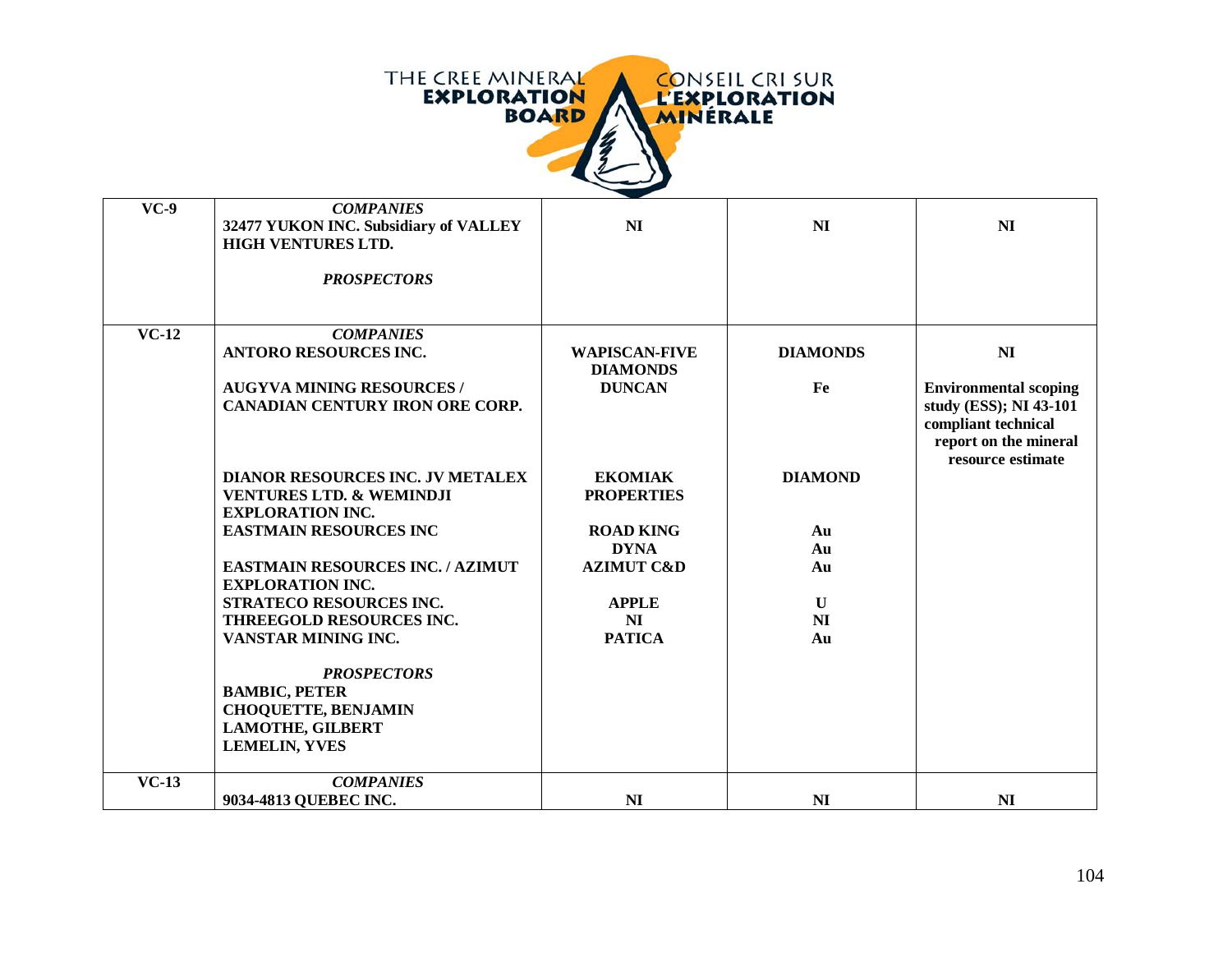|                           | THE CREE MINERAL<br><b>CONSEIL CRI SUR</b><br><b>EXPLORATION</b><br><b>L'EXPLORATION</b><br><b>BOARD</b><br>MINÉRALE                                                                                   |                                                        |                                  |                                                                                                                             |  |  |
|---------------------------|--------------------------------------------------------------------------------------------------------------------------------------------------------------------------------------------------------|--------------------------------------------------------|----------------------------------|-----------------------------------------------------------------------------------------------------------------------------|--|--|
|                           | <b>ANTORO RESOURCES INC.</b>                                                                                                                                                                           | <b>WAPISCAN-FIVE</b><br><b>DIAMONDS</b>                | <b>DIAMONDS</b>                  | N <sub>I</sub>                                                                                                              |  |  |
|                           | <b>AUGYVA MINING RESOURCES /</b><br><b>CANADIAN CENTURY IRON ORE CORP.</b>                                                                                                                             | <b>DUNCAN</b>                                          | Fe                               | <b>Environmental scoping</b><br>study (ESS); NI 43-101<br>compliant technical<br>report on the mineral<br>resource estimate |  |  |
|                           | <b>DIAMOND FRANK EXPLORATION INC.</b><br>DIANOR RESOURCES INC. JV METALEX<br><b>VENTURES LTD. &amp; WEMINDJI</b><br><b>EXPLORATION INC.</b>                                                            | <b>WAPISCAN</b><br><b>EKOMIAK</b><br><b>PROPERTIES</b> | <b>DIAMOND</b><br><b>DIAMOND</b> | Pg (2009)                                                                                                                   |  |  |
|                           | VANSTAR MINING INC.<br><b>PROSPECTORS</b><br><b>BAMBIC, PETER</b><br><b>CHOQUETTE, BENJAMIN</b><br><b>GROGORITA, AUREL</b><br>HENDRIKSEN, GORDON N.<br><b>LAMOTHE, GILBERT</b><br><b>LEMELIN, YVES</b> | <b>PATICA</b>                                          | Au                               |                                                                                                                             |  |  |
| $\overline{\text{VC-14}}$ | <b>COMPANIES</b><br><b>AZIMUT EXPLORATION INC</b><br>JV EVERTON RESOURCES INC.<br><b>PROSPECTORS</b>                                                                                                   | <b>OPINACA A&amp;B</b>                                 | Au                               | N <sub>I</sub>                                                                                                              |  |  |
| $VC-15$                   | <b>COMPANIES</b><br><b>AZIMUT EXPLORATION INC</b><br>JV EVERTON RESOURCES INC.<br><b>PROSPECTORS</b>                                                                                                   | <b>OPINACA A&amp;B</b>                                 | Au                               | N <sub>I</sub>                                                                                                              |  |  |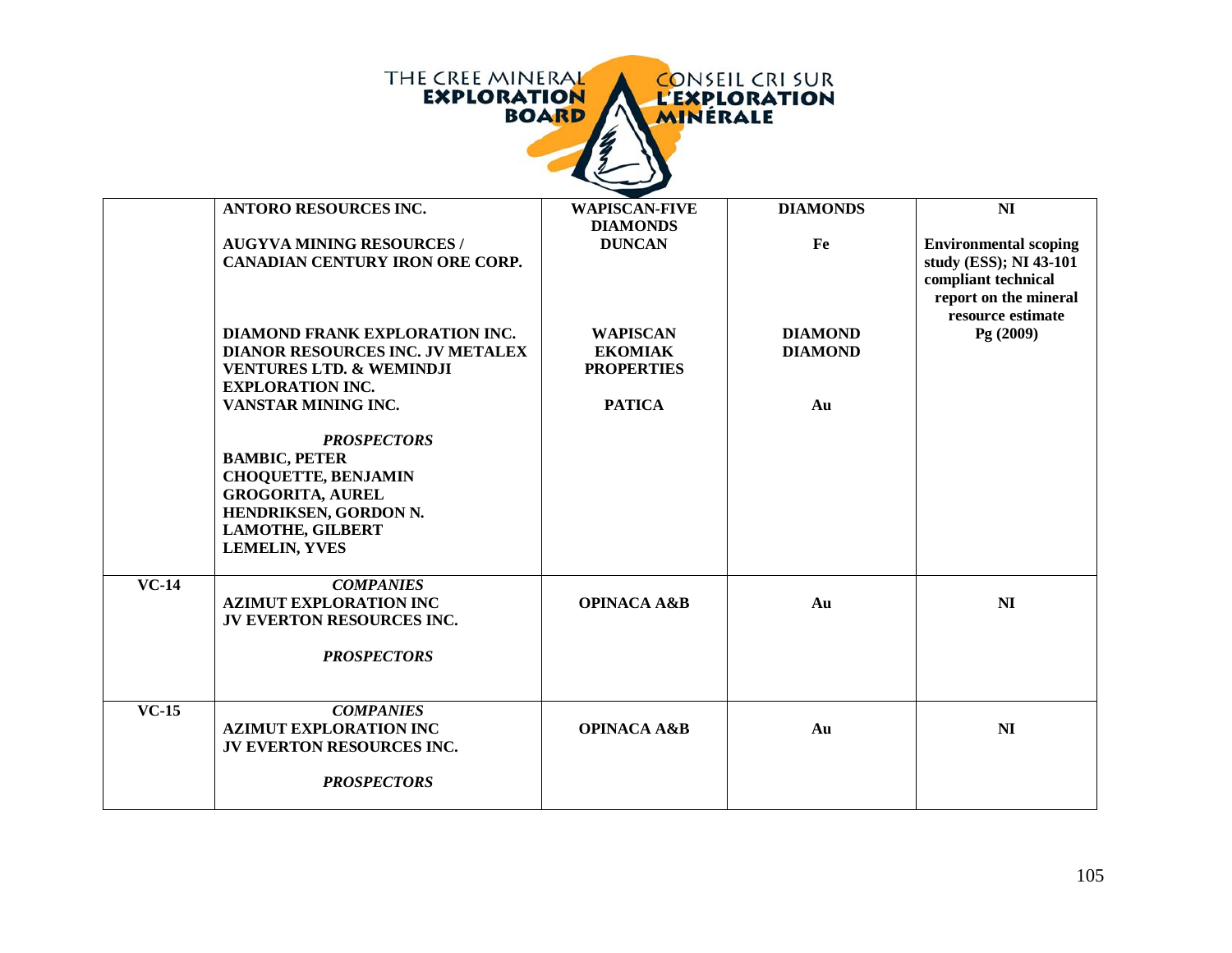

| $VC-17$ | <b>COMPANIES</b><br><b>AZIMUT EXPLORATION INC</b><br>JV EVERTON RESOURCES INC.                            | <b>OPINACA A&amp;B</b>                 | Au             | N <sub>I</sub> |
|---------|-----------------------------------------------------------------------------------------------------------|----------------------------------------|----------------|----------------|
|         | <b>PROSPECTORS</b><br><b>BAWOLAK, MARIE-THERESE 50% /</b>                                                 |                                        |                |                |
|         | <b>BAWOLAK, CHRISTELLE OLEINKA 50%</b>                                                                    |                                        |                |                |
| $VC-18$ | <b>COMPANIES</b>                                                                                          |                                        |                | N <sub>I</sub> |
|         | <b>AZIMUT EXPLORATION INC</b><br>JV EVERTON RESOURCES INC.                                                | <b>OPINACA A&amp;B</b>                 | Au             |                |
|         | <b>DIANOR RESOURCES INC. JV METALEX</b><br><b>VENTURES LTD. &amp; WEMINDJI</b><br><b>EXPLORATION INC.</b> | <b>EKOMIAK</b><br><b>PROPERTIES</b>    | <b>DIAMOND</b> |                |
|         | <b>ELORO RESOURCES LTD.</b>                                                                               | <b>MAGUY, MEECH</b><br><b>SHOWINGS</b> | $\mathbf{U}$   |                |
|         |                                                                                                           | <b>LEMOYNE NORTH,</b>                  | Au             |                |
|         |                                                                                                           | HORSESHOE, TAIGA,                      | Au             |                |
|         |                                                                                                           | <b>TAIGA WEST</b><br><b>PROPERTIES</b> | Au, Cu         |                |
|         | <b>VIRGINIA MINES INC.</b>                                                                                | <b>LAGRANDE SUD,</b>                   | Au             |                |
|         |                                                                                                           | POSTE LEMOYNE                          | Au             |                |
|         | <b>PROSPECTORS</b>                                                                                        |                                        |                |                |
| $VC-19$ | <b>COMPANIES</b>                                                                                          |                                        |                |                |
|         | <b>AZIMUT EXPLORATION INC</b><br><b>JV EVERTON RESOURCES INC.</b>                                         | <b>OPINACA A&amp;B</b>                 | Au             | N <sub>I</sub> |
|         | <b>EASTMAIN RESOURCES INC</b>                                                                             | <b>ROAD KING</b>                       | Au             |                |
|         |                                                                                                           | <b>DYNA</b>                            | Au             |                |
|         | <b>EASTMAIN RESOURCES INC. / AZIMUT</b><br><b>EXPLORATION INC.</b>                                        | <b>AZIMUT C&amp;D</b>                  | Au             |                |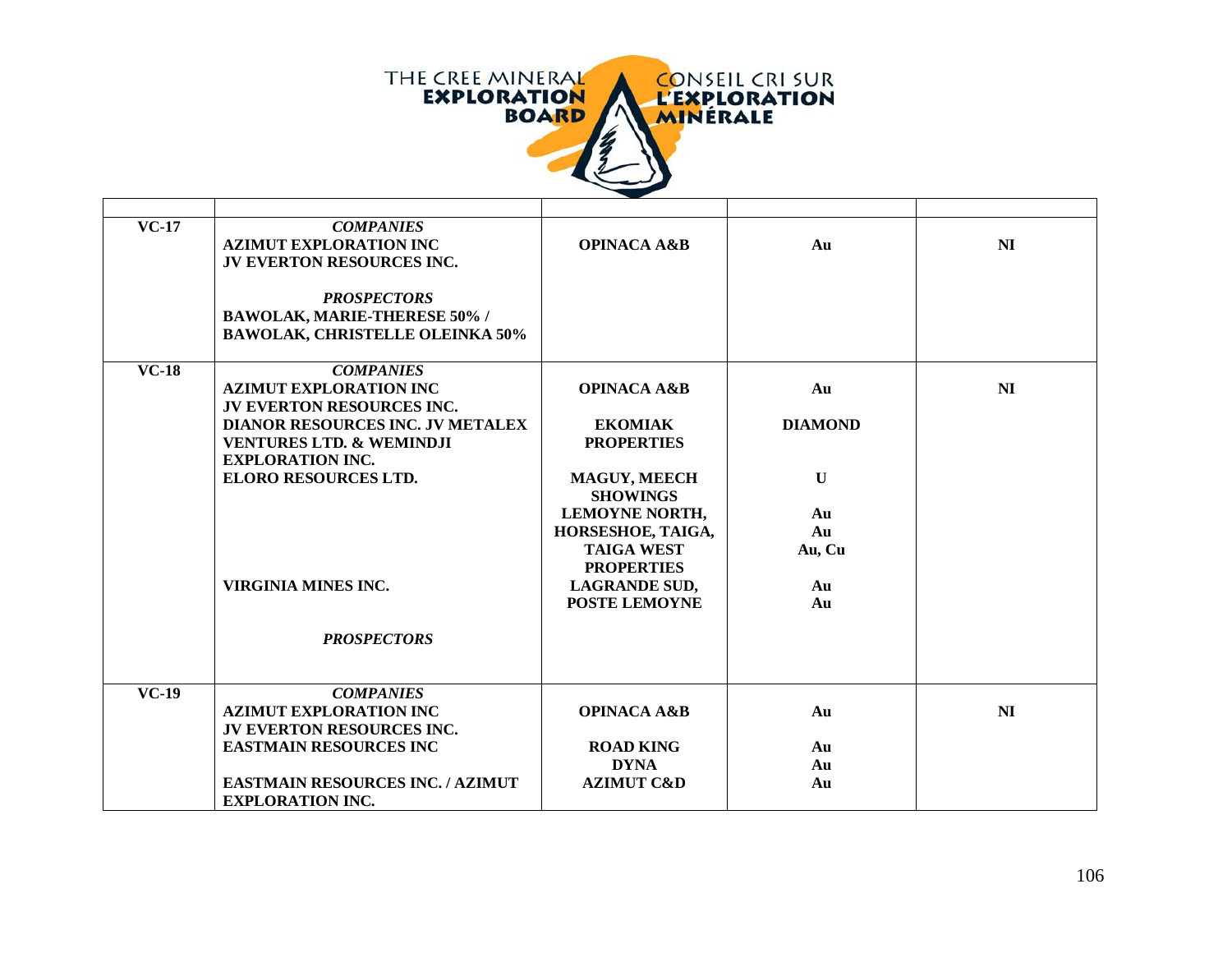| THE CREE MINERAL   |              |                 | <b>CONSEIL CRI SUR</b> |
|--------------------|--------------|-----------------|------------------------|
| <b>EXPLORATION</b> | <b>BOARD</b> | <b>MINERALE</b> | <b>L'EXPLORATION</b>   |
|                    |              |                 |                        |
|                    |              |                 |                        |

|         | VIRGINIA MINES INC.                      | <b>LAGRANDE SUD,</b>    | Au             |                              |
|---------|------------------------------------------|-------------------------|----------------|------------------------------|
|         |                                          | <b>POSTE LEMOYNE</b>    | Au             |                              |
|         |                                          |                         |                |                              |
|         | <b>PROSPECTORS</b>                       |                         |                |                              |
|         |                                          |                         |                |                              |
|         |                                          |                         |                |                              |
| $VC-20$ | <b>COMPANIES</b>                         |                         |                |                              |
|         | 9176-0231 QUEBEC INC.                    | NI                      | N <sub>I</sub> | N <sub>I</sub>               |
|         | <b>GESTION POULIOT GARON INC. (9179-</b> | NI                      | <b>NI</b>      | N <sub>I</sub>               |
|         | 7258 QUEBEC INC.)                        |                         |                |                              |
|         | AMSECO EXPLORATION LTD.                  | N <sub>I</sub>          | Ni             | N <sub>I</sub>               |
|         | <b>AUGYVA MINING RESOURCES /</b>         | <b>DUNCAN</b>           | Fe             | <b>Environmental scoping</b> |
|         | <b>CANADIAN CENTURY IRON ORE CORP.</b>   |                         |                | study (ESS); NI 43-101       |
|         |                                          |                         |                | compliant technical          |
|         |                                          |                         |                | report on the mineral        |
|         |                                          |                         |                | resource estimate            |
|         | <b>CRUSH TAL EXPLORATION INC.</b>        | N <sub>I</sub>          | <b>NI</b>      | N <sub>I</sub>               |
|         | DIANOR RESOURCES INC. JV METALEX         | <b>EKOMIAK</b>          | <b>DIAMOND</b> |                              |
|         | <b>VENTURES LTD. &amp; WEMINDJI</b>      | <b>PROPERTIES</b>       |                |                              |
|         | <b>EXPLORATION INC.</b>                  |                         |                |                              |
|         | <b>ELORO RESOURCES LTD.</b>              | <b>MAGUY, MEECH</b>     | $\mathbf{U}$   |                              |
|         |                                          | <b>SHOWINGS</b>         |                |                              |
|         |                                          | LEMOYNE NORTH,          | Au             |                              |
|         |                                          | HORSESHOE, TAIGA,       | Au             |                              |
|         |                                          | <b>TAIGA WEST</b>       | Au, Cu         |                              |
|         |                                          | <b>PROPERTIES</b>       |                |                              |
|         | <b>EVERTON RESOURCES INC.</b>            | <b>See AZIMUT</b>       |                |                              |
|         |                                          | <b>EXPLORATION INC.</b> | Au             |                              |
|         |                                          | <b>WILDCAT</b>          |                |                              |
|         |                                          | <b>SARCELLE</b>         |                |                              |
|         | MATAMEC EXPLORATION INC.                 | <b>SAKAMI</b>           | $\mathbf U$    | N <sub>I</sub>               |
|         | <b>MATAMEC EXPLORATION INC. 50% /</b>    | NI                      | N <sub>I</sub> | N <sub>I</sub>               |
|         | <b>VIRGINIA MINES INC. 50%</b>           |                         |                |                              |
|         | <b>NOVA URANIUM CORP.</b>                | POM-POM                 | $\mathbf{U}$   | <b>NI</b>                    |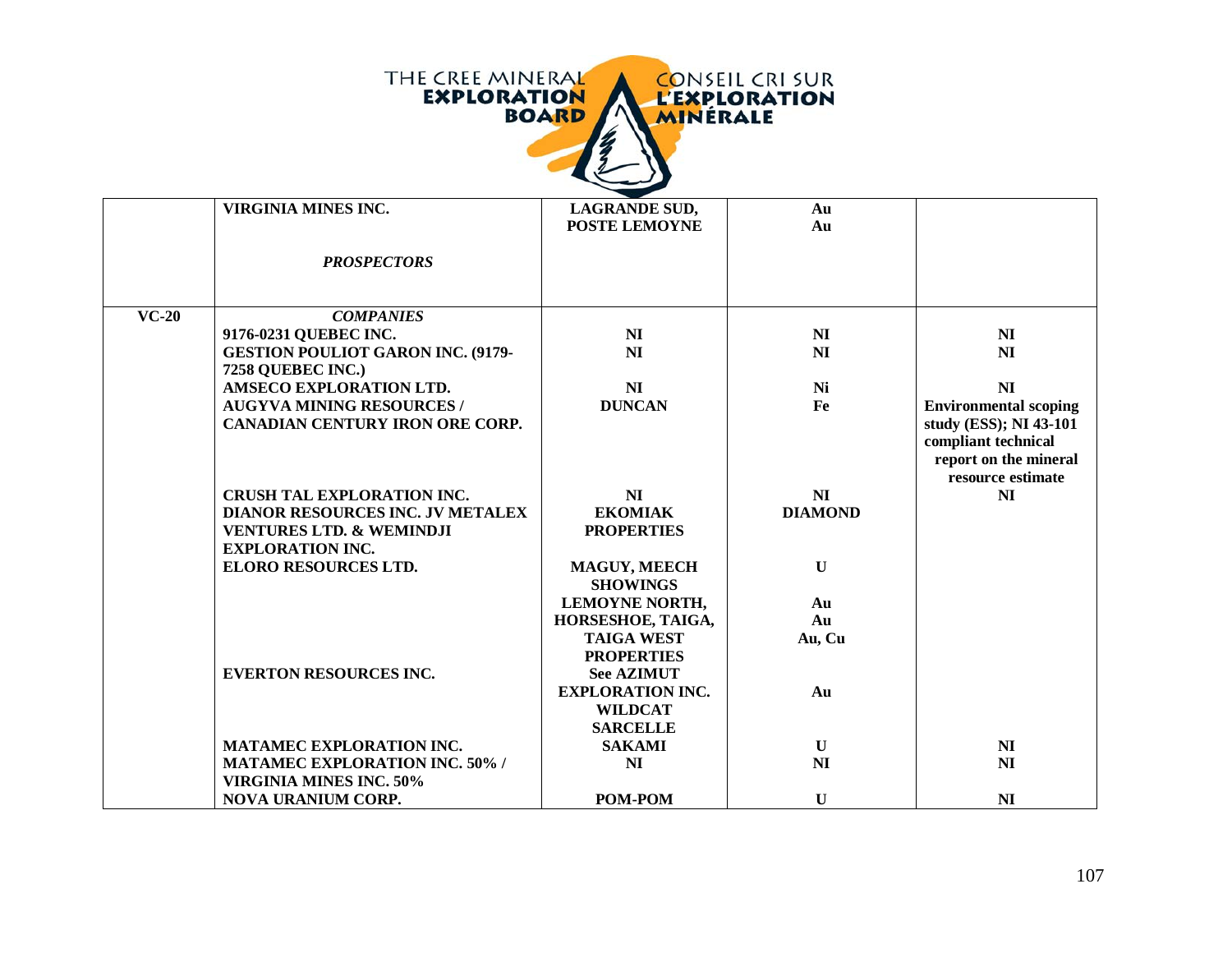|         | THE CREE MINERAL<br><b>EXPLORATION</b>                                                                                                                                                                                                                                    | <b>BOARD</b><br><b>MINERALE</b>                              | <b>CONSEIL CRI SUR</b><br><b>L'EXPLORATION</b> |                                  |
|---------|---------------------------------------------------------------------------------------------------------------------------------------------------------------------------------------------------------------------------------------------------------------------------|--------------------------------------------------------------|------------------------------------------------|----------------------------------|
|         | PRO OR MINING RESOURCES INC.<br>SHERIDAN PLATINUM GROUP LTD.                                                                                                                                                                                                              | <b>EWART</b><br>N <sub>I</sub>                               | Au, Cr, Ni<br>NI                               | N <sub>I</sub><br>N <sub>I</sub> |
|         | SODIMEX TRADING LTD.                                                                                                                                                                                                                                                      | NI                                                           | N <sub>I</sub>                                 | N <sub>I</sub>                   |
|         | STRATECO RESOURCES INC.                                                                                                                                                                                                                                                   | <b>APPLE</b>                                                 | $\mathbf{U}$                                   |                                  |
|         | <b>VIRGINIA MINES INC.</b>                                                                                                                                                                                                                                                | <b>LAGRANDE SUD,</b><br>POSTE LEMOYNE                        | Au<br>Au                                       |                                  |
|         | <b>PROSPECTORS</b><br>HENDRIKSEN, GORDON N.<br><b>LAMOTHE, GILBERT</b><br>LEFEBVRE, LIONEL 20% / LEFEBVRE,<br><b>CHRISTIAN 15% / TREMBLAY, JEAN-</b><br>LOUIS 30% / GAUDREAULT, MARTIN<br>15%<br><b>LEMELIN, YVES</b><br><b>MARCOTTE, LAURIN</b><br>O'CONNOR. TERRENCE P. |                                                              |                                                |                                  |
| $VC-21$ | <b>COMPANIES</b>                                                                                                                                                                                                                                                          |                                                              |                                                |                                  |
|         | <b>DIOS EXPLORATION INC.</b>                                                                                                                                                                                                                                              | <b>CHAT BRUN</b>                                             | $\mathbf U$                                    |                                  |
|         | <b>JV SIRIOS RESOURCES INC.</b>                                                                                                                                                                                                                                           | <b>PAM</b>                                                   | $\mathbf U$                                    |                                  |
|         |                                                                                                                                                                                                                                                                           | U <sub>2</sub><br><b>UGO</b>                                 | $\mathbf U$<br>$\mathbf{U}$                    |                                  |
|         |                                                                                                                                                                                                                                                                           | <b>UPINOR</b>                                                |                                                |                                  |
|         |                                                                                                                                                                                                                                                                           | <b>OPINACA NORD</b>                                          | Au, U                                          |                                  |
|         | <b>EVERTON RESOURCES INC.</b>                                                                                                                                                                                                                                             | <b>See AZIMUT</b>                                            |                                                |                                  |
|         |                                                                                                                                                                                                                                                                           | <b>EXPLORATION INC.</b><br><b>WILDCAT</b><br><b>SARCELLE</b> | Au                                             |                                  |
|         | <b>NOVA URANIUM CORP.</b>                                                                                                                                                                                                                                                 | POM-POM                                                      | $\mathbf{U}$                                   | N <sub>I</sub>                   |
|         | PRO OR MINING RESOURCES INC.                                                                                                                                                                                                                                              | <b>EWART</b>                                                 | Au, Cr, Ni                                     | N <sub>I</sub>                   |
|         | <b>VIRGINIA MINES INC.</b>                                                                                                                                                                                                                                                | <b>LAGRANDE SUD,</b>                                         | Au                                             |                                  |
|         |                                                                                                                                                                                                                                                                           | POSTE LEMOYNE                                                | Au                                             |                                  |
|         |                                                                                                                                                                                                                                                                           |                                                              |                                                |                                  |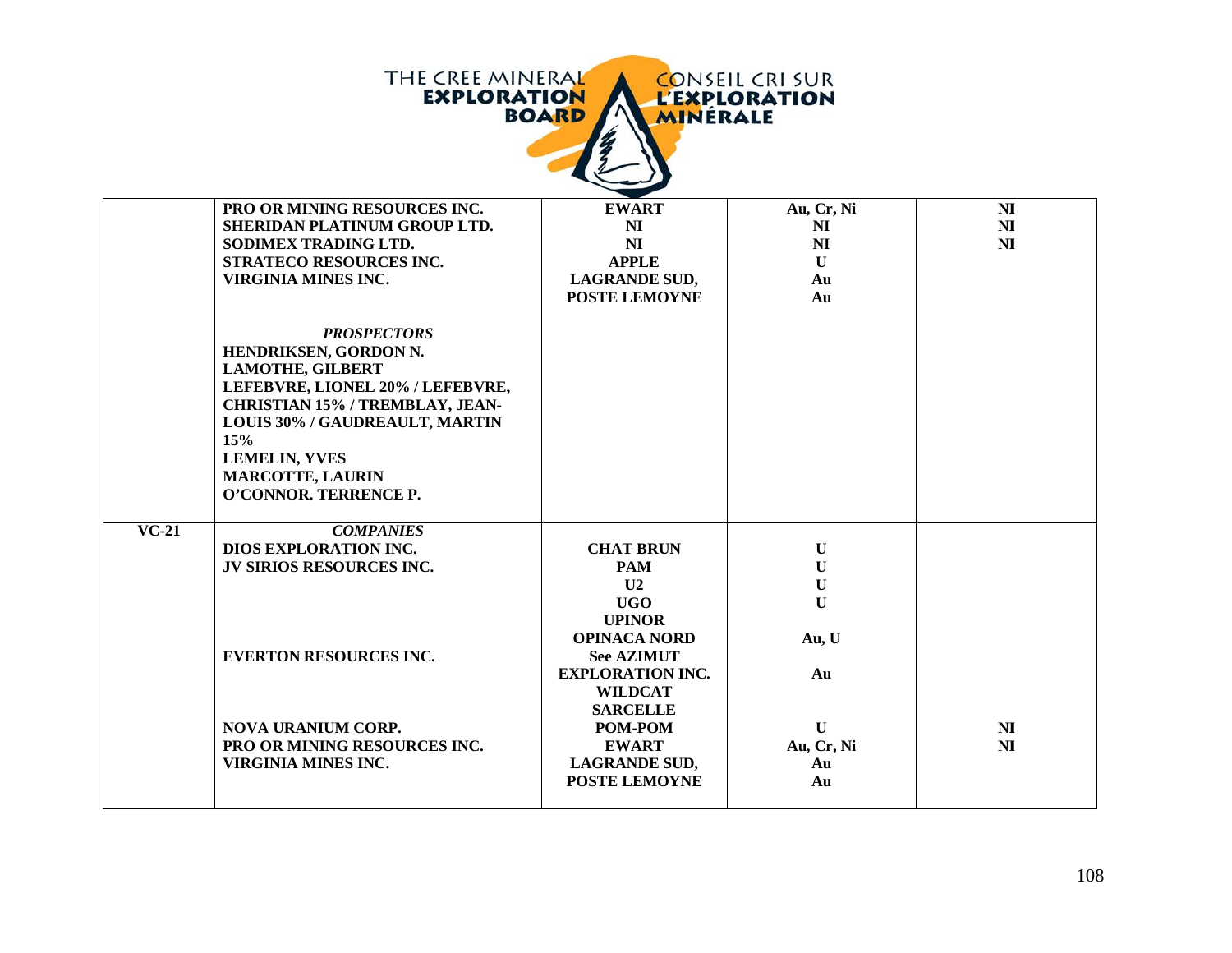

|         | <b>PROSPECTORS</b>                      |                         |                |                   |
|---------|-----------------------------------------|-------------------------|----------------|-------------------|
|         |                                         |                         |                |                   |
| $VC-22$ | <b>COMPANIES</b>                        |                         |                |                   |
|         | AMSECO EXPLORATION LTD.                 | N <sub>I</sub>          | Ni             | N <sub>I</sub>    |
|         | <b>C2C GOLD CORPORATION INC.</b>        | N <sub>I</sub>          | N <sub>I</sub> | N <sub>I</sub>    |
|         | <b>EASTMAIN RESOURCES INC</b>           | <b>ROAD KING</b>        | Au             |                   |
|         |                                         | <b>DYNA</b>             | Au             |                   |
|         | <b>EASTMAIN RESOURCES INC. / AZIMUT</b> | <b>AZIMUT C&amp;D</b>   | Au             |                   |
|         | <b>EXPLORATION INC.</b>                 |                         |                |                   |
|         | <b>MJL EXPLORATION INC.</b>             | NI                      | N <sub>I</sub> | N <sub>I</sub>    |
|         | TYPHOON EXPLORATION INC.                | <b>OPINACA</b>          | Au             |                   |
|         | <b>VIRGINIA MINES INC.</b>              | <b>LAGRANDE SUD,</b>    | Au             |                   |
|         |                                         | <b>POSTE LEMOYNE</b>    | Au             |                   |
|         |                                         |                         |                |                   |
|         | <b>PROSPECTORS</b>                      |                         |                |                   |
|         | LAVOIE, MICHEL G.                       |                         |                |                   |
|         | <b>TAYLOR, SEBASTIEN</b>                |                         |                |                   |
| $VC-23$ | <b>COMPANIES</b>                        |                         |                |                   |
|         | <b>BEAUFIELD RESOURCES INC.</b>         | <b>OPINACA</b>          | Au             | Gp, Gc(sl), Gc(r) |
|         |                                         |                         |                | 5.0 g/t Au (2009) |
|         | <b>EASTMAIN RESOURCES INC</b>           | <b>ROAD KING</b>        | Au             |                   |
|         |                                         | <b>DYNA</b>             | Au             |                   |
|         | <b>EASTMAIN RESOURCES INC. / AZIMUT</b> | <b>AZIMUT C&amp;D</b>   | Au             |                   |
|         | <b>EXPLORATION INC.</b>                 | <b>See AZIMUT</b>       |                |                   |
|         | <b>EVERTON RESOURCES INC.</b>           | <b>EXPLORATION INC.</b> | Au             |                   |
|         |                                         | <b>WILDCAT</b>          |                |                   |
|         |                                         | <b>SARCELLE</b>         |                |                   |
|         | <b>GEONORDIC TECHNICAL SERVICES</b>     | N <sub>I</sub>          | N <sub>I</sub> | N <sub>I</sub>    |
|         | INC.                                    |                         |                |                   |
|         | <b>PROSPECTORS</b>                      |                         |                |                   |
|         | <b>BAMBIC, PETER</b>                    |                         |                |                   |
|         |                                         |                         |                |                   |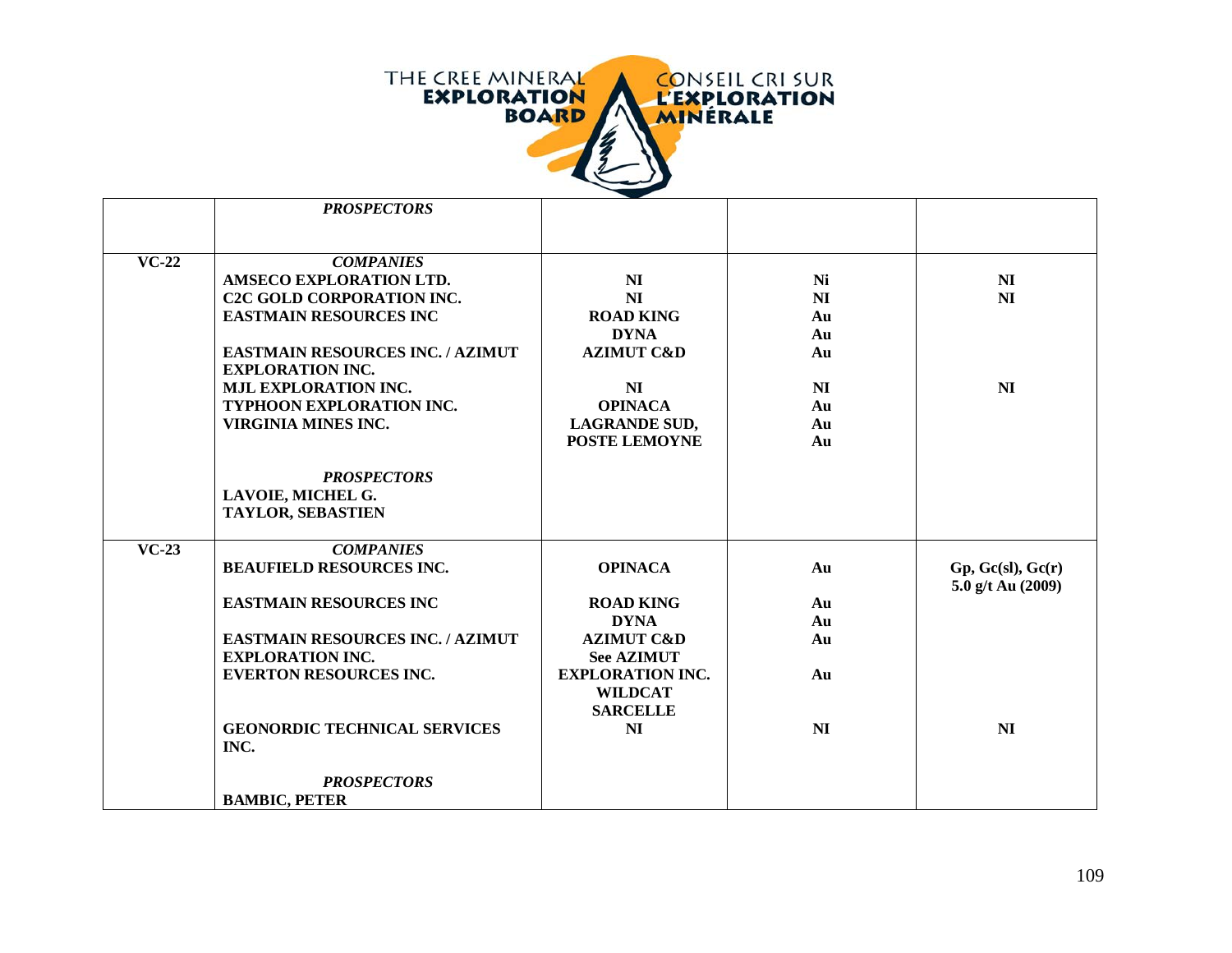

|         | LAVOIE, MICHEL G.                       |                                        |                |                |
|---------|-----------------------------------------|----------------------------------------|----------------|----------------|
|         | <b>TAYLOR, SEBASTIEN</b>                |                                        |                |                |
|         |                                         |                                        |                |                |
| $VC-24$ | <b>COMPANIES</b>                        |                                        |                |                |
|         | 9176-0231 QUEBEC INC.                   | NI                                     | N <sub>I</sub> | N <sub>I</sub> |
|         | <b>DIANOR RESOURCES INC. JV METALEX</b> | <b>EKOMIAK</b>                         | <b>DIAMOND</b> |                |
|         | <b>VENTURES LTD. &amp; WEMINDJI</b>     | <b>PROPERTIES</b>                      |                |                |
|         | <b>EXPLORATION INC.</b>                 |                                        |                |                |
|         | <b>ELORO RESOURCES LTD.</b>             | <b>MAGUY, MEECH</b>                    | $\mathbf U$    |                |
|         |                                         | <b>SHOWINGS</b>                        |                |                |
|         |                                         | <b>LEMOYNE NORTH,</b>                  | Au             |                |
|         |                                         |                                        | Au             |                |
|         |                                         | HORSESHOE, TAIGA,<br><b>TAIGA WEST</b> |                |                |
|         |                                         | <b>PROPERTIES</b>                      | Au, Cu         |                |
|         | <b>VIRGINIA MINES INC.</b>              |                                        |                |                |
|         |                                         | <b>LAGRANDE SUD,</b>                   | Au             |                |
|         |                                         | POSTE LEMOYNE                          | Au             |                |
|         |                                         |                                        |                |                |
|         | <b>PROSPECTORS</b>                      |                                        |                |                |
|         | BAWOLAK, MARIE-THERESE 35% /            |                                        |                |                |
|         | <b>BAWOLAK, CHRISTELLE OLEINKA 35%</b>  |                                        |                |                |
|         | /HARVARD PHILIPPE 30%                   |                                        |                |                |
|         | BAWOLAK, EDWARD 70% / HARVARD,          |                                        |                |                |
|         | PHILIPPE 30%                            |                                        |                |                |
|         | <b>GRIESBACH, GLENN 50% /</b>           |                                        |                |                |
|         | SHEIKHOLESLAMI, SALMASI                 |                                        |                |                |
|         | <b>KAMALEDDIN 50%</b>                   |                                        |                |                |
|         |                                         |                                        |                |                |
| $VC-25$ | <b>COMPANIES</b>                        |                                        |                |                |
|         | 6256201 CANADA INC.                     | NI                                     | NI             | N <sub>I</sub> |
|         | 9176-0231 QUEBEC INC.                   | NI                                     | NI             | N <sub>I</sub> |
|         | DIANOR RESOURCES INC. JV METALEX        | <b>EKOMIAK</b>                         | <b>DIAMOND</b> |                |
|         | <b>VENTURES LTD. &amp; WEMINDJI</b>     | <b>PROPERTIES</b>                      |                |                |
|         | <b>EXPLORATION INC.</b>                 |                                        |                |                |
|         | <b>DIOS EXPLORATION INC.</b>            | <b>CHAT BRUN</b>                       | $\mathbf U$    |                |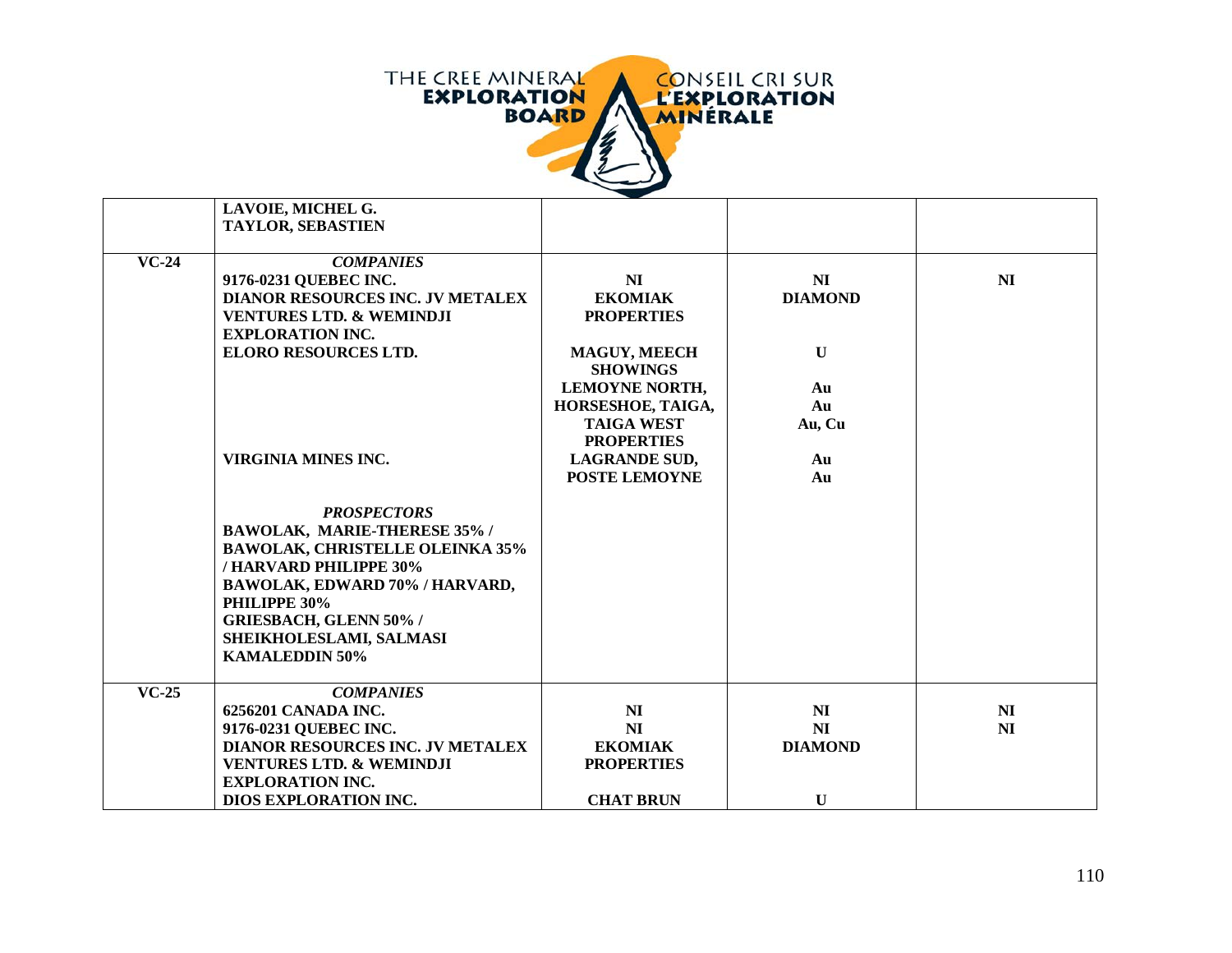|         | THE CREE MINERAL<br><b>EXPLORATION</b>                                                                                                                                              | <b>BOARD</b><br><b>MINERALE</b>   | <b>CONSEIL CRI SUR</b><br><b>L'EXPLORATION</b> |    |
|---------|-------------------------------------------------------------------------------------------------------------------------------------------------------------------------------------|-----------------------------------|------------------------------------------------|----|
|         | JV SIRIOS RESOURCES INC.                                                                                                                                                            | <b>PAM</b>                        | $\mathbf U$                                    |    |
|         |                                                                                                                                                                                     | U2                                | $\mathbf U$                                    |    |
|         |                                                                                                                                                                                     | <b>UGO</b>                        | $\mathbf{U}$                                   |    |
|         |                                                                                                                                                                                     | <b>UPINOR</b>                     |                                                |    |
|         |                                                                                                                                                                                     | <b>OPINACA NORD</b>               | Au, U                                          |    |
|         | <b>ELORO RESOURCES LTD.</b>                                                                                                                                                         | <b>MAGUY, MEECH</b>               | $\mathbf{U}$                                   |    |
|         |                                                                                                                                                                                     | <b>SHOWINGS</b><br>LEMOYNE NORTH, | Au                                             |    |
|         |                                                                                                                                                                                     | HORSESHOE, TAIGA,                 | Au                                             |    |
|         |                                                                                                                                                                                     | <b>TAIGA WEST</b>                 | Au, Cu                                         |    |
|         |                                                                                                                                                                                     | <b>PROPERTIES</b>                 |                                                |    |
|         | <b>EVERTON RESOURCES INC.</b>                                                                                                                                                       | <b>See AZIMUT</b>                 |                                                |    |
|         |                                                                                                                                                                                     | <b>EXPLORATION INC.</b>           | Au                                             |    |
|         |                                                                                                                                                                                     | <b>WILDCAT</b>                    |                                                |    |
|         |                                                                                                                                                                                     | <b>SARCELLE</b>                   |                                                |    |
|         | <b>GRENVILLE MINING EXPLORATION</b><br>INC.                                                                                                                                         | NI                                | NI                                             | NI |
|         | <b>VIRGINIA MINES INC.</b>                                                                                                                                                          | <b>LAGRANDE SUD,</b>              | Au                                             |    |
|         |                                                                                                                                                                                     | <b>POSTE LEMOYNE</b>              | Au                                             |    |
|         | <b>PROSPECTORS</b><br><b>BANVILLE, ROBERT</b><br>DENTINGER, JEAN-CLAUDE<br><b>GRIESBACH, GLENN 50% /</b><br>SHEIKHOLESLAMI, SALMASI<br><b>KAMALEDDIN 50%</b><br><b>ROBERT, JEAN</b> |                                   |                                                |    |
| $VC-26$ | <b>COMPANIES</b>                                                                                                                                                                    |                                   |                                                |    |
|         | <b>ELORO RESOURCES LTD.</b>                                                                                                                                                         | MAGUY, MEECH<br><b>SHOWINGS</b>   | $\mathbf U$                                    |    |
|         |                                                                                                                                                                                     | <b>LEMOYNE NORTH,</b>             | Au                                             |    |
|         |                                                                                                                                                                                     | HORSESHOE, TAIGA,                 | Au                                             |    |
|         |                                                                                                                                                                                     | <b>TAIGA WEST</b>                 | Au, Cu                                         |    |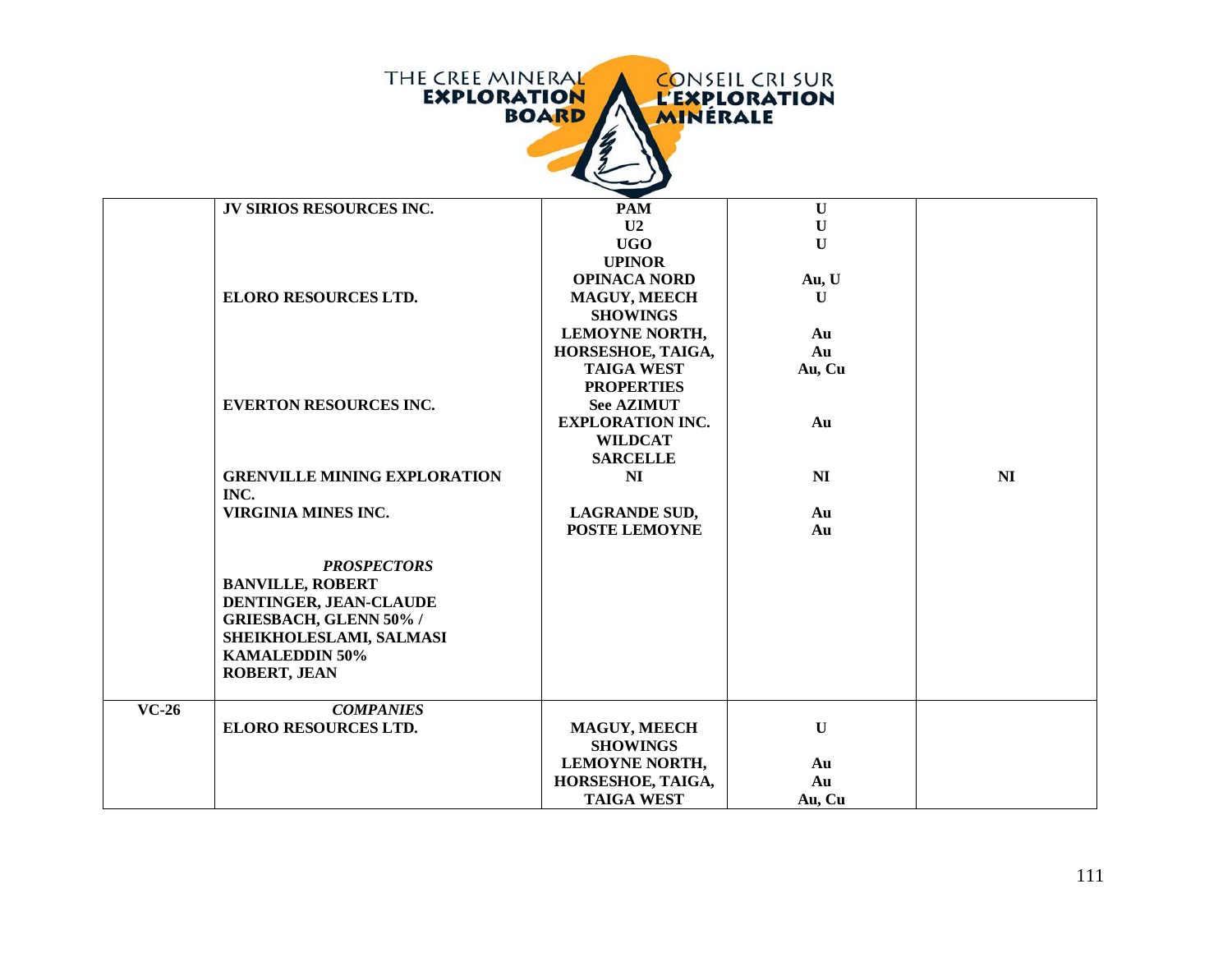| <b>THE CREE MINERAL</b> | <b>CONSEIL CRISUR</b> |
|-------------------------|-----------------------|
| <b>EXPLORATION</b>      | <b>L'EXPLORATION</b>  |
| <b>BOARD</b>            | <b>MINERALE</b>       |
|                         |                       |

|         | <b>EVERTON RESOURCES INC.</b>                                                                           | <b>PROPERTIES</b><br><b>See AZIMUT</b><br><b>EXPLORATION INC.</b><br><b>WILDCAT</b><br><b>SARCELLE</b> | Au           |                |
|---------|---------------------------------------------------------------------------------------------------------|--------------------------------------------------------------------------------------------------------|--------------|----------------|
|         | <b>VIRGINIA MINES INC.</b>                                                                              | <b>LAGRANDE SUD,</b><br><b>POSTE LEMOYNE</b>                                                           | Au<br>Au     |                |
|         | <b>PROSPECTORS</b><br><b>GRIESBACH, GLENN 50% /</b><br>SHEIKHOLESLAMI, SALMASI<br><b>KAMALEDDIN 50%</b> |                                                                                                        |              |                |
| $VC-27$ | <b>COMPANIES</b><br><b>AZIMUT EXPLORATION INC</b><br><b>JV EVERTON RESOURCES INC.</b>                   | <b>OPINACA A&amp;B</b>                                                                                 | Au           | N <sub>I</sub> |
|         | DIOS EXPLORATION INC.                                                                                   | <b>CHAT BRUN</b>                                                                                       | U            |                |
|         | <b>JV SIRIOS RESOURCES INC.</b>                                                                         | <b>PAM</b>                                                                                             | $\mathbf U$  |                |
|         |                                                                                                         | U <sub>2</sub>                                                                                         | ${\bf U}$    |                |
|         |                                                                                                         | <b>UGO</b><br><b>UPINOR</b>                                                                            | $\mathbf{U}$ |                |
|         | <b>EVERTON RESOURCES INC.</b>                                                                           | <b>OPINACA NORD</b><br><b>See AZIMUT</b><br><b>EXPLORATION INC.</b>                                    | Au, U<br>Au  |                |
|         |                                                                                                         | <b>WILDCAT</b><br><b>SARCELLE</b>                                                                      |              |                |
|         | <b>PRO OR MINING RESOURCES INC.</b>                                                                     | <b>EWART</b>                                                                                           | Au, Cr, Ni   |                |
|         | VIRGINIA MINES INC.                                                                                     | <b>LAGRANDE SUD,</b><br><b>POSTE LEMOYNE</b>                                                           | Au<br>Au     |                |
|         | <b>PROSPECTORS</b><br><b>GEORGEKISH, ELMER</b>                                                          |                                                                                                        |              |                |
| $VC-28$ | <b>COMPANIES</b>                                                                                        |                                                                                                        |              |                |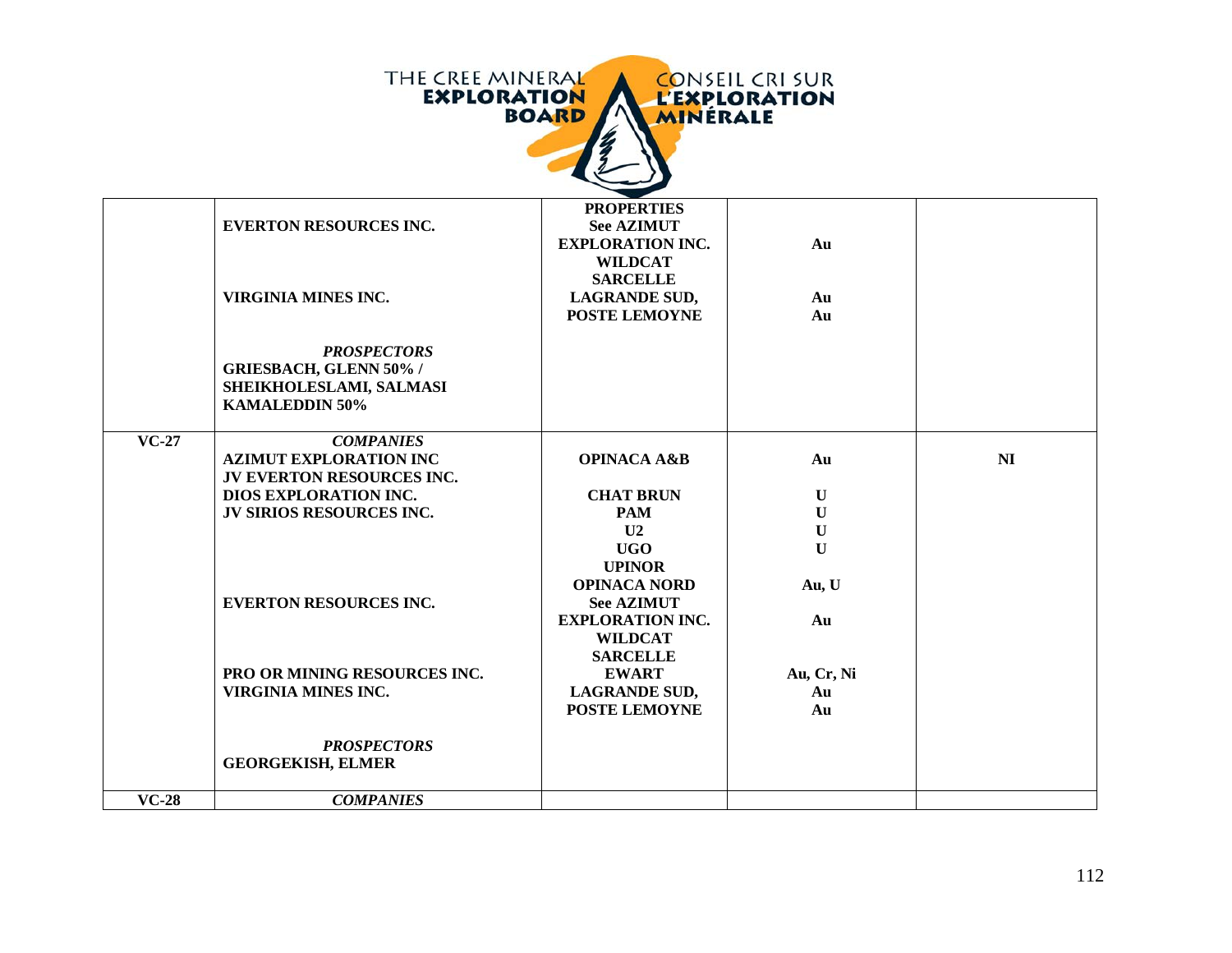|  | THE CREE MINERAL<br><b>EXPLORATION</b><br><b>BOARD</b> |  | <b>CONSEIL CRISUR</b><br><b>L'EXPLORATION</b><br><b>MINERALE</b> |
|--|--------------------------------------------------------|--|------------------------------------------------------------------|
|--|--------------------------------------------------------|--|------------------------------------------------------------------|

| <b>AZIMUT EXPLORATION INC</b>           | <b>OPINACA A&amp;B</b> | Au             | N <sub>I</sub>             |
|-----------------------------------------|------------------------|----------------|----------------------------|
| <b>JV EVERTON RESOURCES INC.</b>        |                        |                |                            |
| <b>BEAUFIELD RESOURCES INC.</b>         | <b>OPINACA</b>         | Au             | Gp, Gc(sl), Gc(r)          |
|                                         |                        |                | 5.0 g/t Au (2009)          |
| <b>C2C GOLD CORPORATION INC.</b>        | <b>NI</b>              | N <sub>I</sub> | <b>NI</b>                  |
| DIOS EXPLORATION INC.                   | <b>CHAT BRUN</b>       | $\mathbf{U}$   |                            |
| <b>JV SIRIOS RESOURCES INC.</b>         | <b>PAM</b>             | $\mathbf{U}$   |                            |
|                                         | U <sub>2</sub>         | $\mathbf U$    |                            |
|                                         | <b>UGO</b>             | $\mathbf{U}$   |                            |
|                                         | <b>UPINOR</b>          |                |                            |
|                                         | <b>OPINACA NORD</b>    | Au, U          |                            |
| <b>EASTMAIN RESOURCES INC</b>           | <b>ROAD KING</b>       | Au             |                            |
|                                         | <b>DYNA</b>            | Au             |                            |
| <b>EASTMAIN RESOURCES INC. / AZIMUT</b> | <b>AZIMUT C&amp;D</b>  | Au             |                            |
| <b>EXPLORATION INC.</b>                 |                        |                |                            |
| <b>MJL EXPLORATION INC.</b>             | <b>NI</b>              | NI             | N <sub>I</sub>             |
| <b>OPINACA MINES LTD.</b>               | <b>ELEONORE</b>        | Au             |                            |
| RIDGESTAKE RESOURCES INC.               | <b>NI</b>              | NI             | N <sub>I</sub>             |
| <b>SIRIOS RESOURCES INC. / CANADIAN</b> | <b>SHARKS</b>          | Au             |                            |
| <b>ROYALTIES INC.</b>                   |                        |                |                            |
| <b>SIRIOS RESOURCES INC. /GOLDEN</b>    | <b>CHEECHOO</b>        | Au, Cu         | From a total of 161        |
| <b>VALLEY MINES LTD.</b>                |                        |                | chosen grab samples, 35    |
|                                         |                        |                | samples yielded between    |
|                                         |                        |                | $0.1$ g/t and 2.6 g/t in   |
|                                         |                        |                | gold, which include        |
|                                         |                        |                | twenty samples between     |
|                                         |                        |                | $0.1$ and $0.5$ g/t, seven |
|                                         |                        |                | between 0.5 and 2.0 $g/t$  |
|                                         |                        |                | and eight between 1 g/t    |
|                                         |                        |                | and 2.6 $g/t$ .            |
| TYPHOON EXPLORATION INC.                | <b>OPINACA</b>         | Au             |                            |
| VANSTAR MINING INC.                     | <b>PATICA</b>          | Au             |                            |
| <b>VIRGINIA MINES INC.</b>              | <b>LAGRANDE SUD,</b>   | Au             |                            |
|                                         | <b>POSTE LEMOYNE</b>   | Au             |                            |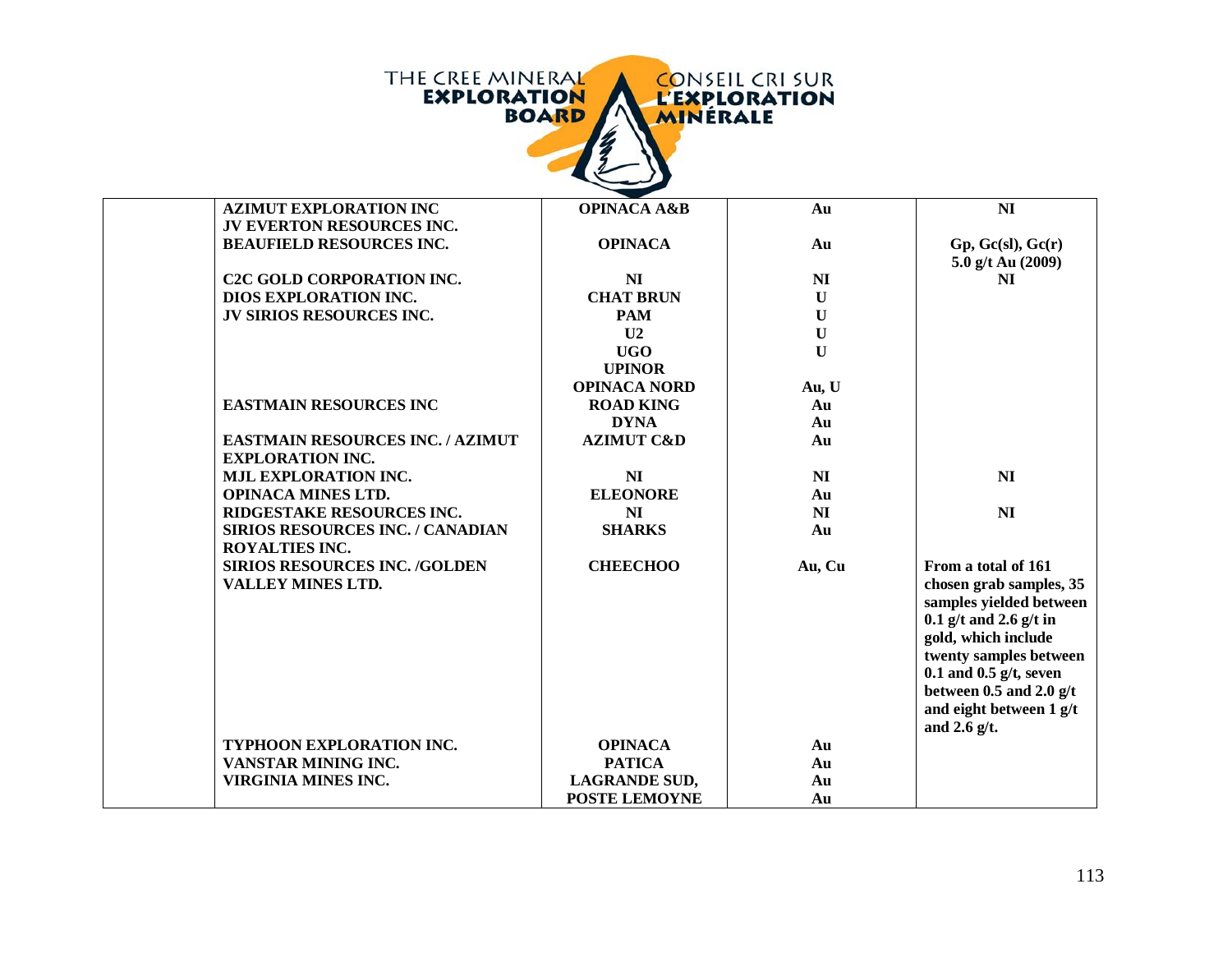

|         | <b>PROSPECTORS</b><br><b>BAMBIC, PETER</b>                                     |                                              |                |                                                                                                                                                                                                                                                              |
|---------|--------------------------------------------------------------------------------|----------------------------------------------|----------------|--------------------------------------------------------------------------------------------------------------------------------------------------------------------------------------------------------------------------------------------------------------|
| $VC-29$ | <b>COMPANIES</b><br><b>AZIMUT EXPLORATION INC</b><br>JV EVERTON RESOURCES INC. | <b>OPINACA A&amp;B</b>                       | Au             | N <sub>I</sub>                                                                                                                                                                                                                                               |
|         | <b>BEAUFIELD RESOURCES INC.</b>                                                | <b>OPINACA</b>                               | Au             | Gp, Gc(sl), Gc(r)                                                                                                                                                                                                                                            |
|         | DIOS EXPLORATION INC.                                                          | <b>CHAT BRUN</b>                             | $\mathbf{U}$   | 5.0 g/t Au (2009)                                                                                                                                                                                                                                            |
|         | <b>JV SIRIOS RESOURCES INC.</b>                                                | <b>PAM</b>                                   | $\mathbf U$    |                                                                                                                                                                                                                                                              |
|         |                                                                                | U <sub>2</sub>                               | $\mathbf U$    |                                                                                                                                                                                                                                                              |
|         |                                                                                | <b>UGO</b>                                   | $\mathbf U$    |                                                                                                                                                                                                                                                              |
|         |                                                                                | <b>UPINOR</b>                                |                |                                                                                                                                                                                                                                                              |
|         |                                                                                | <b>OPINACA NORD</b>                          | Au, U          |                                                                                                                                                                                                                                                              |
|         | <b>EVERTON RESOURCES INC.</b>                                                  | <b>See AZIMUT</b>                            |                |                                                                                                                                                                                                                                                              |
|         |                                                                                | <b>EXPLORATION INC.</b>                      | Au             |                                                                                                                                                                                                                                                              |
|         |                                                                                | <b>WILDCAT</b>                               |                |                                                                                                                                                                                                                                                              |
|         |                                                                                | <b>SARCELLE</b>                              |                |                                                                                                                                                                                                                                                              |
|         | IAMGOLD-QUEBEC MANAGEMENT INC.                                                 | <b>NI</b>                                    | NI             | N <sub>I</sub>                                                                                                                                                                                                                                               |
|         | SIRIOS RESOURCES INC. / CANADIAN                                               | <b>SHARKS</b>                                | N <sub>I</sub> | <b>NI</b>                                                                                                                                                                                                                                                    |
|         | <b>ROYALTIES INC.</b>                                                          |                                              |                |                                                                                                                                                                                                                                                              |
|         | <b>SIRIOS RESOURCES INC. /GOLDEN</b><br><b>VALLEY MINES LTD.</b>               | <b>CHEECHOO</b>                              | Au, Cu         | From a total of 161<br>chosen grab samples, 35<br>samples yielded between<br>$0.1$ g/t and 2.6 g/t in<br>gold, which include<br>twenty samples between<br>$0.1$ and $0.5$ g/t, seven<br>between 0.5 and 2.0 $g/t$<br>and eight between 1 g/t<br>and 2.6 g/t. |
|         | VIRGINIA MINES INC.                                                            | <b>LAGRANDE SUD,</b><br><b>POSTE LEMIYNE</b> | Au<br>Au       |                                                                                                                                                                                                                                                              |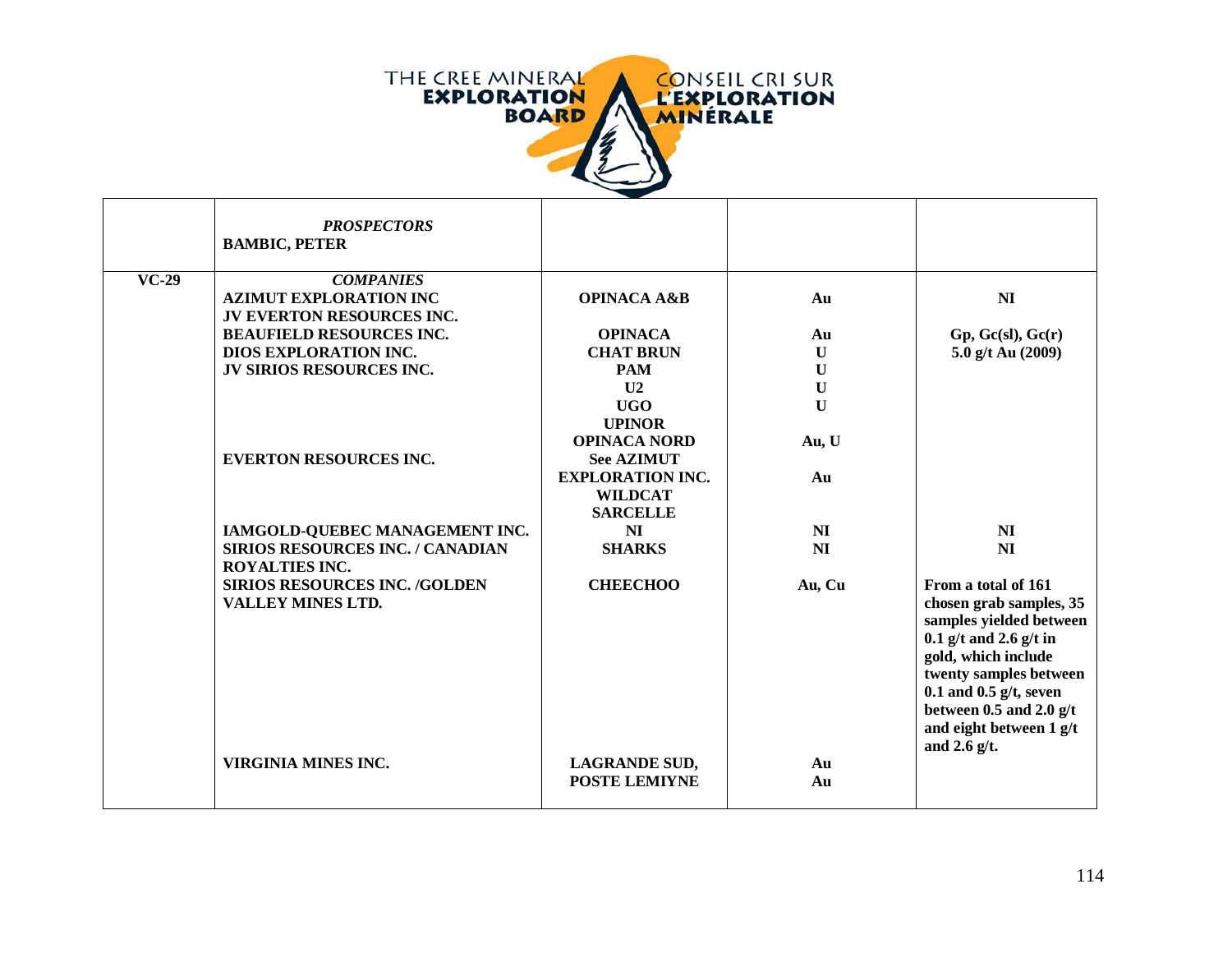

| <b>PROSPECTORS</b><br><b>FRIGON, JACQUES</b><br><b>GEORGEKISH, ELMER</b>                                          |  |  |
|-------------------------------------------------------------------------------------------------------------------|--|--|
| $VC-37$<br><b>COMPANIES</b><br><b>PROSPECTORS</b><br><b>RUZA, JAROSLAV (RIDGESTAKE)</b><br><b>RESOURCES INC.)</b> |  |  |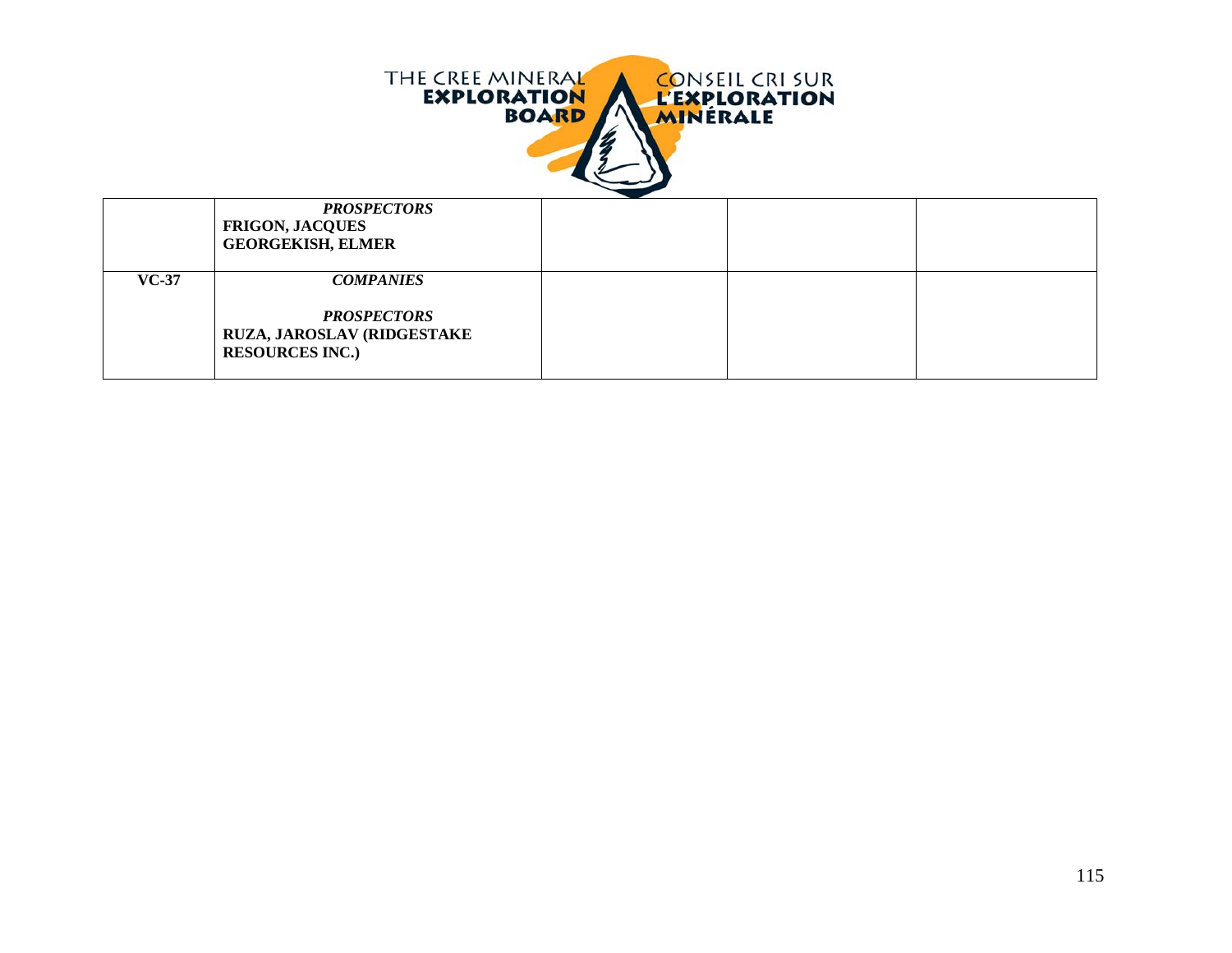

# **11. WHAPMAGOOSTUI FIRST NATION**

### *11.1. Geology and mineral resources potential*

The community of Whapmagoostui is located in the Bienville Subprovince, a plutonic assemblage occupying the southern part of the northern Superior province. It is composed mainly of migmatized orthogenesis ranging from tonalitic to granodioritic in composition, with enclaves of supracrustal (iron formation, paragneiss, metavolcanic rock) and plutonic (ultramafic) rocks intruded by synkinematic granodioritic to tonalitic plutons and by late biotite granites (Perreault and Moorehead, 2003). This subprovince also contains volcano-sedimentary belts, such as the Lac Fagnant Belt, metamorphosed to the amphibolite facies (Perreault and Moorehead, 2003).

The Cree Mineral Exploration Board conducted mapping activities in the Whapmagoostui region in 2004-2005.

### *WHAPMAGOOSTUI TRAPLINES:*

Number of companies with active claims: 9. Number of prospectors with active claims: 3. Substances: gold (Au), copper (Cu), nickel (Ni), iron (Fe), uranium (U).

### *Highlights:*

- $\geq 40\%$  Cu and 0.67% U<sub>3</sub>O<sub>8</sub> on the **AZIMUT EXPLORATION INC. ABITEX RESOURCES INC.** SOUTH BIENVILLE property;
- $\geq 0.008\%$  U<sub>3</sub>O<sub>8</sub> in 45 of 58 drill holes on the **BONAVENTURE ENTERPRISES INC.** K9 URANIUM CORRIDOR property.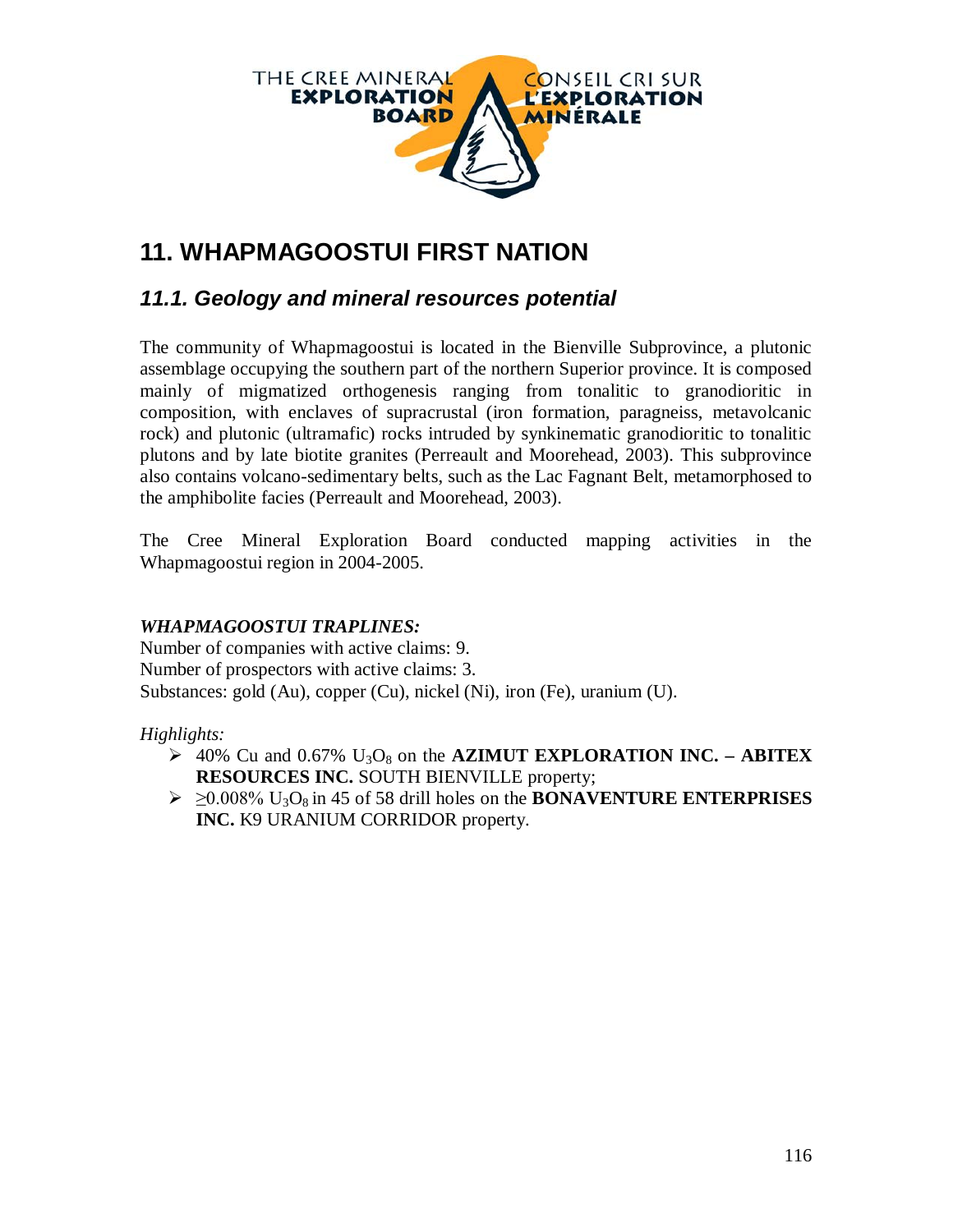

*11.2. Mineral Exploration Activity (Whapmagoostui)*

| <b>TRAPLINE</b> | <b>COMPANIES/PROSPECTORS</b>                                                                                               | <b>PROJECTS</b>                                                         | <b>SUBSTANCES</b> | <b>ACTIVITY</b>                                                            |
|-----------------|----------------------------------------------------------------------------------------------------------------------------|-------------------------------------------------------------------------|-------------------|----------------------------------------------------------------------------|
|                 |                                                                                                                            |                                                                         |                   | <b>FINDINGS</b>                                                            |
|                 | <b>COMPANIES</b>                                                                                                           |                                                                         |                   |                                                                            |
|                 | <b>PROSPECTORS</b>                                                                                                         |                                                                         |                   |                                                                            |
| $GW-1$          | <b>COMPANIES</b>                                                                                                           |                                                                         |                   |                                                                            |
|                 | <b>BEARCLAW CAPITAL CORP.</b>                                                                                              | NI                                                                      | NI                | N <sub>I</sub>                                                             |
|                 | <b>PROSPECTORS</b>                                                                                                         |                                                                         |                   |                                                                            |
|                 |                                                                                                                            |                                                                         |                   |                                                                            |
| $GW-2$          | <b>COMPANIES</b><br><b>AZIMUT EXPLORATION INC. / ABITEX</b><br><b>RESOURCES INC.</b><br>NIOCAN INC.<br>VIRGINIA MINES INC. | <b>SOUTH BIENVILLE</b><br><b>GREAT WHALE IRON</b><br><b>LAC FAGNANT</b> | Cu, U<br>Fe<br>Au | 40% Cu, 0.67% $U_3O_8$<br>(2009)<br>36% Fe (2009)<br>NI                    |
|                 | <b>PROSPECTORS</b>                                                                                                         |                                                                         |                   |                                                                            |
| $GW-5$          | <b>COMPANIES</b><br><b>PROSPECTORS</b><br><b>BAMBIC, PETER</b>                                                             |                                                                         |                   |                                                                            |
| $GW-7$          | <b>COMPANIES</b><br><b>BONAVENTURE ENTERPRISES INC.</b>                                                                    | <b>K9 URANIUM</b><br><b>CORRIDOR</b>                                    | $\mathbf U$       | $≥0.008\%$ U <sub>3</sub> O <sub>8</sub> in 45 of<br>58 drill holes (2009) |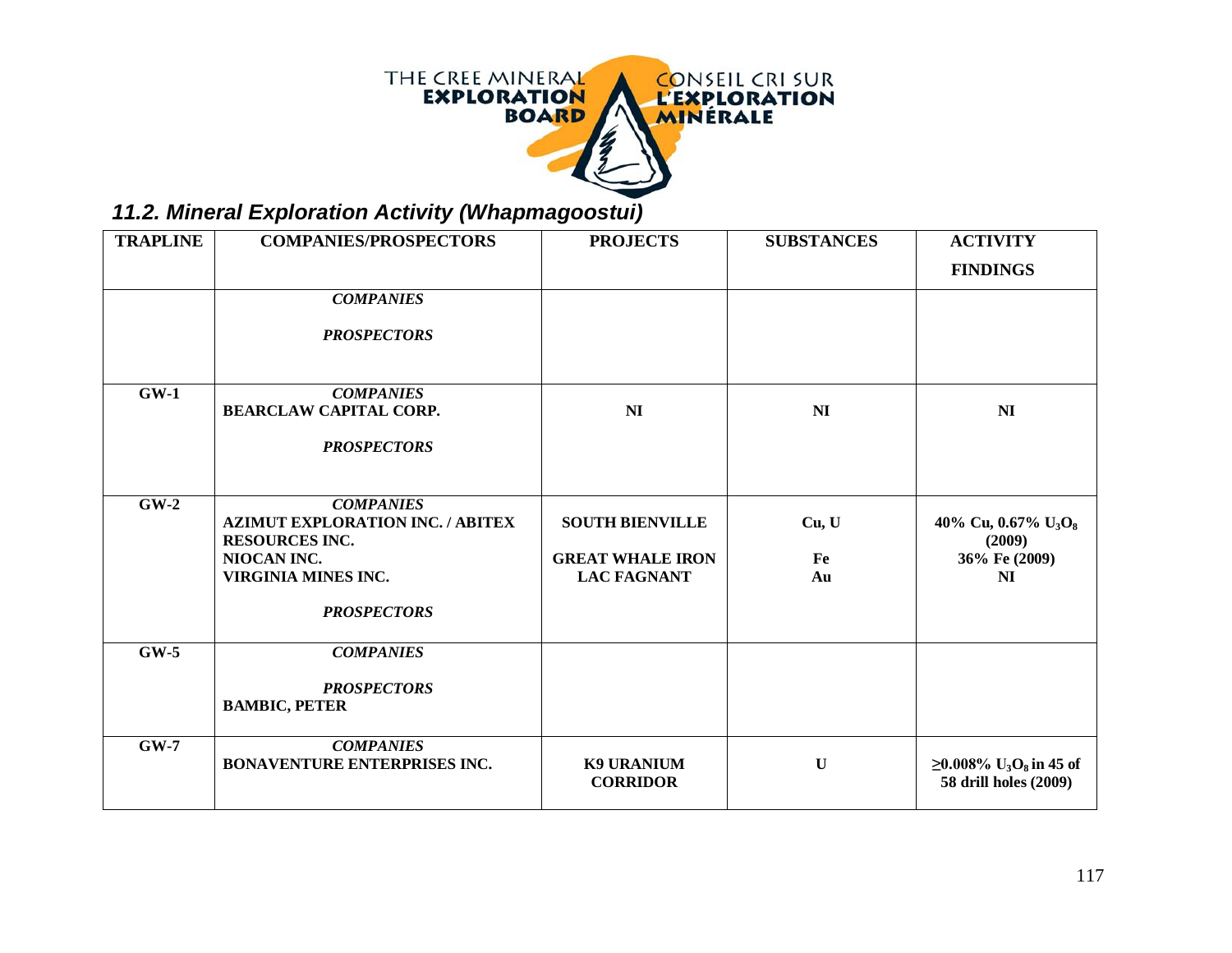

|         | <b>PROSPECTORS</b><br><b>BAMBIC, PETER</b>        |                                  |                                  |                                  |
|---------|---------------------------------------------------|----------------------------------|----------------------------------|----------------------------------|
| $GW-8$  | <b>COMPANIES</b>                                  |                                  |                                  |                                  |
|         | NIOCAN INC.                                       | <b>GREAT WHALE IRON</b>          | Fe                               | 36% Fe (2009)                    |
|         | <b>PROSPECTORS</b><br><b>MACLEOD, JACQUELINE</b>  |                                  |                                  |                                  |
| $GW-9$  | <b>COMPANIES</b><br>NIOCAN INC.                   | <b>GREAT WHALE IRON</b>          | Fe                               | 36% Fe (2009)                    |
|         | <b>PROSPECTORS</b>                                |                                  |                                  |                                  |
| $GW-10$ | <b>COMPANIES</b>                                  |                                  |                                  |                                  |
|         | <b>BEARCLAW CAPITAL CORP.</b>                     | NI                               | N <sub>I</sub>                   | N <sub>I</sub>                   |
|         | <b>PROSPECTORS</b>                                |                                  |                                  |                                  |
| $GW-11$ | <b>COMPANIES</b><br><b>BEARCLAW CAPITAL CORP.</b> | N <sub>I</sub>                   | N <sub>I</sub>                   | N <sub>I</sub>                   |
|         |                                                   |                                  |                                  |                                  |
|         | <b>PROSPECTORS</b>                                |                                  |                                  |                                  |
| $GW-12$ | <b>COMPANIES</b>                                  |                                  |                                  |                                  |
|         | 170364 CANADA INC.                                | NI                               | NI                               | N <sub>I</sub>                   |
|         | <b>PROSPECTORS</b>                                |                                  |                                  |                                  |
| $GW-13$ | <b>COMPANIES</b>                                  |                                  |                                  |                                  |
|         | 170364 CANADA INC.                                | N <sub>I</sub><br>N <sub>I</sub> | N <sub>I</sub><br>N <sub>I</sub> | N <sub>I</sub><br>N <sub>I</sub> |
|         | <b>BEARCLAW CAPITAL CORP.</b>                     |                                  |                                  |                                  |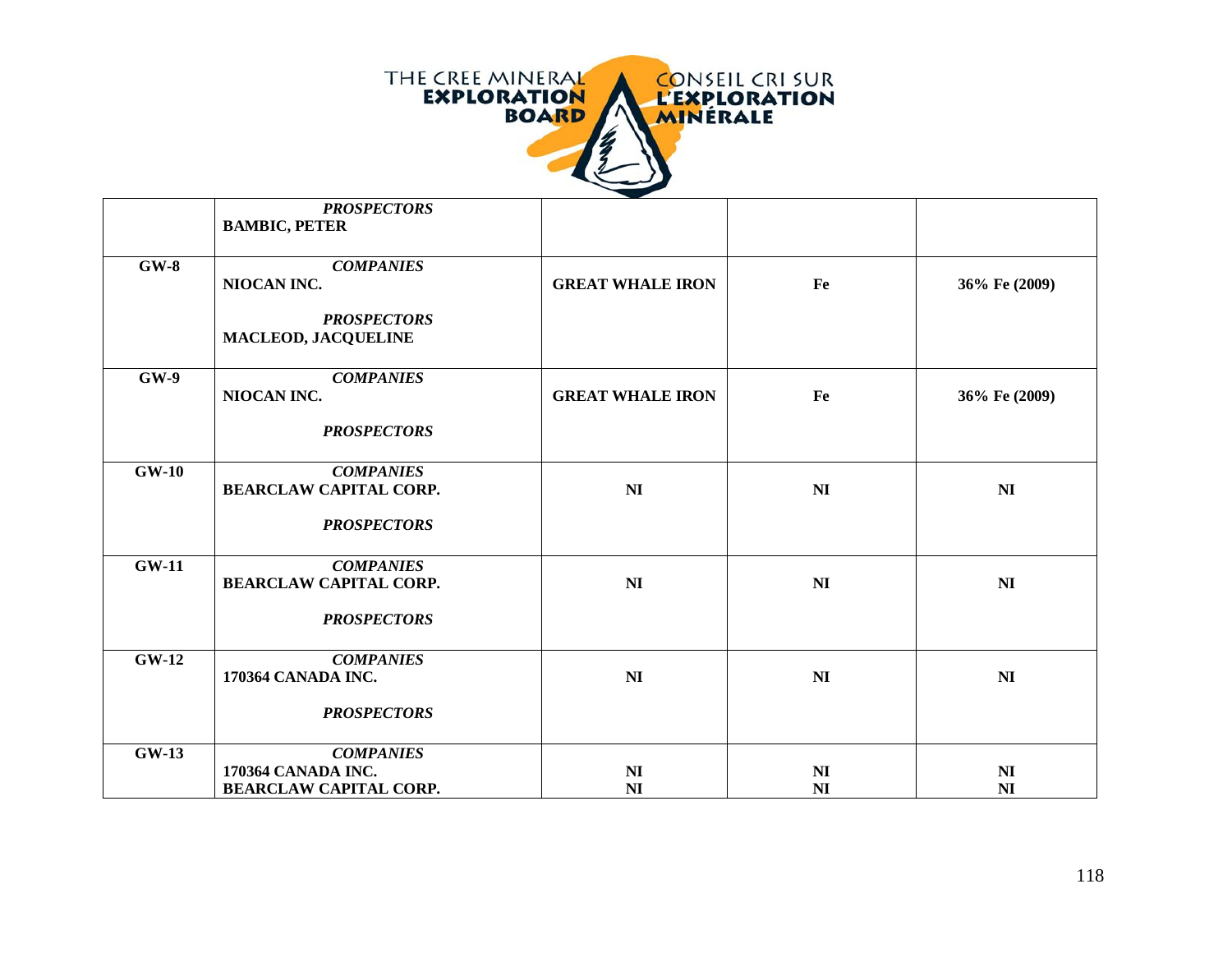

|              | <b>PROSPECTORS</b><br><b>BAMBIC, PETER</b><br><b>CHAMPAGNE, ALAIN</b> |                             |                 |                                  |
|--------------|-----------------------------------------------------------------------|-----------------------------|-----------------|----------------------------------|
| $GW-14$      | <b>COMPANIES</b><br><b>BEARCLAW CAPITAL CORP.</b>                     | N <sub>I</sub>              | N <sub>I</sub>  | N <sub>I</sub>                   |
|              |                                                                       |                             |                 |                                  |
|              | <b>PROSPECTORS</b>                                                    |                             |                 |                                  |
| $GW-15$      | <b>COMPANIES</b>                                                      |                             |                 |                                  |
|              | 170364 CANADA INC.<br><b>BEARCLAW CAPITAL CORP.</b>                   | N <sub>I</sub><br><b>NI</b> | NI<br><b>NI</b> | N <sub>I</sub><br>N <sub>I</sub> |
|              |                                                                       |                             |                 |                                  |
|              | <b>PROSPECTORS</b>                                                    |                             |                 |                                  |
| $GW-16$      | <b>COMPANIES</b>                                                      |                             |                 |                                  |
|              | <b>AZIMUT EXPLORATION INC. / ABITEX</b><br><b>RESOURCES INC.</b>      | <b>SOUTH BIENVILLE</b>      | Cu, U           | 40% Cu, 0.67% $U_3O_8$<br>(2009) |
|              | <b>BEARCLAW CAPITAL CORP.</b>                                         | N <sub>I</sub>              | N <sub>I</sub>  | N <sub>I</sub>                   |
|              | VALE INCO LTD.                                                        | N <sub>I</sub>              | Cu, Ni          | N <sub>I</sub>                   |
|              | <b>PROSPECTORS</b>                                                    |                             |                 |                                  |
| <b>GW-17</b> | <b>COMPANIES</b>                                                      |                             |                 |                                  |
|              | <b>AZIMUT EXPLORATION INC. / ABITEX</b>                               | <b>SOUTH BIENVILLE</b>      | Cu, U           | 40% Cu, 0.67% $U_3O_8$           |
|              | <b>RESOURCES INC.</b>                                                 |                             |                 | (2009)                           |
|              | <b>PROSPECTORS</b>                                                    |                             |                 |                                  |
| <b>GW-18</b> | <b>COMPANIES</b>                                                      |                             |                 |                                  |
|              | NIOCAN INC.                                                           | <b>GREAT WHALE IRON</b>     | Fe              | 36% Fe (2009)                    |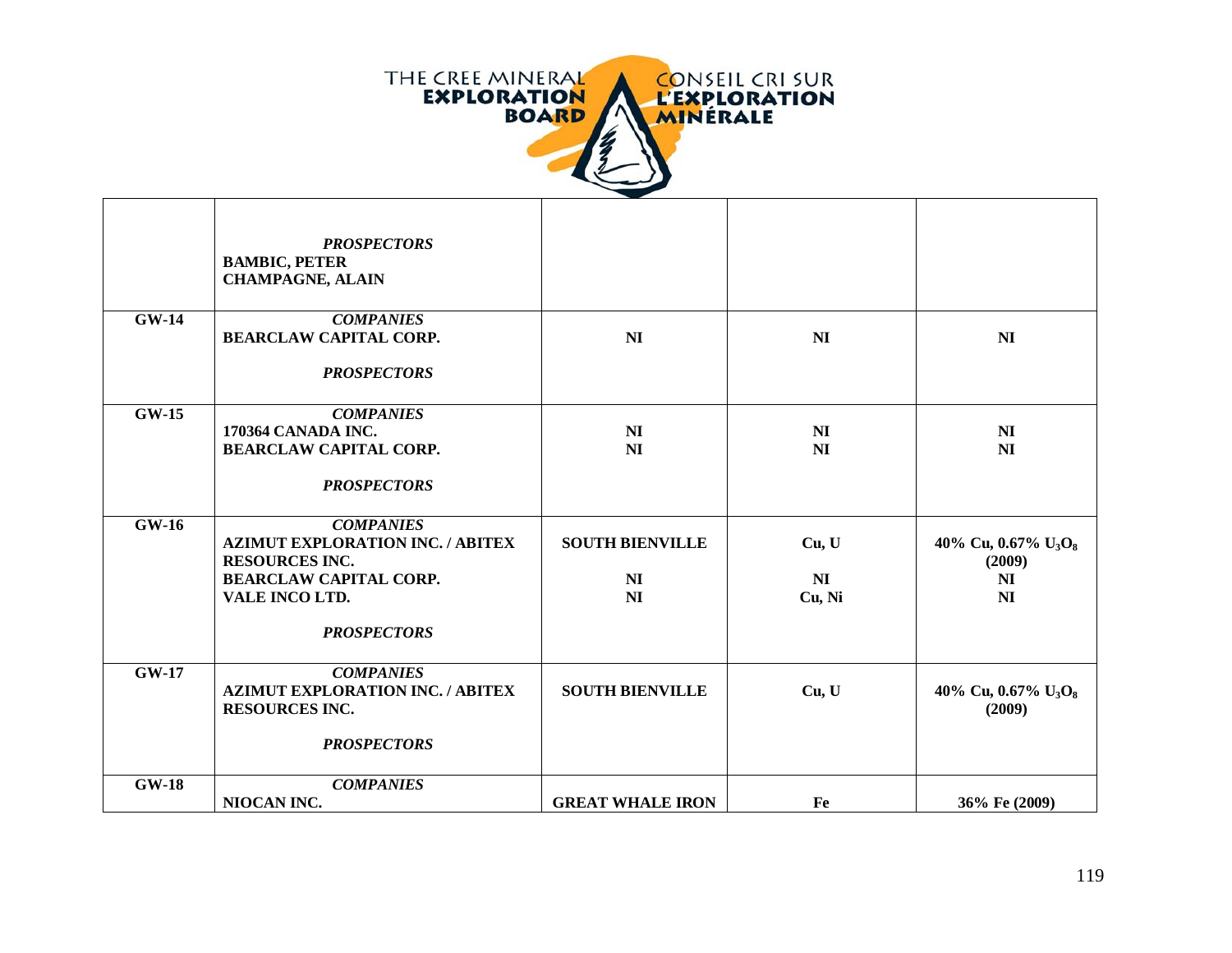

|              | <b>PROSPECTORS</b>                                 |                         |                |                |
|--------------|----------------------------------------------------|-------------------------|----------------|----------------|
| <b>GW-19</b> | <b>COMPANIES</b><br>NIOCAN INC.                    | <b>GREAT WHALE IRON</b> | Fe             | 36% Fe (2009)  |
|              | <b>PROSPECTORS</b><br><b>BAMBIC, PETER</b>         |                         |                |                |
| $GW-21$      | <b>COMPANIES</b><br><b>CANADIAN ROYALTIES INC.</b> | N <sub>I</sub>          | NI             | N <sub>I</sub> |
|              | <b>PROSPECTORS</b>                                 |                         |                |                |
| $GW-22$      | <b>COMPANIES</b><br><b>BEARCLAW CAPITAL CORP.</b>  | N <sub>I</sub>          | N <sub>I</sub> | N <sub>I</sub> |
|              | <b>PROSPECTORS</b>                                 |                         |                |                |
| $GW-25$      | <b>COMPANIES</b><br>CANADIAN ROYALTIES INC.        | N <sub>I</sub>          | NI             | N <sub>I</sub> |
|              | <b>PROSPECTORS</b>                                 |                         |                |                |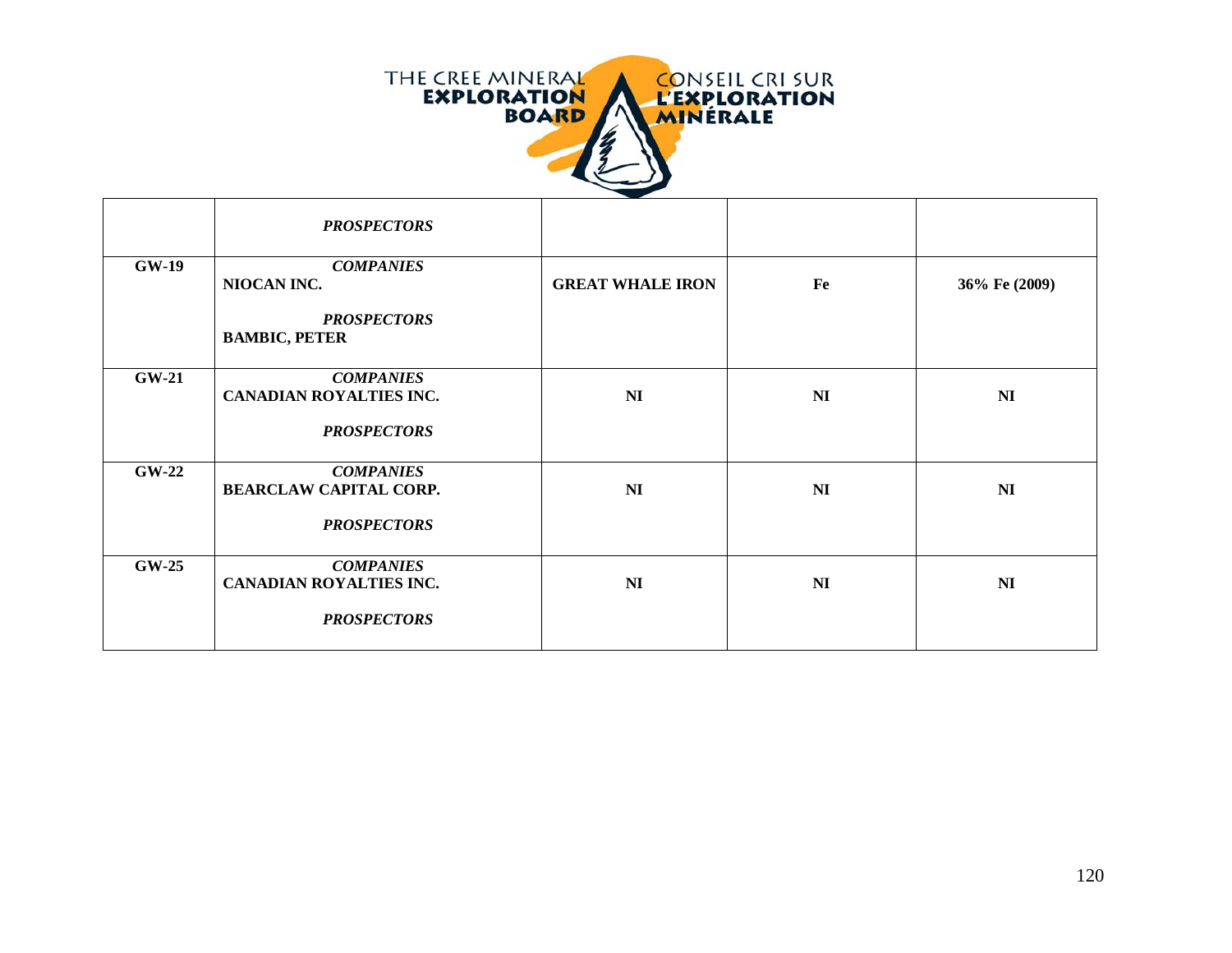

### **12. DIRECTORY OF MINING COMPANIES IN EEYOU ISTCHEE**

| <b>COMPANY</b>                 | CITY,<br><b>PROV/STATE</b> | <b>PHONE</b> | <b>EMAIL</b>                    | <b>WEBSITE</b>                 |
|--------------------------------|----------------------------|--------------|---------------------------------|--------------------------------|
| 170364 CANADA INC.             | VAL-D'OR, QC               | 819-825-8643 |                                 |                                |
| 2736-1179 QUEBEC INC.          | CHICOUTIMI, QC             |              |                                 |                                |
| 32477 YUKON INC. (HIGH VALLEY  | WEST VANCOUVER,            |              |                                 |                                |
| <b>VENTURES LTD.)</b>          | <b>BC</b>                  |              |                                 |                                |
| 6256201 CANADA INC.            | ROUYN-NORANDA, QC          |              |                                 |                                |
| 6588182 CANADA INC.            | ROUYN-NORANDA, QC          |              |                                 |                                |
| 6761976 CANADA INC.            | ANJOU, QC                  |              |                                 |                                |
| 9034-4813 QUEBEC INC.          | MONTREAL, QC               |              |                                 |                                |
| 9093-6725 QUEBEC INC.          | VAL-D'OR, QC               |              |                                 |                                |
| 9137-4793 QUEBEC INC.          | VAL-D'OR, QC               |              |                                 |                                |
| 9154-4312 QUEBEC INC.          | LAVAL, QC                  |              |                                 |                                |
| 9155-1861 QUEBEC INC.          | ROUYN-NORANDA, QC          |              |                                 |                                |
| 9170-4304 QUEBEC, INC.         | LAC-AUX-SABLES, QC         |              |                                 |                                |
| 9176-0231 QUEBEC INC.          | VAL-D'OR, QC               |              |                                 |                                |
| 9177-3234 QUEBEC INC.          | ST-BERNARD, QC             |              |                                 |                                |
| 9179-7258 QUEBEC INC. (GESTION | SAINTE-JUSTINE, QC         |              |                                 |                                |
| POULIOT ET GARON INC.)         |                            |              |                                 |                                |
| <b>48 NORTH CAPITAL</b>        | TORONTO, ON                |              |                                 |                                |
| <b>ABITEX RESOURCES INC.</b>   | VAL-D'OR, QC               | 819-874-6200 | info@abitex.ca                  | www.abitex.ca                  |
| ADVENTURE GOLD INC.            | OTTAWA, ON                 | 613-745-4041 | maureen@adventure-              | www.adventure-                 |
|                                |                            |              | gold.com                        | gold.com                       |
| AGNICO-EAGLE MINES LTD.        | TORONTO, ON                | 416-947-1212 | info@agnico-eagle.com           | www.agnico-eagle.com           |
| ALDERSHOT RESOURCES LTD.       | VANCOUVER, BC              | 604-682-6718 | info@aldershotresources.c<br>om | www.aldershotresource<br>s.com |
| ALEXANDRIA MINERALS CORP.      | TORONTO, ON                | 416-363-9372 | eowens@azx.ca                   | www.azx.ca                     |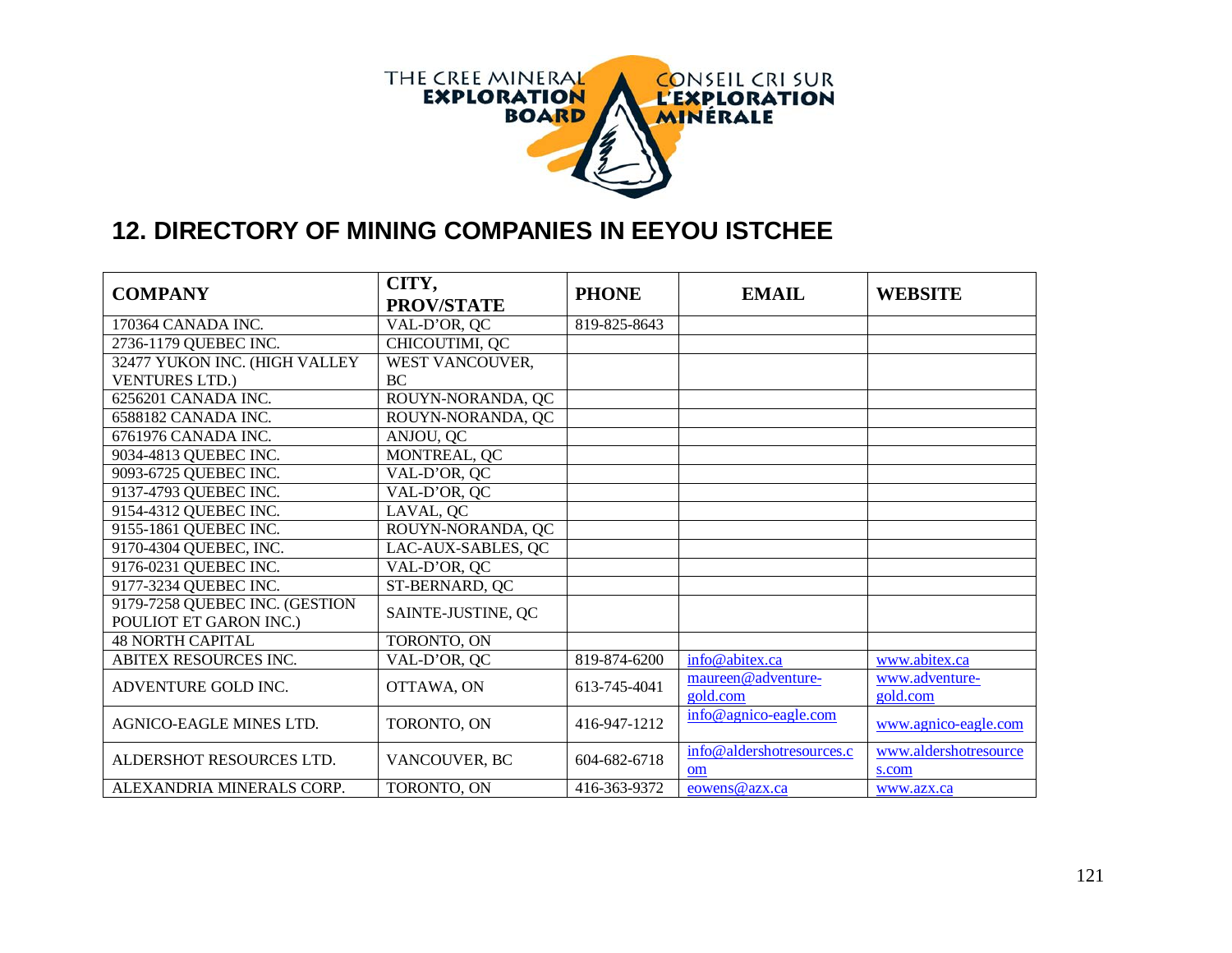

Г

| ALEXIS MINERALS CORP.                                     | TORONTO, ON    | 416-861-5905 | info@alexisminerals.com          | www.alexisminerals.co<br>m     |
|-----------------------------------------------------------|----------------|--------------|----------------------------------|--------------------------------|
| ALTO VENTURES LTD.                                        | VANCOUVER, BC  | 604-689-2599 | info@altoventures.com            | www.altoventures.com           |
| AMERICAN BONANZA GOLD<br>CORP.                            | VANCOUVER, BC  | 604-688-7523 | info@americanbonanza.co<br>m     | www.americanbonanza.<br>com    |
| AMSECO EXPLORATION LTD.                                   | PIEDMONT, QC   | 450-240-0521 | dufour.bertrand@sympatic<br>o.ca | www.amsecoexploratio<br>n.com  |
| ANDREANE MINING RESOURCES<br>INC.                         | QUEBEC, QC     |              |                                  | <b>Bank Problems</b>           |
| ANGLO-CANADIAN URANIUM<br>CORP.                           | VANCOUVER, BC  | 866-488-3838 | len@anglocanex.com               | www.anglocanex.com             |
| <b>ANTORO RESOURCES INC.</b>                              | MONTREAL, QC   | 514-982-6044 | info@antoro.com                  | www.antoro.com                 |
| APELLA RESOURCES INC. formerly<br>Novawest Resources Inc. | VANCOUVER, BC  | 604-683-8990 | info@apellaresources.com         | www.apellaresources.c<br>om    |
| AREVA RESOURCES CANADA INC.                               | SASKATOON, SK  | 306-343-4500 | alun.richards@areva.ca           | www.arevaresources.ca          |
| ARIANNE RESOURCES INC.(D')                                | CHICOUTIMI, QC | 418-549-7316 | bernard@arianne-inc.com          | www.arianne-inc.com            |
| AUGYVA MINING RESOURCES INC.                              | LA MACAZA, QC  | 819-275-1614 | l.paulin@augyva.com              | www.augyva.com                 |
| AUROCK EXPLORATION INC.                                   | QUEBEC, QC     |              |                                  |                                |
| AZIMUT EXPLORATION INC                                    | LONGUEUIL, QC  | 450-646-3015 | info@azimut-<br>exploration.com  | www.azimut-<br>exploration.com |
| BEARCLAW CAPITAL CORP.                                    | MONTREAL, QC   | 514-876-1001 | info@bearclawcapital.com         | www.bearclawcapital.c<br>om    |
| BEARS MINING RESOURCES INC.                               |                |              |                                  |                                |
| <b>BEAUFIELD RESOURCES INC</b>                            | OTTAWA, ON     | 613-721-2919 |                                  | www.beaufield.com              |
| BEAUROX MINES LTD.                                        | TORONTO, ON    |              |                                  |                                |
| BIG RED DIAMOND CORP.                                     | MONTREAL, QC   | 514-982-6044 |                                  | www.bigreddiamond.co<br>m      |
| <b>BLACKROCK METALS INC.</b>                              | MONTREAL, QC   |              |                                  |                                |
| BONAVENTURE ENTERPRISES INC.                              | VANCOUVER, BC  | 604-718-2800 |                                  | www.bonaventure.us             |
| BREAKWATER RESOURCES LTD.                                 | TORONTO, ON    | 416-363-4798 | investorinfo@breakwater.c<br>a   | www.breakwater.ca              |
| <b>BRIONOR RESOURCES INC.</b>                             | ST-BRUNO, QC   | 450-441-9177 | robert.ayotte@videotron.ca       | www.normabec.com               |

┑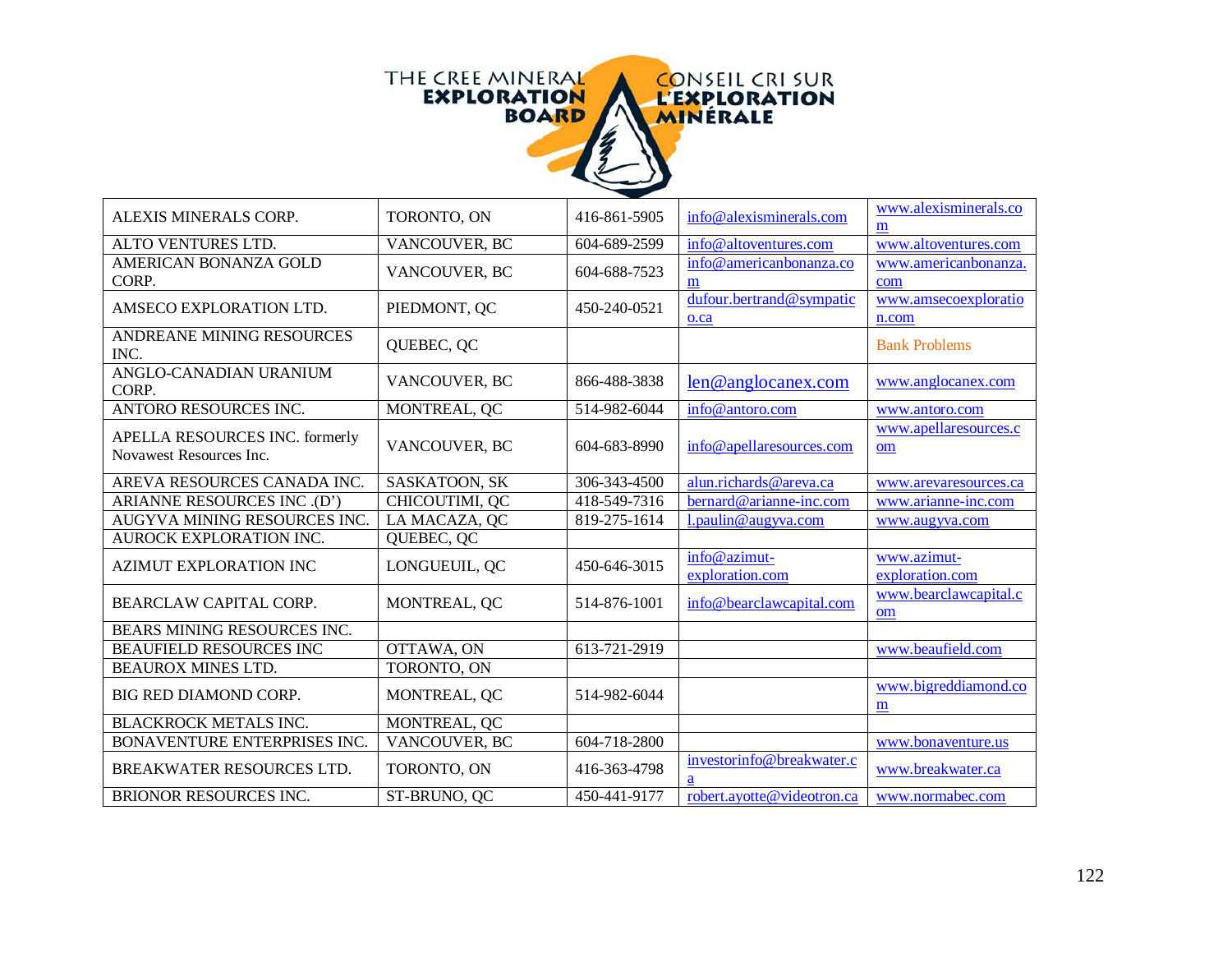

| <b>BROADBACK RESOURCES INC.</b>                     | L'ASCENSION, QC     |              |                                            |                                 |
|-----------------------------------------------------|---------------------|--------------|--------------------------------------------|---------------------------------|
| <b>BULL'S EYE EXPLORATION</b>                       | ROUYN-NORANDA, QC   |              |                                            | www.explorationbullse<br>ye.com |
| C <sub>2</sub> C GOLD CORPORATION INC.              | QUEBEC, QC          | 418-781-0272 | info@c2cgoldcorporation.c<br><sub>om</sub> | www.c2cgoldcorporatio<br>n.com  |
| CALIBERT EXPLORATIONS INC.                          | MONTREAL, QC        |              |                                            |                                 |
| <b>CAMECO CORPORATION</b>                           | SASKATOON, SK       | 306-956-6200 |                                            | www.cameco.com                  |
| CAMPBELL RESOURCES INC.                             | MONTREAL, QC        | 514-875-9033 | invest@campbellresources.<br>com           | www.campbellresource<br>s.com   |
| CANADIAN CENTURY IRON ORE<br>CORP.                  |                     |              |                                            |                                 |
| CANADIAN ROYALTIES INC.                             | SULLIVAN, QC        | 819-824-1030 | info@canadianroyalties.co<br>m             | www.canadianroyalties.<br>com   |
| CANALASKA URANIUM LTD. /<br>CANALASKA VENTURES LTD. | VANCOUVER, BC       | 604-688-3211 | info@canalaska.com                         | www.canalaska.com               |
| CARAT EXPLORATION INC.                              | VANCOUVER, BC       | 604-806-0916 | carat@shaw.ca                              | www.caratexploration.c<br>om    |
| <b>CARTIER RESOURCES INC.</b>                       | VAL-D'OR, QC        | 819-874-1331 | info@ressourcescartier.co<br>m             | www.ressourcescartier.<br>com   |
| CELTIC MINERALS LTD.                                | CALGARY, AB         | 403-261-2890 | info@celticminerals.com                    | www.celticminerals.co<br>m      |
| CENTRAL ASIA GOLDFIELD CORP.                        | TORONTO, ON         | 416-867-2936 |                                            |                                 |
| <b>CINNABAR VENTURE INC.</b>                        | FORT MYERS, FL, USA | 239-561-3827 |                                            |                                 |
| COGITORE RESOURCES INC.                             | TORONTO, ON         | 416-924-9893 | mgoodman@bellnet.ca                        | www.cogitore.com                |
| COONESE JENSE RESOURCES LTD.                        |                     |              |                                            |                                 |
| <b>CREE MINERAL EXPLORATION</b>                     | WEMINDJI &          | 819-978-0264 |                                            | www.cmeb.org                    |
| <b>BOARD</b>                                        | MISTISSINI, QC      | 418-923-3461 |                                            |                                 |
| CRUSH TAL EXPLORATION INC.                          | LA PECHE, QC        |              |                                            |                                 |
| DE BEERS CANADA EXPLORATION<br>INC.                 | TORONTO, ON         | 416-645-1710 | info@debeerscanada.com                     | www.debeerscanada.co<br>m       |
| DEBOREX INC.                                        | ST-FELICIEN, QC     |              |                                            |                                 |
| DETOUR GOLD CORP.                                   | TORONTO, ON         | 416-304-0800 | info@detourgold.com                        | www.detourgold.com              |
| DEVELOPPMENT MATAGAMI INC.                          | MATAGAMI, OC        | 819-739-2541 | matagami@matagami.com                      | www.matagami.com                |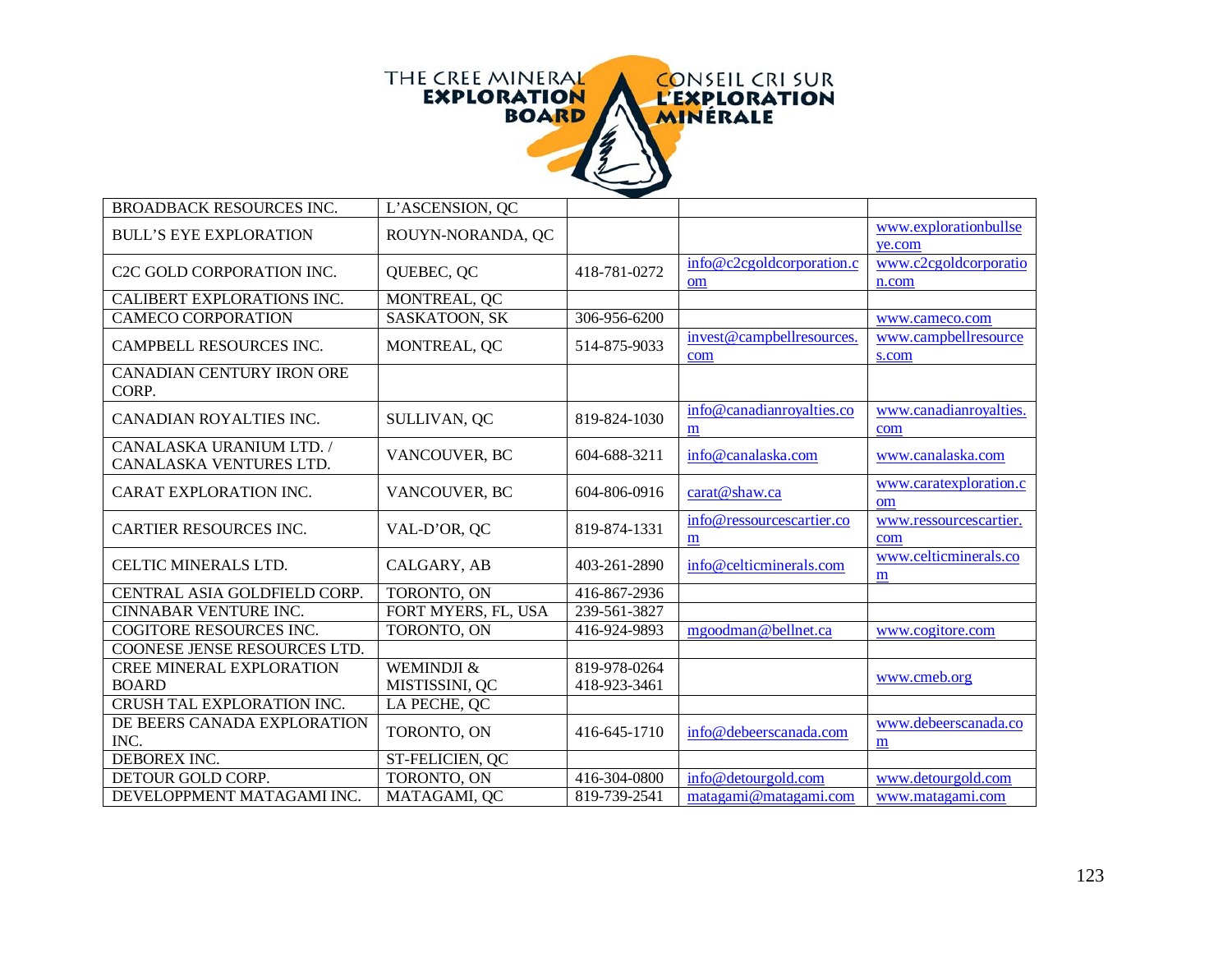

| DIAGNOS INC.                                       | BROSSARD, QC       | 450-678-8882 | info@diagnos.com                  | www.diagnos.com                  |
|----------------------------------------------------|--------------------|--------------|-----------------------------------|----------------------------------|
| DIAGOLD EXPLORATION INC.                           | SAGUENAY, QC       |              |                                   |                                  |
| DIAMOND FRANK EXPLORATION<br>INC.                  | LAVAL, QC          | 450-622-4066 | f rivard@videotron.ca             | www.diagnos.ca                   |
| DIANOR RESOURCES INC.                              | VAL-D'OR, QC       | 819-825-7090 | info@dianor.com                   | www.dianor.com                   |
| DIOS EXPLORATION INC.                              | MONTREAL, QC       | 514-483-5149 | mgirard@diosexplo.com             | www.diosexplo.com                |
| DITEM EXPLORATIONS INC.                            | MONTREAL, QC       | 514-875-9034 |                                   | www.ditem.com                    |
| DOCUSCIENCES INC.                                  | SAGUENAY, QC       |              |                                   |                                  |
| EAGLE HILL EXPLORATION CORP.                       | VANCOUVER, BC      | 604-638-8072 | info@eaglehillexploration.<br>com | www.eaglehillexplorati<br>on.com |
| EASTMAIN RESOURCES INC.                            | ORANGEVILLE, ON    | 519-940-4870 | info@eastmain.com                 | www.eastmain.com                 |
| ELORO RESOURCES INC.                               | TORONTO, ON        | 416-868-9168 | info@elororesources.com           | www.elororesources.co<br>m       |
| <b>EVERTON RESOURCES INC.</b>                      | OTTAWA, ON         | 613-241-2332 | andre@evertonresources.c<br>om    | www.evertonresources.<br>com     |
| <b>EXPLOR RESOURCES INC.</b>                       | ROUYN-NORANDA, QC  | 819-797-4630 | explor@ntl.sympatico.ca           | www.explorresources.c<br>om      |
| <b>EXPLORATION INNOVATEURS DE</b><br>QUÉBEC INC.   | QUEBEC, QC         |              |                                   |                                  |
| <b>EXPLORATION METAUXDIC</b>                       | VAL-D'OR, QC       | 819-824-4247 |                                   |                                  |
| EXPLORATION NID'OR (2000) INC.                     | VASSAN, QC         | 819-824-8629 |                                   |                                  |
| <b>EXPLORATION ORBITE VSPA INC.</b>                | MONTREAL, QC       | 514-395-0375 |                                   | www.explorationorbite.<br>com    |
| FANCAMP EXPLORATION LTD.                           | <b>BURNABY, BC</b> | 604-434-8829 | debrachapman@shaw.ca              | www.fancampexplorati<br>onltd.ca |
| FIELDEX EXPLORATION INC.                           | ROUYN-NORANDA, QC  | 819-762-0609 | info@fieldexexploration.co<br>m   | www.fieldexexploratio<br>n.com   |
| FREEWEST RESOURCES OF<br>CANADA INC.               | MONTREAL, QC       | 514-878-3551 | info@freewest.com                 | www.freewest.com                 |
| <b>GEONORDIC TECHNICAL</b><br><b>SERVICES INC.</b> | ROUYN-NORANDA, QC  |              |                                   |                                  |
| GEONOVA EXPLORATION INC.                           | MONTREAL, QC       | 514-875-9037 |                                   |                                  |
| GL GEOSERVICES INC.                                | ROUYN-NORANDA, QC  | 819-762-2223 |                                   |                                  |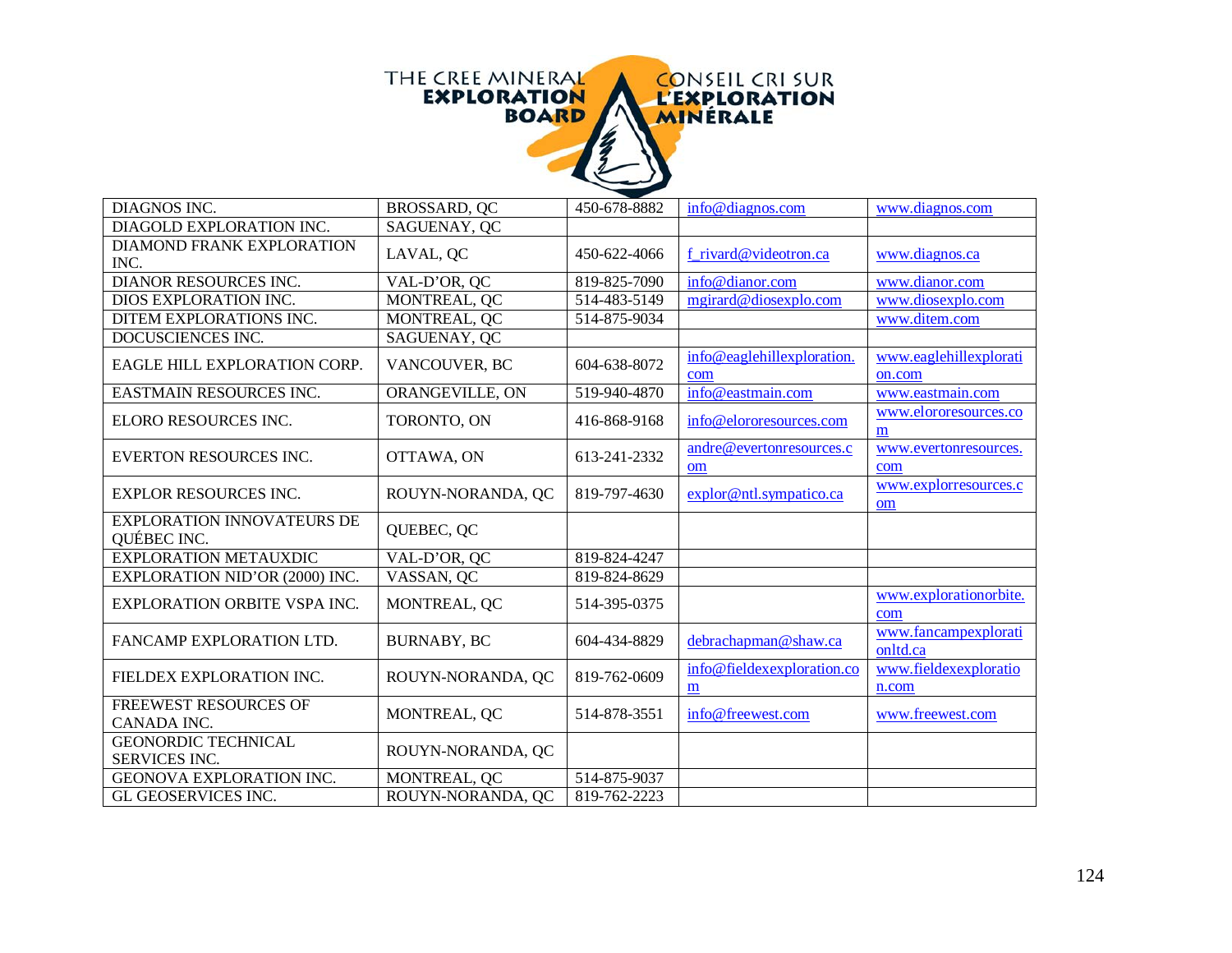

| <b>GLEN EAGLE RESOURCES INC.</b>                           | MONTREAL, QC             | 514-938-4888 | $info@$ gleneagle resources.c | www.gleneagleresource          |
|------------------------------------------------------------|--------------------------|--------------|-------------------------------|--------------------------------|
| formerly Temoris Resources Inc.<br><b>GLOBESTAR MINING</b> |                          |              | om                            | s.com<br>www.globestarmining.c |
| <b>CORPORATION</b>                                         | TORONTO, ON              | 416-868-6678 | info@globestar.com            | om                             |
| <b>GLOBEX MINING ENTERPRISES</b>                           |                          |              |                               | www.globexmining.co            |
| INC.                                                       | ROUYN-NORANDA, QC        | 819-797-5242 | dstoch@globexmining.com       | m                              |
| <b>GLR RESOURCES INC.</b>                                  | <b>KIRKLAND LAKE, ON</b> | 705-567-5351 | info@glrresources.com         | www.glrresources.com           |
| <b>GOLDCORP. INC.</b>                                      | VANCOUVER, BC            | 604-696-3000 | info@goldcorp.com             | www.goldcorp.com               |
| <b>GOLDEN GOOSE RESOURCES INC.</b>                         | MONTREAL, QC             | 514-879-7890 | info@goldengooseres.com       | www.goldengooseres.c<br>om     |
| GOLDEN TAG RESOURCES LTD.                                  | KIRKLAND, QC             | 514-426-8542 | pres@goldentag.ca             | www.goldentag.ca               |
| GOLDEN VALLEY MINES LTD.                                   | VAL-D'OR, QC             | 819-824-2808 | info@goldenvalleymines.c      | www.goldenvalleymine           |
|                                                            |                          |              | om                            | s.com                          |
| <b>GOLD HAWK RESOURCES INC.</b>                            | VANCOUVER, BC            | 604-689-9282 | info@goldhawkresources.c      | www.goldhawkresourc            |
|                                                            |                          |              | om                            | es.com                         |
| <b>GRANIZ MONDAL INC.</b>                                  | MONTREAL, QC             | 418-564-8834 | rmlacasse@hotmail.com         |                                |
| <b>GRENVILLE MINING</b><br><b>EXPLORATION INC.</b>         | <b>BELLEFEUILLE, QC</b>  |              |                               |                                |
| HARRICANA RIVER MINING                                     | MONTREAL, QC             | 514-925-6328 |                               | www.harricanarivermin          |
| <b>CORPORATION INC.</b>                                    |                          |              |                               | ing.com                        |
| HE 5 MINING CORPORATION.                                   | MONTREAL, QC             | 514-288-0888 | raynault@he-                  | www.he-                        |
|                                                            |                          |              | 5resourcescorp.com            | 5resourcescorp.com             |
| HINTERLAND METALS INC.                                     | VAL-D'OR, QC             | 819-874-8182 | info@hinterlandmetals.co<br>m | www.hinterlandmetals.<br>com   |
| IAMGOLD-QUEBEC MANAGEMENT                                  | LONGUEUIL, QC            | 450-677-0040 | info@iamgold.com              | www.iamgold.com                |
| INC.                                                       |                          |              |                               |                                |
| <b>INMET MINING CORPORATION</b>                            | TORONTO, ON              | 416-361-6400 |                               | www.inmetmining.com            |
| <b>INTERNATIONAL KIRKLAND</b>                              | VANCOUVER, BC            | 604-681-3170 | info@internationalkirkland    | www.internationalkirkl         |
| MINERALS INC.                                              |                          |              | .com                          | and.com                        |
| <b>JDG MINERAL RESOURCES LTD.</b>                          | ROUYN-NORANDA, QC        |              |                               |                                |
| JEAN DESCARREAU ET ACCOCIEE<br>LTD.                        | VAL-D'OR, QC             |              |                               |                                |
| JOURDAN RESOURCES INC.                                     | VAL-D'OR, OC             | 819-856-3598 | info@jourdan.ca               | www.jourdan.ca                 |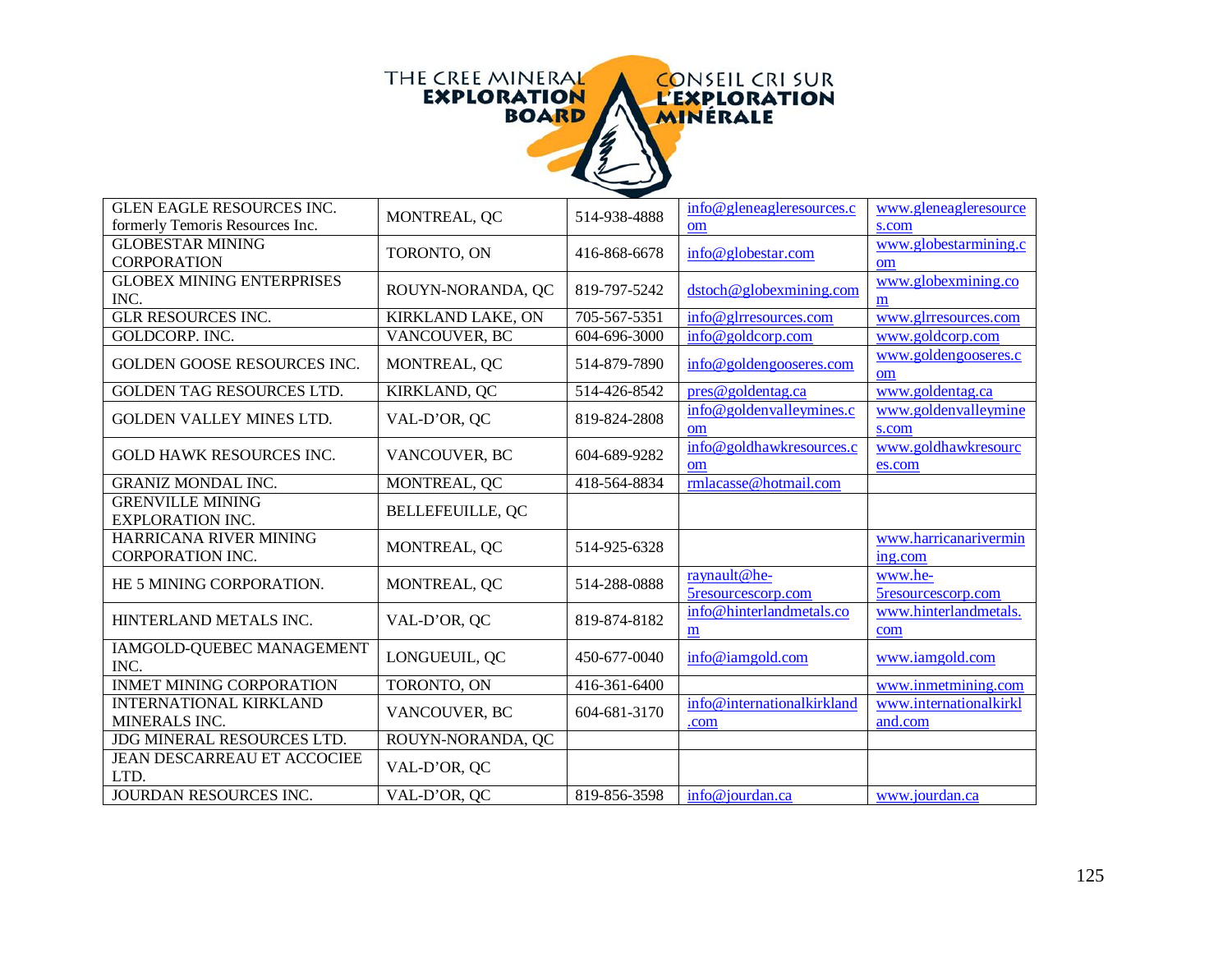

| KINROSS GOLD CORP.                                   | TORONTO, ON              | 416-365-5123 | info@kinross.com                     | www.kinross.com                 |
|------------------------------------------------------|--------------------------|--------------|--------------------------------------|---------------------------------|
| KIRRIN RESOURCES INC.                                | CALGARY, AB              | 403-205-4996 | derek.moran@kirrinresour<br>ces.com  | www.kirrinresources.co<br>m     |
| KODIAK EXPLORATION LTD.                              | VANCOUVER, BC            | 604-688-9006 | info@kodiakexp.com                   | www.kodiakexp.com               |
| <b>LAKE SHORE GOLD</b><br><b>CORPORATION</b>         | TORONTO, ON              | 416-703-6298 | info@lsgold.com                      | www.lsgold.com                  |
| LANDORE RESOURCE INC.                                | THUNDER BAY, ON          | 807-623-3770 | contact@landore.com                  | www.landore.com                 |
| LEXAM EXPLORATIONS INC.                              | TORONTO, ON              | 647-258-0395 | info@lexamexplorations.c<br>om       | www.lexamexploration<br>s.com   |
| LITHIUM ONE INC.                                     | TORONTO, ON              | 416-361-2830 | info@lithium1.com                    | www.lithium1.com                |
| LOUNOR EXPLORATION INC.                              | ROUYN-NORANDA, QC        | 819-797-8668 | lounor@tlb.sympatico.ca              | www.lounor.com                  |
| M45 MINING RESOURCES INC.                            | MONTREAL, QC             |              |                                      |                                 |
| <b>MACDONALD MINES</b><br><b>EXPLORATION LTD.</b>    | TORONTO, ON              | 416-364-4986 | info@macdonaldmines.co<br>m          | www.macdonaldmines.<br>com      |
| MAJESCOR RESOURCES INC.                              | OTTAWA, ON               | 613-241-5333 | dan@majescor.com                     | www.majescor.com                |
| MATAMEC EXPLORATIONS INC.                            | MONTREAL, QC             | 514-844-5252 | info@matamec.com                     | www.matamec.com                 |
| MDN INC.                                             | MONTREAL, QC             | 514-866-6500 | info@mdn-mines.com                   | www.mdn-mines.com               |
| MECANEX MINING SERVICES                              | DUBUISSON, QC            |              |                                      |                                 |
| MEGASTAR DEVELOPMENT CORP.                           | VANCOUVER, BC            | 604-683-6648 | info@megastardevelopmen<br>t.com     | www.megastardevelop<br>ment.com |
| MELKIOR RESOURCES INC.                               | OTTAWA, ON               | 613-721-2919 | melkior@rogers.com                   | www.melkior.com                 |
| <b>MESTON RESOURCES INC.</b>                         | MONTREAL, QC             | 514-875-9033 |                                      | www.ressourcescampbe<br>ll.com  |
| METALEX VENTURES LTD.                                | KELOWNA, BC              | 250-860-8599 | investorinfo@metalexvent<br>ures.com | www.metalexventures.c<br>om     |
| METANOR RESOURCES INC.                               | VAL-D'OR, QC             | 819-825-8678 | info@metanor.ca                      | www.metanor.ca                  |
| MIDLAND EXPLORATION INC.                             | ROSEMERE, QC             | 450-472-5977 | info@midlandexploration.c<br>om      | www.midlandexplorati<br>on.com  |
| MJL EXPLORATION INC.                                 | VAL-D'OR, QC             |              |                                      |                                 |
| <b>MONTERO MINING AND</b><br><b>EXPLORATION LTD.</b> | TORONTO, ON              | 416-840-9197 | info@monteromining.com               | www.monteromining.c<br>om       |
| <b>MUNDIREGINA RESOURCES</b>                         | <b>ST-CATHARINES, ON</b> |              |                                      |                                 |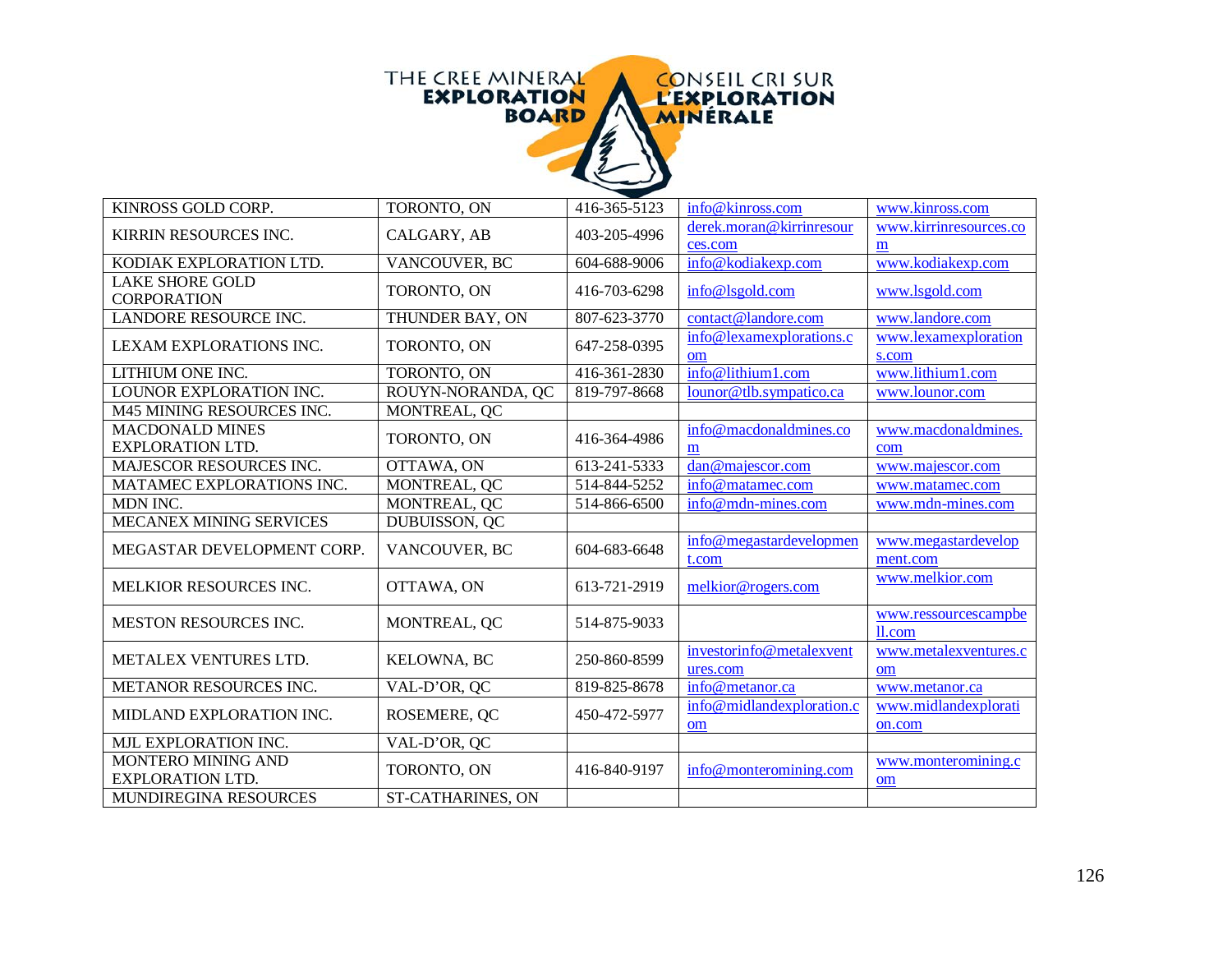

| CANADA INC.                                                 |                       |              |                                 |                                |
|-------------------------------------------------------------|-----------------------|--------------|---------------------------------|--------------------------------|
| MURGOR RESOURCES INC.                                       | MONTREAL, QC          | 514-878-3551 | info@murgor.com                 | www.murgor.com                 |
| NEMASKA RESOURCES INC.                                      | BEAUPORT, QC          | 418-580-2320 |                                 |                                |
| NEMISCAU MINES LTD.                                         | MONTREAL, QC          |              |                                 |                                |
| <b>NEXTAIR INC.</b>                                         | WINDSOR, ON           |              |                                 |                                |
| NIMSKEN CORPORATION INC.                                    | OUJE-BOUGOUMOU,<br>QC | 418-745-2632 |                                 |                                |
| NIOCAN INC.                                                 | MONTREAL, QC          | 514-288-8506 | info@niocan.com                 | www.niocan.com                 |
| NIOGOLD MINING CORPORATION                                  | LANGLEY, BC           | 877-642-6200 | miverson@niogold.com            | www.niogold.com                |
| NORONT RESOURCES LTD.                                       | TORONTO, ON           | 416-367-1444 | info@norontresources.com        | www.norontresources.c<br>om    |
| NORTH AMERICAN EXPLORATION<br>LTD.                          | KAYSVILLE, UT, USA    | 801-544-3421 |                                 | www.nae-<br>xploration.com     |
| NORTH AMERICAN PALLADIUM<br>LTD.                            | TORONTO, ON           | 416-360-7590 | info@nap.com                    | www.nap.com                    |
| NORTHFIELD METALS INC.                                      | TORONTO, ON           | 416-360-8006 | tlarsen@bellnet.ca              |                                |
| NOVA URANIUM CORP.                                          | VANCOUVER, BC         | 604-687-7178 |                                 | www.novauranium.com            |
| NQ EXPLORATION INC.                                         | LAVAL, QC             | 514-206-7727 | info@nqexploration.com          | www.ngexploration.co<br>m      |
| NUINSCO RESOURCES INC                                       | TORONTO, ON           | 416-626-0470 | info@nuinsco.com                | www.nuinsco.ca                 |
| ODESSEY RESOURCES LTD.                                      | LONGUEUIL, QC         | 450-677-1233 | info@odesseyresources.co<br>m   | www.odesseyresources.<br>com   |
| ONTRACK EXPLORATION LTD.                                    | <b>SURREY, BC</b>     | 604-831-0424 | fayz@ontrackexploration.c<br>om | www.ontrackexploratio<br>n.com |
| <b>OPINACA MINES LTD.</b>                                   | VANCOUVER, BC         | 604-696-3000 | info@goldcorp.com               | www.goldcorp.com               |
| ORBITE EXPLORATION VSPA INC.                                | MONTREAL, QC          | 514-849-7336 | st-jacques@qc.aira.com          | www.explorationorbite.<br>com  |
| <b>OTISH ENERGY INC. formerly</b><br>Kakanda Resources inc. | VANCOUVER, BC         | 604-642-0155 | steve.smith@telus.net           | www.otishenergyinc.co<br>m     |
| PACIFIC BAY MINERALS LTD.                                   | VANCOUVER, BC         | 604-682-2421 | ir@pacific-bay.com              | www.pacificbaymineral<br>s.com |
| PLEXMAR RESOURCES INC.                                      | QUEBEC, QC            | 418-658-6776 | INFO@PLEXMAR.COM                | www.plexmar.com                |
| PRIORITY URANIUM CORP.                                      | VANCOUVER, BC         | 604-683-8990 | <b>INFO@APELLARESOUR</b>        | www.apellaresources.c          |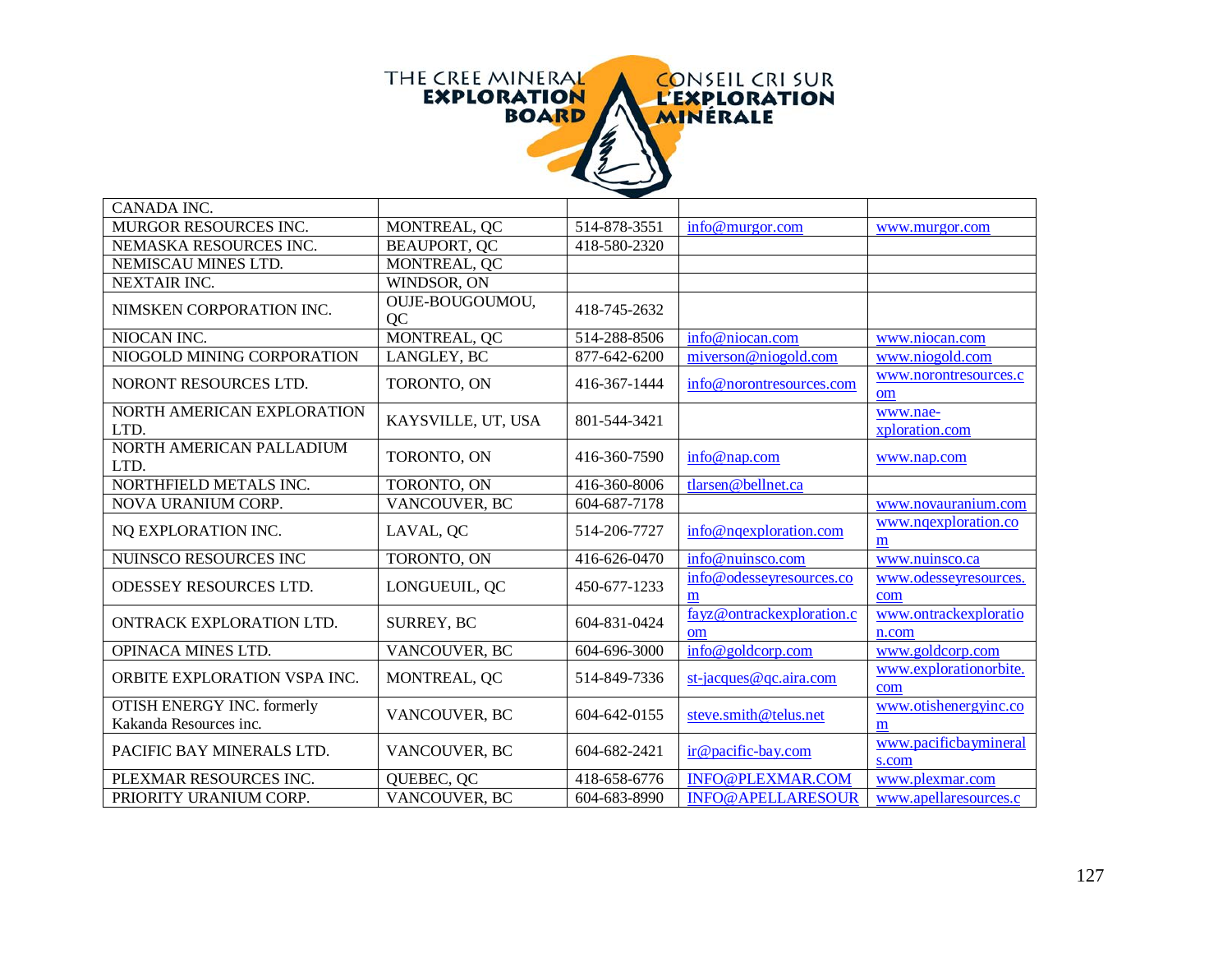

|                                                                            |                  |              | <b>CES.COM</b>                 | om                         |
|----------------------------------------------------------------------------|------------------|--------------|--------------------------------|----------------------------|
| PRO-OR MINING RESOURCES INC.                                               | MONTREAL, QC     | 514-849-7336 | $st$ -jacques@qc.aira.com      | www.pro-or.com             |
| PURE GOLD MINERALS INC.                                                    | VANCOUVER, BC    | 604-687-2038 |                                | www.puregold.ca            |
| QUEENSTON MINING INC.                                                      | TORONTO, ON      | 416-364-0001 | info@queenston.ca              | www.queenston.ca           |
| QUEST URANIUM CORP.                                                        | MONTREAL, QC     | 514-878-3551 | info@questuranium.com          | www.questuranium.co<br>m   |
| QUETZAL ENERGY LTD. (formerly<br>SOUTHAMPTON VENTURES INC.)                | TORONTO, ON      | 416-362-9096 | info@quetzalenergy.com         | www.quetzalenergy.co<br>m  |
| RADISSON MINING RESOURCES<br>INC.                                          | MONTBEILLARD, QC | 819-797-0606 | kmurton@radissonmining.<br>com | www.radisonmining.co<br>m  |
| <b>RESSOURCES MINIÈRES</b><br>PROCESSOR INC.                               | VAL-D'OR, QC     |              |                                |                            |
| RIDGESTAKE RESOURCES INC.                                                  | VANCOUVER, BC    |              |                                |                            |
| RUBY HILL EXPLORATION INC. /<br><b>WESTERN URANIUM CORP.)</b>              | VANCOUVER, BC    | 604-669-6446 | info@westernuranium.com        | www.westernuranium.c<br>om |
| SAGE GOLD INC.                                                             | TORONTO, ON      | 416-204-3170 | info@sagegoldinc.com           | www.sagegoldinc.com        |
| <b>SANTOY RESOURCES LTD. /</b><br><b>VIRGINIA ENERGY RESOURCES</b><br>INC. | VANCOUVER, BC    | 604-669-4799 | info@santov.ca                 | www.santoy.ca              |
| <b>SEDIAMEK INC.</b>                                                       | MONTREAL, QC     |              |                                |                            |
| SEMENTIOU INC.                                                             | MONTREAL, QC     |              |                                |                            |
| SHERIDAN PLATINUM GROUP LTD.                                               | TORONTO, ON      | 416-363-4477 |                                |                            |
| SHIELD GOLD INC.                                                           | TORONTO, ON      | 416-654-1408 | hsj@shieldgold.com             | www.shieldgold.com         |
| SIRIOS RESOURCES INC.                                                      | MONTREAL, QC     | 514-510-7961 | ddoucet@sirios.com             | www.sirios.com             |
| <b>SOCIETE DE DEVELOPPEMENT DE</b><br>LA BAIE-JAMES (SDBJ)                 | CHIBOUGAMAU, QC  | 418-748-7777 | chi@sdbj.gouv.qc.ca            | www.sdbj.gouv.qc.ca        |
| SOCIETE MINIERE ALTA INC.                                                  | MONTREAL, QC     |              |                                |                            |
| SODIMEX TRADING LTD.                                                       | LAUSANNE, FRANCE |              |                                |                            |
| SOMDRA INC. (3098-7994 QUEBEC<br>INC.)                                     | AMOS, QC         | 819-732-5893 |                                |                            |
| SOQUEM INC.                                                                | CHIBOUGAMAU, QC  | 418-748-7641 | soquem.quebec@soquem.q<br>c.ca | www.soquem.qc.ca           |
| STARFIRE MINERALS INC.                                                     | VANCOUVER, BC    | 604-669-5642 | peri@starfireminerals.ca       | www.starfireminerals.c     |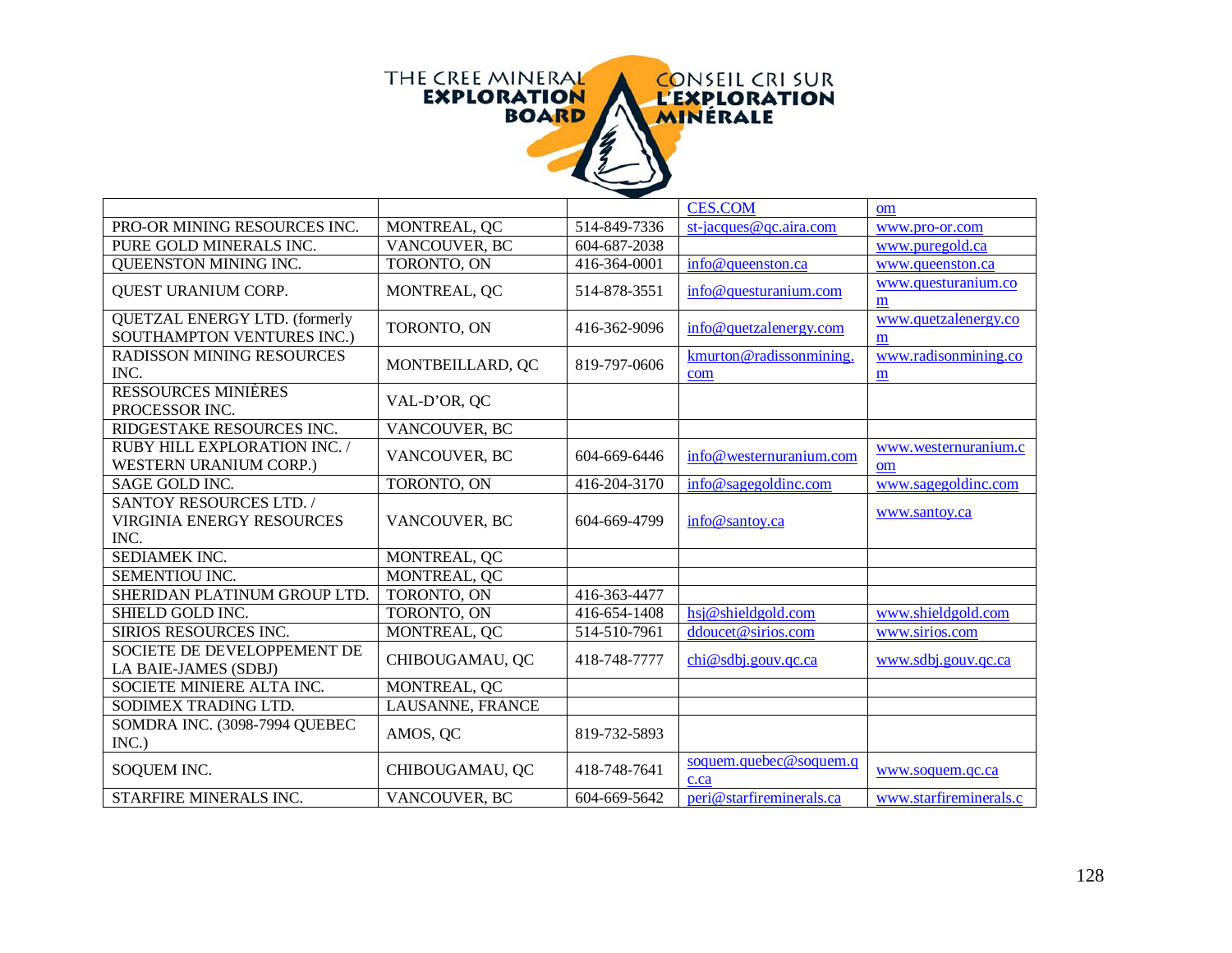

|                                                            |                         |              |                                        | a                             |
|------------------------------------------------------------|-------------------------|--------------|----------------------------------------|-------------------------------|
| STELLAR PACIFIC VENTURES INC.                              | MONTREAL, QC            | 514-866-6299 | info@stellarpacific.com                | www.stellarpacific.com        |
| STELMINE CANADA LTD.                                       | MONTREAL, QC            | 514-866-6299 | michellemay@stellarpacifi<br>c.com     | www.stelmine.com              |
| STORNOWAY DIAMOND<br><b>CORPORATION</b>                    | VANCOUVER, BC           | 604-331-2259 | info@stornowaydiamond.c<br>om          | www.stornowaydiamon<br>ds.com |
| <b>STRATABOUND MINERALS</b><br><b>CORPORATION</b>          | CALGARY, AB             | 403-258-3630 | info@stratabound.com                   | www.stratabound.com           |
| STRATECO RESOURCES INC.                                    | <b>BOUCHERVILLE, QC</b> | 450-641-0775 | avezina@bbhgm.com                      | www.stratecoinc.com           |
| <b>TAWSHO MINING INC.</b>                                  | MONTREAL, QC            | 514-875-9034 | david.vincent@tawshomini<br>ng.com     | www.tawshomining.co<br>m      |
| TECK RESOURCES LTD.                                        | VANCOUVER, BC           | 604-699-4000 |                                        | www.teck.com                  |
| <b>TECTONIC RESOURCES INC.</b>                             | <b>BEAUPORT, QC</b>     | 418-977-7094 | exploration@ressourcestec<br>tonic.com | www.tectonicres.com           |
| THREEGOLD RESOURCES INC.                                   | VAL-D'OR, QC            | 819-825-3883 | info@threegold.ca                      | www.threegold.ca              |
| THUNDERMIN RESOURCES INC.                                  | TORONTO, ON             | 416-364-0001 | info@thundermin.com                    | www.thundermin.com            |
| TOURBIERE BERGER LTEE.                                     | SAINT-MODESTE, QC       | 418-862-4462 |                                        | www.bergerpeatmoss.c<br>om    |
| TYPHOON EXPLORATION INC.                                   | LAVAL, QC               | 450-622-4066 | info@explorationtyphon.co<br>m         | www.explorationtypho<br>n.com |
| U MINING RESOURCES INC.                                    | NEW YORK, NY, USA       | 646-224-1323 |                                        | www.uminingresources<br>.com  |
| UCORE URANIUM INC.<br>(LANDMARK MINERALS INC.)             | VANCOUVER, BC           | 604-484-9402 | info@ucoreuranium.com                  | www.ucoreuranium.co<br>m      |
| <b>UEM INC.</b>                                            | SASKATOON, SK           |              |                                        |                               |
| URAGOLD BAY RESOURCES INC.<br>(URANIUM BAY RESOURCES INC.) | WESTMOUNT, QC           | 514-846-3271 | patrick.levasseur@uragold.<br>com      | www.uragold.com               |
| <b>URANOR INC.</b>                                         | MONTREAL, QC            |              |                                        |                               |
| <b>URBANA CORPORATION</b>                                  | TORONTO, ON             | 416-595-9106 | info@urbanacorp.com                    | www.urbanacorp.com            |
| VALE INCO LTD.                                             | TORONTO, ON             | 416-361-7511 | valeinco@valeinco.com                  | www.inco.com                  |
| VANSTAR MINING INC.                                        | LA PRAIRIE, QC          | 514-712-9753 | info@yantexressources.co<br>m          | www.vantexressources.<br>com  |
| <b>VANTEX RESOURCES LTD.</b>                               | LA PRAIRIE, OC          | 450-444-9753 | info@vantexressources.co               | www.vantexressources.         |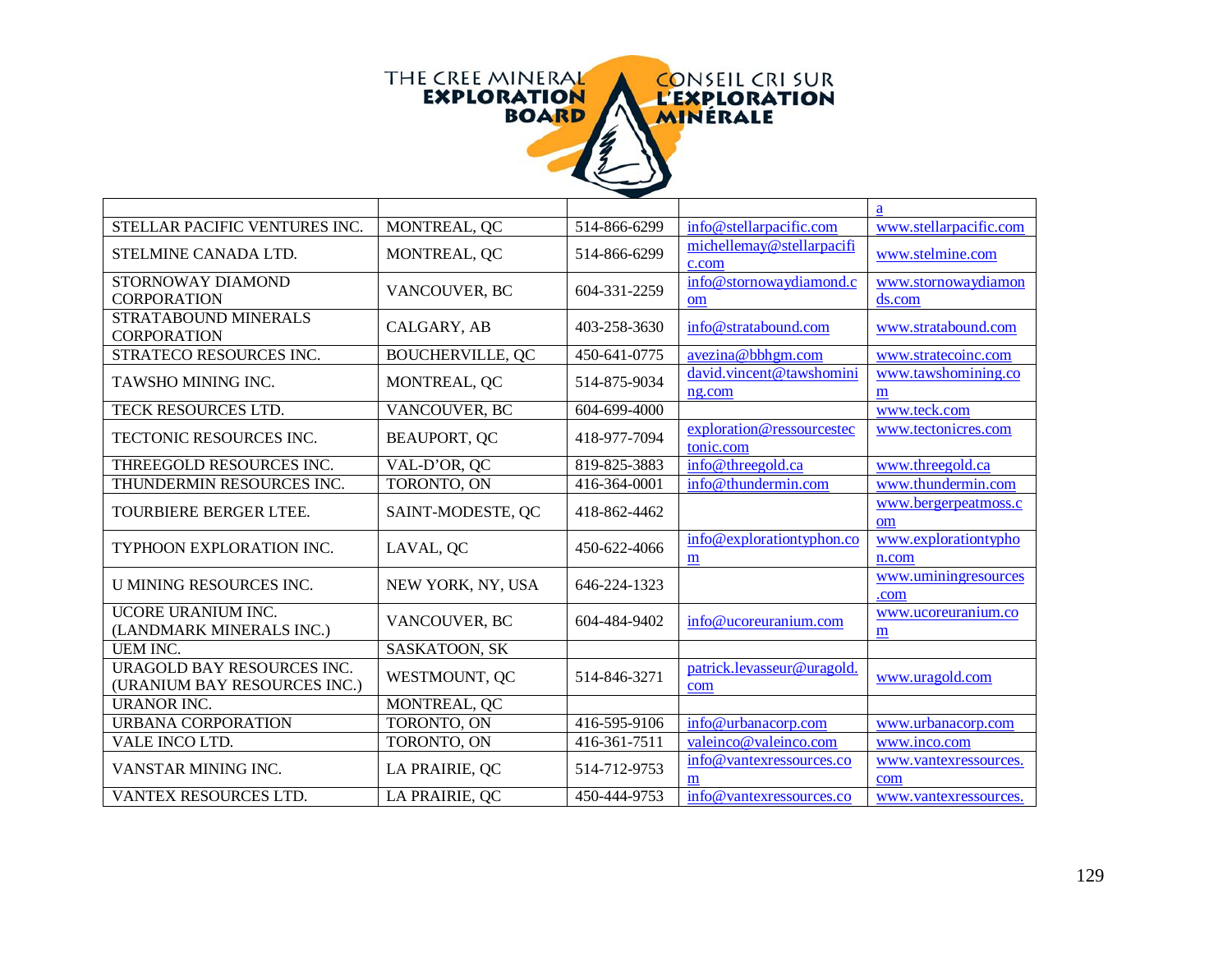

|                               |                   |              | m                        | com                   |
|-------------------------------|-------------------|--------------|--------------------------|-----------------------|
| VICTORY NICKEL INC.           | TORONTO, ON       | 416-363-8527 | info@victorynickel.ca    | www.victorynickel.ca  |
| VIOR INC.                     | QUEBEC, QC        | 418-692-2678 | cstjacques@vior.ca       | www.vior.ca           |
| VIRGINIA MINES INC.           | QUEBEC, QC        | 418-694-9832 | mines@virginia.qc.ca     | www.virginia.qc.ca    |
| VISIBLE GOLD MINES INC.       | ROUYN-NORANDA, QC | 819-762-0609 | info@visiblegoldmines.co | www.visiblegoldmines. |
|                               |                   |              | $\mathbf{m}$             | com                   |
| WEMINDJI EXPLORATION INC.     | WEMINDJI, QC      | 819-978-0264 | mcvera@sympatico.ca      | www.wemex.ca          |
| (WEMEX)                       |                   |              |                          |                       |
| WESTERN TROY CAPITAL          | TORONTO, ON       | 416-929-3268 | rexloesby@aol.com        | www.westerntroy.com   |
| <b>RESOURCES INC.</b>         |                   |              |                          |                       |
| XEMPLAR ENERGY CORP.          | VANCOUVER, BC     | 604-687-4191 | info@xemplar.ca          | www.xemplar.ca        |
| XSTRATA CANADA CORP. formerly | TORONTO, ON       | 416-775-1200 |                          |                       |
| Falconbridge Ltd.             |                   |              |                          | www.xstrata.com       |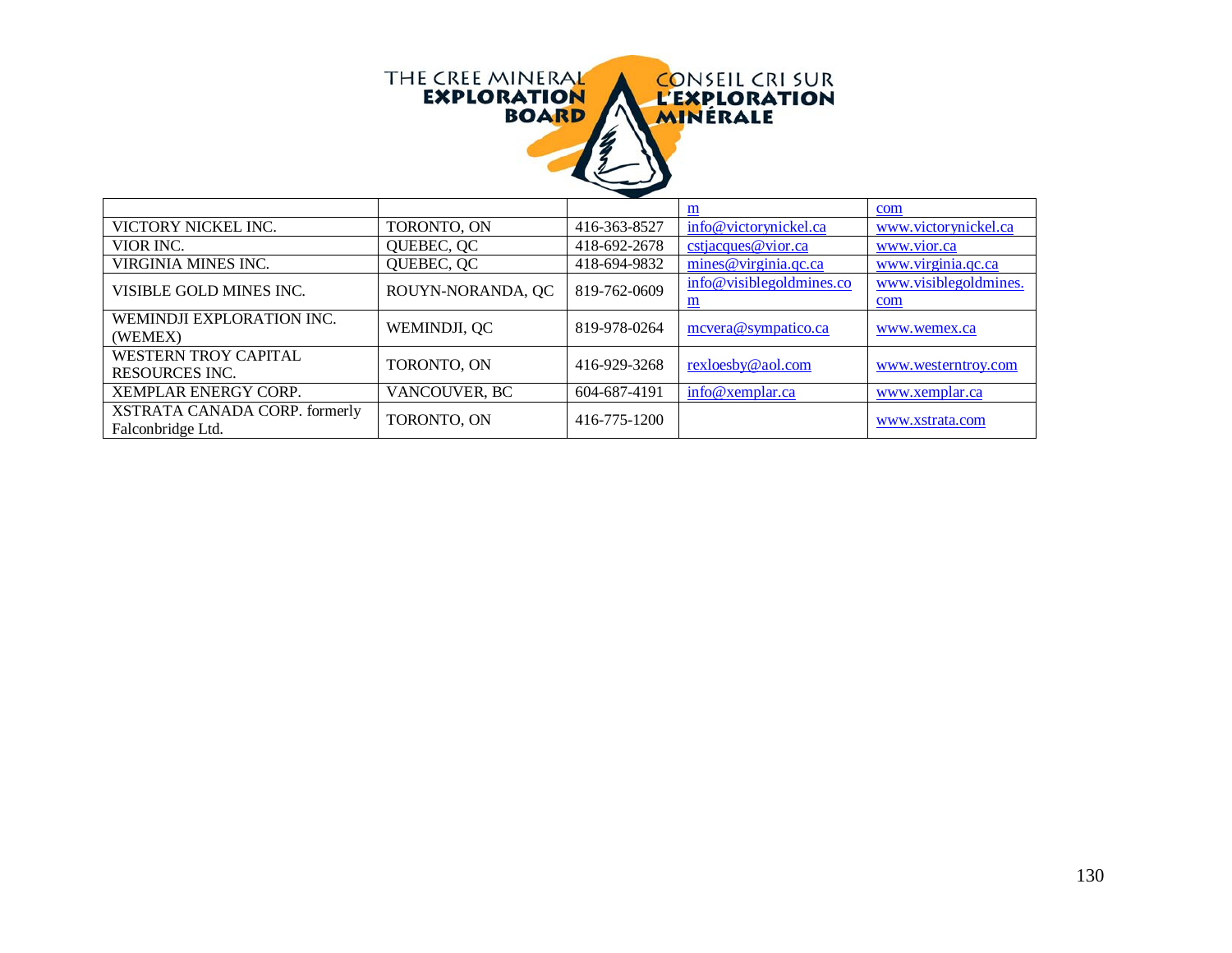

### **13. REFERENCES**

ATKINS, W.M., 1988. - Geochemical soil sampling survey. Mountain Lake Project, Nemiscau area. Ministère des Ressources naturelles, GM 46904.

DOUCET, P. – MOOREHEAD, J. – COTÉ, S., 2003 – Southern Part of the Superior Province (Abitibi and Pontiac Subprovinces) in Report on mineral exploration activities in Québec 2002, Ministère des Ressources naturelles, Québec; DV 2003-02, pages 21-28.

HOCQ, M.1994 – La Province du Supérieur in Géologie du Québec, Ministère des Ressources naturelles, Québec, MM 94-01, pages 7-19.

HOULE, P., 2003 – James Bay Region, Central Part of the Superior Province (Opatica, Opinaca, Nemiscau, and La Grande Subprovinces) in Report on mineral exploration activities in Québec 2002, Ministère des Ressources naturelles, Québec; DV 2003-02, pages 11-16.

LARBI, Y., – MacKINNON, M., 2009– Eeyou Istchee Mineral Exploration Activities for 2009. Cree Mineral Exploration Board; 72 pages.

MOORHEAD, J. – BEAUMIER, M. – LEFEBVRE, D. – BERNIER, L – MARTEL, D., 1999 – Kimberlites, linéaments et rifts crustaux au Québec. Ministère des Ressources naturelles, Québec; MB 99-35, 50 pages.

MOUKHSIL, A. – DOUCET, P., 1999 – Géologie de la région des lacs Villages (feuillet SNRC 33B/03). Ministère des Ressources naturelles, Québec; RG 99-04, pages 6-12.

MOUKHSIL, A., 2000 – Géologie de la région des lacs Pivert, Anatacau, Kauputauchechun et Wapamisk (feuillets SNRC 33C/01, 33C/02, 33c/07 et 33C/08). Ministère des Ressources naturelles, Québec; RG 2000-04, pages 7-18.

MOUKHSIL, A. – VOICU, G.- DION, C. – DAVID, J. – DAVIS, D.W. – PARENT, M., 2001 – Géologie de la région DE LA Basse-Eastmain centrale (feuillets SNRC 33C/03, 33C/04, 33C/05 et 33C/06). Ministère des Ressources naturelles, Québec; RG 2001-08, pages 9-16.

MOUKHSIL, A. – LEGAULT, M., 2002 – Géologie de la région de la Basse-Eastmain occidentale (feuillets SNRC 33D/01, 33D/02, 33D/07, 33D/08). Ministère des Ressources naturelles, Québec; RG 2002-09, pages 5-10.

PERREAULT, S. – MOOREHEAD, J., 2003 – Northern Part of the Superior Province (Minto, Bienville, and Ashuanipi Subprovinces) in Report on mineral exploration activities in Québec 2002, Ministère des Ressources naturelles, Québec; DV 2003-02, pages 3-8.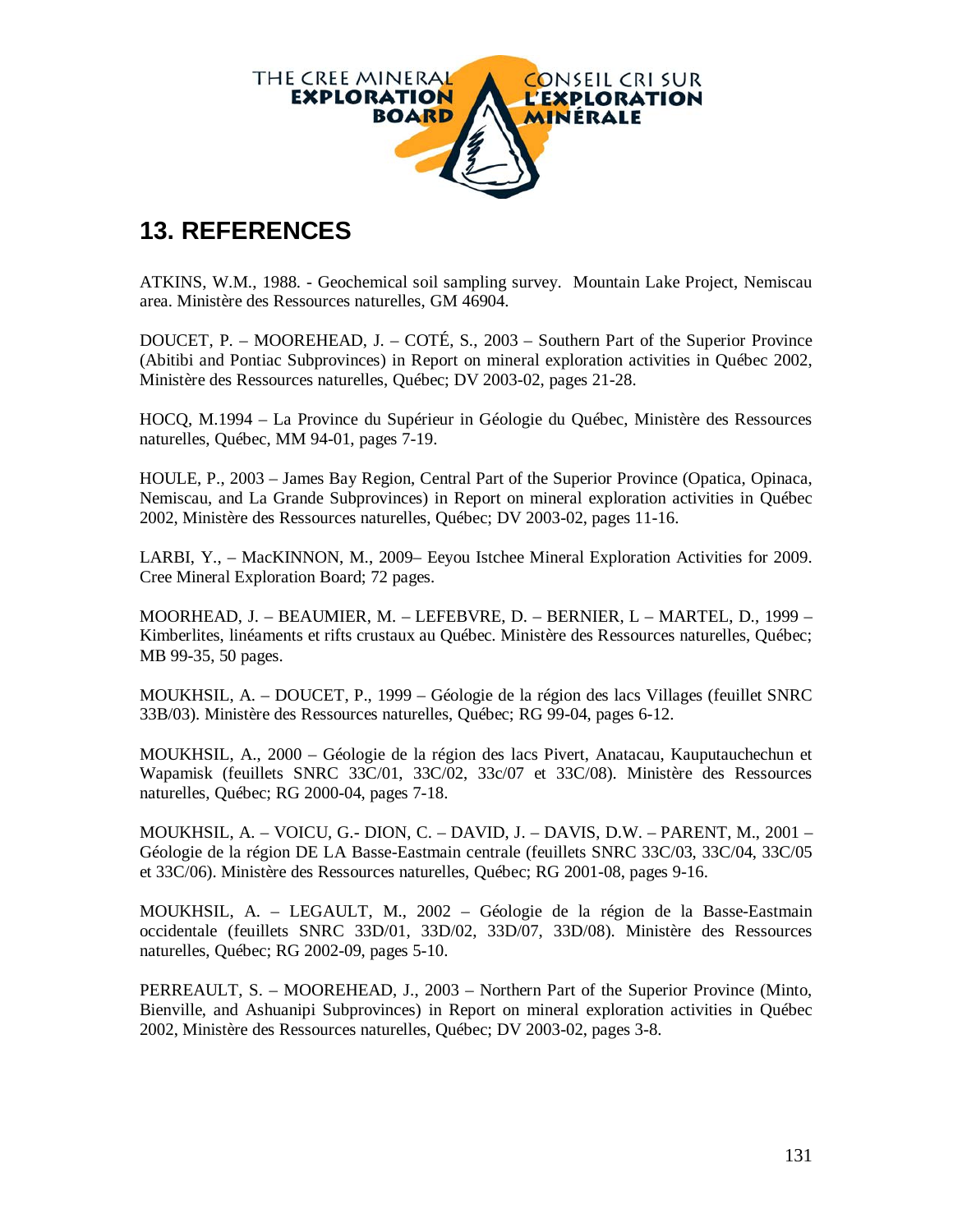

## **ANNEX 1. ABBREVIATIONS USED IN THIS REPORT**

The following is a legend of the abbreviations used in this report.

### **Prospecting and geological surveys**

| В |  | <b>Bulk sampling</b> |
|---|--|----------------------|

- D(#h:m) Diamond drilling (number of holes : total meters drilled)
	- G Geological mapping
	- Min Mineralogical studies
	- Pg Unspecified prospecting and geological study
	- Pr Prospection
- Drc(#h:m) Reversed circulation drilling (number of holes:total meters)
	- Rsi Remote sensing interpretation
	- S Sampling
	- Sch Channel sampling
	- T Trenching and stripping
	- LC Line cutting

### **Geochemical surveys**

- Gc Unspecified geochemical surveys
- G(b) Boulder geochemistry
- Gc(e) Esker geochemical survey
- Gc(h) Humus geochemical survey
- Gc(lb) Lake bottom sediment geochemical survey
- Gc(r) Lithogeochemical survey (rock)
- Gc(s) Stream sediments geochemical survey
- Gc(sl) Soils geochemical survey
- Gc(t) Till geochemical survey

### **Geophysical surveys**

- AGp Unspecified airborne geophysical survey
- DPEM Drill hole pulse electromagnetic survey (borehole)
- Gp Unspecified ground geophysics
- EM Electromagnetic survey
- IP Induced polarization survey
- Magnetic survey

Mag-EM(A) Airborne magnetic and electromagnetic survey

VTEM(A) Airborne VTEM survey

MEGATEM Airborne MEGATEM survey

- PP Pulse polarization survey
- Rd Radiometric survey
- Sc Scintillometric survey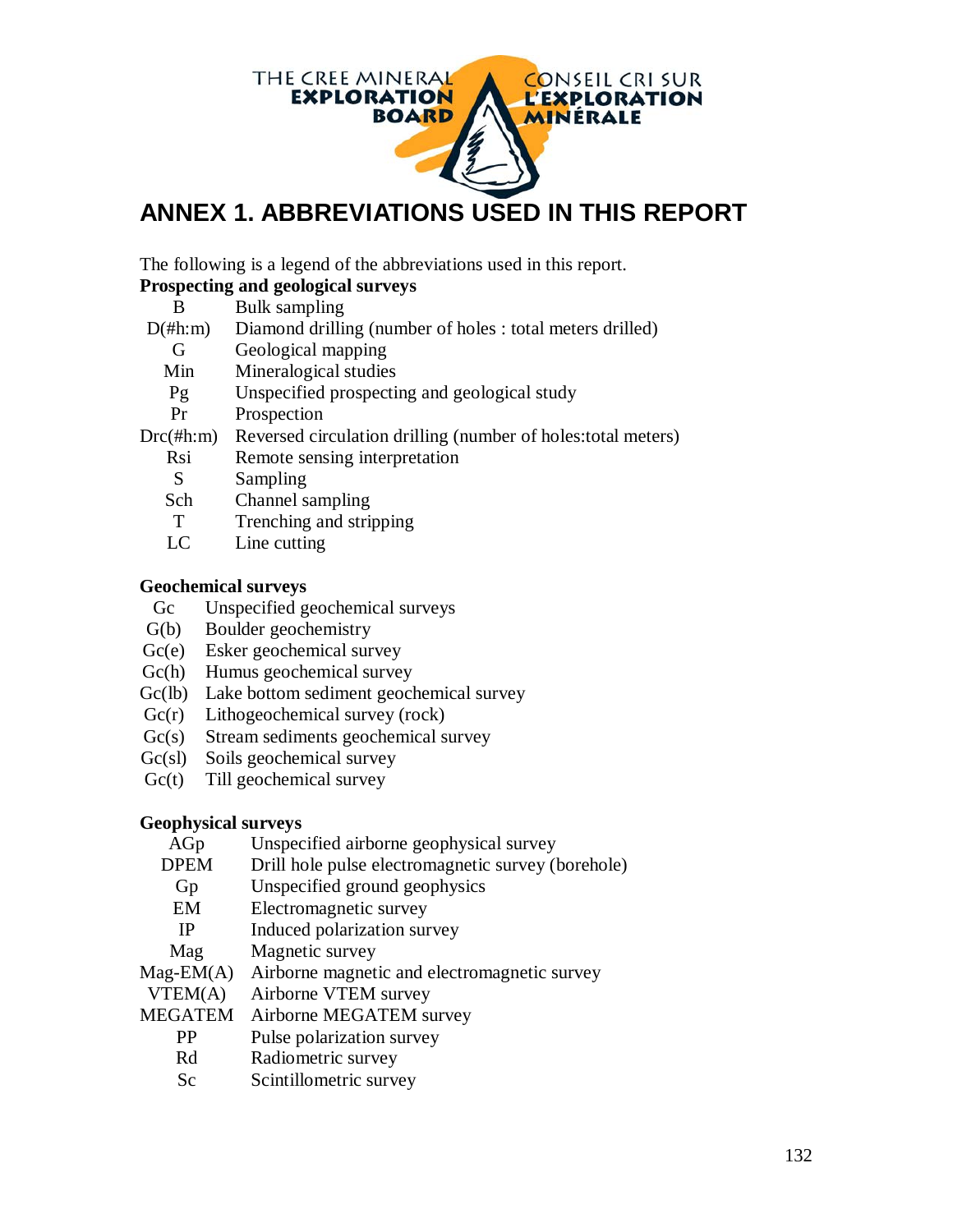

#### **Other types of studies/work**

- Met Metallurgical studies
- TE Technical evaluation
- RE Resource estimate
- DMS Dense media separation

#### **Other information**

- Acq Acquired property
- JV Joint venture
- Ma Millions of years before the present
- PFS Pre-Feasibility Study
- PEA Preliminary Economic Assessment<br>Ga Billions of vears before the present
- Billions of years before the present
- KIM Kimberlite Indicator Minerals
- ppb Part per billion
- ppm Part per million
- cpht Carats per hundred tonne
- g/t Grams per tonne
- ACF Active Channel Facies
- CBF Channel Bar Facies
- tpd Tonnes per day
- QFP Quartz-feldspar-porphyry
- eU Equivalent uranium
- cps Counts per second